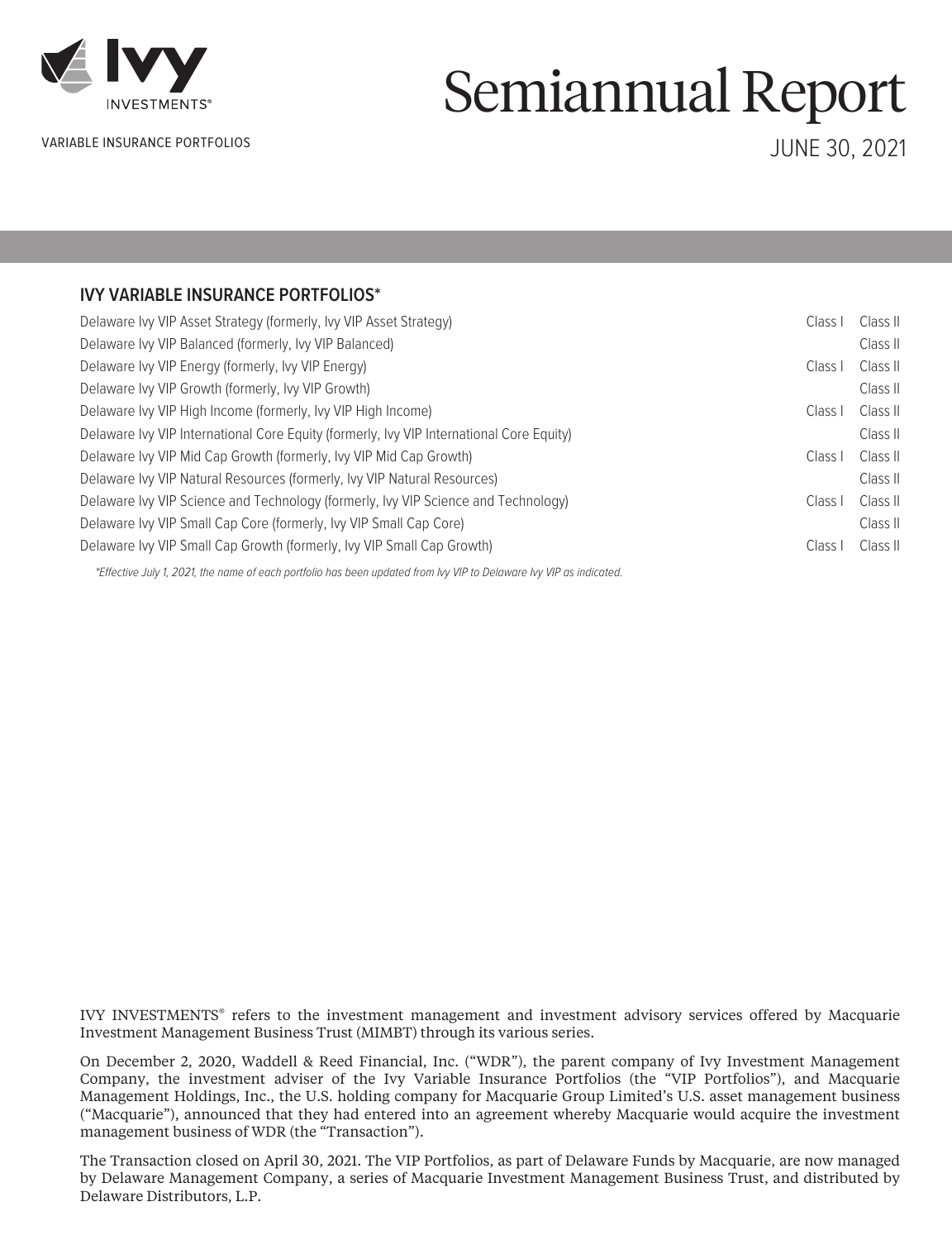# **CONTENTS** IVY VIP

| Portfolio Highlights and Schedule of Investments:                                        | 5  |
|------------------------------------------------------------------------------------------|----|
| Delaware Ivy VIP Asset Strategy (formerly, Ivy VIP Asset Strategy)                       | 5  |
| Delaware Ivy VIP Balanced (formerly, Ivy VIP Balanced)                                   | 12 |
| Delaware Ivy VIP Energy (formerly, Ivy VIP Energy)                                       | 18 |
| Delaware Ivy VIP Growth (formerly, Ivy VIP Growth)                                       | 21 |
| Delaware Ivy VIP High Income (formerly, Ivy VIP High Income)                             | 24 |
| Delaware Ivy VIP International Core Equity (formerly, Ivy VIP International Core Equity) | 32 |
| Delaware Ivy VIP Mid Cap Growth (formerly, Ivy VIP Mid Cap Growth)                       | 36 |
| Delaware Ivy VIP Natural Resources (formerly, Ivy VIP Natural Resources)                 | 39 |
| Delaware Ivy VIP Science and Technology (formerly, Ivy VIP Science and Technology)       | 42 |
| Delaware Ivy VIP Small Cap Core (formerly, Ivy VIP Small Cap Core)                       | 45 |
| Delaware Ivy VIP Small Cap Growth (formerly, Ivy VIP Small Cap Growth)                   | 48 |
| <b>Statements of Assets and Liabilities</b>                                              | 51 |
| <b>Statements of Operations</b>                                                          | 53 |
| Statements of Changes in Net Assets                                                      | 55 |
| <b>Financial Highlights</b>                                                              | 58 |
| <b>Notes to Financial Statements</b>                                                     | 66 |
| Proxy Voting Information                                                                 | 84 |
| Quarterly Portfolio Schedule Information                                                 | 85 |

Macquarie Investment Management (MIM) is a global asset manager with offices in the United States, Europe, Asia, and Australia. As active managers, we prioritize autonomy and accountability at the investment team level in pursuit of opportunities that matter for clients. Delaware Funds is one of the longest-standing mutual fund families, with more than 80 years in existence.

If you are interested in learning more about creating an investment plan, contact your financial advisor.

You can learn more about Delaware Funds or obtain a prospectus at www.ivyinvestments.com/reports/vip.

Macquarie Asset Management (MAM) offers a diverse range of products including securities investment management, infrastructure and real asset management, and fund and equity-based structured products. MIM is the marketing name for certain companies comprising the asset management division of Macquarie Group. This includes the following investment advisers: Macquarie Investment Management Business Trust (MIMBT), Macquarie Funds Management Hong Kong Limited, Macquarie Investment Management Austria Kapitalanlage AG, Macquarie Investment Management Global Limited, Macquarie Investment Management Europe Limited, and Macquarie Investment Management Europe S.A.

The Portfolios are distributed by Delaware Distributors, L.P. (DDLP), an affiliate of MIMBT and Macquarie Group Limited.

Other than Macquarie Bank Limited (MBL), none of the entities noted are authorized deposit-taking institutions for the purposes of the Banking Act 1959 (Commonwealth of Australia). The obligations of these entities do not represent deposits or other liabilities of MBL. MBL does not guarantee or otherwise provide assurance in respect of the obligations of these entities, unless noted otherwise.

The Portfolios are governed by US laws and regulations. Unless otherwise noted, views expressed herein are current as of June 30, 2021, and subject to change for events occurring after such date. The Portfolios are not FDIC insured and are not guaranteed. It is possible to lose the principal amount invested.

Advisory services provided by Delaware Management Company, a series of MIMBT, a US registered investment advisor. All third-party marks cited are the property of their respective owners.

© 2021 Macquarie Management Holdings, Inc.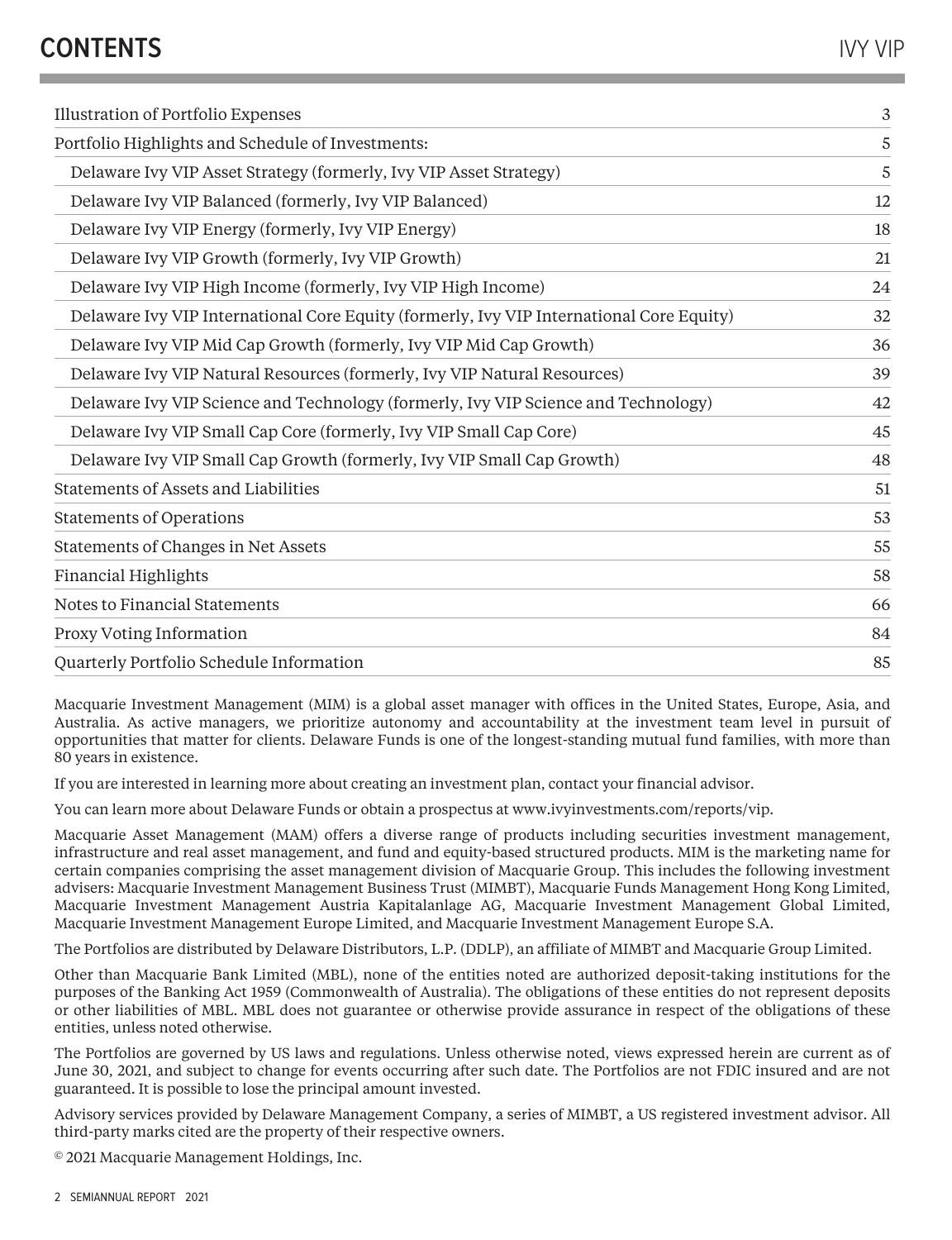#### <span id="page-2-0"></span>**Expense Example**

As a shareholder of a Portfolio, you incur ongoing costs, including management fees, distribution and service fees, and other Portfolio expenses. The following table is intended to help you understand your ongoing costs (in dollars) of investing in a Portfolio and to compare these costs with the ongoing costs of investing in other mutual funds. The example is based on an investment of \$1,000 invested at the beginning of the period and held for the six-month period ended June 30, 2021.

#### **Actual Expenses**

The first section in the following table provides information about actual investment values and actual expenses for each share class. You may use the information in this section, together with your initial investment in Portfolio shares, to estimate the expenses that you paid over the period. Simply divide the value of that investment by \$1,000 (for example, a \$7,500 initial investment divided by \$1,000 = 7.5), then multiply the result by the number in the first section under the heading entitled "Expenses Paid During Period" to estimate the expenses you paid on your investment during this period. In addition, there are fees and expenses imposed under the variable annuity or variable life insurance contract through which shares of the Portfolio are held. Additional fees have the effect of reducing investment returns.

### **Hypothetical Example for Comparison Purposes**

The second section in the following table provides information about hypothetical investment values and hypothetical expenses for each share class based on the Portfolio's actual expense ratio and an assumed rate of return of five percent per year before expenses, which is not the Portfolio's actual return. The hypothetical investment values and expenses may not be used to estimate the actual investment value at the end of the period or expenses you paid for the period. You may use this information to compare the ongoing costs of investing in the Portfolio and other funds. To do so, compare this five percent hypothetical example with the five percent hypothetical examples that appear in the shareholder reports of the other funds.

Please note that the expenses shown in the table are meant to highlight your ongoing costs as a shareholder of the Portfolio and do not reflect any fees and expenses imposed under the variable annuity or variable life insurance contract through which shares of the Portfolio are held.

Expenses paid may be impacted by expense reduction arrangements. If those arrangements had not been in place, expenses paid would have been higher. See Note 6 in Notes to Financial Statements for further information.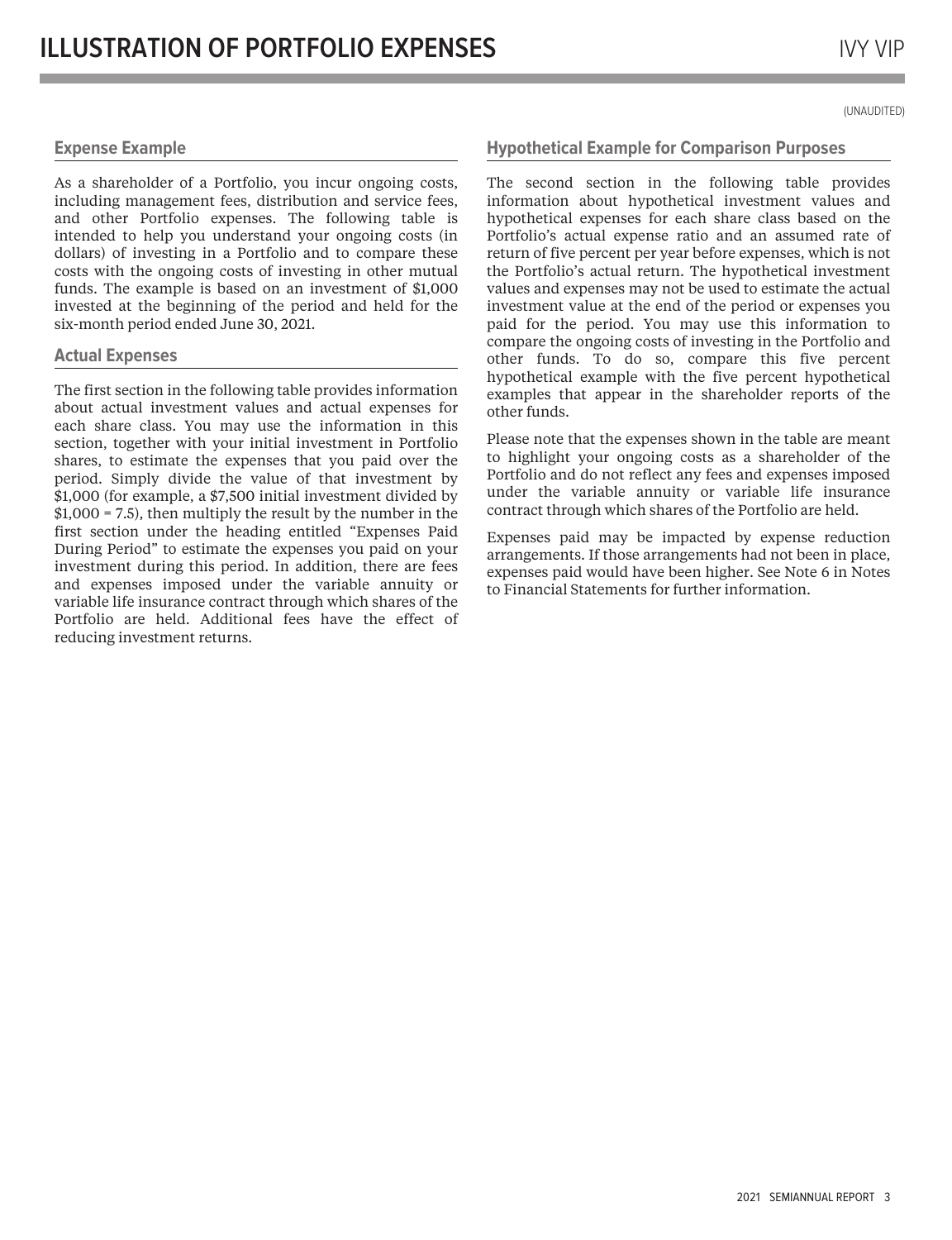|                                  | Actual <sup>(1)</sup>                            |                                             | Hypothetical <sup>(2)</sup>               |                                                  |                                             |                                    |                                                                           |
|----------------------------------|--------------------------------------------------|---------------------------------------------|-------------------------------------------|--------------------------------------------------|---------------------------------------------|------------------------------------|---------------------------------------------------------------------------|
| Portfolio                        | <b>Beginning</b><br>Account<br>Value<br>12-31-20 | Ending<br>Account<br>Value<br>$6 - 30 - 21$ | Expenses<br><b>Paid During</b><br>Period* | <b>Beginning</b><br>Account<br>Value<br>12-31-20 | Ending<br>Account<br>Value<br>$6 - 30 - 21$ | Expenses<br>Paid During<br>Period* | Annualized<br><b>Expense Ratio</b><br>Based on the<br>Six-Month<br>Period |
| <b>Asset Strategy</b>            |                                                  |                                             |                                           |                                                  |                                             |                                    |                                                                           |
| Class I                          | \$1,000                                          | \$1,066.40                                  | \$3.72                                    | \$1,000                                          | \$1,021.17                                  | \$3.64                             | 0.72%                                                                     |
| Class II                         | \$1,000                                          | \$1,065.00                                  | \$4.96                                    | \$1,000                                          | \$1,020.04                                  | \$4.85                             | 0.97%                                                                     |
| <b>Balanced</b>                  |                                                  |                                             |                                           |                                                  |                                             |                                    |                                                                           |
| Class II                         | \$1,000                                          | \$1,106.40                                  | \$5.27                                    | \$1,000                                          | \$1,019.79                                  | \$5.05                             | 1.01%                                                                     |
| Energy                           |                                                  |                                             |                                           |                                                  |                                             |                                    |                                                                           |
| Class I                          | \$1,000                                          | \$1,367.00                                  | \$7.93                                    | \$1,000                                          | \$1,018.07                                  | \$6.76                             | 1.37%                                                                     |
| Class II                         | \$1,000                                          | \$1,365.50                                  | \$7.33                                    | \$1,000                                          | \$1,018.63                                  | \$6.26                             | 1.22%                                                                     |
| Growth                           |                                                  |                                             |                                           |                                                  |                                             |                                    |                                                                           |
| Class II                         | \$1,000                                          | \$1,150.00                                  | \$5.27                                    | \$1,000                                          | \$1,019.88                                  | \$4.95                             | 0.99%                                                                     |
| High Income                      |                                                  |                                             |                                           |                                                  |                                             |                                    |                                                                           |
| Class I                          | \$1,000                                          | \$1,049.60                                  | \$3.38                                    | \$1,000                                          | \$1,021.45                                  | \$3.34                             | 0.67%                                                                     |
| Class II                         | \$1,000                                          | \$1,048.30                                  | \$4.71                                    | \$1,000                                          | \$1,020.20                                  | \$4.65                             | 0.92%                                                                     |
| <b>International Core Equity</b> |                                                  |                                             |                                           |                                                  |                                             |                                    |                                                                           |
| Class II                         | \$1,000                                          | \$1,135.70                                  | \$6.09                                    | \$1,000                                          | \$1,019.05                                  | \$5.75                             | 1.16%                                                                     |
| Mid Cap Growth                   |                                                  |                                             |                                           |                                                  |                                             |                                    |                                                                           |
| Class I                          | \$1,000                                          | \$1,113.70                                  | \$4.44                                    | \$1,000                                          | \$1,020.58                                  | \$4.24                             | 0.85%                                                                     |
| Class II                         | \$1,000                                          | \$1,112.30                                  | \$5.70                                    | \$1,000                                          | \$1,019.35                                  | \$5.45                             | 1.10%                                                                     |
| <b>Natural Resources</b>         |                                                  |                                             |                                           |                                                  |                                             |                                    |                                                                           |
| Class II                         | \$1,000                                          | \$1,185.50                                  | \$6.67                                    | \$1,000                                          | \$1,018.67                                  | \$6.16                             | 1.23%                                                                     |
| Science and Technology           |                                                  |                                             |                                           |                                                  |                                             |                                    |                                                                           |
| Class I                          | \$1,000                                          | \$1,115.40                                  | \$4.65                                    | \$1,000                                          | \$1,020.35                                  | \$4.44                             | 0.89%                                                                     |
| Class II                         | \$1,000                                          | \$1,114.00                                  | \$6.02                                    | \$1,000                                          | \$1,019.12                                  | \$5.75                             | 1.14%                                                                     |
| Small Cap Core                   |                                                  |                                             |                                           |                                                  |                                             |                                    |                                                                           |
| Class II                         | \$1,000                                          | \$1,191.00                                  | \$6.35                                    | \$1,000                                          | \$1,018.97                                  | \$5.86                             | 1.18%                                                                     |
| Small Cap Growth                 |                                                  |                                             |                                           |                                                  |                                             |                                    |                                                                           |
| Class I                          | \$1,000                                          | \$1,103.70                                  | \$4.63                                    | \$1,000                                          | \$1,020.37                                  | \$4.44                             | 0.89%                                                                     |
| Class II                         | \$1,000                                          | \$1,102.30                                  | \$5.99                                    | \$1,000                                          | \$1,019.13                                  | \$5.75                             | 1.14%                                                                     |

\*Portfolio expenses are equal to the Portfolio's annualized expense ratio (provided in the table), multiplied by the average account value over the period, multiplied by 181 days in the six-month period ended June 30, 2021, and divided by 365.

(1)This section uses the Portfolio's actual total return and actual Portfolio expenses. It is a guide to the actual expenses paid by the Portfolio in the period. The "Ending Account Value" shown is computed using the Portfolio's actual return and the "Expenses Paid During Period" column shows the dollar amount that would have been paid by an investor who started with \$1,000 in the Portfolio. A shareholder may use the information here, together with the dollar amount invested, to estimate the expenses that were paid over the period. For every thousand dollars a shareholder has invested, the expenses are listed in the last column of this section.

(2)This section uses a hypothetical five percent annual return and actual Portfolio expenses. It helps to compare the Portfolio's ongoing costs with other mutual funds. A shareholder can compare the Portfolio's ongoing costs by comparing this hypothetical example with the hypothetical examples that appear in shareholder reports of other Portfolios.

The above illustrations are based on ongoing costs only.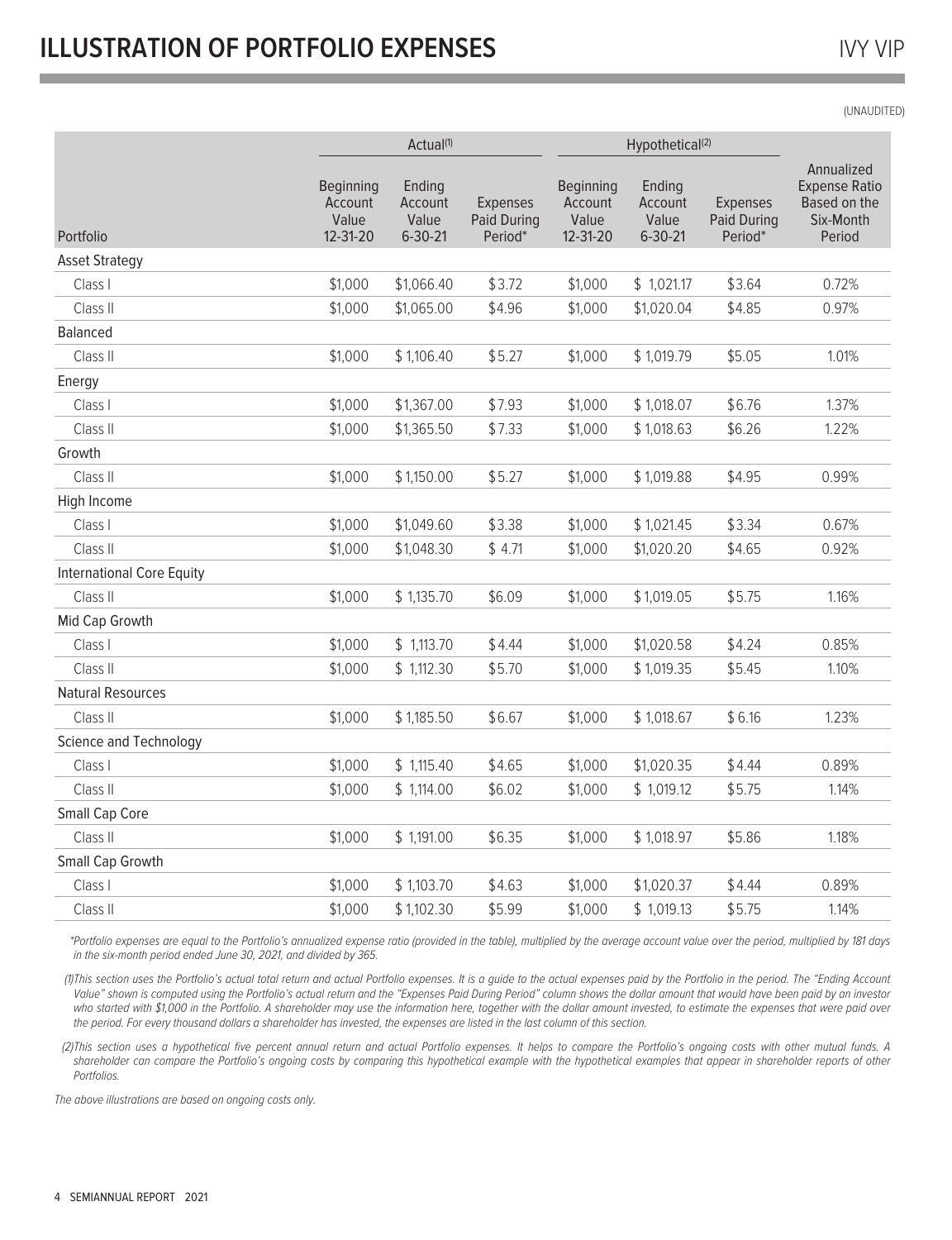### <span id="page-4-1"></span><span id="page-4-0"></span>**Asset Allocation**

| <b>Stocks</b>                                                        | 60.3% |
|----------------------------------------------------------------------|-------|
| Information Technology                                               | 16.2% |
| Industrials                                                          | 10.4% |
| <b>Financials</b>                                                    | 9.2%  |
| <b>Health Care</b>                                                   | 7.2%  |
| <b>Consumer Discretionary</b>                                        | 5.4%  |
| <b>Consumer Staples</b>                                              | 4.7%  |
| <b>Communication Services</b>                                        | 2.9%  |
| Energy                                                               | 2.7%  |
| Utilities                                                            | 0.9%  |
| <b>Materials</b>                                                     | 0.7%  |
| <b>Bullion (Gold)</b>                                                | 4.8%  |
| <b>Purchased Options</b>                                             | 0.2%  |
| <b>Bonds</b>                                                         | 33.4% |
| Corporate Debt Securities                                            | 23.9% |
| United States Government and Government Agency                       |       |
| Obligations                                                          | 8.5%  |
| Other Government Securities                                          | 0.7%  |
| Asset-Backed Securities                                              | 0.3%  |
| Mortgage-Backed Securities                                           | 0.0%  |
| Liabilities (Net of Cash and Other Assets), and Cash<br>Equivalents+ | 1.3%  |
|                                                                      |       |

### **Country Weightings**

| North America                                        | 57.8% |
|------------------------------------------------------|-------|
| United States                                        | 49.1% |
| Other North America                                  | 3.9%  |
| Bullion (Gold)                                       | 4.8%  |
| Europe                                               | 25.2% |
| France                                               | 6.4%  |
| Germany                                              | 5.2%  |
| United Kingdom                                       | 3.9%  |
| Other Europe                                         | 9.7%  |
| Pacific Basin                                        | 12.2% |
| South America                                        | 1.9%  |
| Bahamas/Caribbean                                    | 0.7%  |
| Other                                                | 0.5%  |
| Middle East                                          | 0.3%  |
| Africa                                               | 0.1%  |
| Liabilities (Net of Cash and Other Assets), and Cash |       |
| Equivalents+ and Purchased Options                   | 1.5%  |

#### **Top 10 Equity Holdings**

| Company                  | Country              | Sector                        | Industry                                   |
|--------------------------|----------------------|-------------------------------|--------------------------------------------|
| Microsoft Corp.          | <b>United States</b> | Information Technology        | Systems Software                           |
| Alphabet, Inc., Class A  | United States        | <b>Communication Services</b> | Interactive Media & Services               |
| Visa, Inc., Class A      | United States        | Information Technology        | Data Processing & Outsourced Services      |
| Intuit, Inc.             | United States        | Information Technology        | <b>Application Software</b>                |
| Amazon.com, Inc.         | United States        | <b>Consumer Discretionary</b> | Internet & Direct Marketing Retail         |
| Ingersoll-Rand, Inc.     | <b>United States</b> | Industrials                   | Industrial Machinery                       |
| Apple, Inc.              | United States        | Information Technology        | Technology Hardware, Storage & Peripherals |
| Adobe, Inc.              | United States        | Information Technology        | <b>Application Software</b>                |
| Merck KGaA               | Germany              | <b>Health Care</b>            | <b>Pharmaceuticals</b>                     |
| Reliance Industries Ltd. | India                | Energy                        | Oil & Gas Refining & Marketing             |

See your advisor or www.ivyinvestments.com for more information on the Portfolio's most recently published Top 10 Equity Holdings.

+Cash equivalents are defined as highly liquid securities with maturities of less than three months. Cash equivalents may include U.S. Government Treasury bills, bank certificates of deposit, bankers' acceptances, corporate commercial paper and other money market instruments.

(a) Effective July 1, 2021, the name of Ivy VIP Asset Strategy changed to Delaware Ivy VIP Asset Strategy.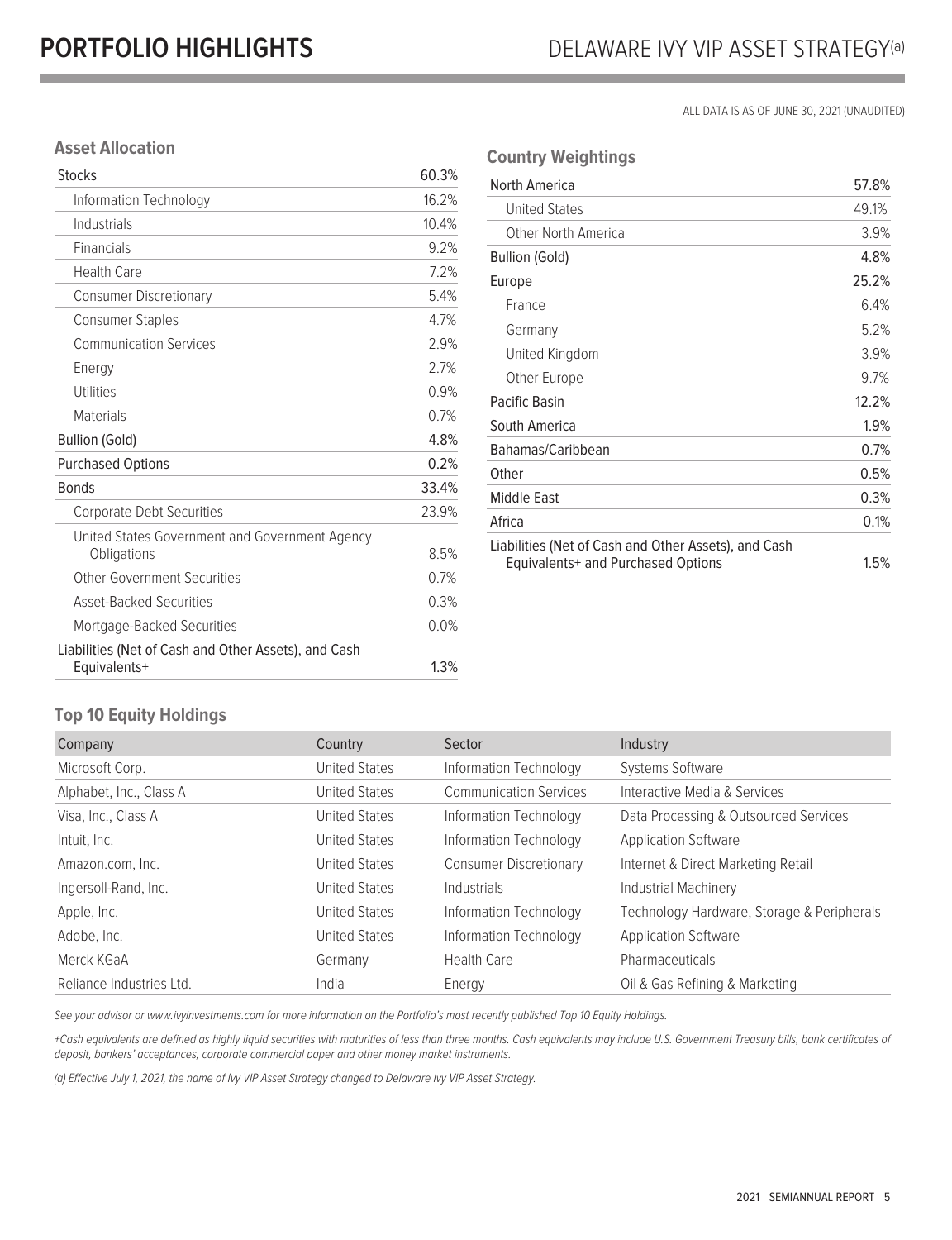| <b>COMMON STOCKS</b>                                                                                                       | <b>Shares</b> | Value                    |
|----------------------------------------------------------------------------------------------------------------------------|---------------|--------------------------|
| <b>Communication Services</b>                                                                                              |               |                          |
| Integrated Telecommunication Services - 1.0%<br>Deutsche Telekom AG, Registered                                            | 376           | \$7,947                  |
| Interactive Media & Services - 1.9%<br>Alphabet, Inc., Class A $(B)$<br>.                                                  | 6             | 14,153                   |
| Total Communication Services - 2.9%                                                                                        |               | 22,100                   |
| <b>Consumer Discretionary</b>                                                                                              |               |                          |
| Apparel, Accessories & Luxury Goods - 1.1%                                                                                 | 23            | 8,478                    |
| Auto Parts & Equipment - 0.9%<br>Aptiv plc $(B)$                                                                           | 46            | 7,186                    |
| Automobile Manufacturers - 0.4%<br>Subaru Corp. (A)                                                                        | 149           | 2,934                    |
| General Merchandise Stores - 0.7%<br>Dollar Tree, Inc. $(B)$                                                               | 58            | 5,773                    |
| Internet & Direct Marketing Retail - 1.5%<br>Amazon.com, Inc. $(B)$                                                        | 3             | 11,315                   |
| Leisure Facilities - 0.0%<br>COTA Racing & Entertainment LLC,<br>Class B $(B)(C)(E)$                                       |               |                          |
| Leisure Products - 0.0%<br>Media Group Holdings LLC, Series H<br>$(B)(C)(D)(E)$<br>.<br>Media Group Holdings LLC, Series T | 32<br>4       |                          |
| Total Consumer Discretionary - 4.6%                                                                                        |               | 35,686                   |
| <b>Consumer Staples</b>                                                                                                    |               |                          |
| Distillers & Vintners - 0.8%<br>Pernod Ricard S.A.(A)                                                                      | 27            | 6,033                    |
| Household Products - 0.8%<br>Procter & Gamble Co. (The)                                                                    | 47            | 6,387                    |
| Hypermarkets & Super Centers - 0.8%<br>Wal-Mart Stores, Inc.                                                               | 44            | 6,217                    |
| Packaged Foods & Meats - 1.5%<br>China Mengniu Dairy Co. Ltd. (A)<br>$\sim 100$<br>Nestle S.A., Registered Shares (A)      | 863<br>47     | 5,220<br>5,858<br>11,078 |
| Personal Products - 0.8%<br>Unilever plc $(A)$                                                                             | 104           | 6,096                    |
| Total Consumer Staples - 4.7%                                                                                              |               | 35,811                   |

| <b>COMMON STOCKS (Continued)</b>                                       | <b>Shares</b> | Value          |
|------------------------------------------------------------------------|---------------|----------------|
| Energy                                                                 |               |                |
| Oil & Gas Exploration & Production - 1.0%                              |               |                |
| Canadian Natural Resources Ltd.                                        | 206           | \$<br>7,473    |
|                                                                        |               |                |
| Oil & Gas Refining & Marketing - 1.7%                                  |               |                |
|                                                                        | 40            | 3,406          |
| Reliance Industries Ltd. (A)<br>Reliance Industries Ltd. (A)           | 338<br>23     | 9,594<br>462   |
|                                                                        |               |                |
|                                                                        |               | 13,462         |
| Total Energy - 2.7%                                                    |               | 20,935         |
| Financials                                                             |               |                |
|                                                                        |               |                |
| Diversified Banks - 1.5%                                               |               |                |
| BNP Paribas S.A. (A)<br>UniCredit S.p.A. (A)                           | 122<br>347    | 7,660<br>4,090 |
|                                                                        |               |                |
|                                                                        |               | 11,750         |
|                                                                        |               |                |
| Financial Exchanges & Data - 0.6%                                      |               |                |
| Intercontinental Exchange, Inc.                                        | 38            | 4,517          |
| Investment Banking & Brokerage - 1.1%                                  |               |                |
| Morgan Stanley                                                         | 87            | 7,959          |
|                                                                        |               |                |
| Life & Health Insurance - 1.7%                                         |               |                |
| AIA Group Ltd. $(A)$                                                   | 580           | 7,215          |
| Ping An Insurance (Group) Co. of                                       |               |                |
| China Ltd., H Shares (A)                                               | 680           | 6,659          |
|                                                                        |               | 13,874         |
|                                                                        |               |                |
| Mortgage REITs - 1.1%                                                  |               |                |
| AGNC Investment Corp.                                                  | 480           | 8,102          |
| Other Diversified Financial Services - 1.2%                            |               |                |
| ORIX Corp. (A)                                                         | 540           | 9,109          |
|                                                                        |               |                |
| Regional Banks - 1.1%                                                  |               |                |
| First Republic Bank                                                    | 44            | 8,148          |
|                                                                        |               |                |
| Thrifts & Mortgage Finance - 0.9%<br>Housing Development Finance Corp. |               |                |
|                                                                        | 198           | 6,601          |
|                                                                        |               |                |
| Total Financials - 9.2%                                                |               | 70,060         |
|                                                                        |               |                |
| <b>Health Care</b>                                                     |               |                |
| Biotechnology - 1.1%                                                   |               |                |
| Genmab A.S. $(A)(B)$                                                   | 15            | 6,268          |
| Sarepta Therapeutics, Inc. (B)                                         | 33            | 2,548          |
|                                                                        |               | 8,816          |
| Health Care Equipment - 2.4%                                           |               |                |
| Koninklijke Philips Electronics N.V.,                                  |               |                |
| Ordinary Shares (A)(F)                                                 | 121           | 6,018          |
| Masimo Corp. $(B)$                                                     | 19            | 4,668          |
| Zimmer Holdings, Inc.                                                  | 46            | 7,375          |
|                                                                        |               | 18,061         |

| <b>COMMON STOCKS (Continued)</b>                                                        | <b>Shares</b>   | Value                      |
|-----------------------------------------------------------------------------------------|-----------------|----------------------------|
| Managed Health Care - 0.9%<br>Anthem. Inc. $\ldots$ , $\ldots$                          | 18              | \$6,796                    |
| Pharmaceuticals - 2.8%<br>GlaxoSmithKline plc (A)<br>Merck KGaA (A)                     | 27<br>283<br>50 | 6,301<br>5,559<br>9,627    |
|                                                                                         |                 | 21,487                     |
| Total Health Care - 7.2%                                                                |                 | 55,160                     |
| Industrials                                                                             |                 |                            |
| Aerospace & Defense - 1.9%<br>Raytheon Technologies Corp.                               | 66<br>69        | 8,527<br>5,891             |
|                                                                                         |                 | 14,418                     |
| Construction & Engineering - 1.6%<br>Larsen & Toubro Ltd. (A)                           | 291<br>60       | 5,873<br>6,378             |
|                                                                                         |                 | 12,251                     |
| Construction Machinery & Heavy Trucks - 0.4%<br>Caterpillar, Inc.                       | 15              | 3,173                      |
| Electrical Components & Equipment - 1.0%<br>Schneider Electric S.A. (A)                 | 49              | 7,727                      |
| Environmental & Facilities Services - 0.7%<br>Waste Management, Inc.                    | 38              | 5,351                      |
| Industrial Machinery - 1.4%<br>Ingersoll-Rand, Inc. (B)<br>1.1.1.1.1                    | 216             | 10,554                     |
| Railroads - 2.4%<br>Canadian Pacific Railway Ltd.<br>Union Pacific Corp.                | 113<br>44       | 8,675<br>9,569<br>18,244   |
| Trading Companies & Distributors - 1.0%<br>Ferguson plc $(A)$                           | 58              | 8,035                      |
| Total Industrials - 10.4%                                                               |                 | 79,753                     |
| <b>Information Technology</b>                                                           |                 |                            |
| Application Software - 2.8%<br>Adobe, Inc. (B)<br>Intuit, Inc.<br>a a a a a a a a a a a | 17<br>23        | 10,022<br>11,437<br>21,459 |
|                                                                                         |                 |                            |
| Data Processing & Outsourced Services - 2.6%<br>Visa, Inc., Class A $\ldots$            | 79<br>49        | 8,425<br>11,466            |
|                                                                                         |                 | 19,891                     |
| Electronic Components - 0.9%<br>Largan Precision Co. Ltd. (A)                           | 61              | 6,762                      |
| Internet Services & Infrastructure - 0.5%<br>VeriSign, Inc. (B)                         | 18              | 4,207                      |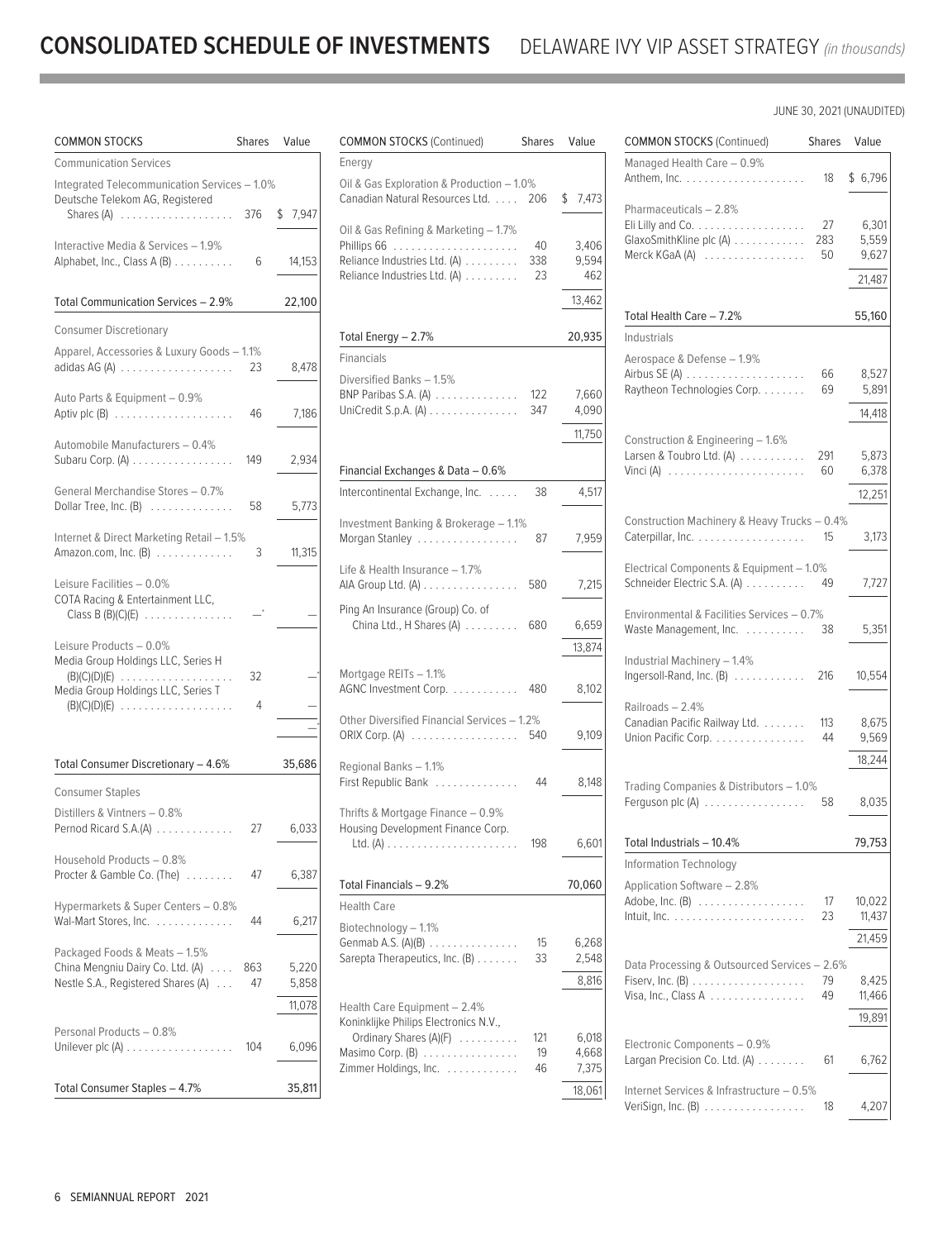| <b>COMMON STOCKS (Continued)</b>                                                                            |                                       | <b>Shares</b>      | Value                              |
|-------------------------------------------------------------------------------------------------------------|---------------------------------------|--------------------|------------------------------------|
| IT Consulting & Other Services - 0.8%<br>Gartner, Inc., Class A $(B)$                                       |                                       | 26                 | \$<br>6,337                        |
| Semiconductor Equipment - 1.1%<br>ASML Holding N.V., Ordinary                                               |                                       |                    |                                    |
| Shares $(A)$                                                                                                |                                       | 12                 | 8,268                              |
| Semiconductors - 1.2%<br>Marvell Technology Group Ltd. (B)<br><b>Taiwan Semiconductor</b>                   |                                       | 37                 | 2,156                              |
| Manufacturing Co. Ltd. (A)                                                                                  |                                       | 315                | 6,736                              |
|                                                                                                             |                                       |                    | 8,892                              |
| Systems Software - 2.7%<br>Microsoft Corp.                                                                  |                                       | 76                 | 20,605                             |
| Technology Hardware, Storage & Peripherals - 3.6%<br>Samsung Electronics Co. Ltd. (A)<br>Seagate Technology |                                       | 76<br>134<br>79    | 10,420<br>9,585<br>6,916<br>26,921 |
| Total Information Technology - 16.2%                                                                        |                                       |                    | 123,342                            |
| <b>Materials</b>                                                                                            |                                       |                    |                                    |
| Diversified Metals & Mining - 0.3%<br>Teck Resources Ltd., Class B                                          |                                       | 107                | 2,465                              |
| $Gold - 0.4%$<br>Barrick Gold Corp.                                                                         |                                       | 156                | 3,218                              |
| Total Materials - 0.7%                                                                                      |                                       |                    | 5,683                              |
| Utilities                                                                                                   |                                       |                    |                                    |
| Multi-Utilities - 0.9%                                                                                      |                                       |                    | 7,199                              |
| Total Utilities - 0.9%                                                                                      |                                       |                    | 7,199                              |
| TOTAL COMMON STOCKS - 59.5%                                                                                 |                                       |                    | \$455,729                          |
| (Cost: \$357,235)                                                                                           |                                       |                    |                                    |
| PREFERRED STOCKS                                                                                            |                                       |                    |                                    |
| <b>Consumer Discretionary</b>                                                                               |                                       |                    |                                    |
| Automobile Manufacturers - 0.8%<br>Volkswagen AG, 2.260% (A)                                                |                                       | 26                 | 6,471                              |
| Total Consumer Discretionary - 0.8%                                                                         |                                       |                    | 6,471                              |
| TOTAL PREFERRED STOCKS - 0.8%                                                                               |                                       |                    | \$<br>6,471                        |
| (Cost: \$5,095)                                                                                             |                                       |                    |                                    |
| PURCHASED OPTIONS                                                                                           | Number of<br>Contracts<br>(Unrounded) | Notional<br>Amount |                                    |
| Micron Technology, Inc.,                                                                                    |                                       |                    |                                    |

| <b>FURUMAJED UF HUNJ</b>                          | (UIIIUUIIUEU) AIIIUUIIL |                  |       |
|---------------------------------------------------|-------------------------|------------------|-------|
| Micron Technology, Inc.,<br>Call \$87.50, Expires |                         |                  |       |
| $8-20-21$                                         | 790                     | 79               | 314   |
| Pinterest. Inc., Class A.                         |                         |                  |       |
| Call \$75.00,                                     |                         |                  |       |
| Expires 8-20-21                                   | 1.318                   | 132 <sup>°</sup> | 1.127 |

|                                                                                                                                              | Number of                       |                |                       |
|----------------------------------------------------------------------------------------------------------------------------------------------|---------------------------------|----------------|-----------------------|
| PURCHASED OPTIONS<br>(Continued)                                                                                                             | Contracts<br>(Unrounded) Amount | Notional       | Value                 |
| Teck Resources Ltd., Class B,<br>Call \$25.00, Expires<br>8-20-21, OTC<br>(Ctrpty: Citibank                                                  |                                 |                |                       |
| $N.A.)$ 1,655<br>Thermo Fisher Scientific, Inc.,<br>Call \$510.00,                                                                           |                                 | 165            | \$136                 |
| Expires 7-16-21<br>Volkswagen AG,<br>Call EUR240.00,<br>Expires 9-17-21, OTC<br>(Ctrpty: Morgan                                              | 137                             | 14             | 91                    |
| Stanley & Co.,<br>$Inc.)$ (G) $ \dots $                                                                                                      | 260                             | 26             | 87                    |
| TOTAL PURCHASED OPTIONS - 0.2%                                                                                                               |                                 |                | \$1,755               |
| (Cost: \$1,328)                                                                                                                              |                                 |                |                       |
| ASSET-BACKED SECURITIES                                                                                                                      |                                 | Principal      |                       |
| British Airways Pass-Through Trust,<br>Series 2020-1A.<br>4.250%, 11-15-32 (H) $\ldots \ldots \ldots$ \$ 237<br>United Airlines Pass-Through |                                 |                | 255                   |
| Certificates, Series 2020-1B,<br>$4.875\%$ , 1-15-26 1,941                                                                                   |                                 |                | 2,058                 |
| TOTAL ASSET-BACKED SECURITIES - 0.3%                                                                                                         |                                 |                | \$2,313               |
| (Cost: \$2,178)                                                                                                                              |                                 |                |                       |
| <b>CORPORATE DEBT SECURITIES</b>                                                                                                             |                                 |                |                       |
| <b>Communication Services</b>                                                                                                                |                                 |                |                       |
| Cable & Satellite - 0.2%<br>Comcast Corp. (GTD by Comcast<br>Cable Communications and<br>NBCUniversal),<br>$1.500\%$ , 2-15-31               |                                 | 2,000          | 1,897                 |
| Integrated Telecommunication Services - 1.1%                                                                                                 |                                 |                |                       |
| AT&T, Inc.:                                                                                                                                  |                                 |                |                       |
| $2.250\%$ , 2-1-32<br>$3.650\%$ , 6-1-51<br>Verizon Communications, Inc.:                                                                    |                                 | 1,500<br>2,653 | 1,474<br>2,761        |
| $2.100\%$ , 3-22-28<br>1.500%, 9-18-30                                                                                                       | .                               | 650<br>3,000   | 664<br>2,870<br>7,769 |
| Total Communication Services - 1.3%                                                                                                          |                                 |                | 9,666                 |
| <b>Consumer Discretionary</b>                                                                                                                |                                 |                |                       |
| Apparel Retail - 0.2%<br>Ross Stores, Inc.,<br>1.875%, 4-15-31<br>$\ddotsc$                                                                  | .                               | 1,500          | 1,454                 |
| Apparel, Accessories & Luxury Goods - 0.4%                                                                                                   |                                 |                |                       |
| PVH Corp.,<br>4.625%, 7-10-25                                                                                                                | .                               | 2,000          | 2,234                 |
| VF Corp.,<br>2.800%, 4-23-27                                                                                                                 |                                 | 500            | 534<br>2,768          |
|                                                                                                                                              |                                 |                |                       |

| <b>CORPORATE DEBT SECURITIES</b><br>(Continued)                                                                | Principal    | Value               |
|----------------------------------------------------------------------------------------------------------------|--------------|---------------------|
| Automobile Manufacturers - 0.4%<br>Nissan Motor Co. Ltd.:                                                      |              |                     |
| 4.345%, 9-17-27 (H) $\ldots \ldots \ldots$ \$ 1,537<br>$4.810\%$ , 9-17-30 (H) $\ldots \ldots \ldots$          | 1,098        | \$1,691<br>1,241    |
|                                                                                                                |              | 2,932               |
| Automotive Retail - 0.2%<br>7-Eleven, Inc.,<br>1.300%, 2-10-28 (H) $\ldots \ldots \ldots$ 2,000                |              | 1,933               |
| Casinos & Gaming - 0.2%<br>Genting New York LLC and Genny<br>Capital, Inc.,                                    |              |                     |
| $3.300\%$ , 2-15-26 (H) $\ldots \ldots \ldots$ 1,250                                                           |              | 1,264               |
| General Merchandise Stores - 0.3%                                                                              |              |                     |
| Dollar General Corp.,<br>$3.500\%$ , 4-3-30                                                                    | 2,000        | 2,199               |
| Hotels, Resorts & Cruise Lines - 0.3%                                                                          |              |                     |
| GENM Capital Labuan Ltd.,<br>$3.882\%$ , 4-19-31 (H)                                                           | 2,000        | 1,997               |
| Internet & Direct Marketing Retail - 1.2%                                                                      |              |                     |
| Alibaba Group Holding Ltd.,<br>$2.125\%$ , 2-9-31                                                              | 2,000        | 1,968               |
| Amazon.com, Inc.:<br>$1.500\%$ , 6-3-30<br>$2.500\%$ , 6-3-50                                                  | 654<br>218   | 640<br>206          |
| Expedia Group, Inc.,<br>$3.800\%$ , 2-15-28                                                                    | 1,000        | 1,088               |
| Meituan:<br>2.125%, 10-28-25 (F)(H) $\ldots \ldots$                                                            | 2,439        | 2,422               |
| $3.050\%$ , 10-28-30 (F)(H) $\ldots \ldots$<br>Prosus N.V.,<br>$3.832\%$ , $2-8-51$ (H) $\ldots \ldots \ldots$ | 732<br>2,500 | 725<br>2,336        |
|                                                                                                                |              | 9,385               |
| Leisure Facilities - 0.1%<br>Circuit of the Americas LLC.                                                      |              |                     |
| Series D.<br>$0.000\%$ , 10-2-23 (C)(E)(I) $\ldots \ldots$                                                     | 3,642        | 637                 |
| Total Consumer Discretionary - 3.3%                                                                            |              | 24,569              |
| <b>Consumer Staples</b>                                                                                        |              |                     |
| Brewers $-0.2%$<br>Anheuser-Busch InBev Worldwide,<br>Inc. (GTD by AB INBEV/BBR/COB):                          |              |                     |
| $3.500\%$ , 6-1-30<br>$4.500\%$ , 6-1-50                                                                       | 860<br>432   | 957<br>527<br>1,484 |
| Drug Retail - 0.3%                                                                                             |              |                     |
| CVS Health Corp.,<br>1.300%, 8-21-27 (F)<br>.                                                                  | 2,000        | 1,963               |
| Food Retail - 0.4%<br>Alimentation Couche-Tard, Inc.,                                                          |              |                     |
| $2.950\%$ , 1-25-30 (H)                                                                                        | 3,000        | 3,118               |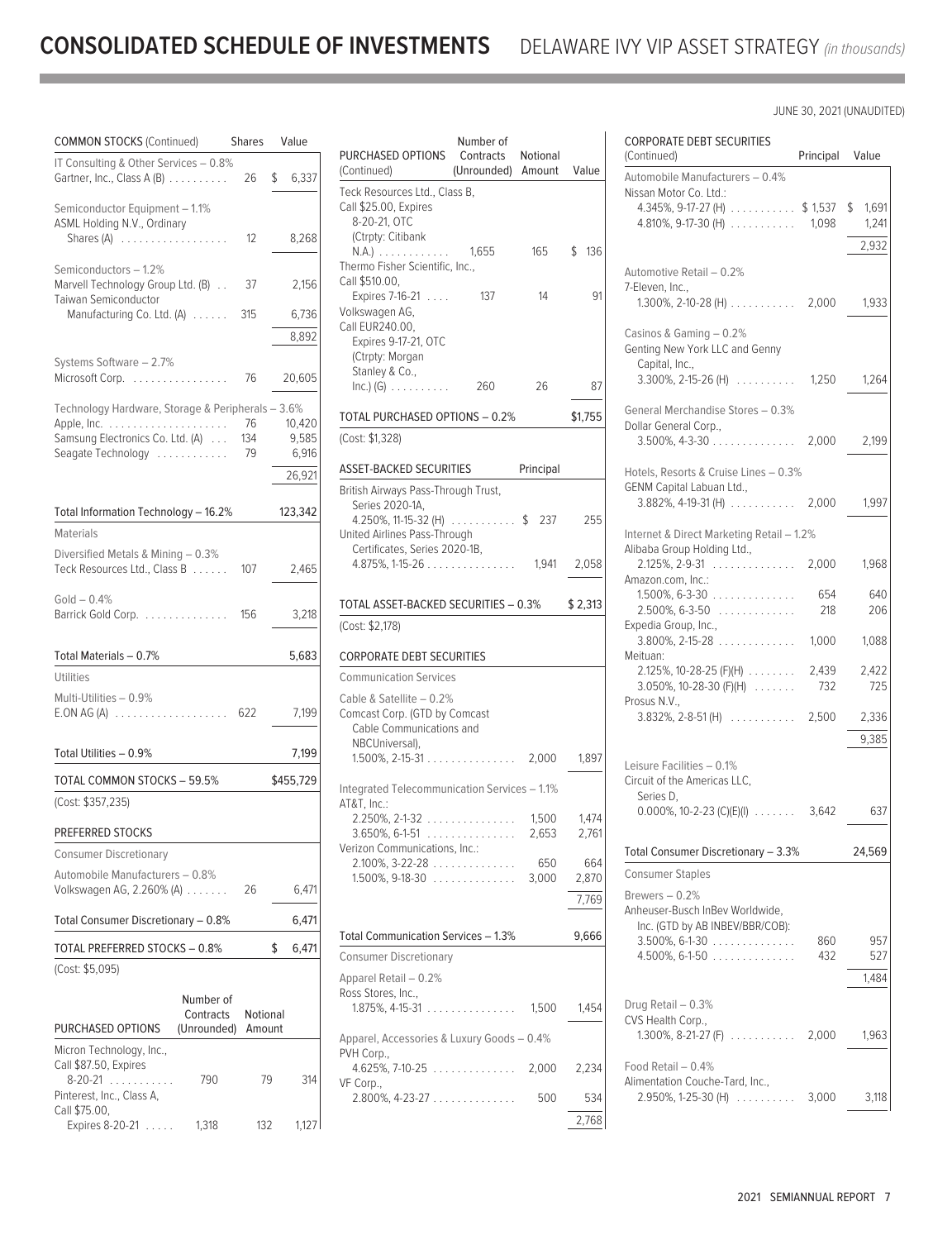| <b>CORPORATE DEBT SECURITIES</b><br>(Continued)                                                       | Principal      | Value          |
|-------------------------------------------------------------------------------------------------------|----------------|----------------|
| Packaged Foods & Meats - 0.2%<br>BRF GmbH,<br>$2.277\%$ , 1-20-32 (H) $\ldots \ldots \ldots$ \$2,000  |                | \$1,965        |
| Tobacco $-0.4%$<br>Altria Group, Inc. (GTD by Philip<br>Morris USA, Inc.),<br>$3.700\%$ , 2-4-51<br>. | 3,000          | 2,851          |
|                                                                                                       |                |                |
| Total Consumer Staples - 1.5%<br>Energy                                                               |                | 11,381         |
| Integrated Oil & Gas - 0.1%                                                                           |                |                |
| Petronas Capital Ltd.,<br>$3.500\%$ , 4-21-30 (H) $\ldots$                                            | 432            | 474            |
| Oil & Gas Exploration & Production - 0.5%                                                             |                |                |
| Harvest Operations Corp.,                                                                             |                |                |
| $1.000\%$ , 4-26-24 (H) $\ldots \ldots \ldots$<br>Santos Finance Ltd.,                                | 1,000          | 1,001          |
| $3.649\%$ , 4-29-31 (H)<br>Saudi Arabian Oil Co.:                                                     | 1,000          | 1,025          |
| 1.625%, 11-24-25 (H) $\ldots$<br>$2.250\%$ , 11-24-30 (H)                                             | 940<br>1,210   | 950            |
|                                                                                                       |                | 1,190          |
|                                                                                                       |                | 4,166          |
| Oil & Gas Refining & Marketing - 0.6%<br>Petroleos del Peru S.A.,                                     |                |                |
| $5.625\%$ , 6-19-47 $\dots\dots\dots\dots\dots\dots$<br>Valero Energy Corp.,                          | 2,000          | 2,134          |
| $2.150\%$ , 9-15-27                                                                                   | 2,102          | 2,138          |
|                                                                                                       |                | 4,272          |
| Oil & Gas Storage & Transportation - 0.7%                                                             |                |                |
| Galaxy Pipeline Assets BidCo Ltd.:<br>$2.160\%$ , 3-31-34 (H) $\ldots \ldots \ldots$                  | 2,000          | 1,969          |
| $2.625\%$ , 3-31-36 (H)                                                                               | 1,500          | 1,475          |
| Williams Partners L.P.,<br>$5.100\%$ , 9-15-45                                                        | 1,500          | 1,873          |
|                                                                                                       |                | 5,317          |
| Total Energy - 1.9%                                                                                   |                | 14,229         |
| Financials                                                                                            |                |                |
| Asset Management & Custody Banks - 0.6%<br>Ares Capital Corp.,                                        |                |                |
| 2.150%, 7-15-26.<br>.                                                                                 | 2,000          | 1,991          |
| Citadel Finance LLC,<br>$3.375\%$ , $3-9-26$ (H)                                                      | 2,500          | 2,509          |
|                                                                                                       |                | 4,500          |
| Diversified Banks - 6.9%                                                                              |                |                |
| Australia and New Zealand Banking<br>Group Ltd.,                                                      |                |                |
| $2.570\%$ , 11-25-35 (H) $\ldots \ldots \ldots$<br>Banco de Credito del Peru:                         | 1,881          | 1,830          |
| $3.125\%$ , 7-1-30(H)<br>$3.250\%$ , 9-30-31 (H)                                                      | 1,938<br>2,000 | 1,930<br>1,985 |
| Banco Santander S.A.:                                                                                 |                |                |
| $5.375\%$ , 4-17-25 (H) $\ldots \ldots \ldots$<br>$1.849\%$ , $3-25-26$                               | 702<br>2,000   | 798<br>2,022   |

| <b>CORPORATE DEBT SECURITIES</b><br>(Continued)                                                  | Principal      | Value          |
|--------------------------------------------------------------------------------------------------|----------------|----------------|
| Diversified Banks (Continued)                                                                    |                |                |
| BNP Paribas S.A.,                                                                                |                |                |
| 4.625%, 3-13-27 (H) $\ldots \ldots \ldots$ \$ 3,610<br>Credit Agricole S.A.:                     |                | \$4,076        |
| $1.907\%$ , 6-16-26 (H)                                                                          | 2,657          | 2,710          |
| $8.125\%$ , 3-23-69 (H)                                                                          | 2,000          | 2,437          |
| DNB Bank ASA,                                                                                    |                |                |
| $1.535\%$ , 5-25-27 (H)                                                                          | 1,500          | 1,503          |
| <b>HSBC Holdings plc:</b><br>6.375%, 3-17-69<br>.                                                | 2,000          | 2,215          |
| $4.600\%$ , 6-17-69                                                                              | 1,101          | 1,145          |
| ING Groep N.V.,                                                                                  |                |                |
| $6.875\%$ , 12-29-49                                                                             | 2,681          | 2,792          |
| Intesa Sanpaolo S.p.A.:                                                                          |                |                |
| $3.250\%$ , 9-23-24<br>$3.875\%$ , 7-14-27 (F) $\ldots \ldots \ldots$                            | 700            | 745            |
| Societe Generale S.A.:                                                                           | 2,351          | 2,558          |
| $1.488\%$ , 12-14-26 (H) $\ldots \ldots \ldots$                                                  | 2,000          | 1,983          |
| 1.792%, 6-9-27 (H) $\ldots$                                                                      | 1,000          | 999            |
| $3.653\%$ , 7-8-35 (H) $\ldots$                                                                  | 1,532          | 1,592          |
| Standard Chartered plc,                                                                          |                |                |
| 4.300%, $2-19-27$ (H) $\ldots \ldots \ldots$<br>Svenska Handelsbanken AB,                        | 3,000          | 3,289          |
| $4.750\%$ , 3-1-69                                                                               | 3,000          | 3,178          |
| Swedbank AB.                                                                                     |                |                |
| 5.625%, 3-17-69<br>.                                                                             | 2,000          | 2,169          |
| UniCredit S.p.A.:                                                                                |                |                |
| $2.569\%$ , 9-22-26 (H) $\ldots \ldots \ldots$<br>$5.861\%$ , 6-19-32 (H) $\ldots \ldots \ldots$ | 2,200<br>3,047 | 2,232          |
| $5.459\%$ , 6-30-35 (H)                                                                          | 2,672          | 3,368<br>2,916 |
| Wells Fargo & Co.,                                                                               |                |                |
| 3.900%, 3-15-69<br>.                                                                             | 1,500          | 1,554          |
|                                                                                                  |                | 52,026         |
|                                                                                                  |                |                |
| Diversified Capital Markets - 0.8%                                                               |                |                |
| Africa Finance Corp.,<br>$2.875\%$ , 4-28-28 (H)                                                 | 1,000          | 1,006          |
| Credit Suisse Group AG,                                                                          |                |                |
| $2.193\%$ , 6-5-26 (H)                                                                           | 1,654          | 1,694          |
| Deutsche Bank AG,                                                                                |                |                |
| $2.129\%$ , 11-24-26                                                                             | 2,000          | 2,031          |
| UBS Group AG,<br>$2.095\%$ , 2-11-32 (H)                                                         | 1,500          | 1,471          |
|                                                                                                  |                |                |
|                                                                                                  |                | 6,202          |
| Investment Banking & Brokerage -                                                                 | $-0.6%$        |                |
| Charles Schwab Corp. (The),<br>$4.000\%$ , 6-1-69                                                | 2,000          | 2,090          |
| Macquarie Bank Ltd.,                                                                             |                |                |
| 3.624%, 6-3-30 (H)<br>.                                                                          | 436            | 462            |
| Morgan Stanley,                                                                                  |                |                |
| 1.928%, 4-28-32<br>.                                                                             | 2,500          | 2,432          |
|                                                                                                  |                | 4,984          |
| Life & Health Insurance $-0.3%$                                                                  |                |                |
| AIA Group Ltd.:                                                                                  |                |                |
| $3.375\%$ , 4-7-30 (H)                                                                           | 540            | 597            |
| 3.200%, 9-16-40 (H)<br>.                                                                         | 1,098          | 1,138          |
|                                                                                                  |                | 1,735          |
|                                                                                                  |                |                |
| Multi-Line Insurance - 0.2%<br>Athene Holding Ltd.,                                              |                |                |
| $6.150\%$ , 4-3-30                                                                               | 1,287          | 1,629          |

| <b>CORPORATE DEBT SECURITIES</b><br>(Continued)                                                                                                                                                  | Principal Value       |                       |
|--------------------------------------------------------------------------------------------------------------------------------------------------------------------------------------------------|-----------------------|-----------------------|
| Other Diversified Financial Services - 0.3%                                                                                                                                                      |                       |                       |
| Citigroup, Inc.,<br>1.122%, 1-28-27<br>.                                                                                                                                                         | \$2,500               | \$2,466               |
| Specialized Finance - 0.6%<br>AerCap Ireland Capital Ltd. and<br>AerCap Global Aviation Trust,                                                                                                   |                       |                       |
| $4.500\%$ , 9-15-23<br>LSEGA Financing plc,                                                                                                                                                      | 2,657                 | 2,850                 |
| $1.375\%$ , 4-6-26 (H) $\ldots \ldots \ldots$                                                                                                                                                    | 2,000                 | 2,005                 |
|                                                                                                                                                                                                  |                       | 4,855                 |
| Total Financials - 10.3%                                                                                                                                                                         |                       | 78,397                |
| <b>Health Care</b>                                                                                                                                                                               |                       |                       |
| Pharmaceuticals - 0.5%<br>AbbVie, Inc.,<br>$3.200\%$ , 11-21-29<br>Fresenius Medical Care U.S.                                                                                                   | 2,000                 | 2,174                 |
| Finance III, Inc.,<br>$1.875\%$ , 12-1-26 (H)                                                                                                                                                    | 1,500                 | 1,501                 |
|                                                                                                                                                                                                  |                       | 3,675                 |
| Total Health Care - 0.5%                                                                                                                                                                         |                       | 3,675                 |
| Industrials                                                                                                                                                                                      |                       |                       |
| Aerospace & Defense - 0.5%<br>Boeing Co. (The):<br>$4.875\%$ , 5-1-25<br>$5.150\%$ , 5-1-30<br>$5.805\%$ , 5-1-50 $\dots\dots\dots\dots\dots$<br>Leidos, Inc. (GTD by Leidos<br>Holdings, Inc.), | 1,083<br>1,083<br>644 | 1,214<br>1,283<br>869 |
| 3.625%, 5-15-25<br>.                                                                                                                                                                             | 326                   | 356                   |
|                                                                                                                                                                                                  |                       | 3,722                 |
| Airlines - 0.3%<br>Southwest Airlines Co.,<br>$5.250\%$ , 5-4-25                                                                                                                                 | 2,042                 | 2,331                 |
| Airport Services - 0.3%<br>Airport Authority Hong Kong,<br>1.625%, 2-4-31 (H) $\ldots \ldots \ldots$                                                                                             | 2,000                 | 1,945                 |
| Highways & Railtracks - 0.1%<br>Transurban Finance Co. Pty Ltd.,<br>$2.450\%$ , 3-16-31 (H)                                                                                                      | 611                   | 616                   |
| Total Industrials - 1.2%                                                                                                                                                                         |                       | 8,614                 |
| Information Technology                                                                                                                                                                           |                       |                       |
| Data Processing & Outsourced Services - 0.3%<br>PayPal Holdings, Inc.,<br>2.300%, 6-1-30<br>$\ddot{\phantom{0}}$<br>a a sial                                                                     | 2,000                 | 2,072                 |
| Internet Services & Infrastructure - 0.3%                                                                                                                                                        |                       |                       |
| Baidu, Inc.,<br>1.720%, 4-9-26                                                                                                                                                                   | 1,970                 | 1,990                 |

 $1.849\%, 3-25-26 \ldots \ldots \ldots \ldots 2,000$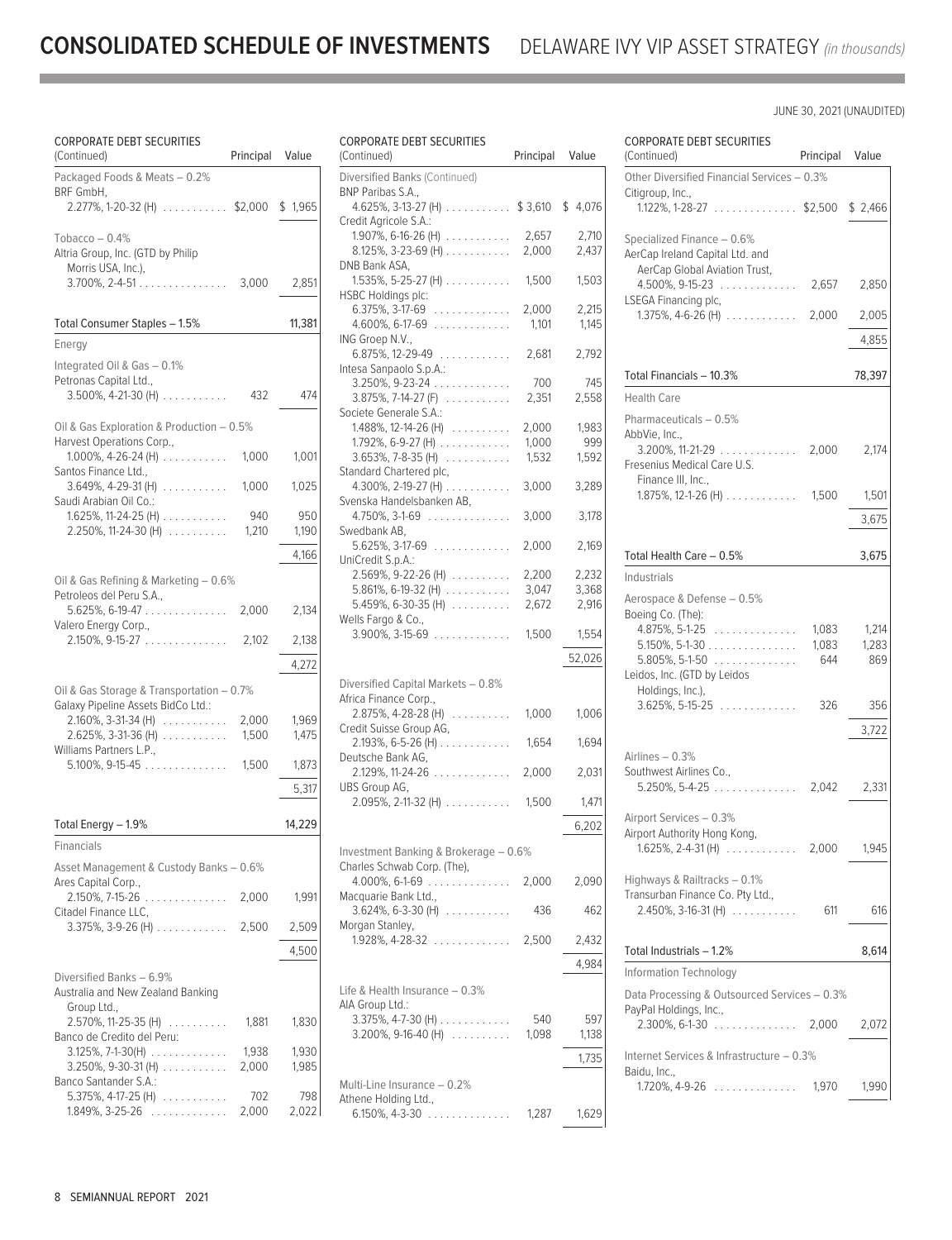| <b>CORPORATE DEBT SECURITIES</b><br>(Continued)                                                                                            | Principal    | Value          |
|--------------------------------------------------------------------------------------------------------------------------------------------|--------------|----------------|
| Semiconductors - 0.3%<br>Broadcom, Inc.,<br>1.950%, 2-15-28 (H) \$1,500<br>Taiwan Semiconductor                                            |              | \$1,501        |
| Manufacturing Co. Ltd.,<br>1.375%, 9-28-30 (H)                                                                                             | 1,318        | 1,246<br>2,747 |
| Systems Software - 0.1%                                                                                                                    |              |                |
| VMware, Inc.,<br>$3.900\%$ , $8-21-27$                                                                                                     | 500          | 556            |
| Technology Hardware, Storage & Peripherals - 0.3%                                                                                          |              |                |
| Apple, Inc.:<br>$2.400\%$ , 8-20-50<br>2.650%, 2-8-51                                                                                      | 878<br>2,000 | 825<br>1,959   |
|                                                                                                                                            |              | 2,784          |
| Total Information Technology - 1.3%                                                                                                        |              | 10,149         |
| <b>Materials</b>                                                                                                                           |              |                |
| Commodity Chemicals - 0.2%<br>Orbia Advance Corp. S.A.B. de C.V.,<br>$1.875\%$ , 5-11-26 (H)                                               | 1,600        | 1,623          |
| Diversified Metals & Mining - 0.5%<br>Glencore Funding LLC:<br>1.625%, 9-1-25 (H) $\dots$<br>$2.500\%$ , 9-1-30 (H) $\ldots \ldots \ldots$ | 659<br>1,537 | 667            |
| Teck Resources Ltd.,                                                                                                                       |              | 1,535          |
| $3.900\%$ , 7-15-30 (F) $\ldots$                                                                                                           | 1,000        | 1,079<br>3,281 |
| Steel $-0.4%$                                                                                                                              |              |                |
| CSN Resources S.A.,<br>7.625%, 2-13-23 (H)                                                                                                 | 2,960        | 3,080          |
| Total Materials - 1.1%                                                                                                                     |              | 7,984          |
| <b>Real Estate</b>                                                                                                                         |              |                |
| Industrial REITs - 0.5%<br>Aircastle Ltd.,                                                                                                 |              |                |
| $5.250\%$ , 8-11-25 (H) $\ldots$<br>Avolon Holdings Funding Ltd.,                                                                          | 1,466        | 1,648          |
| $2.750\%$ , 2-21-28 (H) $\ldots \ldots \ldots 2,500$                                                                                       |              | 2,475          |
|                                                                                                                                            |              | 4,123          |
| Total Real Estate - 0.5%                                                                                                                   |              | 4,123          |
| Utilities                                                                                                                                  |              |                |
| Electric Utilities - 1.0%<br>Chile Electricity PEC S.p.A.,                                                                                 |              |                |
| $0.000\%$ , 1-25-28 (H)(I)<br>FEL Energy VI S.a.r.l.,                                                                                      | 1,000        | 817            |
| $5.750\%$ , 12-1-40 (H) $\ldots \ldots \ldots$                                                                                             | 1,989        | 2,116          |
| NRG Energy, Inc.:<br>$2.000\%$ , 12-2-25 (H)<br>$2.450\%$ , 12-2-27 (H) $\ldots \ldots \ldots$                                             | 1,100<br>110 | 1,116<br>111   |
| Pacific Gas and Electric Co.,<br>$3.000\%$ , 6-15-28                                                                                       | 1,154        | 1,161          |

| Series A.<br>2.450%, 12-15-50<br>\$2,500<br>\$2,309<br>7,630<br>7,630<br><b>TOTAL CORPORATE DEBT</b><br>SECURITIES - 23.9%<br>\$180,417<br>Trust, Series 1998-C1, Class F,<br>$6.250\%$ , 11-15-26 (J) $\ldots \ldots \ldots$<br>185<br>188<br>\$<br>SECURITIES - 0.0%<br>188<br>OTHER GOVERNMENT SECURITIES (K)<br>2,049<br>2.550%, 1-27-32<br>2,000<br>$3.125\%$ , 4-15-31<br>321<br>327<br>3.250%, 4-22-32.<br>1,500<br>1,473<br>United Mexican States,<br>$5.000\%$ , 4-27-51<br>1.707<br>1,500<br>SECURITIES - 0.7%<br>\$5,550<br>Mortgage-Backed Obligations - 6.8%<br>Federal Home Loan Mortgage Corp.<br>Agency REMIC/CMO:<br>$0.638\%$ , 11-25-29 (L) $\ldots \ldots \ldots$<br>99<br>2,023<br>$1.328\%$ , 6-25-30 (L)<br>1,796<br>187<br>4.500%, 1-15-43 (L) $\ldots$<br>3,540<br>561<br>Agency REMIC/CMO (1-Month<br>U.S. LIBOR plus 615 bps),<br>6.077%, 11-15-47 (J)(L) $\ldots \ldots$<br>1,785<br>297<br>Agency REMIC/CMO (Mortgage<br>spread to 5-year U.S. Treasury<br>index), | CORPORATE DEBT SECURITIES<br>(Continued)                        | Principal | Value |
|-------------------------------------------------------------------------------------------------------------------------------------------------------------------------------------------------------------------------------------------------------------------------------------------------------------------------------------------------------------------------------------------------------------------------------------------------------------------------------------------------------------------------------------------------------------------------------------------------------------------------------------------------------------------------------------------------------------------------------------------------------------------------------------------------------------------------------------------------------------------------------------------------------------------------------------------------------------------------------------------------|-----------------------------------------------------------------|-----------|-------|
|                                                                                                                                                                                                                                                                                                                                                                                                                                                                                                                                                                                                                                                                                                                                                                                                                                                                                                                                                                                                 | <b>Electric Utilities (Continued)</b>                           |           |       |
|                                                                                                                                                                                                                                                                                                                                                                                                                                                                                                                                                                                                                                                                                                                                                                                                                                                                                                                                                                                                 | Virginia Electric and Power Co.,                                |           |       |
|                                                                                                                                                                                                                                                                                                                                                                                                                                                                                                                                                                                                                                                                                                                                                                                                                                                                                                                                                                                                 |                                                                 |           |       |
|                                                                                                                                                                                                                                                                                                                                                                                                                                                                                                                                                                                                                                                                                                                                                                                                                                                                                                                                                                                                 |                                                                 |           |       |
|                                                                                                                                                                                                                                                                                                                                                                                                                                                                                                                                                                                                                                                                                                                                                                                                                                                                                                                                                                                                 | Total Utilities - 1.0%                                          |           |       |
|                                                                                                                                                                                                                                                                                                                                                                                                                                                                                                                                                                                                                                                                                                                                                                                                                                                                                                                                                                                                 |                                                                 |           |       |
|                                                                                                                                                                                                                                                                                                                                                                                                                                                                                                                                                                                                                                                                                                                                                                                                                                                                                                                                                                                                 |                                                                 |           |       |
|                                                                                                                                                                                                                                                                                                                                                                                                                                                                                                                                                                                                                                                                                                                                                                                                                                                                                                                                                                                                 | (Cost: \$181,072)                                               |           |       |
|                                                                                                                                                                                                                                                                                                                                                                                                                                                                                                                                                                                                                                                                                                                                                                                                                                                                                                                                                                                                 | MORTGAGE-BACKED SECURITIES                                      |           |       |
|                                                                                                                                                                                                                                                                                                                                                                                                                                                                                                                                                                                                                                                                                                                                                                                                                                                                                                                                                                                                 | Non-Agency REMIC/CMO - 0.0%<br>Merrill Lynch Mortgage Investors |           |       |
|                                                                                                                                                                                                                                                                                                                                                                                                                                                                                                                                                                                                                                                                                                                                                                                                                                                                                                                                                                                                 |                                                                 |           |       |
|                                                                                                                                                                                                                                                                                                                                                                                                                                                                                                                                                                                                                                                                                                                                                                                                                                                                                                                                                                                                 | <b>TOTAL MORTGAGE-BACKED</b>                                    |           |       |
|                                                                                                                                                                                                                                                                                                                                                                                                                                                                                                                                                                                                                                                                                                                                                                                                                                                                                                                                                                                                 | (Cost: \$187)                                                   |           |       |
|                                                                                                                                                                                                                                                                                                                                                                                                                                                                                                                                                                                                                                                                                                                                                                                                                                                                                                                                                                                                 |                                                                 |           |       |
|                                                                                                                                                                                                                                                                                                                                                                                                                                                                                                                                                                                                                                                                                                                                                                                                                                                                                                                                                                                                 | $Chile - 0.3%$                                                  |           |       |
|                                                                                                                                                                                                                                                                                                                                                                                                                                                                                                                                                                                                                                                                                                                                                                                                                                                                                                                                                                                                 | Republic of Chile,                                              |           |       |
|                                                                                                                                                                                                                                                                                                                                                                                                                                                                                                                                                                                                                                                                                                                                                                                                                                                                                                                                                                                                 | Colombia - 0.0%<br>Republic of Colombia,                        |           |       |
|                                                                                                                                                                                                                                                                                                                                                                                                                                                                                                                                                                                                                                                                                                                                                                                                                                                                                                                                                                                                 | Columbia - 0.2%<br>Republic of Colombia,                        |           |       |
|                                                                                                                                                                                                                                                                                                                                                                                                                                                                                                                                                                                                                                                                                                                                                                                                                                                                                                                                                                                                 | $Mexico - 0.2%$                                                 |           |       |
|                                                                                                                                                                                                                                                                                                                                                                                                                                                                                                                                                                                                                                                                                                                                                                                                                                                                                                                                                                                                 |                                                                 |           |       |
|                                                                                                                                                                                                                                                                                                                                                                                                                                                                                                                                                                                                                                                                                                                                                                                                                                                                                                                                                                                                 | TOTAL OTHER GOVERNMENT                                          |           |       |
|                                                                                                                                                                                                                                                                                                                                                                                                                                                                                                                                                                                                                                                                                                                                                                                                                                                                                                                                                                                                 | (Cost: \$5,674)                                                 |           |       |
|                                                                                                                                                                                                                                                                                                                                                                                                                                                                                                                                                                                                                                                                                                                                                                                                                                                                                                                                                                                                 | UNITED STATES GOVERNMENT<br><b>AGENCY OBLIGATIONS</b>           |           |       |
|                                                                                                                                                                                                                                                                                                                                                                                                                                                                                                                                                                                                                                                                                                                                                                                                                                                                                                                                                                                                 |                                                                 |           |       |
|                                                                                                                                                                                                                                                                                                                                                                                                                                                                                                                                                                                                                                                                                                                                                                                                                                                                                                                                                                                                 |                                                                 |           |       |
|                                                                                                                                                                                                                                                                                                                                                                                                                                                                                                                                                                                                                                                                                                                                                                                                                                                                                                                                                                                                 |                                                                 |           |       |
|                                                                                                                                                                                                                                                                                                                                                                                                                                                                                                                                                                                                                                                                                                                                                                                                                                                                                                                                                                                                 | Federal Home Loan Mortgage Corp.                                |           |       |
|                                                                                                                                                                                                                                                                                                                                                                                                                                                                                                                                                                                                                                                                                                                                                                                                                                                                                                                                                                                                 |                                                                 |           |       |
|                                                                                                                                                                                                                                                                                                                                                                                                                                                                                                                                                                                                                                                                                                                                                                                                                                                                                                                                                                                                 | Federal Home Loan Mortgage Corp.                                |           |       |
|                                                                                                                                                                                                                                                                                                                                                                                                                                                                                                                                                                                                                                                                                                                                                                                                                                                                                                                                                                                                 | $3.536\%$ , 12-25-49 (H)(J)                                     | 2,751     | 2,980 |

| UNITED STATES GOVERNMENT<br>AGENCY OBLIGATIONS (Continued)                                                                                                                                                                                                                                                         | Principal                                                   | Value                                                       |
|--------------------------------------------------------------------------------------------------------------------------------------------------------------------------------------------------------------------------------------------------------------------------------------------------------------------|-------------------------------------------------------------|-------------------------------------------------------------|
| Mortgage-Backed Obligations (Continued)<br>Federal Home Loan Mortgage Corp.<br>Agency REMIC/CMO (Mortgage<br>spread to 7-year U.S. Treasury                                                                                                                                                                        |                                                             |                                                             |
| index),<br>$3.984\%$ , 2-25-51 (H)(J)<br>Federal Home Loan Mortgage Corp.<br><b>Fixed Rate Participation</b>                                                                                                                                                                                                       | \$<br>600                                                   | \$<br>661                                                   |
| Certificates:<br>$1.500\%$ , 11-1-50 $\ldots \ldots \ldots \ldots$<br>2.500%, 1-1-51<br>Federal National Mortgage                                                                                                                                                                                                  | 1,884<br>2,180                                              | 1,848<br>2,259                                              |
| Association Agency REMIC/CMO:<br>4.500%, 10-25-40 (L) $\ldots \ldots \ldots$<br>4.500%, 5-25-47 (L) $\ldots \ldots \ldots$<br>$5.000\%$ , 3-25-49 (L)<br>Federal National Mortgage<br>Association Agency REMIC/CMO                                                                                                 | 1,772<br>1,539<br>1,245                                     | 261<br>240<br>201                                           |
| (1-Month U.S. LIBOR plus 562<br>bps),<br>5.529%, 6-25-45 (L)(M)<br>.<br><b>Federal National Mortgage</b><br>Association Agency REMIC/CMO                                                                                                                                                                           | 3,123                                                       | 609                                                         |
| (1-Month U.S. LIBOR plus 625<br>bps):<br>6.029%, 4-25-45 (L)(M)<br>.<br>6.009%, 4-25-46 (L)(M) $\ldots \ldots$<br>6.009%, 8-25-46 (L)(M)<br>$\sim$<br>6.159%, 6-25-48 (L)(M)<br><b>Federal National Mortgage</b><br>Association Agency REMIC/CMO<br>(Mortgage spread to 5-year U.S.                                | 1,550<br>3,613<br>3,752<br>7,931                            | 358<br>642<br>673<br>1,623                                  |
| Treasury index),<br>$2.797\%$ , 2-25-27 (M)<br>Federal National Mortgage<br>Association Fixed Rate Pass-                                                                                                                                                                                                           | 1,970                                                       | 2,136                                                       |
| Through Certificates:<br>2.500%, 4-1-36<br>.<br>3.500%, 8-1-48<br>.<br>3.500%, 11-1-49<br>.<br>2.500%, 7-1-50<br>.<br>3.000%, 8-1-50<br>.<br>$2.000\%$ , 12-1-50 $\dots\dots\dots\dots\dots$<br>$2.000\%$ , 1-1-51<br>Government National Mortgage<br><b>Association Fixed Rate Pass-</b><br>Through Certificates, | 2,844<br>6,526<br>6,081<br>4,314<br>1,042<br>3.557<br>2,801 | 2,979<br>6,897<br>6,531<br>4,493<br>1,108<br>3,597<br>2.843 |
| $3.500\%$ , 6-20-50                                                                                                                                                                                                                                                                                                | 7,276                                                       | 7,660<br>51,743                                             |
| TOTAL UNITED STATES GOVERNMENT<br><b>AGENCY OBLIGATIONS - 6.8%</b>                                                                                                                                                                                                                                                 |                                                             | \$51,743                                                    |
| (Cost: \$52,246)                                                                                                                                                                                                                                                                                                   |                                                             |                                                             |
| Treasury Obligations - 1.7%<br>U.S. Treasury Bonds:<br>$0.875\%$ , 11-15-30 (F) $\ldots \ldots \ldots$<br>$2.750\%$ , 8-15-47<br>$1.625\%$ , 11-15-50 $\ldots \ldots \ldots$<br>U.S. Treasury Notes,<br>1.125%, 2-15-31 (F) $\ldots \ldots \ldots$                                                                 | 2,100<br>3,710<br>5,000<br>1,900                            | 1,997<br>4,221<br>4,492<br>1,845<br>12,555                  |
| TOTAL UNITED STATES GOVERNMENT<br>OBLIGATIONS - 1.7%                                                                                                                                                                                                                                                               |                                                             | \$12,555                                                    |
| (Cost: \$12,372)                                                                                                                                                                                                                                                                                                   |                                                             |                                                             |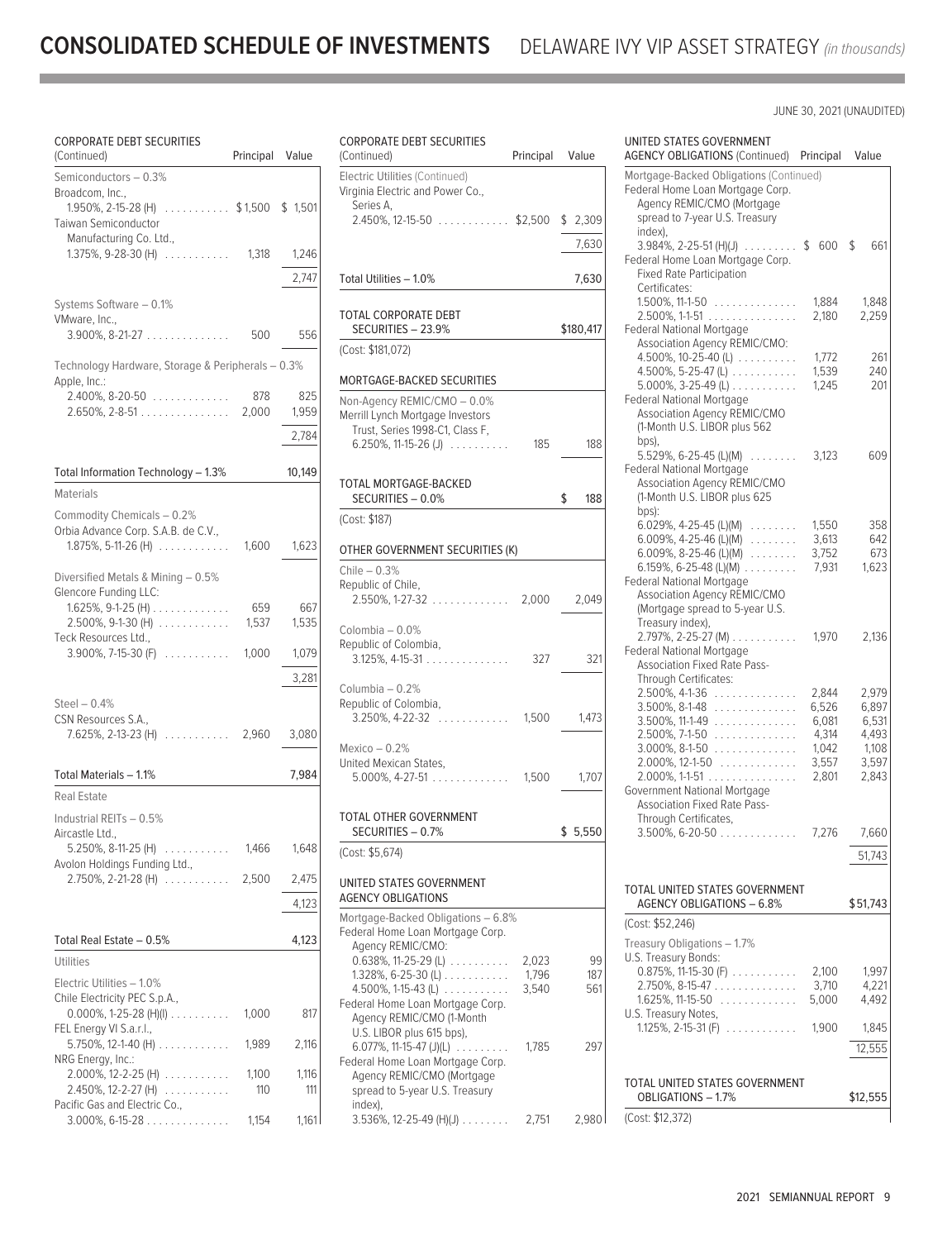|                                                                                                                                                                                                                                                            | Troy          |              |           |
|------------------------------------------------------------------------------------------------------------------------------------------------------------------------------------------------------------------------------------------------------------|---------------|--------------|-----------|
| $BULLION - 4.8%$                                                                                                                                                                                                                                           | Qunces        |              | Value     |
| Gold                                                                                                                                                                                                                                                       | 21            | $\mathbb{S}$ | 36,601    |
| (Cost: \$25,266)                                                                                                                                                                                                                                           |               |              |           |
| <b>SHORT-TERM SECURITIES</b>                                                                                                                                                                                                                               | <b>Shares</b> |              |           |
| Money Market Funds (0) - 2.3%<br>Dreyfus Institutional Preferred<br>Government Money Market<br>Fund - Institutional Shares,<br>$0.010\%$ (N) $\ldots \ldots \ldots$<br>State Street Institutional U.S.<br>Government Money Market<br>Fund - Premier Class, | 4,322         |              | 4,322     |
| $0.030\%$                                                                                                                                                                                                                                                  | 13,169        |              | 13,169    |
|                                                                                                                                                                                                                                                            |               |              | 17,491    |
| TOTAL SHORT-TERM SECURITIES - 2.3%                                                                                                                                                                                                                         |               | \$           | 17,491    |
| (Cost: \$17,491)                                                                                                                                                                                                                                           |               |              |           |
| TOTAL INVESTMENT SECURITIES - 101.0%                                                                                                                                                                                                                       |               |              | \$770,813 |
| (Cost: \$660,144)                                                                                                                                                                                                                                          |               |              |           |
| LIABILITIES, NET OF CASH AND OTHER<br>$ASSETS - (1.0)$ %                                                                                                                                                                                                   |               |              | (7,731)   |
| <b>NET ASSETS - 100.0%</b>                                                                                                                                                                                                                                 |               |              | \$763,082 |

Notes to Consolidated Schedule of Investments

\*Not shown due to rounding.

(A)Listed on an exchange outside the United States.

(B)No dividends were paid during the preceding 12 months.

(C)Restricted securities. At June 30, 2021, the Portfolio owned the following restricted securities:

| Security                                                                                                             | <b>Acquisition Date(s)</b>                                | <b>Shares</b>        | Cost            | Value |
|----------------------------------------------------------------------------------------------------------------------|-----------------------------------------------------------|----------------------|-----------------|-------|
| COTA Racing & Entertainment LLC, Class B<br>Media Group Holdings LLC, Series H<br>Media Group Holdings LLC, Series T | $9 - 18 - 14$<br>8-29-13 to 10-31-13<br>7-2-13 to 1-23-15 | 32                   | 22.289<br>8.413 |       |
| Circuit of the Americas LLC, Series D, 0.000%, 10-2-23                                                               | $9 - 11 - 14$                                             | Principal<br>\$3.642 | 3,269           | 637   |
|                                                                                                                      |                                                           |                      | \$33.971        | \$637 |

The total value of these securities represented 0.1% of net assets at June 30, 2021.

(D)Investment is owned by an entity that is treated as a corporation for U.S. tax purposes and is owned by the Portfolio and consolidated as described in Note 5 of the Notes to Financial Statements.

(E)Securities whose value was determined using significant unobservable inputs.

(F)All or a portion of securities with an aggregate value of \$8,692 are on loan.

(G)Principal amount and exercise prices are denominated in the indicated foreign currency, where applicable (EUR – Euro).

(H)Securities were purchased pursuant to an exemption from registration available under Rule 144A under the Securities Act of 1933 and may only be resold in transactions exempt from registration, normally to qualified institutional buyers. At June 30, 2021 the total value of these securities amounted to \$97,199 or 12.7% of net assets.

(I)Zero coupon bond.

(J)Variable rate security. Interest rate disclosed is that which is in effect at June 30, 2021. Date shown represents the date that the variable rate resets. Description of the reference rate and spread, if applicable, are included in the security description.

(K)Other Government Securities may include emerging markets sovereign, quasi-sovereign, corporate and supranational agency and organization debt securities.

(L)Interest-only security. Amount shown as principal represents notional amount for computation of interest.

(M)Variable rate security. Interest rate disclosed is that which is in effect at June 30, 2021. Description of the reference rate and spread, if applicable, are included in the security description.

(N)Investment made with cash collateral received from securities on loan.

(O)Rate shown is the annualized 7-day yield at June 30, 2021.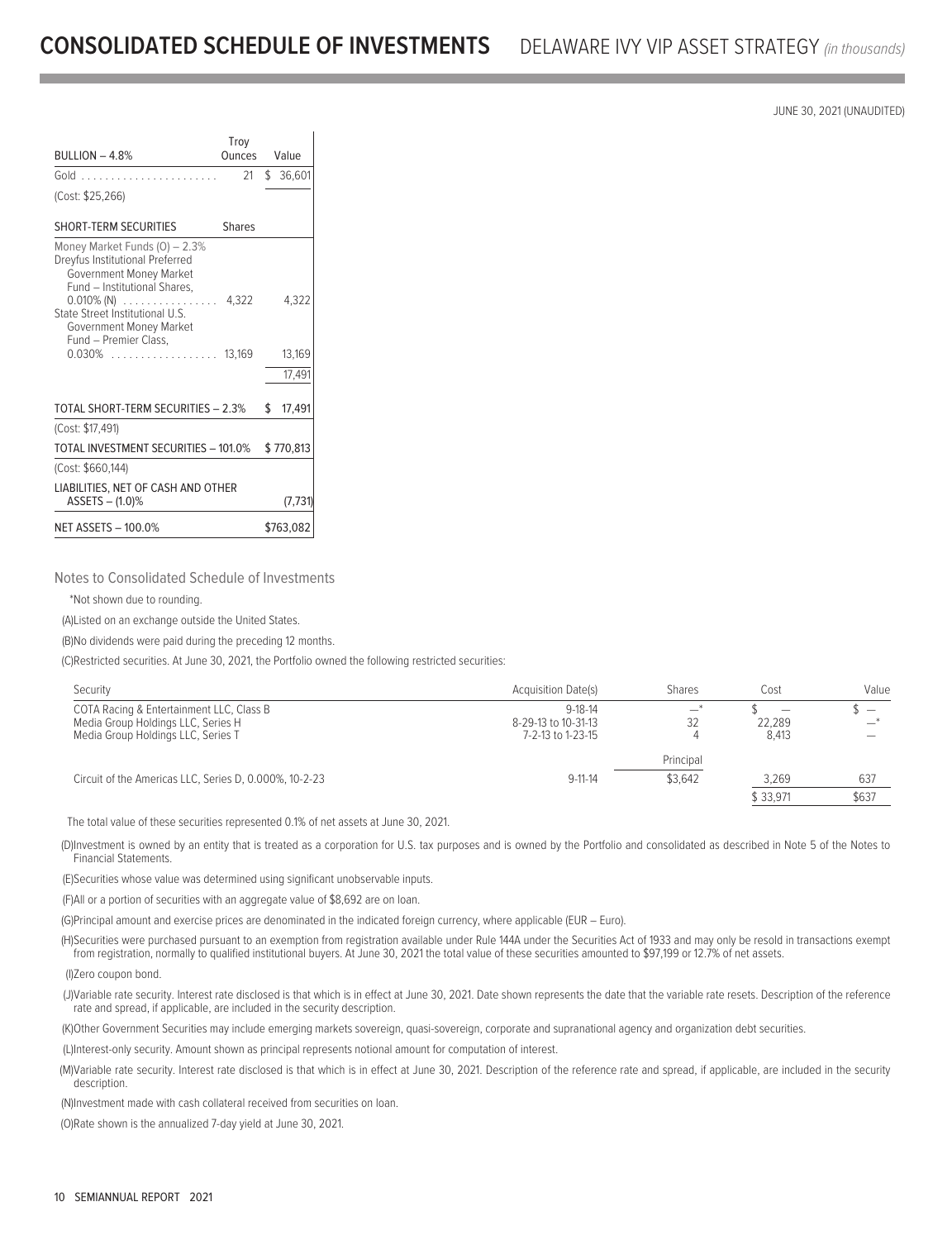The following written options were outstanding at June 30, 2021 (contracts and exercise prices unrounded):

| <b>Underlying Security</b>     | Counterparty, if OTC       | Type | Number of<br>Contracts | Notional<br>Amount | Expiration<br>Month | Exercise<br>Price | Premium<br>Received | Value    |
|--------------------------------|----------------------------|------|------------------------|--------------------|---------------------|-------------------|---------------------|----------|
| Micron Technology, Inc.        | N/A                        | Call | 790                    | 79                 | August 2021         | 105.00            | \$.<br>44           | \$ (67)  |
| Pinterest, Inc., Class A       | N/A                        | Put  | 1,318                  | 132                | August 2021         | 60.00             | 662                 | (115)    |
|                                | N/A                        | Call | 1,318                  | 132                | August 2021         | 100.00            | 45                  | (170)    |
| Teck Resources Ltd., Class B   | Citibank N.A.              | Put  | 1,655                  | 166                | August 2021         | 19.00             | 58                  | (45)     |
|                                | Citibank N.A.              | Call | 1,655                  | 165                | August 2021         | 33.00             | 41                  | (22)     |
| Thermo Fisher Scientific, Inc. | N/A                        | Put  | 84                     | 8                  | <b>July 2021</b>    | 440.00            | 63                  | (5)      |
| Volkswagen AG                  | Morgan Stanley & Co., Inc. | Put  | 260                    | 26                 | September 2021      | EUR180.00         | 168                 | (74)     |
|                                | Morgan Stanley & Co., Inc. | Call | 260                    | 26                 | September 2021      | 300.00            | 68                  | (12)     |
|                                |                            |      |                        |                    |                     |                   | \$1,149             | \$ (510) |

The following table is a summary of the valuation of the Portfolio's investments by the fair value hierarchy levels as of June 30, 2021. See Note 3 to the Financial Statements for further information regarding fair value measurement.

|                                                                                                                                                                                                                                | Level     | l evel 2  | Level 3 |
|--------------------------------------------------------------------------------------------------------------------------------------------------------------------------------------------------------------------------------|-----------|-----------|---------|
| Assets                                                                                                                                                                                                                         |           |           |         |
| <b>Investments in Securities</b>                                                                                                                                                                                               |           |           |         |
| Common Stocks                                                                                                                                                                                                                  | \$455.729 |           |         |
|                                                                                                                                                                                                                                | 6.471     |           |         |
|                                                                                                                                                                                                                                | 1.532     | 223       |         |
|                                                                                                                                                                                                                                |           | 2.313     |         |
|                                                                                                                                                                                                                                |           | 179.780   | 637     |
|                                                                                                                                                                                                                                |           | 188       |         |
|                                                                                                                                                                                                                                |           | 5.550     |         |
| United States Government Agency Obligations (all contained accommodal contained accommodal contained accommoda                                                                                                                 |           | 51.743    |         |
| United States Government Obligations (and according to the control of the control of the control of the control of the control of the control of the control of the control of the control of the control of the control of th |           | 12.555    |         |
|                                                                                                                                                                                                                                | 36.601    |           |         |
|                                                                                                                                                                                                                                | 17,491    |           |         |
|                                                                                                                                                                                                                                | \$517.824 | \$252.352 | \$637   |
| Liabilities                                                                                                                                                                                                                    |           |           |         |
| Written Options                                                                                                                                                                                                                | 357       | 153       |         |

During the period ended June 30, 2021, there were no transfers in or out of Level 3.

The following acronyms are used throughout this schedule:

CMO = Collateralized Mortgage Obligation GTD = Guaranteed LIBOR = London Interbank Offered Rate OTC = Over the Counter REIT = Real Estate Investment Trust REMIC = Real Estate Mortgage Investment Conduit

#### **Country Diversification**

#### (as a % of net assets)

| <b>United States</b> | 49.1% |
|----------------------|-------|
| France               | 6.4%  |
| Germany              | 5.2%  |
| United Kingdom       | 3.9%  |
| Canada               | 3.4%  |
| India                | 3.0%  |
| Netherlands          | 2.6%  |
| Switzerland          | 2.3%  |

#### **Country Diversification** (Continued)

| China                  | 2.1% |
|------------------------|------|
| Italy                  | 2.0% |
| Japan                  | 2.0% |
| Taiwan                 | 1.8% |
| Hong Kong              | 1.3% |
| South Korea            | 1.2% |
| <b>Other Countries</b> | 7.4% |
| Other+                 | 6.3% |

+Includes gold bullion, options, liabilities (net of cash and other assets), and cash equivalents

See Accompanying Notes to Financial Statements.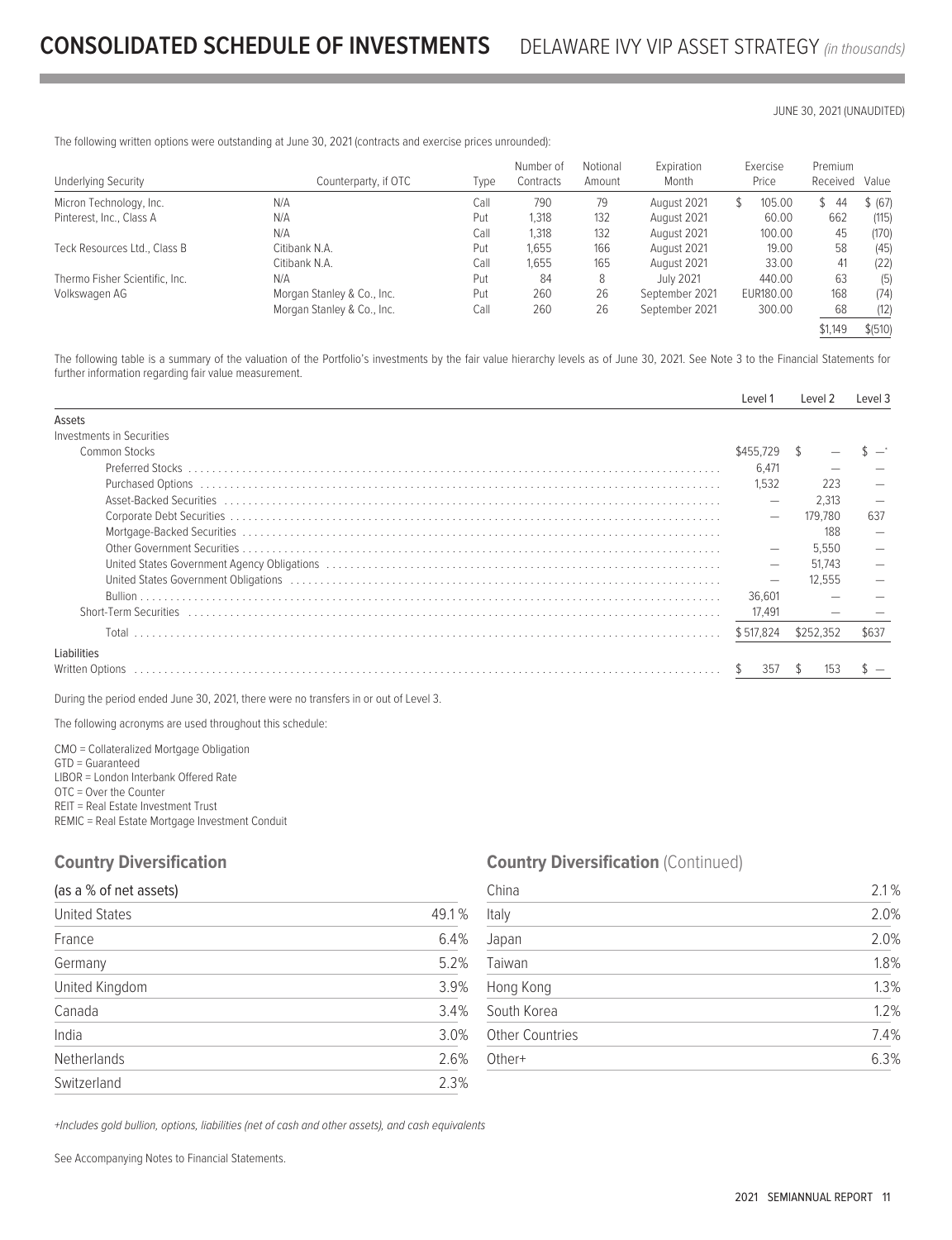### <span id="page-11-0"></span>**Asset Allocation**

| <b>Stocks</b>                                                        | 66.9% |
|----------------------------------------------------------------------|-------|
| Information Technology                                               | 13.3% |
| <b>Financials</b>                                                    | 10.7% |
| Health Care                                                          | 10.4% |
| <b>Consumer Discretionary</b>                                        | 8.8%  |
| Industrials                                                          | 6.3%  |
| <b>Communication Services</b>                                        | 5.8%  |
| <b>Consumer Staples</b>                                              | 5.2%  |
| Energy                                                               | 4.3%  |
| <b>Materials</b>                                                     | 1.2%  |
| Utilities                                                            | 0.9%  |
| <b>Bonds</b>                                                         | 32.7% |
| United States Government and Government Agency<br>Obligations        | 20.2% |
| <b>Corporate Debt Securities</b>                                     | 12.5% |
| Liabilities (Net of Cash and Other Assets),<br>and Cash Equivalents+ | 0.4%  |

#### **Top 10 Equity Holdings**

| Company                           | Sector                        | Industry                     |
|-----------------------------------|-------------------------------|------------------------------|
| Microsoft Corp.                   | Information Technology        | Systems Software             |
| Constellation Brands, Inc.        | Consumer Staples              | Distillers & Vintners        |
| Micron Technology, Inc.           | Information Technology        | Semiconductors               |
| Zimmer Holdings, Inc.             | <b>Health Care</b>            | <b>Health Care Equipment</b> |
| Facebook, Inc., Class A           | <b>Communication Services</b> | Interactive Media & Services |
| Autodesk, Inc.                    | Information Technology        | <b>Application Software</b>  |
| Anthem. Inc.                      | <b>Health Care</b>            | Managed Health Care          |
| Alphabet, Inc., Class A           | <b>Communication Services</b> | Interactive Media & Services |
| Philip Morris International, Inc. | <b>Consumer Staples</b>       | Tobacco                      |
| Alphabet, Inc., Class C           | <b>Communication Services</b> | Interactive Media & Services |

See your advisor or www.ivyinvestments.com for more information on the Portfolio's most recently published Top 10 Equity Holdings.

+Cash equivalents are defined as highly liquid securities with maturities of less than three months. Cash equivalents may include U.S. Government Treasury bills, bank certificates of deposit, bankers' acceptances, corporate commercial paper and other money market instruments.

(a)Effective July 1, 2021, the name of Ivy VIP Balanced changed to Delaware Ivy VIP Balanced.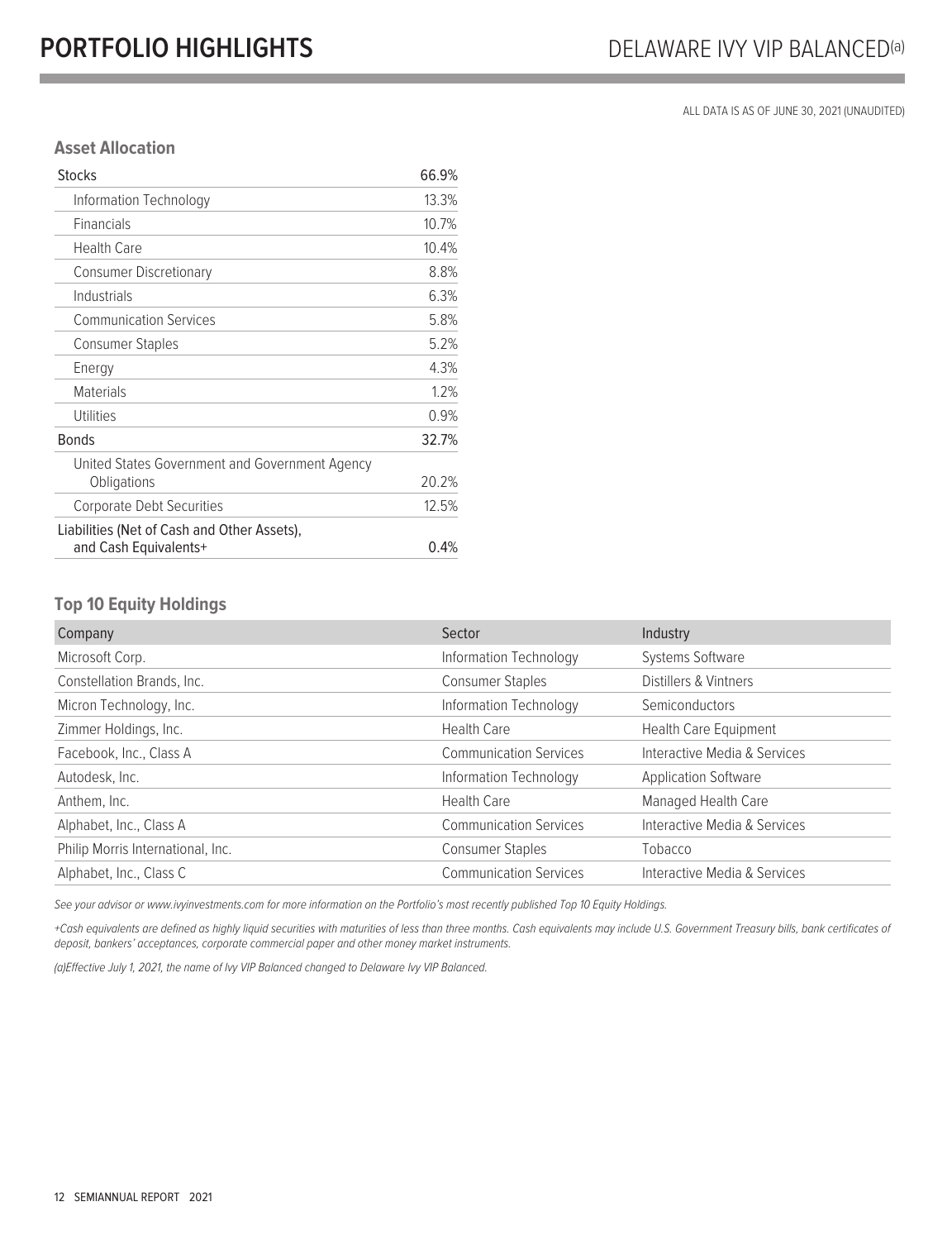| <b>COMMON STOCKS</b>                                                                                                             | <b>Shares</b>             | Value                             |
|----------------------------------------------------------------------------------------------------------------------------------|---------------------------|-----------------------------------|
| <b>Communication Services</b>                                                                                                    |                           |                                   |
| Interactive Home Entertainment - 0.6%<br>Electronic Arts, Inc.                                                                   | 16                        | \$2,345                           |
| Interactive Media & Services - 5.2%<br>Alphabet, Inc., Class A (A)<br>Alphabet, Inc., Class C (A)<br>Facebook, Inc., Class A (A) | 3<br>$\overline{2}$<br>19 | 6,134<br>6,103<br>6,495<br>18,732 |
| Total Communication Services - 5.8%                                                                                              |                           | 21,077                            |
| <b>Consumer Discretionary</b>                                                                                                    |                           |                                   |
| Apparel, Accessories & Luxury Goods - 2.1%                                                                                       | 34<br>49                  | 3,508<br>3,987<br>7,495           |
| Automotive Retail - 0.8%<br>O'Reilly Automotive, Inc. (A)                                                                        | 5                         | 3,088                             |
| Casinos & Gaming - 1.2%<br>Las Vegas Sands, Inc. (A) .<br>.                                                                      | 80                        | 4,203                             |
| Home Improvement Retail - 1.0%<br>Lowe's Co., Inc. $\ldots \ldots \ldots$                                                        | 18                        | 3,514                             |
| Hotels, Resorts & Cruise Lines - 0.9%<br>Hilton Worldwide Holdings, Inc. (A)                                                     | 28                        | 3,330                             |
| Internet & Direct Marketing Retail - 1.3%<br>Amazon.com, Inc. $(A)$                                                              | 1                         | 4,569                             |
| Restaurants - 0.7%<br>Darden Restaurants, Inc.                                                                                   | 16                        | 2,391                             |
| Specialty Stores - 0.8%<br>Tractor Supply Co.                                                                                    | 15                        | 2,792                             |
| Total Consumer Discretionary - 8.8%                                                                                              |                           | 31,382                            |
| <b>Consumer Staples</b>                                                                                                          |                           |                                   |
| Distillers & Vintners - 1.9%<br>Constellation Brands, Inc.                                                                       | 29                        | 6,729                             |
| Packaged Foods & Meats - 0.8%<br>Mondelez International, Inc.,                                                                   | 44                        | 2,773                             |
| Soft Drinks - 0.8%<br>Coca-Cola Co. (The) $\ldots \ldots \ldots \ldots$                                                          | 56                        | 3,038                             |
| Tobacco $-1.7%$<br>Philip Morris International, Inc.                                                                             | 62                        | 6,132                             |
| Total Consumer Staples - 5.2%                                                                                                    |                           | 18,672                            |
| Energy                                                                                                                           |                           |                                   |
| Integrated Oil & Gas - 0.4%<br>Chevron Corp.                                                                                     | 14                        | 1,414                             |
|                                                                                                                                  |                           |                                   |

| <b>COMMON STOCKS (Continued)</b>                                                                                        | <b>Shares</b>        | Value                                      |
|-------------------------------------------------------------------------------------------------------------------------|----------------------|--------------------------------------------|
| Oil & Gas Exploration & Production - 2.3%<br>Canadian Natural Resources Ltd.<br>Hess Corp.                              | 135<br>42            | \$4,901<br>3,656                           |
|                                                                                                                         |                      | 8,557                                      |
| Oil & Gas Storage & Transportation - 0.7%<br>Enterprise Products Partners L.P.                                          | 97                   | 2,340                                      |
| Total Energy - 3.4%                                                                                                     |                      | 12,311                                     |
| Financials                                                                                                              |                      |                                            |
| Consumer Finance - 1.0%<br>American Express Co.                                                                         | 21                   | 3,541                                      |
| Financial Exchanges & Data - 1.1%<br>Intercontinental Exchange, Inc.                                                    | 32                   | 3,791                                      |
| Insurance Brokers - 1.0%<br>Aon plc $\ldots$                                                                            | 15                   | 3,691                                      |
| Investment Banking & Brokerage - 2.9%<br>Goldman Sachs Group, Inc. (The)<br>Morgan Stanley                              | 12<br>62             | 4,721<br>5,703<br>10,424                   |
| Multi-Sector Holdings - 1.6%                                                                                            |                      |                                            |
| Berkshire Hathaway, Inc.,<br>Class $B(A)$                                                                               | 20                   | 5,576                                      |
| Other Diversified Financial Services - 1.7%<br>JPMorgan Chase & Co.                                                     | 38                   | 5,931                                      |
| Regional Banks - 1.4%<br>PNC Financial Services Group, Inc.                                                             | 27                   | 5,173                                      |
| Total Financials - 10.7%                                                                                                |                      | 38,127                                     |
| <b>Health Care</b>                                                                                                      |                      |                                            |
| Health Care Equipment - 1.8%<br>Zimmer Holdings, Inc.                                                                   | 41                   | 6,552                                      |
| Health Care Technology - 1.4%<br>Cerner Corp.                                                                           | 64                   | 4,999                                      |
| Managed Health Care - 2.8%<br>Anthem, Inc.<br>UnitedHealth Group, Inc.                                                  | 16<br>10             | 6,137<br>3,814<br>9,951                    |
| Pharmaceuticals - 4.3%<br>Elanco Animal Health, Inc.(A)<br>Jazz Pharmaceuticals plc(A)<br>Merck & Co., Inc.<br>$\cdots$ | 72<br>23<br>24<br>42 | 2,489<br>5,303<br>4,334<br>3,245<br>15,371 |
| Total Health Care - 10.3%                                                                                               |                      | 36,873                                     |
| Industrials                                                                                                             |                      |                                            |
| Aerospace & Defense - 0.9%<br>Raytheon Technologies Corp.                                                               | 37                   | 3,116                                      |

| <b>COMMON STOCKS (Continued)</b>                                                                               | <b>Shares</b> | Value                                 |
|----------------------------------------------------------------------------------------------------------------|---------------|---------------------------------------|
| Electrical Components & Equipment - 0.9%<br>Emerson Electric Co.                                               | 34            | 3,303<br>\$                           |
| Industrial Machinery - 1.9%<br>Ingersoll-Rand, Inc. (A)<br>Snap-on, Inc. $\dots\dots\dots\dots\dots\dots\dots$ | 72<br>15      | 3,492<br>3,371<br>$\overline{6}$ ,863 |
| Railroads-1.2%<br>Union Pacific Corp.                                                                          | 19            | 4,200                                 |
| Research & Consulting Services - 1.4%<br>IHS Markit Ltd.                                                       | 43            | 4,895                                 |
| Total Industrials - 6.3%                                                                                       |               | 22,377                                |
| Information Technology                                                                                         |               |                                       |
| Application Software - 1.8%<br>Autodesk, Inc. $(A)$                                                            | 22            | 6,353                                 |
| Communications Equipment - 1.5%<br>$Cisco Systems, Inc. \ldots \ldots \ldots$<br>Motorola Solutions, Inc.      | 40<br>16      | 2,123<br>3,394                        |
|                                                                                                                |               | 5,517                                 |
| Data Processing & Outsourced Services - 0.8%<br>Fiserv, Inc. (A)                                               | 25            | 2,659                                 |
| IT Consulting & Other Services - 1.2%<br>Cognizant Technology Solutions<br>Corp., Class A $\ldots$             | 60            | 4,173                                 |
| Semiconductors - 3.3%<br>Infineon Technologies AG ADR<br>Micron Technology, Inc.(A) $\dots\dots$               | 128<br>79     | 5,147<br>6,726<br>11,873              |
| Systems Software - 3.7%<br>Microsoft Corp.<br>.                                                                | 49            | 13,291                                |
| Technology Hardware, Storage & Peripherals - 1.0%<br>Apple, Inc. $\ldots \ldots \ldots \ldots \ldots$          | 26            | 3,617                                 |
| Total Information Technology - 13.3%                                                                           |               | 47,483                                |
| Materials                                                                                                      |               |                                       |
| Metal & Glass Containers - 0.3%<br>Crown Holdings, Inc.                                                        | 11            | 1,082                                 |
| Specialty Chemicals - 0.9%<br>Sherwin-Williams Co. (The)                                                       | 11            | 3,088                                 |
| Total Materials - 1.2%<br>Utilities                                                                            |               | 4,170                                 |
| Multi-Utilities - 0.9%<br>Dominion Energy, Inc.<br>.                                                           | 46            | 3,372                                 |
| Total Utilities - 0.9%                                                                                         |               | 3,372                                 |
| TOTAL COMMON STOCKS - 65.9%                                                                                    |               | \$235,844                             |
| (Cost: \$161,177)                                                                                              |               |                                       |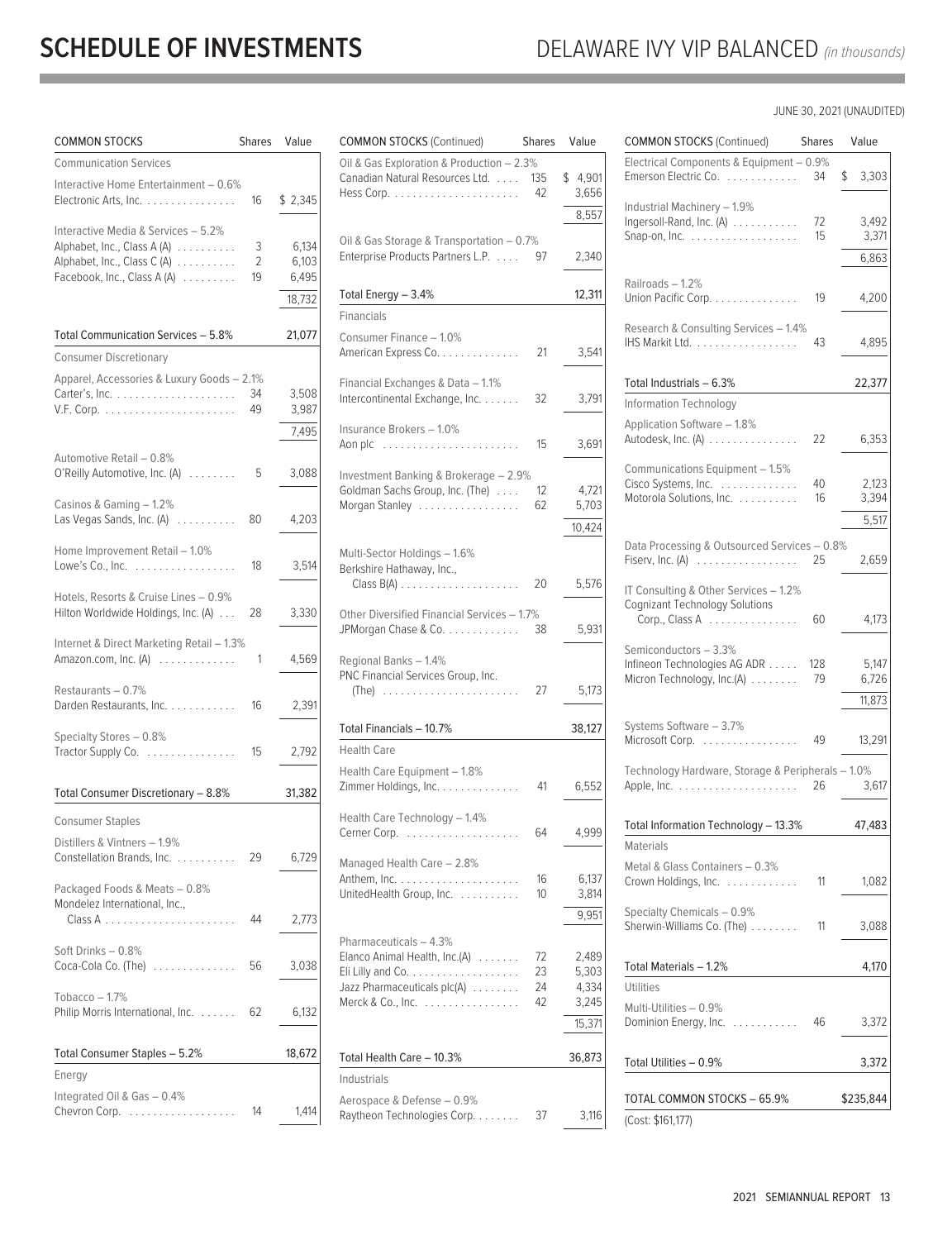# **SCHEDULE OF INVESTMENTS** DELAWARE IVY VIP BALANCED (in thousands)

| PREFERRED STOCKS                                                    | <b>Shares</b> | Value   |
|---------------------------------------------------------------------|---------------|---------|
| Energy                                                              |               |         |
| Oil & Gas Exploration & Production - 0.9%<br>Targa Resources Corp., |               |         |
| $9.500\%$ (A)(B)                                                    | 3             | \$3,248 |
| Total Energy – 0.9%                                                 |               | 3,248   |
| <b>Health Care</b>                                                  |               |         |
| Pharmaceuticals - 0.1%                                              |               |         |
| Elanco Animal Health, Inc.,                                         |               |         |
|                                                                     | 8             | 429     |
| Total Health Care - 0.1%                                            |               | 429     |
| TOTAL PREFERRED STOCKS - 1.0%                                       |               | \$3,677 |
| (Cost: \$3,625)                                                     |               |         |
| <b>CORPORATE DEBT SECURITIES</b>                                    | Principal     |         |
| <b>Communication Services</b>                                       |               |         |
| Alternative Carriers - 0.0%                                         |               |         |
| Bell Canada (GTD by BCE, Inc.),                                     |               |         |
| $4.300\%$ , 7-29-49                                                 | \$120         | 145     |
| Cable & Satellite - 0.4%                                            |               |         |
| <b>Charter Communications Operating</b>                             |               |         |
| LLC and Charter Communications                                      |               |         |
| Operating Capital Corp.,<br>$3.850\%$ , 4-1-61                      | 225           | 221     |
| Comcast Corp. (GTD by Comcast Cable                                 |               |         |
| Communications and NBCUniversal),                                   |               |         |
| $4.250\%$ , 10-15-30 $\ldots \ldots \ldots \ldots$                  | 450           | 530     |
| Comcast Corp. (GTD by Comcast                                       |               |         |
| Cable Communications LLC and<br>NBCUniversal Media LLC),            |               |         |
| $3.450\%$ , 2-1-50 $\dots\dots\dots\dots\dots\dots$                 | 675           | 730     |
|                                                                     |               | 1,481   |
|                                                                     |               |         |
| Integrated Telecommunication Services - 0.5%<br>AT&T, Inc.,         |               |         |
| $3.500\%$ , 9-15-53 (C)                                             | 500           | 503     |
| Sprint Corp.,                                                       |               |         |
| $7.875\%$ , 9-15-23                                                 | 315           | 359     |
| Verizon Communications, Inc.,<br>$2.550\%$ , $3-21-31$              | 750           | 767     |
|                                                                     |               |         |
|                                                                     |               | 1.629   |
| Movies & Entertainment - 0.3%                                       |               |         |
| Walt Disney Co. (The),                                              |               |         |
| $2.750\%$ , 9-1-49 $\dots\dots\dots\dots\dots$ 1,000                |               | 989     |
| Publishing - 0.1%                                                   |               |         |
| Thomson Reuters Corp.,                                              |               |         |
| $3.350\%$ , 5-15-26                                                 | 425           | 463     |
| Wireless Telecommunication Service - 0.2%                           |               |         |
| T-Mobile USA, Inc.,<br>$3.875\%$ , 4-15-30                          | 575           | 645     |
|                                                                     |               |         |
| Total Communication Services - 1.5%                                 |               | 5,352   |

| <b>CORPORATE DEBT SECURITIES</b><br>(Continued)                                                                                         | Principal | Value        |
|-----------------------------------------------------------------------------------------------------------------------------------------|-----------|--------------|
| <b>Consumer Discretionary</b>                                                                                                           |           |              |
| Apparel, Accessories & Luxury Goods - 0.1%<br>PVH Corp.,<br>$4.625\%$ , 7-10-25                                                         | \$<br>350 | \$<br>391    |
| Footwear - 0.1%<br>NIKE, Inc.,                                                                                                          |           |              |
| $2.850\%$ , $3-27-30$                                                                                                                   | 235       | 256          |
| Home Improvement Retail - 0.2%<br>Home Depot, Inc. (The),<br>$3.350\%$ , 4-15-50 $\dots\dots\dots\dots\dots$                            | 700       | 775          |
| Homebuilding $-0.1%$<br>NVR, Inc.,<br>$3.000\%$ , 5-15-30                                                                               | 400       | 425          |
| Internet & Direct Marketing Retail - 0.0%<br>Expedia Group, Inc.,                                                                       |           |              |
| $6.250\%$ , 5-1-25 (C)                                                                                                                  | 159       | 185          |
| Total Consumer Discretionary - 0.5%                                                                                                     |           | 2,032        |
| <b>Consumer Staples</b>                                                                                                                 |           |              |
| Agricultural Products - 0.1%<br>Archer Daniels Midland Co.,<br>$3.250\%$ , $3-27-30$                                                    | 300       | 333          |
| Brewers-0.0%<br>Anheuser-Busch Inbev Finance, Inc.<br>(GTD by AB INBEV/BBR/COB),<br>$4.700\%$ , 2-1-36 $\dots\dots\dots\dots\dots\dots$ | 150       | 184          |
| Drug Retail - 0.1%<br>CVS Health Corp.,<br>$5.050\%$ , $3-25-48$                                                                        | 180       | 234          |
| Food Retail - 0.1%<br>Alimentation Couche-Tard, Inc.,<br>$2.950\%$ , 1-25-30 (C) $\ldots \ldots \ldots$                                 | 350       | 364          |
| Hypermarkets & Super Centers - 0.6%<br>Walmart, Inc.,<br>$4.050\%$ , 6-29-48                                                            | 1,800     | 2,264        |
| Packaged Foods & Meats - 0.3%<br>Hormel Foods Corp.,<br>3.050%, 6-3-51                                                                  | 350       | 364          |
| Nestle Holdings, Inc.,<br>4.000%, 9-24-48 (C)<br>.                                                                                      | 555       | 680          |
| Soft Drinks - 0.2%<br>Coca-Cola Co. (The),<br>2.250%, 1-5-32<br>$\sim$<br>.                                                             | 600       | 1,044<br>615 |
|                                                                                                                                         |           |              |
| Total Consumer Staples - 1.4%                                                                                                           |           | 5,038        |
| Energy<br>Oil & Gas Drilling — 0.9%                                                                                                     |           |              |
| Nabors Industries Ltd., Convertible,<br>$0.750\%$ , 1-15-24 $\dots\dots\dots\dots\dots$                                                 | 3,600     | 3,220        |

| <b>CORPORATE DEBT SECURITIES</b><br>(Continued)                                      | Principal  | Value      |
|--------------------------------------------------------------------------------------|------------|------------|
| Energy                                                                               |            |            |
| Oil & Gas Exploration & Production - 0.2%                                            |            |            |
| EQT Corp.,                                                                           |            |            |
| .<br>7.875%, 2-1-25(D)                                                               | \$500      | \$<br>584  |
|                                                                                      |            |            |
| Total Energy - 1.1%<br>Financials                                                    |            | 3,804      |
| Asset Management & Custody Banks - 0.4%                                              |            |            |
| Apollo Management Holdings L.P.,                                                     |            |            |
| $2.650\%$ , 6-5-30 (C) $\ldots \ldots \ldots$<br>KKR Group Finance Co. VIII LLC (GTD | 425        | 436        |
| by KKR & Co., Inc. and KKR Group                                                     |            |            |
| Partnership L.P.),<br>$3.500\%$ , $8-25-50$ (C)                                      | 350        | 367        |
| National Securities Clearing Corp.,                                                  |            |            |
| $1.500\%$ , 4-23-25 (C)<br>Owl Rock Capital Corp.,                                   | 350        | 357        |
| 4.250%, 1-15-26<br>.                                                                 | 375        | 406        |
|                                                                                      |            | 1,566      |
| Consumer Finance - 0.1%                                                              |            |            |
| General Motors Financial Co., Inc.<br>(GTD by AmeriCredit Financial                  |            |            |
| Services, Inc.):                                                                     |            |            |
| $3.450\%$ , 4-10-22<br>$3.700\%$ , 5-9-23                                            | 250<br>150 | 255<br>157 |
|                                                                                      |            | 412        |
| Diversified Banks - 0.3%                                                             |            |            |
| Bank of America Corp.,                                                               |            |            |
| $2.884\%$ , 10-22-30<br>U.S. Bancorp,                                                | 400        | 422        |
| $3.100\%$ , 4-27-26                                                                  | 400        | 435        |
| Wells Fargo & Co.,<br>$2.572\%$ , 2-11-31                                            | 290        | 300        |
|                                                                                      |            | 1,157      |
| Investment Banking & Brokerage - 0.3%                                                |            |            |
| Goldman Sachs Group, Inc. (The),                                                     |            |            |
| 1.992%, 1-27-32<br>Morgan Stanley, 2.699%, 1-22-31                                   | 720<br>180 | 700<br>189 |
|                                                                                      |            | 889        |
| Life & Health Insurance $-0.3%$                                                      |            |            |
| Northwestern Mutual Life Insurance                                                   |            |            |
| Co. (The), $3.850\%$ , $9-30-47$ (C)                                                 | 1,000      | 1,150      |
| Multi-Line Insurance - 0.2%                                                          |            |            |
| Aon Corp. (GTD by Aon plc),<br>$2.800\%$ , 5-15-30 $\dots$<br>.                      | 525        | 552        |
|                                                                                      |            |            |
| Other Diversified Financial Services - 0.6%<br>Citigroup, Inc.,                      |            |            |
| $6.250\%$ . 12-29-49                                                                 | 750        | 878        |
| JPMorgan Chase & Co.,<br>$5.000\%$ , 2-1-69                                          | 371        | 392        |
| JPMorgan Chase & Co. (3-Month U.S.                                                   |            |            |
| LIBOR plus 332 bps),<br>$3.522\%$ , 1-1-68 (E) $\ldots$<br>1.1.1.1.1.1.1.1.1         | 750        | 753        |
| JPMorgan Chase & Co. (3-Month U.S.<br>LIBOR plus 347 bps),                           |            |            |
| $3.656\%$ , 4-29-49 (E) $\ldots \ldots \ldots$                                       | 194        | 195        |
| JPMorgan Chase & Co. (3-Month U.S.<br>LIBOR plus 380 bps),                           |            |            |
| $3.976\%$ , 11-1-68 (E)                                                              | 250        | 250        |
|                                                                                      |            | 2,468      |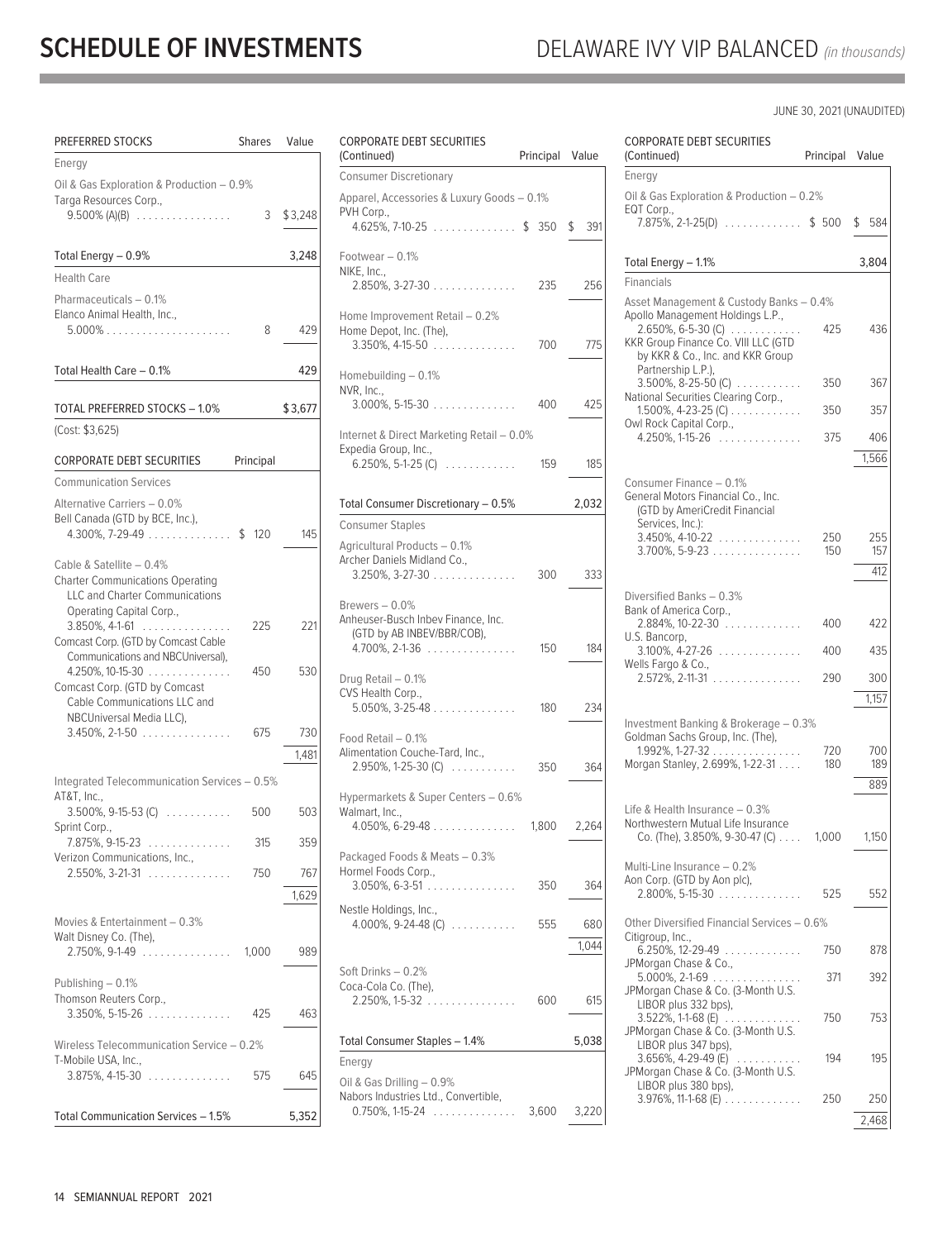#### CORPORATE DEBT SECURITIES (Continued) Principal Value Financials Specialized Finance – 0.3% AerCap Ireland Capital Ltd. and AerCap Global Aviation Trust, 6.500%, 7-15-25 .............. \$ 250 \$ 294 LSEGA Financing plc, 2.500%, 4-6-31 (C) ............. 900 923 1,217 Total Financials – 2.5% 9,411 Health Care Biotechnology – 0.2% Amgen, Inc., 3.375%, 2-21-50 .............. 700 740 Health Care Supplies – 0.1% Dentsply Sirona, Inc., 3.250%, 6-1-30 ............... 365 391 Managed Health Care – 0.1% UnitedHealth Group, Inc., 2.000%, 5-15-30 .............. 525 530 Pharmaceuticals – 0.6% Johnson & Johnson, 3.400%, 1-15-38 ............... 1,000 1,139 Merck & Co., Inc., 2.450%, 6-24-50 .............. 250 236 Zoetis, Inc., 2.000%, 5-15-30 .............. 600 598 1,973 Total Health Care – 1.0% 3,634 Industrials Aerospace & Defense – 0.6% Boeing Co. (The), 3.750%, 2-1-50 ............... 525 543 L3Harris Technologies, Inc., 4.400%, 6-15-28 .............. 1,000 1,162 Raytheon Technologies Corp.: . . . . . .  $2.250\%$ , 7-1-30 . . . . . . . . . . . . . . . 300 305<br>3.125%, 7-1-50 . . . . . . . . . . . . . . . 175 180  $3.125\%$ ,  $7-1-50$  . . . . . . . . . . . . . . . . 2,190 Environmental & Facilities Services – 0.4% Republic Services, Inc.: . . . . . . . . . . . 2.300%, 3-1-30 . . . . . . . . . . . . . . . 72 73 1.450%, 2-15-31 . . . . . . . . . . . . . . . 490 460 Waste Management, Inc. (GTD by Waste Management Holdings, Inc.), 3.150%, 11-15-27 .............. 1,000 1,095 1,628 Railroads – 0.1% Kansas City Southern, 2.875%, 11-15-29 .............. 350 369 Research & Consulting Services – 0.1% CoStar Group, Inc., 2.800%, 7-15-30 (C) . . . . . . . . . . . . 350 356

Total Industrials  $-1.2\%$  4,543

| <b>Information Technology</b><br>Application Software - 0.6%<br>Autodesk, Inc.,<br>$2.850\%$ , 1-15-30<br>\$500<br>\$<br>528<br>Infor, Inc.,<br>1.750%, 7-15-25 (C) $\ldots \ldots \ldots$<br>125<br>128<br>Nuance Communications, Inc.,<br>$5.625\%$ , 12-15-26<br>1,045<br>1,000<br>salesforce.com, Inc.:<br>175<br>175<br>1.950%, 7-15-31<br>$2.700\%$ , 7-15-41<br>175<br>176<br>$2.900\%$ , 7-15-51<br>175<br>178<br>2,230<br>Data Processing & Outsourced Services - 0.2%<br>PayPal Holdings, Inc.,<br>$2.300\%$ , 6-1-30<br>350<br>362<br>Visa, Inc.,<br>$2.700\%$ , 4-15-40<br>440<br>456<br>818<br>Semiconductors - 0.5%<br>Broadcom, Inc.,<br>$3.419\%$ , 4-15-33 (C)<br>315<br>300<br>Intel Corp.,<br>$3.250\%$ , 11-15-49<br>300<br>320<br>TSMC Global Ltd.,<br>$1.750\%$ , 4-23-28 (C) $\ldots \ldots \ldots$<br>600<br>601<br>Xilinx, Inc.,<br>$2.375\%$ , 6-1-30<br>525<br>534<br>1,770<br>Systems Software - 0.3%<br>Fortinet, Inc.,<br>$2.200\%$ , $3-15-31$<br>350<br>350<br>Microsoft Corp.,<br>$3.450\%$ , $8-8-36$<br>365<br>423<br>ServiceNow, Inc.,<br>1.400%, 9-1-30<br>.<br>555<br>521<br>1.294<br>Technology Hardware, Storage & Peripherals - 0.1%<br>Apple, Inc.,<br>2.950%, 9-11-49<br>500<br>518<br>.<br>Total Information Technology - 1.7%<br>6,630<br><b>Materials</b><br>Construction Materials - 0.1%<br>Hillman Group, Inc. (The), 6.375%,<br>7-15-22 (C)<br>417<br>418<br>Specialty Chemicals - 0.3%<br>Ecolab, Inc., 3.250%, 12-1-27 1,000<br>1,109<br>Total Materials - 0.4%<br>1,527<br><b>Real Estate</b><br>Specialized REITs - 0.2%<br>EPR Properties,<br>$4.950\%$ , 4-15-28<br>535<br>578<br>Total Real Estate - 0.2%<br>578 | CORPORATE DEBT SECURITIES<br>(Continued) | Principal | Value |
|---------------------------------------------------------------------------------------------------------------------------------------------------------------------------------------------------------------------------------------------------------------------------------------------------------------------------------------------------------------------------------------------------------------------------------------------------------------------------------------------------------------------------------------------------------------------------------------------------------------------------------------------------------------------------------------------------------------------------------------------------------------------------------------------------------------------------------------------------------------------------------------------------------------------------------------------------------------------------------------------------------------------------------------------------------------------------------------------------------------------------------------------------------------------------------------------------------------------------------------------------------------------------------------------------------------------------------------------------------------------------------------------------------------------------------------------------------------------------------------------------------------------------------------------------------------------------------------------------------------------------------------------------------------------------|------------------------------------------|-----------|-------|
|                                                                                                                                                                                                                                                                                                                                                                                                                                                                                                                                                                                                                                                                                                                                                                                                                                                                                                                                                                                                                                                                                                                                                                                                                                                                                                                                                                                                                                                                                                                                                                                                                                                                           |                                          |           |       |
|                                                                                                                                                                                                                                                                                                                                                                                                                                                                                                                                                                                                                                                                                                                                                                                                                                                                                                                                                                                                                                                                                                                                                                                                                                                                                                                                                                                                                                                                                                                                                                                                                                                                           |                                          |           |       |
|                                                                                                                                                                                                                                                                                                                                                                                                                                                                                                                                                                                                                                                                                                                                                                                                                                                                                                                                                                                                                                                                                                                                                                                                                                                                                                                                                                                                                                                                                                                                                                                                                                                                           |                                          |           |       |
|                                                                                                                                                                                                                                                                                                                                                                                                                                                                                                                                                                                                                                                                                                                                                                                                                                                                                                                                                                                                                                                                                                                                                                                                                                                                                                                                                                                                                                                                                                                                                                                                                                                                           |                                          |           |       |
|                                                                                                                                                                                                                                                                                                                                                                                                                                                                                                                                                                                                                                                                                                                                                                                                                                                                                                                                                                                                                                                                                                                                                                                                                                                                                                                                                                                                                                                                                                                                                                                                                                                                           |                                          |           |       |
|                                                                                                                                                                                                                                                                                                                                                                                                                                                                                                                                                                                                                                                                                                                                                                                                                                                                                                                                                                                                                                                                                                                                                                                                                                                                                                                                                                                                                                                                                                                                                                                                                                                                           |                                          |           |       |
|                                                                                                                                                                                                                                                                                                                                                                                                                                                                                                                                                                                                                                                                                                                                                                                                                                                                                                                                                                                                                                                                                                                                                                                                                                                                                                                                                                                                                                                                                                                                                                                                                                                                           |                                          |           |       |
|                                                                                                                                                                                                                                                                                                                                                                                                                                                                                                                                                                                                                                                                                                                                                                                                                                                                                                                                                                                                                                                                                                                                                                                                                                                                                                                                                                                                                                                                                                                                                                                                                                                                           |                                          |           |       |
|                                                                                                                                                                                                                                                                                                                                                                                                                                                                                                                                                                                                                                                                                                                                                                                                                                                                                                                                                                                                                                                                                                                                                                                                                                                                                                                                                                                                                                                                                                                                                                                                                                                                           |                                          |           |       |
|                                                                                                                                                                                                                                                                                                                                                                                                                                                                                                                                                                                                                                                                                                                                                                                                                                                                                                                                                                                                                                                                                                                                                                                                                                                                                                                                                                                                                                                                                                                                                                                                                                                                           |                                          |           |       |
|                                                                                                                                                                                                                                                                                                                                                                                                                                                                                                                                                                                                                                                                                                                                                                                                                                                                                                                                                                                                                                                                                                                                                                                                                                                                                                                                                                                                                                                                                                                                                                                                                                                                           |                                          |           |       |
|                                                                                                                                                                                                                                                                                                                                                                                                                                                                                                                                                                                                                                                                                                                                                                                                                                                                                                                                                                                                                                                                                                                                                                                                                                                                                                                                                                                                                                                                                                                                                                                                                                                                           |                                          |           |       |
|                                                                                                                                                                                                                                                                                                                                                                                                                                                                                                                                                                                                                                                                                                                                                                                                                                                                                                                                                                                                                                                                                                                                                                                                                                                                                                                                                                                                                                                                                                                                                                                                                                                                           |                                          |           |       |
|                                                                                                                                                                                                                                                                                                                                                                                                                                                                                                                                                                                                                                                                                                                                                                                                                                                                                                                                                                                                                                                                                                                                                                                                                                                                                                                                                                                                                                                                                                                                                                                                                                                                           |                                          |           |       |
|                                                                                                                                                                                                                                                                                                                                                                                                                                                                                                                                                                                                                                                                                                                                                                                                                                                                                                                                                                                                                                                                                                                                                                                                                                                                                                                                                                                                                                                                                                                                                                                                                                                                           |                                          |           |       |
|                                                                                                                                                                                                                                                                                                                                                                                                                                                                                                                                                                                                                                                                                                                                                                                                                                                                                                                                                                                                                                                                                                                                                                                                                                                                                                                                                                                                                                                                                                                                                                                                                                                                           |                                          |           |       |
|                                                                                                                                                                                                                                                                                                                                                                                                                                                                                                                                                                                                                                                                                                                                                                                                                                                                                                                                                                                                                                                                                                                                                                                                                                                                                                                                                                                                                                                                                                                                                                                                                                                                           |                                          |           |       |
|                                                                                                                                                                                                                                                                                                                                                                                                                                                                                                                                                                                                                                                                                                                                                                                                                                                                                                                                                                                                                                                                                                                                                                                                                                                                                                                                                                                                                                                                                                                                                                                                                                                                           |                                          |           |       |
|                                                                                                                                                                                                                                                                                                                                                                                                                                                                                                                                                                                                                                                                                                                                                                                                                                                                                                                                                                                                                                                                                                                                                                                                                                                                                                                                                                                                                                                                                                                                                                                                                                                                           |                                          |           |       |
|                                                                                                                                                                                                                                                                                                                                                                                                                                                                                                                                                                                                                                                                                                                                                                                                                                                                                                                                                                                                                                                                                                                                                                                                                                                                                                                                                                                                                                                                                                                                                                                                                                                                           |                                          |           |       |
|                                                                                                                                                                                                                                                                                                                                                                                                                                                                                                                                                                                                                                                                                                                                                                                                                                                                                                                                                                                                                                                                                                                                                                                                                                                                                                                                                                                                                                                                                                                                                                                                                                                                           |                                          |           |       |
|                                                                                                                                                                                                                                                                                                                                                                                                                                                                                                                                                                                                                                                                                                                                                                                                                                                                                                                                                                                                                                                                                                                                                                                                                                                                                                                                                                                                                                                                                                                                                                                                                                                                           |                                          |           |       |
|                                                                                                                                                                                                                                                                                                                                                                                                                                                                                                                                                                                                                                                                                                                                                                                                                                                                                                                                                                                                                                                                                                                                                                                                                                                                                                                                                                                                                                                                                                                                                                                                                                                                           |                                          |           |       |
|                                                                                                                                                                                                                                                                                                                                                                                                                                                                                                                                                                                                                                                                                                                                                                                                                                                                                                                                                                                                                                                                                                                                                                                                                                                                                                                                                                                                                                                                                                                                                                                                                                                                           |                                          |           |       |
|                                                                                                                                                                                                                                                                                                                                                                                                                                                                                                                                                                                                                                                                                                                                                                                                                                                                                                                                                                                                                                                                                                                                                                                                                                                                                                                                                                                                                                                                                                                                                                                                                                                                           |                                          |           |       |
|                                                                                                                                                                                                                                                                                                                                                                                                                                                                                                                                                                                                                                                                                                                                                                                                                                                                                                                                                                                                                                                                                                                                                                                                                                                                                                                                                                                                                                                                                                                                                                                                                                                                           |                                          |           |       |
|                                                                                                                                                                                                                                                                                                                                                                                                                                                                                                                                                                                                                                                                                                                                                                                                                                                                                                                                                                                                                                                                                                                                                                                                                                                                                                                                                                                                                                                                                                                                                                                                                                                                           |                                          |           |       |
|                                                                                                                                                                                                                                                                                                                                                                                                                                                                                                                                                                                                                                                                                                                                                                                                                                                                                                                                                                                                                                                                                                                                                                                                                                                                                                                                                                                                                                                                                                                                                                                                                                                                           |                                          |           |       |
|                                                                                                                                                                                                                                                                                                                                                                                                                                                                                                                                                                                                                                                                                                                                                                                                                                                                                                                                                                                                                                                                                                                                                                                                                                                                                                                                                                                                                                                                                                                                                                                                                                                                           |                                          |           |       |
|                                                                                                                                                                                                                                                                                                                                                                                                                                                                                                                                                                                                                                                                                                                                                                                                                                                                                                                                                                                                                                                                                                                                                                                                                                                                                                                                                                                                                                                                                                                                                                                                                                                                           |                                          |           |       |
|                                                                                                                                                                                                                                                                                                                                                                                                                                                                                                                                                                                                                                                                                                                                                                                                                                                                                                                                                                                                                                                                                                                                                                                                                                                                                                                                                                                                                                                                                                                                                                                                                                                                           |                                          |           |       |
|                                                                                                                                                                                                                                                                                                                                                                                                                                                                                                                                                                                                                                                                                                                                                                                                                                                                                                                                                                                                                                                                                                                                                                                                                                                                                                                                                                                                                                                                                                                                                                                                                                                                           |                                          |           |       |
|                                                                                                                                                                                                                                                                                                                                                                                                                                                                                                                                                                                                                                                                                                                                                                                                                                                                                                                                                                                                                                                                                                                                                                                                                                                                                                                                                                                                                                                                                                                                                                                                                                                                           |                                          |           |       |
|                                                                                                                                                                                                                                                                                                                                                                                                                                                                                                                                                                                                                                                                                                                                                                                                                                                                                                                                                                                                                                                                                                                                                                                                                                                                                                                                                                                                                                                                                                                                                                                                                                                                           |                                          |           |       |

| <b>CORPORATE DEBT SECURITIES</b><br>(Continued)                                                        | Principal  | Value      |
|--------------------------------------------------------------------------------------------------------|------------|------------|
| Utilities                                                                                              |            |            |
| Electric Utilities - 0.7%                                                                              |            |            |
| Alabama Power Co.,                                                                                     |            |            |
| $3.125\%$ , $7-15-51$<br>Commonwealth Edison Co.,                                                      | \$375      | \$<br>386  |
| $2.200\%$ , 3-1-30 $\dots\dots\dots\dots\dots$                                                         | 350        | 356        |
| Duke Energy Corp.,                                                                                     |            |            |
| $3.150\%$ , $8-15-27$<br>Duke Energy Indiana LLC,                                                      | 500        | 540        |
| $3.750\%$ , 5-15-46                                                                                    | 120        | 135        |
| Duke Energy Ohio, Inc.,<br>$4.300\%$ , 2-1-49                                                          | 115        | 142        |
| Entergy Corp.,<br>$2.800\%$ , 6-15-30 $\dots\dots\dots\dots$                                           | 235        | 245        |
| Florida Power & Light Co.,                                                                             |            |            |
| $3.150\%$ , 10-1-49<br>Oncor Electric Delivery Co. LLC,                                                | 425        | 463        |
| $2.750\%$ , 5-15-30 $\dots\dots\dots\dots$                                                             | 450        | 479        |
|                                                                                                        |            | 2,746      |
| Multi-Utilities - 0.2%                                                                                 |            |            |
| Dominion Energy, Inc., 3.600%,                                                                         |            |            |
|                                                                                                        | 450        | 499        |
| Water Utilities - 0.1%                                                                                 |            |            |
| American Water Capital Corp.,                                                                          |            |            |
| $3.750\%$ , $9-1-47$                                                                                   | 375        | 424        |
| Total Utilities - 1.0%                                                                                 |            | 3,669      |
| <b>TOTAL CORPORATE DEBT</b>                                                                            |            |            |
| SECURITIES - 12.5%                                                                                     |            | \$46,218   |
| (Cost: \$44,432)                                                                                       |            |            |
| UNITED STATES GOVERNMENT<br><b>AGENCY OBLIGATIONS</b>                                                  |            |            |
| Mortgage-Backed Obligations - 0.7%<br>Federal Home Loan Mortgage Corp.                                 |            |            |
| Agency REMIC/CMO,                                                                                      |            |            |
| $3.000\%$ , 6-15-45                                                                                    | 501        | 523        |
| Federal National Mortgage<br><b>Association Agency</b>                                                 |            |            |
| REMIC/CMO:                                                                                             |            |            |
| $3.500\%$ , 6-25-29<br>$3.000\%$ , 10-25-46 $\dots\dots\dots\dots$                                     | 397<br>545 | 423<br>578 |
| <b>Federal National Mortgage</b>                                                                       |            |            |
| <b>Association Fixed Rate Pass-</b>                                                                    |            |            |
| Through Certificates:                                                                                  |            | 49         |
| $6.500\%$ , 10-1-28 $\dots\dots\dots\dots\dots$<br>$6.500\%$ , 2-1-29 $\dots\dots\dots\dots\dots\dots$ | 44<br>17   | 19         |
| 7.500%, 4-1-31                                                                                         | 15         | 17         |
| 7.000%, 7-1-31<br>.                                                                                    | 27         | 32         |
| $7.000\%$ , 9-1-31<br>6.500%, 2-1-32<br>.                                                              | 46<br>109  | 53<br>128  |
| $7.000\%$ , 2-1-32                                                                                     | 60         | 70         |
| 7.000%, 3-1-32<br>.                                                                                    | 27         | 32         |
| $7.000\%$ , 7-1-32                                                                                     | 50         | 58         |
| 5.500%, 5-1-33<br>.<br>5.500%, 6-1-33<br>.                                                             | 21<br>23   | 24         |
|                                                                                                        |            | 26         |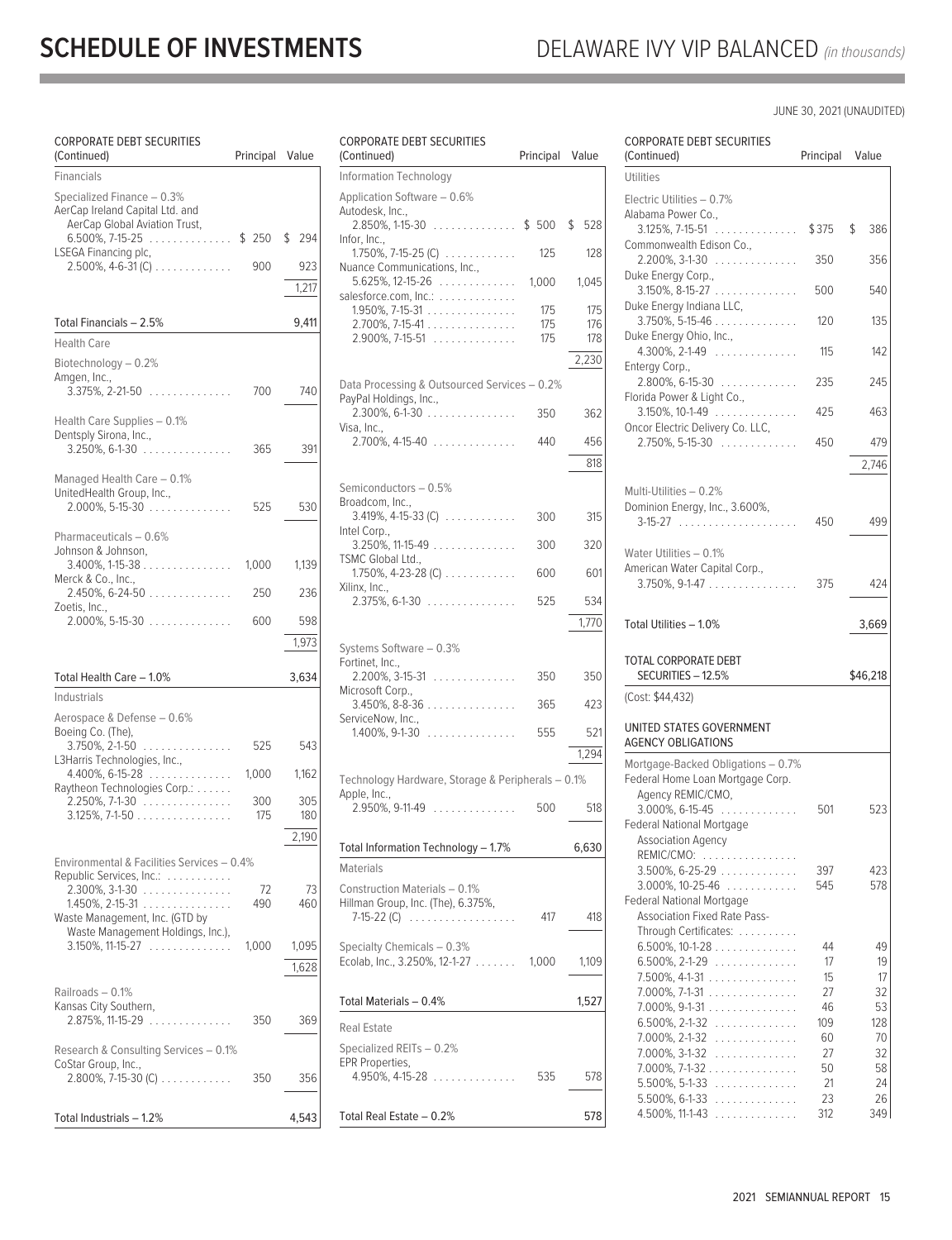| UNITED STATES GOVERNMENT<br><b>AGENCY OBLIGATIONS (Continued)</b><br>Principal<br>Value<br>Mortgage-Backed Obligations (Continued)<br>U.S. Department of Veterans Affairs,<br>Guaranteed REMIC Pass-Through<br>Certificates, Vendee Mortgage<br>Trust. Series 1997-1, Class 3A,<br>$8.293\%$ , 12-15-26<br>\$<br>18<br>\$<br>20 |
|---------------------------------------------------------------------------------------------------------------------------------------------------------------------------------------------------------------------------------------------------------------------------------------------------------------------------------|
|                                                                                                                                                                                                                                                                                                                                 |
|                                                                                                                                                                                                                                                                                                                                 |
|                                                                                                                                                                                                                                                                                                                                 |
|                                                                                                                                                                                                                                                                                                                                 |
|                                                                                                                                                                                                                                                                                                                                 |
|                                                                                                                                                                                                                                                                                                                                 |
|                                                                                                                                                                                                                                                                                                                                 |
| 2,401                                                                                                                                                                                                                                                                                                                           |
|                                                                                                                                                                                                                                                                                                                                 |
| TOTAL UNITED STATES GOVERNMENT                                                                                                                                                                                                                                                                                                  |
| \$2,401<br><b>AGENCY OBLIGATIONS - 0.7%</b>                                                                                                                                                                                                                                                                                     |
| (Cost: \$2,313)                                                                                                                                                                                                                                                                                                                 |
|                                                                                                                                                                                                                                                                                                                                 |
| UNITED STATES GOVERNMENT                                                                                                                                                                                                                                                                                                        |
| OBLIGATIONS                                                                                                                                                                                                                                                                                                                     |
| Treasury Obligations - 19.5%                                                                                                                                                                                                                                                                                                    |
| U.S. Treasury Bonds:                                                                                                                                                                                                                                                                                                            |
| $0.875\%$ , 11-15-30(F)<br>1,331<br>1,400                                                                                                                                                                                                                                                                                       |
| $3.500\%$ , 2-15-39<br>3.000<br>3,754                                                                                                                                                                                                                                                                                           |
| 300<br>259<br>$1.125\%$ , 5-15-40                                                                                                                                                                                                                                                                                               |
| $1.375\%$ , 11-15-40 $\dots\dots\dots\dots\dots$<br>385<br>346                                                                                                                                                                                                                                                                  |
| $1.875\%$ , 2-15-41<br>1,332<br>1,360                                                                                                                                                                                                                                                                                           |
| $3.750\%$ , $8-15-41$<br>150<br>195                                                                                                                                                                                                                                                                                             |
| U.S. Treasury Notes:<br>$2.000\%$ , 2-15-23<br>4.118                                                                                                                                                                                                                                                                            |
| 4.000<br>$0.125\%$ , $3-31-23$<br>5,100<br>5,093                                                                                                                                                                                                                                                                                |
| 1,692<br>$2.750\%$ , 11-15-23<br>1,600                                                                                                                                                                                                                                                                                          |
| $0.125\%$ , 12-15-23<br>4,205<br>4,184                                                                                                                                                                                                                                                                                          |

| UNITED STATES GOVERNMENT<br><b>OBLIGATIONS (Continued)</b>                                                                                                                                                                                                                                                                                                                                                                                                                                                                         | Principal                                                                                                                                                      | Value                                                                                                                                                          |
|------------------------------------------------------------------------------------------------------------------------------------------------------------------------------------------------------------------------------------------------------------------------------------------------------------------------------------------------------------------------------------------------------------------------------------------------------------------------------------------------------------------------------------|----------------------------------------------------------------------------------------------------------------------------------------------------------------|----------------------------------------------------------------------------------------------------------------------------------------------------------------|
| <b>Treasury Obligations (Continued)</b><br>$0.125\%$ , 1-15-24<br>$0.125\%$ , 2-15-24<br>$0.375\%$ , 4-15-24<br>$1.750\%$ , 6-30-24<br>$2.250\%$ , 10-31-24<br>$1.500\%$ . 11-30-24<br>$1.375\%$ , 1-31-25<br>$1.125\%$ , 2-28-25<br>2.875%. 4-30-25<br>.<br>2.875%, 5-31-25.<br>.<br>0.375%, 12-31-25<br>.<br>$2.625\%$ , 12-31-25<br>0.375%, 1-31-26<br>.<br>1.625%, 9-30-26<br>.<br>1.500%, 1-31-27<br>.<br>$0.625\%$ , 3-31-27<br>$0.750\%$ , 1-31-28<br>2.750%, 2-15-28<br>.<br>1.250%, 3-31-28<br>.<br>$2.875\%$ , $8-15-28$ | \$3,873<br>575<br>4.885<br>1,400<br>3,635<br>1.700<br>185<br>640<br>500<br>8.795<br>2,305<br>800<br>2,440<br>1,915<br>545<br>8,670<br>345<br>250<br>235<br>737 | \$3,850<br>571<br>4,880<br>1,454<br>3,842<br>1.754<br>190<br>652<br>542<br>9.550<br>2,262<br>865<br>2,391<br>1,985<br>560<br>8,484<br>336<br>276<br>236<br>820 |
| 1.500%, 2-15-30.<br>.<br>$1.125\%$ , 2-15-31(F)                                                                                                                                                                                                                                                                                                                                                                                                                                                                                    | 2,095<br>510                                                                                                                                                   | 2,116<br>495<br>70.415                                                                                                                                         |
| TOTAL UNITED STATES GOVERNMENT<br>OBLIGATIONS - 19.5%                                                                                                                                                                                                                                                                                                                                                                                                                                                                              |                                                                                                                                                                | \$70,415                                                                                                                                                       |
| (Cost: \$69.871)                                                                                                                                                                                                                                                                                                                                                                                                                                                                                                                   |                                                                                                                                                                |                                                                                                                                                                |

| <b>SHORT-TERM SECURITIES</b>                                                                                              | <b>Shares</b> | Value       |
|---------------------------------------------------------------------------------------------------------------------------|---------------|-------------|
| Money Market Funds (G) - 0.4%<br>State Street Institutional U.S.<br>Government Money Market<br>Fund-Premier Class, 0.030% | 1,566         | \$<br>1,566 |
| TOTAL SHORT-TERM SECURITIES - 0.4%                                                                                        |               | \$<br>1.566 |
| (Cost: \$1,566)                                                                                                           |               |             |
| TOTAL INVESTMENT SECURITIES - 100.0%                                                                                      |               | \$ 360.121  |
| (Cost: \$282,984)                                                                                                         |               |             |
| LIABILITIES, NET OF CASH AND OTHER<br>$ASSETS - 0.0%$                                                                     |               | (119        |
| <b>NET ASSETS - 100.0%</b>                                                                                                |               | \$360.00    |

Notes to Schedule of Investments

(A)No dividends were paid during the preceding 12 months.

(B)Restricted security. At June 30, 2021, the Portfolio owned the following restricted security:

| Security                      | <b>Acquisition Date(s)</b> | <b>Shares</b> | COST.                     | Value   |
|-------------------------------|----------------------------|---------------|---------------------------|---------|
| Targa Resources Corp., 9.500% |                            |               | $\cap$<br>-ا (<br>JJ, LLJ | \$3,248 |

The total value of this security represented 0.9% of net assets at June 30, 2021.

(C)Securities were purchased pursuant to an exemption from registration available under Rule 144A under the Securities Act of 1933 and may only be resold in transactions exempt from registration, normally to qualified institutional buyers. At June 30, 2021 the total value of these securities amounted to \$6,783 or 1.9% of net assets.

(D)Step bond that pays an initial coupon rate for the first period and then a higher or lower coupon rate for the following periods. Interest rate disclosed is that which is in effect at June 30, 2021.

(E)Variable rate security. Interest rate disclosed is that which is in effect at June 30, 2021. Description of the reference rate and spread, if applicable, are included in the security description.

(F)All or a portion of securities with an aggregate value of \$1,808 are on loan.

(G)Rate shown is the annualized 7-day yield at June 30, 2021.

The following table is a summary of the valuation of the Portfolio's investments by the fair value hierarchy levels as of June 30, 2021. See Note 3 to the Financial Statements for further information regarding fair value measurement.

|                           |           | AVAL 7 | ? امµم ا |
|---------------------------|-----------|--------|----------|
| Assets                    |           |        |          |
| Investments in Securities |           |        |          |
|                           | \$235.844 |        |          |
|                           | 429       |        |          |
|                           |           | 46 218 |          |
|                           |           | 2.401  |          |
|                           |           | 70 415 |          |
|                           | 1.566     |        |          |
|                           |           |        |          |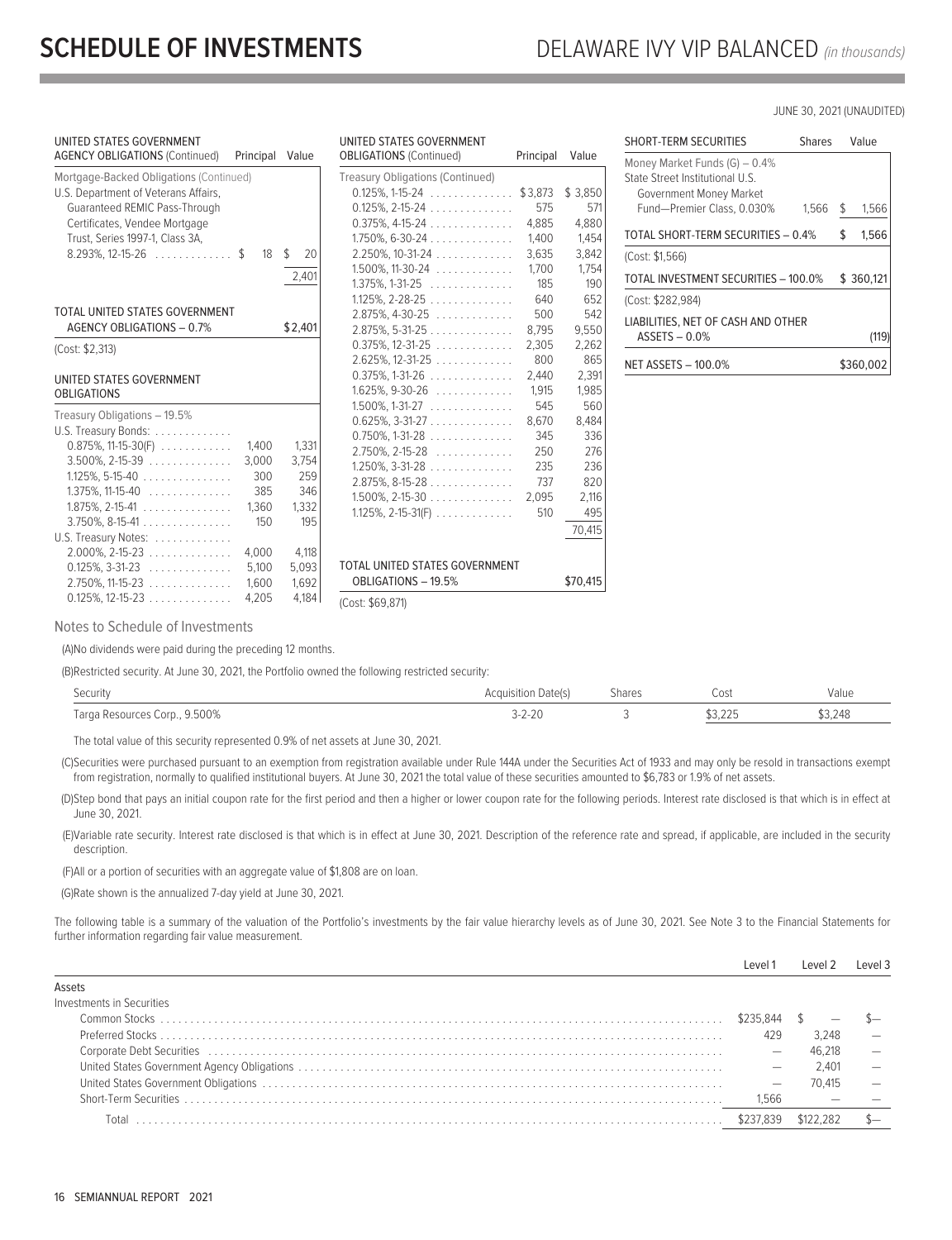The following acronyms are used throughout this schedule:

ADR = American Depositary Receipts CMO = Collateralized Mortgage Obligation GTD = Guaranteed LIBOR = London Interbank Offered Rate REMIC = Real Estate Mortgage Investment Conduit REIT = Real Estate Investment Trusts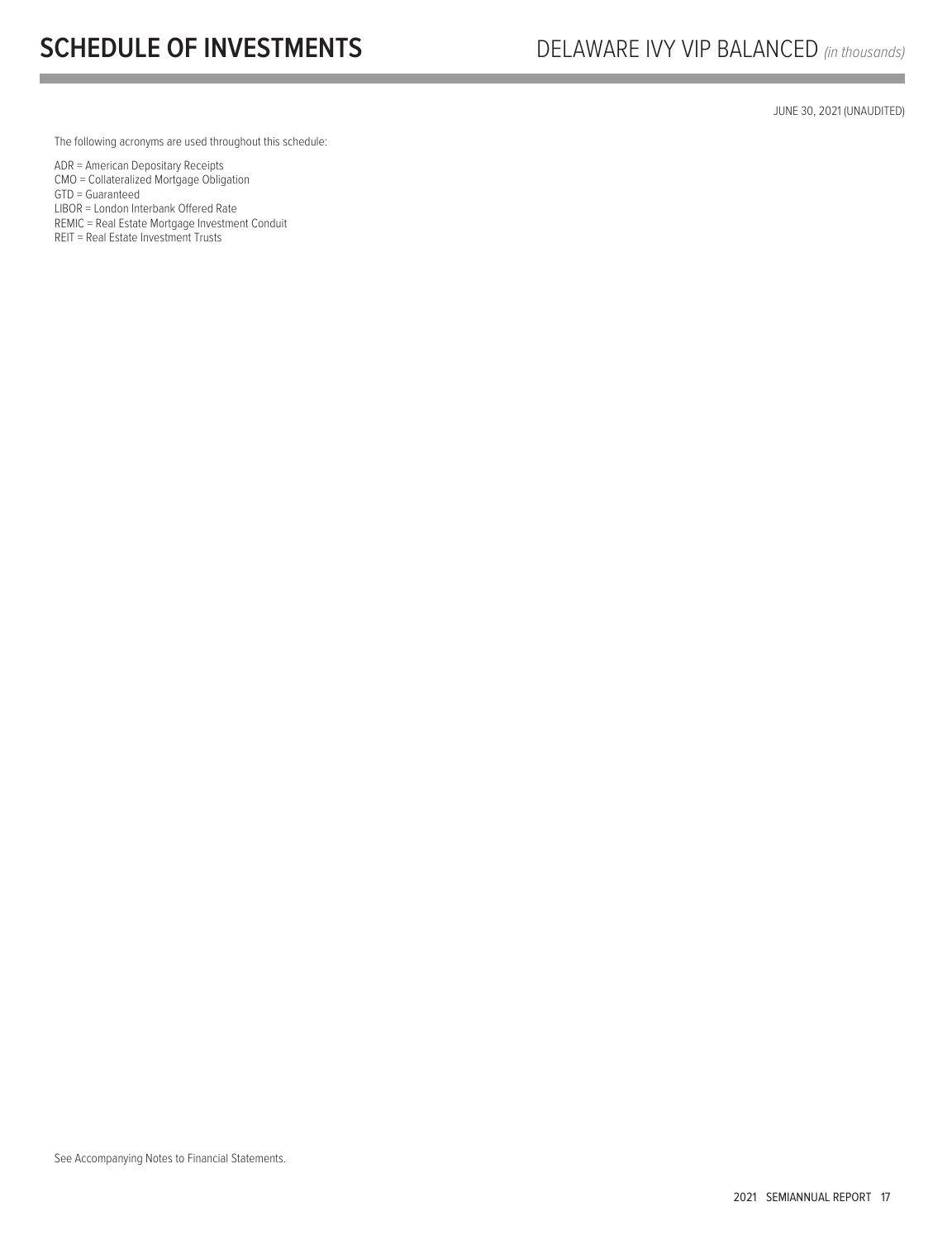#### <span id="page-17-0"></span>**Asset Allocation**

| <b>Stocks</b>                                                        | 97.5%   |
|----------------------------------------------------------------------|---------|
| Energy                                                               | 852%    |
| Information Technology                                               | $91\%$  |
| Industrials                                                          | 2.5%    |
| Utilities                                                            | $0.7\%$ |
| Liabilities (Net of Cash and Other Assets), and Cash<br>Equivalents+ | 2.5%    |

#### **Country Weightings**

| North America                                        | 95.1% |
|------------------------------------------------------|-------|
| <b>United States</b>                                 | 91 2% |
| Canada                                               | 39%   |
| Europe                                               | 2.4%  |
| Liabilities (Net of Cash and Other Assets), and Cash |       |
| Equivalents+                                         | 25%   |

#### **Top 10 Equity Holdings**

| Company                       | Country              | Sector | Industry                           |
|-------------------------------|----------------------|--------|------------------------------------|
| ConocoPhillips                | <b>United States</b> | Energy | Oil & Gas Exploration & Production |
| Pioneer Natural Resources Co. | <b>United States</b> | Energy | Oil & Gas Exploration & Production |
| Marathon Petroleum Corp.      | <b>United States</b> | Energy | Oil & Gas Refining & Marketing     |
| Exxon Mobil Corp.             | <b>United States</b> | Energy | Oil & Gas Exploration & Production |
| ChampionX Corp.               | <b>United States</b> | Energy | Oil & Gas Equipment & Services     |
| Cactus, Inc., Class A         | <b>United States</b> | Energy | Oil & Gas Equipment & Services     |
| Hess Corp.                    | <b>United States</b> | Energy | Oil & Gas Exploration & Production |
| Valero Energy Corp.           | <b>United States</b> | Energy | Oil & Gas Refining & Marketing     |
| Devon Energy Corp.            | <b>United States</b> | Energy | Oil & Gas Exploration & Production |
| Phillips 66                   | <b>United States</b> | Energy | Oil & Gas Refining & Marketing     |

See your advisor or www.ivyinvestments.com for more information on the Portfolio's most recently published Top 10 Equity Holdings.

+ Cash equivalents are defined as highly liquid securities with maturities of less than three months. Cash equivalents may include U.S. Government Treasury bills, bank certificates of deposit, bankers' acceptances, corporate commercial paper and other money market instruments.

(a) Effective July 1, 2021, the name of Ivy VIP Energy changed to Delaware Ivy VIP Energy.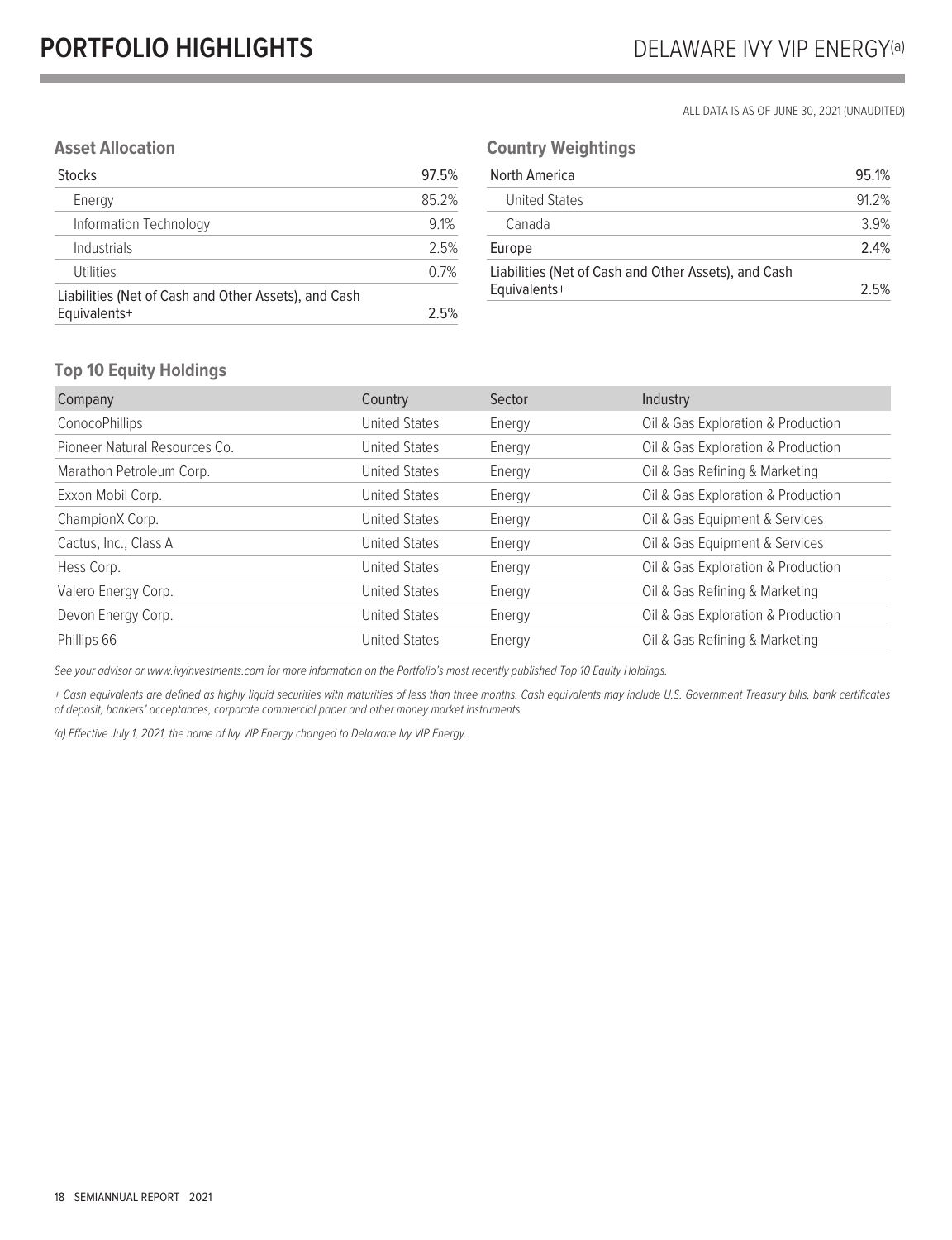| <b>COMMON STOCKS</b>                                                                                                                                                                                                                                                                                                                                            | <b>Shares</b>                                                              | Value                                                                                                     |
|-----------------------------------------------------------------------------------------------------------------------------------------------------------------------------------------------------------------------------------------------------------------------------------------------------------------------------------------------------------------|----------------------------------------------------------------------------|-----------------------------------------------------------------------------------------------------------|
| Energy                                                                                                                                                                                                                                                                                                                                                          |                                                                            |                                                                                                           |
| Integrated Oil & Gas - 4.8%<br>Chevron Corp.<br>Suncor Energy, Inc.<br>TotalEnergies SE ADR                                                                                                                                                                                                                                                                     | 15<br>52<br>10                                                             | \$<br>1,606<br>1.236<br>471<br>3,313                                                                      |
| Oil & Gas Drilling - 3.0%<br>Helmerich & Payne, Inc.<br>Transocean, Inc. $(A)$                                                                                                                                                                                                                                                                                  | 27<br>271                                                                  | 894<br>1,225<br>2,119                                                                                     |
| Oil & Gas Equipment & Services - 23.6%<br>Baker Hughes, Inc.<br>Cactus, Inc., Class A<br>ChampionX Corp. (A)<br>Dril-Quip, Inc. $(A)$<br>Liberty Oilfield Services, Inc.,<br>Schlumberger Ltd.                                                                                                                                                                  | 87<br>80<br>118<br>34<br>87<br>125<br>68<br>76                             | 1,992<br>2,950<br>3,037<br>1,161<br>2,011<br>1,771<br>1,038<br>2,425<br>16,385                            |
| Oil & Gas Exploration & Production - 38.9%<br>Apache Corp.(A)<br>Canadian Natural Resources Ltd.<br>Chesapeake Energy Corp.<br>ConocoPhillips<br>Continental Resources, Inc.<br>Devon Energy Corp.<br>Diamondback Energy, Inc.<br>EOG Resources, Inc.<br>Exxon Mobil Corp.<br>Marathon Oil Corp.<br>Pioneer Natural Resources Co.<br>Viper Energy Partners L.P. | 38<br>41<br>11<br>68<br>36<br>90<br>24<br>24<br>53<br>34<br>73<br>24<br>33 | 828<br>1,493<br>553<br>4,124<br>1,366<br>2,626<br>2,283<br>1,986<br>3,314<br>2,949<br>992<br>3,910<br>622 |
|                                                                                                                                                                                                                                                                                                                                                                 |                                                                            | 27,046                                                                                                    |

| <b>COMMON STOCKS (Continued)</b>                                                             | <b>Shares</b>    | Value                     |
|----------------------------------------------------------------------------------------------|------------------|---------------------------|
| Oil & Gas Refining & Marketing - 12.6%<br>Marathon Petroleum Corp.<br>Valero Energy Corp.    | 57<br>30<br>35   | \$3,454<br>2,545<br>2,741 |
|                                                                                              |                  | 8,740                     |
| Oil & Gas Storage & Transportation - 2.3%<br>Enterprise Products Partners L.P.               | 50<br>13         | 1,211<br>381<br>1,592     |
| Total Energy - 85.2%                                                                         |                  | 59,195                    |
| Industrials                                                                                  |                  |                           |
| Electrical Components & Equipment - 1.3%<br>Plug Power, Inc. (A) $\dots\dots\dots\dots\dots$ | 27               | 912                       |
| Heavy Electrical Equipment - 1.2%<br>Bloom Energy Corp., Class A(A)                          | 31               | 833                       |
| Total Industrials - 2.5%                                                                     |                  | 1,745                     |
| <b>Information Technology</b>                                                                |                  |                           |
| Application Software - 2.2%<br>Aspen Technology, Inc. (A)                                    | 11               | 1,502                     |
| Data Processing & Outsourced Services - 2.9%<br>Wright Express Corp. (A)                     | 10 <sup>10</sup> | 1,991                     |
| Semiconductor Equipment - 2.8%<br>Enphase Energy, Inc. (A) $\ldots \ldots \ldots$            | 11               | 1.974                     |
| Semiconductors - 1.2%<br>First Solar, Inc. (A)                                               | 9                | 843                       |
| Total Information Technology - 9.1%                                                          |                  | 6,310                     |

| <b>COMMON STOCKS (Continued)</b>                                                                                                  | Shares Value |
|-----------------------------------------------------------------------------------------------------------------------------------|--------------|
| <b>Utilities</b>                                                                                                                  |              |
| Flectric Utilities - 0.7%<br>NextEra Energy, Inc.<br>7                                                                            | \$<br>509    |
| Total Utilities - 0.7%                                                                                                            | 509          |
| TOTAL COMMON STOCKS - 97.5%                                                                                                       | \$67,759     |
| (Cost: \$63,457)                                                                                                                  |              |
| <b>SHORT-TERM SECURITIES</b>                                                                                                      |              |
| Money Market Funds (B) - 2.6%<br>State Street Institutional U.S.<br>Government Money Market Fund -<br>Premier Class, 0.030% 1,822 | 1,822        |
| TOTAL SHORT-TERM SECURITIES - 2.6%                                                                                                | \$1,822      |
| (Cost: \$1,822)                                                                                                                   |              |
| TOTAL INVESTMENT SECURITIES - 100.1%                                                                                              | \$69,581     |
| (Cost: \$65,279)                                                                                                                  |              |
| LIABILITIES, NET OF CASH AND OTHER<br>$ASSETS - (0.1)\%$                                                                          | (57          |
| <b>NET ASSETS - 100.0%</b>                                                                                                        | \$69,524     |

Notes to Schedule of Investments

(A)No dividends were paid during the preceding 12 months.

(B)Rate shown is the annualized 7-day yield at June 30, 2021.

The following table is a summary of the valuation of the Fund's investments by the fair value hierarchy levels as of June 30, 2021. See Note 3 to the Financial Statements for further information regarding fair value measurement.

|                           | Level 1  | Level 2 | Level 3 |
|---------------------------|----------|---------|---------|
| Assets                    |          |         |         |
| Investments in Securities |          |         |         |
|                           | \$67,759 |         |         |
|                           | 1.822    |         |         |
| Tota                      | \$69581  |         |         |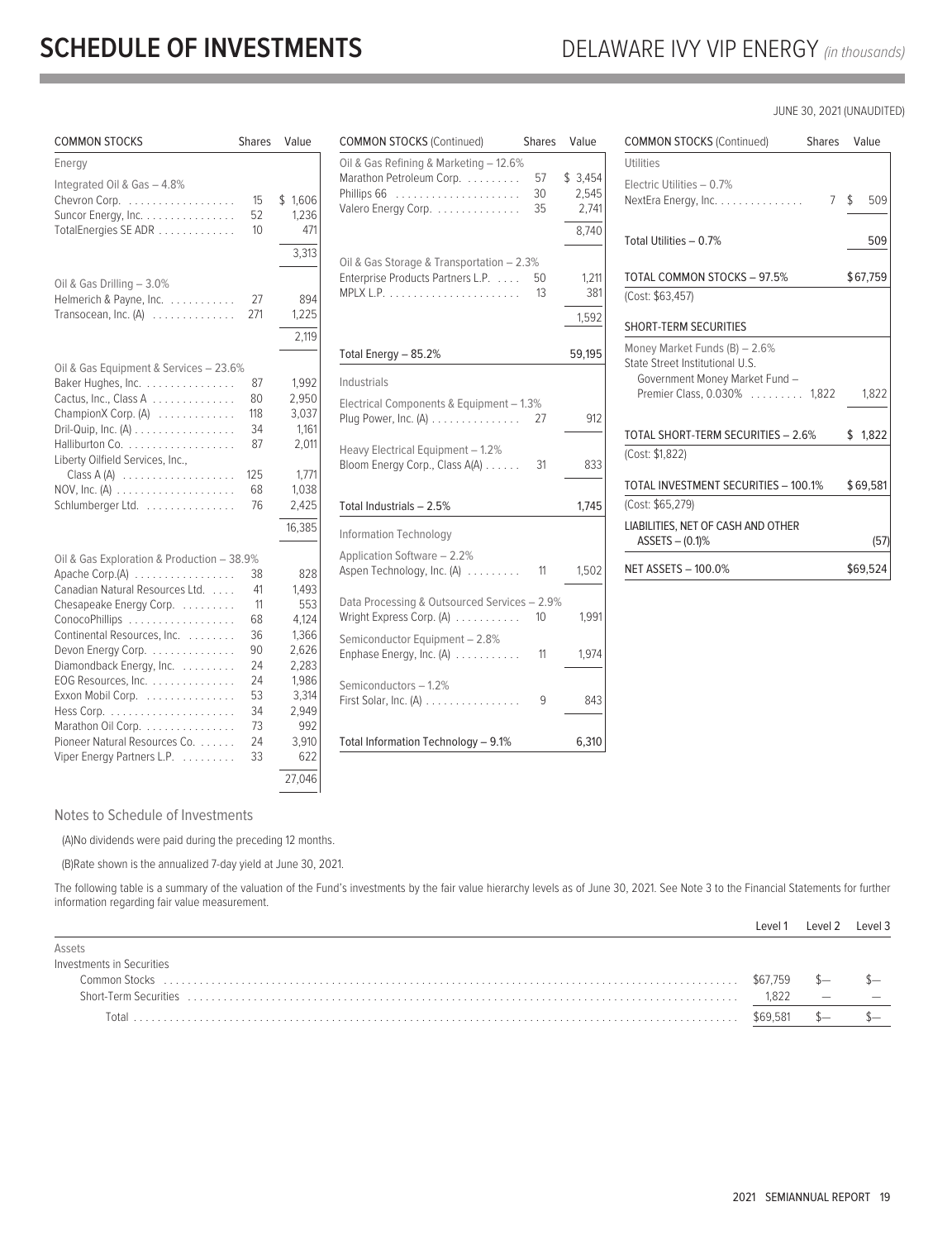The following acronym is used throughout this schedule:

ADR = American Depositary Receipts

### **Country Diversification**

### (as a % of net assets)

| <b>United States</b>   | 91 2% |
|------------------------|-------|
| Canada                 | 3.9%  |
| Switzerland            | 17%   |
| <b>Other Countries</b> | 0.7%  |
| Other+                 | 2.5%  |

+ Includes liabilities (net of cash and other assets), and cash equivalents

See Accompanying Notes to Financial Statements.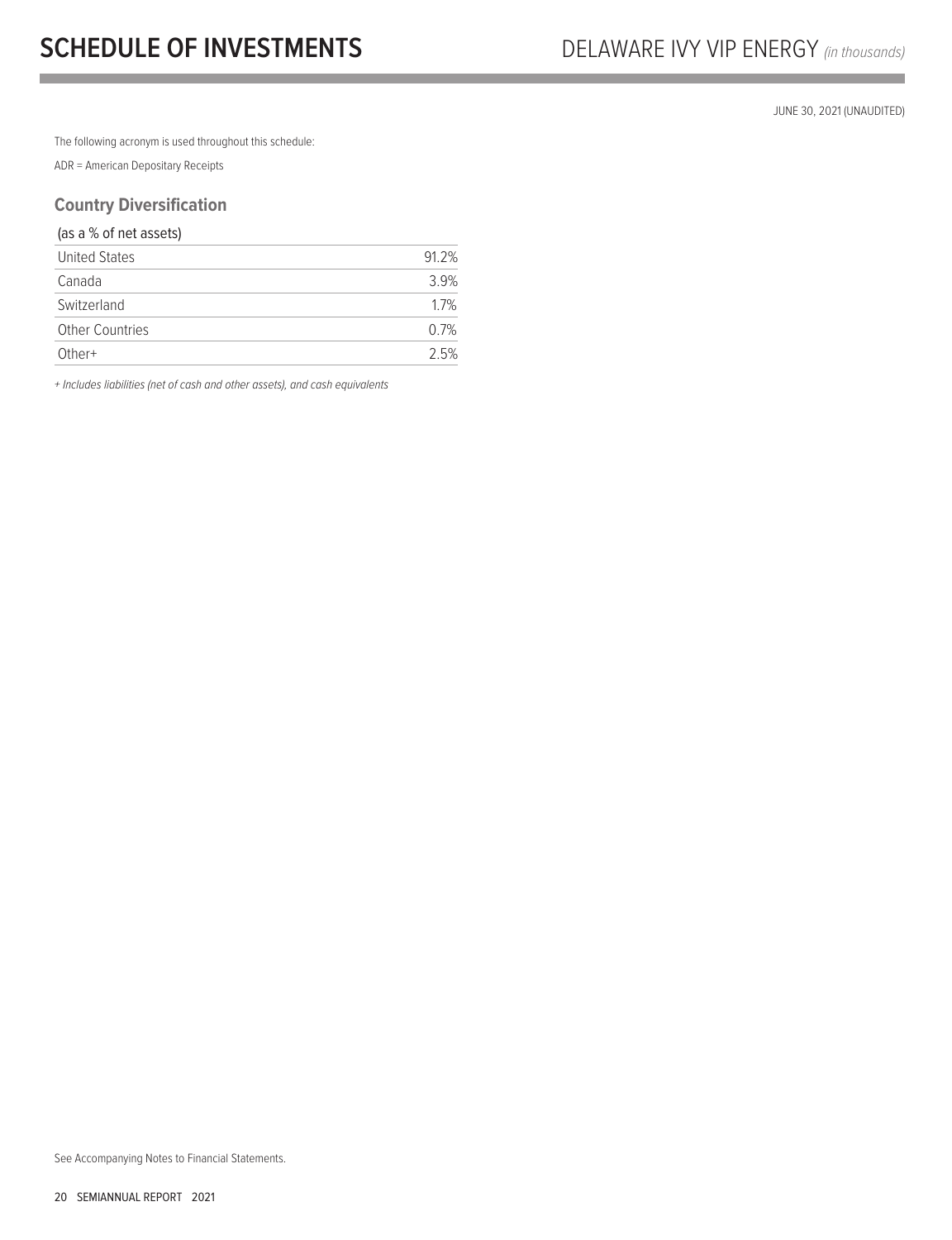### **Asset Allocation**

| <b>Stocks</b>                                        | 99.7% |
|------------------------------------------------------|-------|
| Information Technology                               | 48.0% |
| <b>Consumer Discretionary</b>                        | 13.8% |
| <b>Communication Services</b>                        | 13.7% |
| <b>Health Care</b>                                   | 11.8% |
| Industrials                                          | 6.8%  |
| <b>Financials</b>                                    | 3.3%  |
| <b>Consumer Staples</b>                              | 2.3%  |
| Liabilities (Net of Cash and Other Assets), and Cash |       |
| Equivalents+                                         | 0.3%  |

### **Top 10 Equity Holdings**

| Company                  | Sector                        | Industry                                   |
|--------------------------|-------------------------------|--------------------------------------------|
| Microsoft Corp.          | Information Technology        | Systems Software                           |
| Apple, Inc.              | Information Technology        | Technology Hardware, Storage & Peripherals |
| Amazon.com, Inc.         | <b>Consumer Discretionary</b> | Internet & Direct Marketing Retail         |
| Alphabet, Inc., Class A  | <b>Communication Services</b> | Interactive Media & Services               |
| Visa, Inc., Class A      | Information Technology        | Data Processing & Outsourced Services      |
| Facebook, Inc., Class A  | <b>Communication Services</b> | Interactive Media & Services               |
| Motorola Solutions, Inc. | Information Technology        | <b>Communications Equipment</b>            |
| NVIDIA Corp.             | Information Technology        | Semiconductors                             |
| Intuit, Inc.             | Information Technology        | <b>Application Software</b>                |
| PayPal, Inc.             | Information Technology        | Data Processing & Outsourced Services      |

See your advisor or www.ivyinvestments.com for more information on the Portfolio's most recently published Top 10 Equity Holdings.

+ Cash equivalents are defined as highly liquid securities with maturities of less than three months. Cash equivalents may include U.S. Government Treasury bills, bank certificates of deposit, bankers' acceptances, corporate commercial paper and other money market instruments.

(a)Effective July 1, 2021, the name of Ivy VIP Growth changed to Delaware Ivy VIP Growth.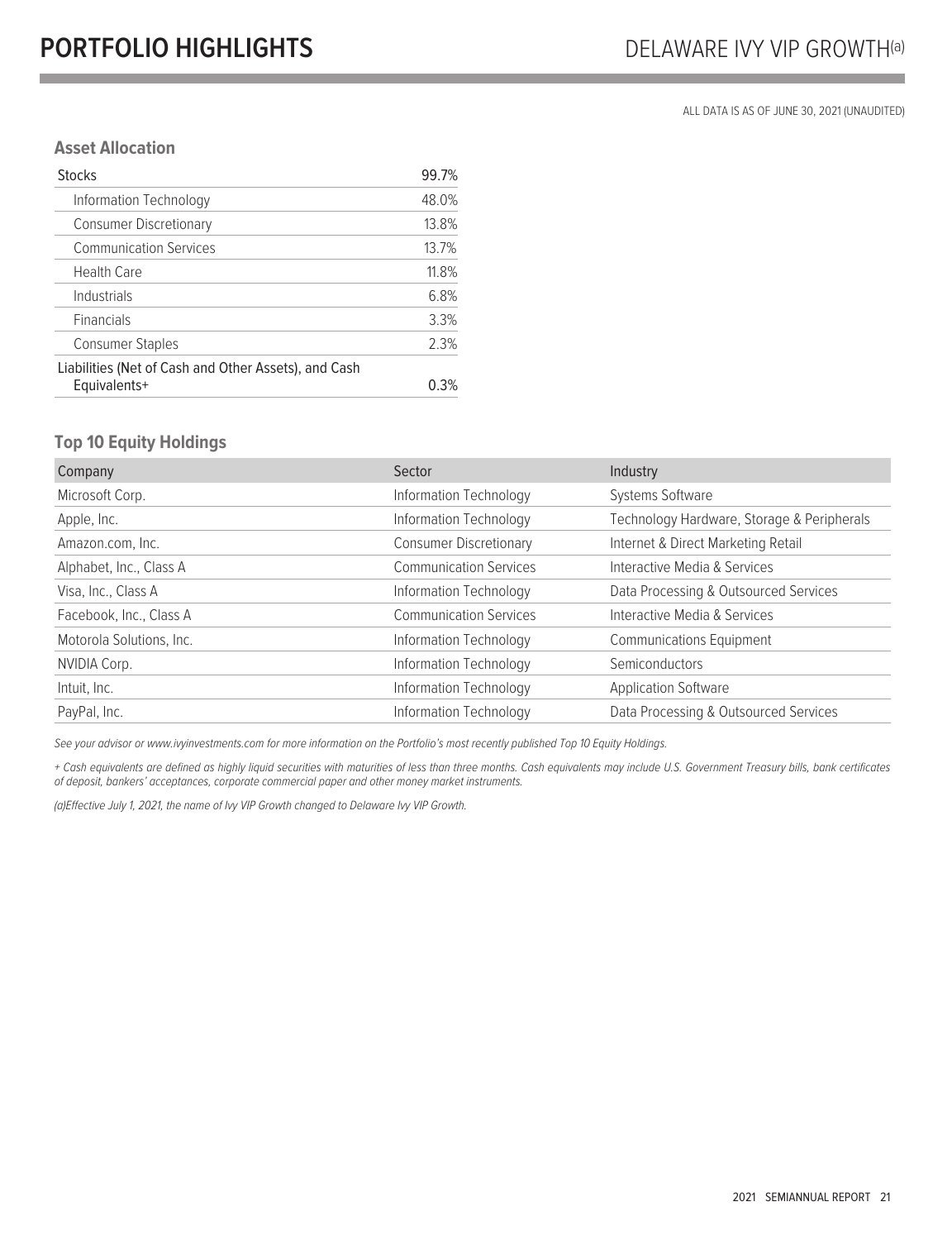# **SCHEDULE OF INVESTMENTS** DELAWARE IVY VIP GROWTH (in thousands)

| JUNE 30, 2021 (UNAUDITED) |  |  |
|---------------------------|--|--|

| <b>COMMON STOCKS</b>                                                                                                                                              | <b>Shares</b>                      | Value                                         |
|-------------------------------------------------------------------------------------------------------------------------------------------------------------------|------------------------------------|-----------------------------------------------|
| <b>Communication Services</b>                                                                                                                                     |                                    |                                               |
| Interactive Home Entertainment - 2.5%<br>Electronic Arts, Inc.                                                                                                    | 184                                | \$26,522                                      |
| Interactive Media & Services - 11.2%<br>Alphabet, Inc., Class A (A)<br>Alphabet, Inc., Class C (A)<br>Facebook, Inc., Class A (A)<br>Pinterest, Inc., Class A (A) | 23<br>$\overline{4}$<br>116<br>125 | 56,862<br>9,444<br>40,450<br>9,900<br>116,656 |
|                                                                                                                                                                   |                                    |                                               |
| Total Communication Services - 13.7%                                                                                                                              |                                    | 143,178                                       |
| <b>Consumer Discretionary</b><br>Automobile Manufacturers - 1.7%                                                                                                  | 85                                 | 17,457                                        |
| Automotive Retail - 0.7%<br>O'Reilly Automotive, Inc. (A)                                                                                                         | 13                                 | 7,558                                         |
| Footwear-1.2%<br>NIKE, Inc., Class B                                                                                                                              | 79                                 | 12,240                                        |
| Home Improvement Retail - 1.7%<br>Home Depot, Inc. (The)                                                                                                          | 54                                 | 17,340                                        |
| Hotels, Resorts & Cruise Lines - 1.2%<br>Booking Holdings, Inc. $(A)$                                                                                             | 6                                  | 12,905                                        |
| Internet & Direct Marketing Retail - 7.3%<br>Amazon.com, Inc. (A)                                                                                                 | 22                                 | 76,754                                        |
| Total Consumer Discretionary – 13.8%                                                                                                                              |                                    | 144,254                                       |
| <b>Consumer Staples</b>                                                                                                                                           |                                    |                                               |
| Personal Products - 0.5%<br>Estee Lauder Co., Inc. (The),                                                                                                         | 16                                 | 5,105                                         |
| Soft Drinks - 1.8%<br>$Coca-Cola Co. (The) \ldots$<br>1.1.1.1                                                                                                     | 356                                | 19.248                                        |
| Total Consumer Staples – 2.3%                                                                                                                                     |                                    | 24,353                                        |
| Financials                                                                                                                                                        |                                    |                                               |
| Financial Exchanges & Data - 3.3%<br>Intercontinental Exchange, Inc.<br>S&P Global, Inc.                                                                          | 122<br>48                          | 14,442<br>19,906<br>34,348                    |
| Total Financials - 3.3%                                                                                                                                           |                                    | 34,348                                        |
| <b>Health Care</b>                                                                                                                                                |                                    |                                               |
| Health Care Equipment - 2.8%<br>Danaher Corp.<br>.<br>DexCom, Inc. $(A)$<br>Intuitive Surgical, Inc. (A)                                                          | 47<br>8<br>15                      | 12,628<br>3,487<br>13,605                     |
|                                                                                                                                                                   |                                    | 29,720                                        |

| <b>COMMON STOCKS (Continued)</b>                                              | <b>Shares</b> | Value            |
|-------------------------------------------------------------------------------|---------------|------------------|
| Health Care Supplies - 2.1%<br>Cooper Cos., Inc. (The) $\ldots \ldots \ldots$ | 56            | \$22,032         |
| Health Care Technology - 2.5%                                                 |               |                  |
| Cerner Corp.                                                                  | 340           | 26,562           |
| Managed Health Care - 3.0%<br>UnitedHealth Group, Inc.                        | 77            | 31,008           |
| Pharmaceuticals - 1.4%<br>Zoetis, Inc. $\ldots$ , $\ldots$ , $\ldots$         | 76            | 14,114           |
| Total Health Care - 11.8%                                                     |               | 123,436          |
| Industrials                                                                   |               |                  |
| Industrial Machinery - 1.9%<br>Stanley Black & Decker, Inc.<br>1.1.1.1        | 96            | 19,580           |
| Railroads - 0.9%<br>Union Pacific Corp.<br>.                                  | 45            | 9,823            |
| Research & Consulting Services - 2.5%                                         |               |                  |
|                                                                               | 132           | 14,447           |
| Verisk Analytics, Inc., Class A                                               | 65            | 11,283           |
|                                                                               |               | 25,730           |
| Trucking $-1.5%$<br>J.B. Hunt Transport Services, Inc.<br>$\sim$ .            | 96            | 15,633           |
| Total Industrials - 6.8%                                                      |               | 70,766           |
| Information Technology                                                        |               |                  |
| Application Software - 8.2%                                                   |               |                  |
| Adobe, Inc. $(A)$                                                             | 53            | 31,283           |
|                                                                               | 72            | 35,338           |
| salesforce.com, Inc. $(A)$                                                    | 77            | 18,863           |
|                                                                               |               | 85,484           |
|                                                                               |               |                  |
| Communications Equipment - 3.6%<br>Motorola Solutions, Inc.                   | 173           | 37,511           |
| Data Processing & Outsourced Services - 9.5%                                  |               |                  |
| Broadridge Financial Solutions,                                               |               |                  |
| PayPal, Inc. (A)                                                              | 113<br>108    | 18,318<br>31,604 |
| .<br>Visa, Inc., Class A                                                      | 209           | 48,938           |
|                                                                               |               | 98,860           |
| Internet Services & Infrastructure - 2.5%                                     |               |                  |
| VeriSign, Inc. $(A)$                                                          | 115           | 26,295           |
| IT Consulting & Other Services - 2.2%<br>Gartner, Inc., Class A (A)           | 96            | 23,353           |
| Semiconductors - 3.5%<br>NVIDIA Corp.<br>$\ldots$                             | 46            | 36,577           |

L.

| <b>COMMON STOCKS (Continued) Shares Value</b>                                                                                 |             |
|-------------------------------------------------------------------------------------------------------------------------------|-------------|
| Technology Hardware, Storage & Peripherals - 7.8%                                                                             | 81,442      |
| Total Information Technology - 48.0%                                                                                          | 501,326     |
| TOTAL COMMON STOCKS - 99.7%                                                                                                   | \$1,041,661 |
| (Cost: \$584,056)                                                                                                             |             |
| <b>SHORT-TERM SECURITIES</b>                                                                                                  |             |
| Money Market Funds (B) - 0.4%<br>State Street Institutional U.S.<br>Government Money Market<br>Fund - Premier Class,<br>3,667 | 3,667       |
| TOTAL SHORT-TERM SECURITIES - 0.4%                                                                                            | \$<br>3,667 |
| (Cost: \$3,667)                                                                                                               |             |
| TOTAL INVESTMENT SECURITIES - 100.1%                                                                                          | \$1,045,328 |
| (Cost: \$587,723)                                                                                                             |             |
| LIABILITIES, NET OF CASH AND OTHER<br>$ASSETS - (0.1)\%$                                                                      | (840        |
| <b>NET ASSETS - 100.0%</b>                                                                                                    | \$1,044,488 |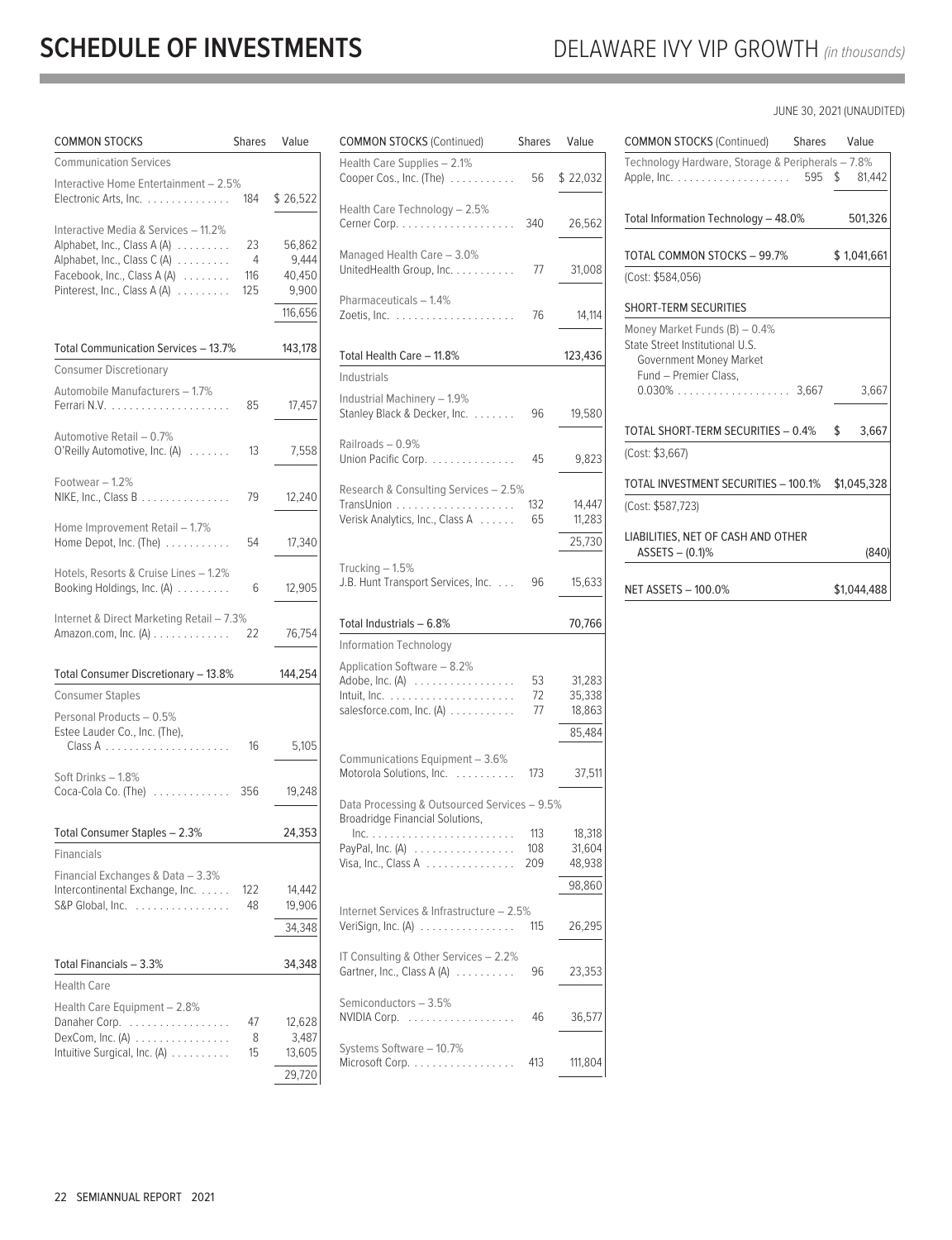Notes to Schedule of Investments

(A)No dividends were paid during the preceding 12 months. (B)Rate shown is the annualized 7-day yield at June 30, 2021.

The following table is a summary of the valuation of the Portfolio's investments by the fair value hierarchy levels as of June 30, 2021. See Note 3 to the Financial Statements for further information regarding fair value measurement.

|                           | evel '      | l evel 2 | E level |
|---------------------------|-------------|----------|---------|
| Assets                    |             |          |         |
| Investments in Securities |             |          |         |
| Common Stocks .           | \$1.041.661 |          |         |
|                           | 3.667       |          |         |
| T∩ts                      | \$1,045,328 |          |         |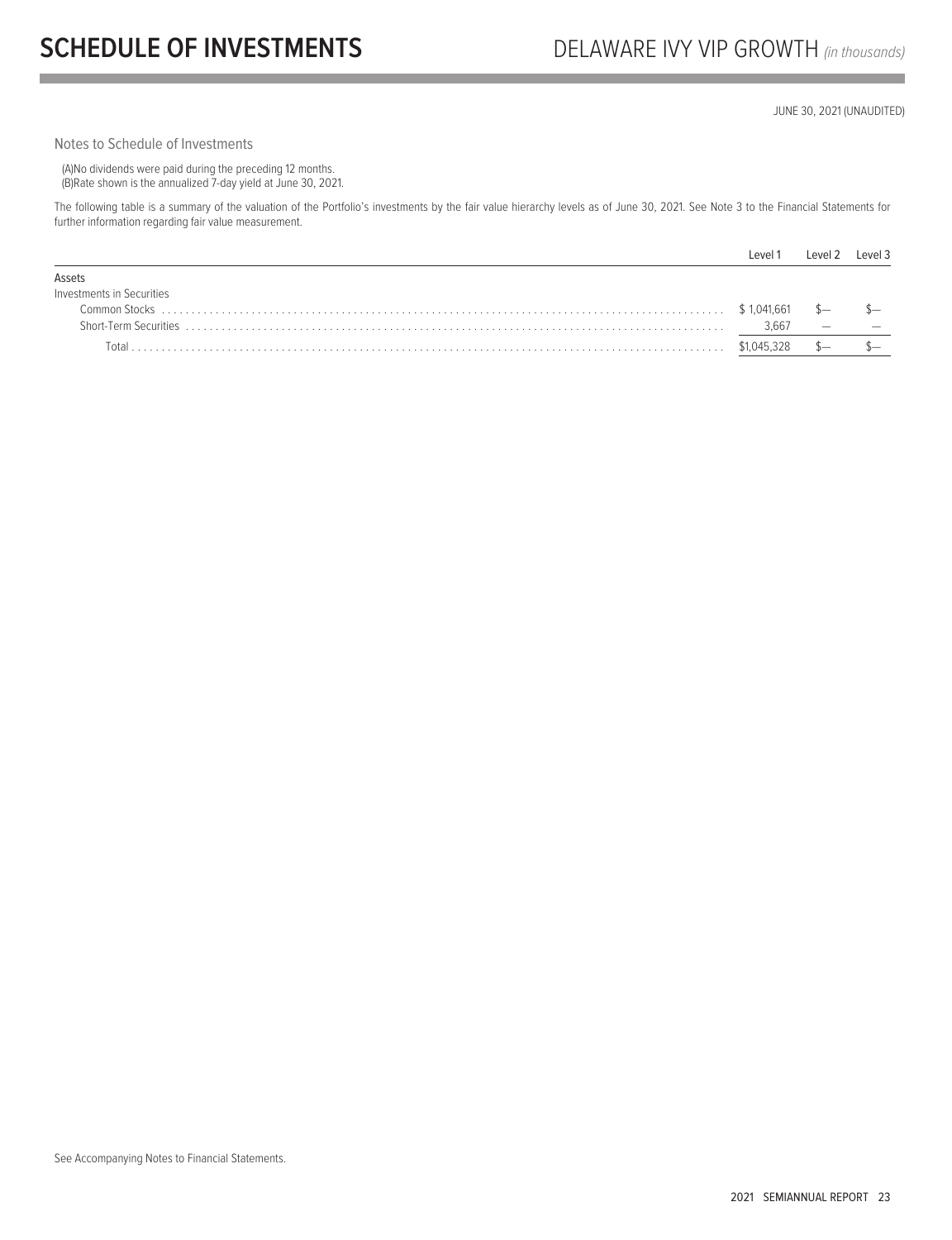#### **Asset Allocation**

| <b>Stocks</b>                                        | 9.0%  |
|------------------------------------------------------|-------|
| <b>Financials</b>                                    | 4.0%  |
| <b>Consumer Discretionary</b>                        | 2.5%  |
| Energy                                               | 1.6%  |
| <b>Communication Services</b>                        | 0.9%  |
| <b>Consumer Staples</b>                              | 0.0%  |
| Industrials                                          | 0.0%  |
| Warrants                                             | 0.0%  |
| <b>Bonds</b>                                         | 82.3% |
| Corporate Debt Securities                            | 56.2% |
| Loans                                                | 26.1% |
| Liabilities (Net of Cash and Other Assets), and Cash |       |
| Equivalents+                                         | 8.7%  |
|                                                      |       |

#### **Quality Weightings**

| Investment Grade                                              | 0.8%  |
|---------------------------------------------------------------|-------|
| <b>BBB</b>                                                    | 0.8%  |
| <b>Non-Investment Grade</b>                                   | 81.5% |
| <b>BB</b>                                                     | 47%   |
| B                                                             | 42.7% |
| CCC                                                           | 31.9% |
| Below CCC                                                     | 0.8%  |
| Non-rated                                                     | 1.4%  |
| Liabilities (Net of Cash and Other Assets), Cash Equivalents+ |       |
| and Equities                                                  | 17.7% |

Our preference is to always use ratings obtained from Standard & Poor's, Moody's, and Fitch. It is each Portfolio's general policy to classify such security at the lower rating level if only two ratings are available. If more than two ratings are available and a median exists, the median is used. If more than two ratings exist without a median, the lower of the two middle ratings is used. We do not evaluate these ratings, but simply assign them to the appropriate credit quality category as determined by the rating agency.

+ Cash equivalents are defined as highly liquid securities with maturities of less than three months. Cash equivalents may include U.S. Government Treasury bills, bank certificates of deposit, bankers' acceptances, corporate commercial paper and other money market instruments.

(a)Effective July 1, 2021, the name of Ivy VIP High Income changed to Delaware Ivy VIP High Income.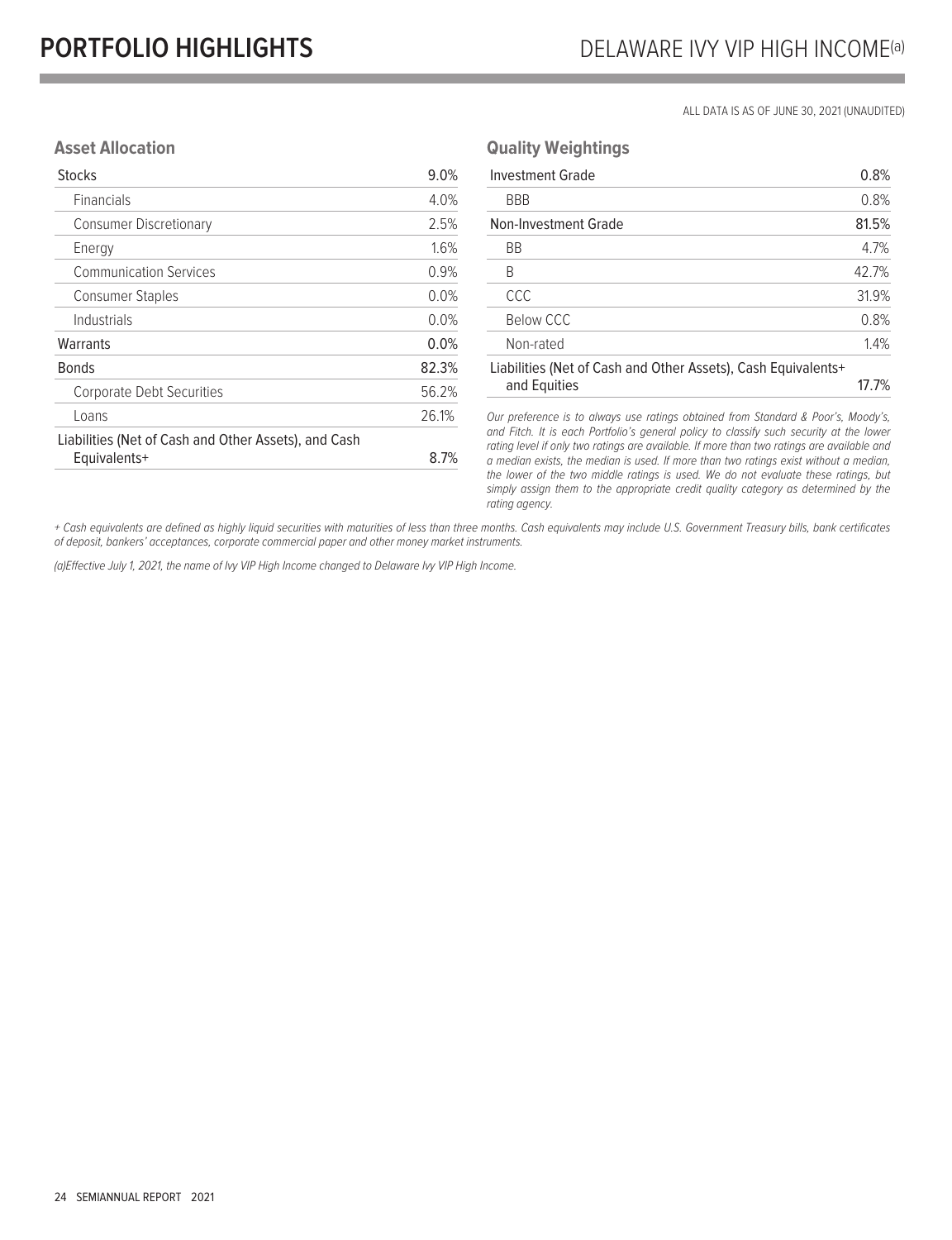# **SCHEDULE OF INVESTMENTS** DELAWARE IVY VIP HIGH INCOME (in thousands)

| <b>COMMON STOCKS</b>                                                                                           | <b>Shares</b> | Value          |
|----------------------------------------------------------------------------------------------------------------|---------------|----------------|
| <b>Communication Services</b>                                                                                  |               |                |
| Integrated Telecommunication Services - 0.9%<br>Frontier Communications Corp. (A)                              | 325           | \$8,573        |
| Total Communication Services - 0.9%                                                                            |               | 8,573          |
| <b>Consumer Discretionary</b>                                                                                  |               |                |
| Apparel Retail - 0.1%<br>True Religion Apparel, Inc. $(A)(B)(C) \ldots$                                        |               | 295            |
| Casinos & Gaming - 1.7%<br>New Cotai Participation Corp.,<br>Class B $(A)(C)(D)$                               | 3,073         | 9,743          |
| Studio City International Holdings Ltd.<br>ADR (A)<br>1.1.1.1                                                  | 343           | 3,953          |
| Studio City International Holdings Ltd.                                                                        | 141           | 1,628          |
|                                                                                                                |               | 15,324         |
| Education Services - 0.7%<br>Laureate Education, Inc., Class A (A)                                             | 443           | 6,422          |
| Total Consumer Discretionary - 2.5%                                                                            |               | 22,041         |
| <b>Consumer Staples</b>                                                                                        |               |                |
| Agricultural Products - 0.0%<br>Pinnacle Agriculture Enterprises<br>$LLC (A)(B)(C)(D) \dots \dots \dots \dots$ | 12            |                |
| Food Distributors - 0.0%<br>ASG Warrant Corp. $(A)(B)(C)(D)$                                                   | 1             |                |
| Total Consumer Staples - 0.0%                                                                                  |               |                |
| Energy                                                                                                         |               |                |
| Coal & Consumable Fuels - 0.3%<br>Foresight Energy L.P. (A)(C)(D)<br>Westmoreland Coal Co. (A)(B)              | 186<br>29     | 3,120<br>86    |
| Oil & Gas Drilling - 0.2%<br>KCA Deutag UK Finance                                                             | 27            | 3,206<br>2,187 |
| Vantage Drilling Co., Units (A)                                                                                |               | 2<br>2,189     |
| Oil & Gas Equipment & Services - 0.0%<br>Larchmont Resources                                                   |               |                |
| LLC $(A)(B)(D)(E)$<br>$\ldots$<br>McDermott International, Inc. (A)                                            | 1<br>619      | 1<br>303       |
|                                                                                                                |               | 304            |
| Oil & Gas Exploration & Production - 0.2%<br>EP Energy Corp. $(A)(B)(D)$<br>Sabine Oil & Gas Corp. (A)(B)(D)   | 21<br>- '     | 2,089<br>1     |
|                                                                                                                |               | 2,090          |
| Total Energy - 0.7%                                                                                            |               | 7,789          |

| <b>COMMON STOCKS (Continued)</b>                                  | <b>Shares</b> | Value    |       |
|-------------------------------------------------------------------|---------------|----------|-------|
| Financials                                                        |               |          |       |
| Specialized Finance - 0.2%                                        |               |          |       |
| Landcadia Holdings III, Inc.,                                     |               |          |       |
| $Class A(A)(F) \dots \dots \dots \dots \dots \dots$               | 126           | \$       | 1,563 |
|                                                                   |               |          |       |
| Total Financials - 0.2%                                           |               |          | 1,563 |
| Industrials                                                       |               |          |       |
| Air Freight & Logistics - 0.0%                                    |               |          |       |
| BIS Industries Ltd. (B)(C)(D) 1,605                               |               |          |       |
|                                                                   |               |          |       |
| Total Industrials - 0.0%                                          |               |          |       |
|                                                                   |               |          |       |
| TOTAL COMMON STOCKS - 4.3%                                        |               | \$39,966 |       |
| (Cost: \$63,109)                                                  |               |          |       |
|                                                                   |               |          |       |
| Registered Investment Companies - 3.8%<br>Invesco Senior Loan ETF |               |          |       |
| iShares iBoxx \$ High Yield                                       | 424           |          | 9,395 |
| Corporate Bond ETF(F)                                             | 290           | 25,532   |       |
|                                                                   |               | 34.927   |       |
|                                                                   |               |          |       |
| TOTAL INVESTMENT FUNDS - 3.8%                                     |               | \$34,927 |       |
| (Cost: \$33,375)                                                  |               |          |       |
|                                                                   |               |          |       |
| PREFERRED STOCKS                                                  |               |          |       |
| <b>Consumer Discretionary</b>                                     |               |          |       |
| Apparel Retail - 0.0%                                             |               |          |       |
| True Religion Apparel, Inc. (A)(B)                                |               |          | 119   |
|                                                                   |               |          |       |
| Total Consumer Discretionary - 0.0%                               |               |          | 119   |
| Energy                                                            |               |          |       |
| Oil & Gas Exploration & Production - 0.9%                         |               |          |       |
| Targa Resources Corp.,                                            |               |          |       |
| $9.500\%$ (A)(D)                                                  | 8             |          | 8,136 |
|                                                                   |               |          |       |
| Total Energy - 0.9%                                               |               |          | 8,136 |
|                                                                   |               |          |       |
| TOTAL PREFERRED STOCKS - 0.9%                                     |               | \$8,255  |       |
| (Cost: \$8,808)                                                   |               |          |       |
| WARRANTS                                                          |               |          |       |
| Oil & Gas Exploration & Production - 0.0%                         |               |          |       |
| California Resources Corp., expires                               |               |          |       |
| 10-27-24 (G) $\ldots \ldots \ldots \ldots$                        | 8             |          | 59    |
|                                                                   |               |          |       |
| TOTAL WARRANTS - 0.0%                                             |               | \$       | 59    |
| (Cost: \$674)                                                     |               |          |       |
|                                                                   |               |          |       |
| <b>CORPORATE DEBT SECURITIES</b>                                  | Principal     |          |       |
| <b>Communication Services</b>                                     |               |          |       |
| Advertising $-0.7%$                                               |               |          |       |
| Advantage Sales & Marketing, Inc.,                                |               |          |       |
| 6.500%, 11-15-28 (H) $\ldots \ldots$                              | \$5,940       |          | 6,273 |

| (Continued)                                     | Principal | Value     |
|-------------------------------------------------|-----------|-----------|
| Broadcasting - 1.2%                             |           |           |
| Clear Channel International B.V.,               |           |           |
| 6.625%, 8-1-25 (H) $\ldots \ldots \ldots$ \$    | 572       | \$<br>603 |
| Clear Channel Outdoor Holdings, Inc.:           |           |           |
| $5.125\%$ , 8-15-27 (H) $\ldots \ldots \ldots$  | 5,583     | 5,738     |
| 7.750%, 4-15-28 (H) $\ldots \ldots \ldots$      | 2,016     | 2,115     |
| $7.500\%$ , 6-1-29 (H)                          | 2,657     | 2,754     |
|                                                 |           |           |
|                                                 |           | 11,210    |
| Cable & Satellite - 5.5%                        |           |           |
| Altice France Holding S.A.:                     |           |           |
| 10.500%, 5-15-27 (H) $\ldots$                   | 4,453     | 4,954     |
| $6.000\%$ , 2-15-28 (H)                         | 10,750    | 10,720    |
| Altice France S.A.,                             |           |           |
| $5.125\%$ , 7-15-29 (H) $\ldots \ldots \ldots$  | 2,375     | 2,389     |
| <b>CSC Holdings LLC:</b>                        |           |           |
| $5.750\%$ , 1-15-30 (H) $\ldots \ldots \ldots$  | 1,372     | 1,427     |
| $5.000\%$ , 11-15-31 (H)                        | 2,381     | 2,395     |
| DISH DBS Corp.:                                 |           |           |
| $7.750\%$ , $7-1-26$                            | 2,868     | 3,252     |
| $7.375\%$ , 7-1-28                              | 751       | 809       |
|                                                 |           |           |
| 5.125%, 6-1-29 (H) $\ldots$                     | 3,322     | 3,284     |
| <b>LCPR Senior Secured Financing</b>            |           |           |
| Designated Activity Co.,                        |           |           |
| $5.125\%$ , 7-15-29 (H) $\ldots \ldots \ldots$  | 913       | 947       |
| Ligado Networks LLC (15.500% Cash               |           |           |
| or 15.500% PIK),                                |           |           |
| $15.500\%$ , 11-1-23 (H)(I)                     | 7,651     | 7,361     |
| Ligado Networks LLC (17.500% Cash               |           |           |
| or 17.500% PIK),                                |           |           |
| 17.500%, 5-1-24 $(H)(I)$                        | 551       | 411       |
| Telesat Canada and Telesat LLC,                 |           |           |
| $5.625\%$ , 12-6-26 (H) $\ldots \ldots \ldots$  | 6,406     | 6,438     |
| VTR Comunicaciones S.p.A.,                      |           |           |
|                                                 |           |           |
| 4.375%, 4-15-29 (H) $\ldots \ldots \ldots$      | 3,166     | 3,170     |
| VTR Finance B.V.,                               |           |           |
| 6.375%, 7-15-28 (H) $\ldots \ldots \ldots$      | 2,826     | 3,006     |
|                                                 |           | 50,563    |
| Integrated Telecommunication Services - 5.0%    |           |           |
| Cablevision Lightpath LLC,                      |           |           |
| $5.625\%$ , 9-15-28 (H)                         | 1,225     | 1,250     |
| Consolidated Communications, Inc.:              |           |           |
| $5.000\%$ , 10-1-28 (H) $\ldots \ldots \ldots$  | 1,129     | 1,147     |
| 6.500%, 10-1-28 (H) $\ldots$                    | 2,423     | 2,611     |
|                                                 |           |           |
| Frontier Communications Corp.:                  |           |           |
| $5.875\%$ , 10-15-27 (H) $\ldots \ldots \ldots$ | 3,913     | 4,197     |
| 6.750%, 5-1-29 (H) $\ldots \ldots \ldots$       | 3,287     | 3,501     |
| $5.875\%$ , 11-1-29 $\dots\dots\dots\dots\dots$ | 1,011     | 1,031     |
| Northwest Fiber LLC,                            |           |           |
| $10.750\%$ , 6-1-28 (H) $\ldots \ldots \ldots$  | 1,327     | 1,499     |
| Northwest Fiber LLC and Nortwest                |           |           |
| Fiber Finance Sub, Inc.,                        |           |           |
| 6.000%, 2-15-28 (H) $\ldots \ldots \ldots$      | 1,703     | 1,709     |
| West Corp.,                                     |           |           |
| $8.500\%$ , 10-15-25 (H) $\ldots \ldots \ldots$ | 19,709    | 19,290    |
|                                                 |           |           |
| Windstream Escrow LLC,                          |           |           |
| $7.750\%$ , 8-15-28 (H)                         | 9,205     | 9,493     |
|                                                 |           | 45,728    |
|                                                 |           |           |
| Interactive Media & Services - 0.3%             |           |           |
| Cars.com, Inc.,                                 |           |           |
| 6.375%, 11-1-28 (H) $\ldots \ldots \ldots$      | 2,355     | 2,515     |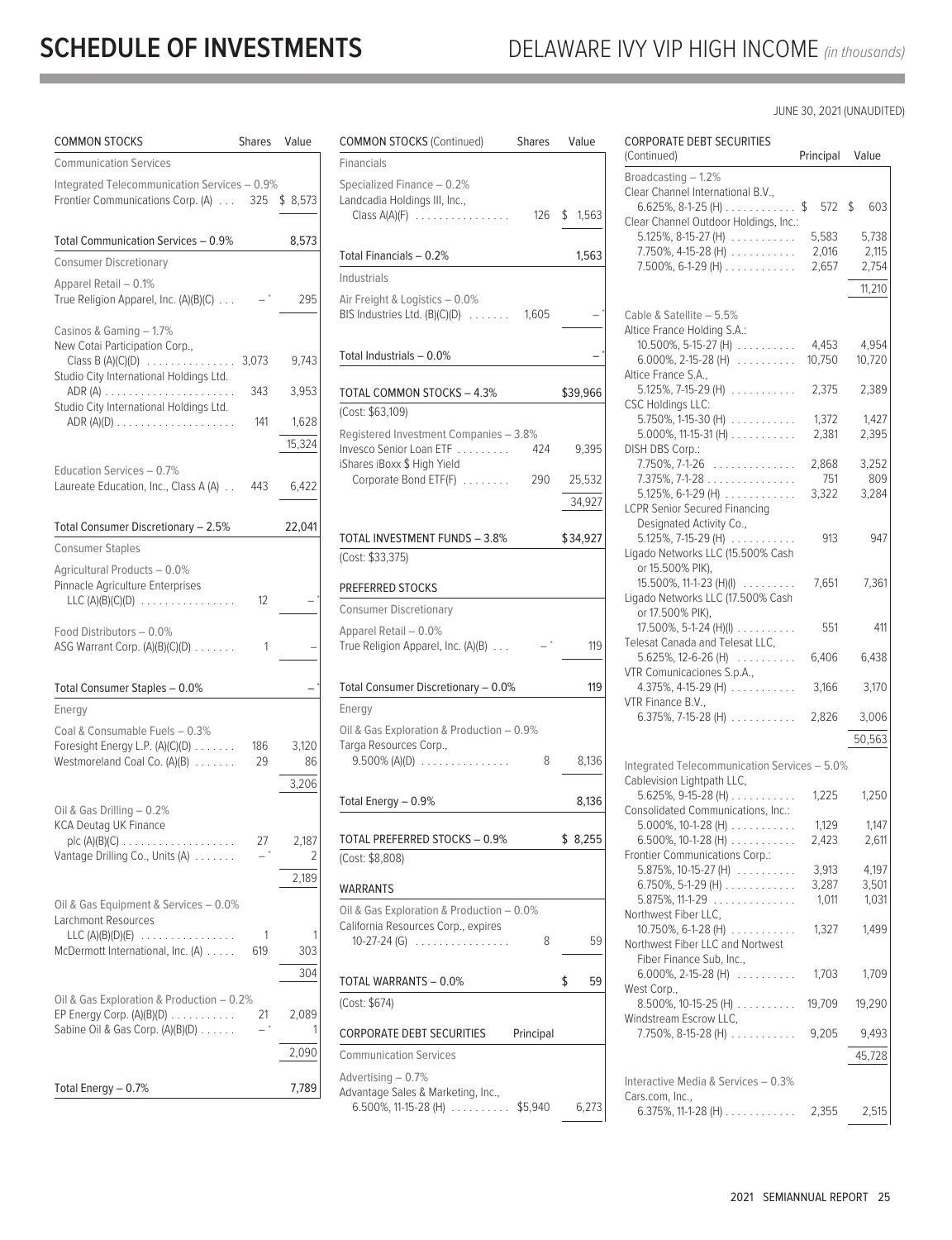| <b>CORPORATE DEBT SECURITIES</b><br>(Continued)                                                                                                    | Principal       | Value            |
|----------------------------------------------------------------------------------------------------------------------------------------------------|-----------------|------------------|
| Publishing $-0.5%$<br>MDC Partners, Inc.,<br>7.500%, 5-1-24 (H)(J) $\ldots \ldots$ \$4,106                                                         |                 | \$<br>4,162      |
| Wireless Telecommunication Service - 3.8%<br>Digicel Group Ltd.,<br>$8.750\%$ , 5-25-24 (H) $\ldots \ldots$                                        | 1,651           | 1,725            |
| Digicel Group Ltd. (5.000% Cash<br>and 3.000% PIK),<br>$8.000\%$ , 4-1-25 (H)(I)<br>Digicel Group Ltd. (7.000% Cash or                             | 1,312           | 1,105            |
| 7.000% PIK),<br>$7.000\%$ , 10-1-68 (H)(I) $\ldots \ldots \ldots$<br>Digicel International Finance Ltd.:                                           | 562             | 437              |
| $8.750\%$ , 5-25-24 (H) $\ldots \ldots$<br>$8.000\%$ , 12-31-26 (H) $\ldots \ldots$<br>Digicel International Finance Ltd.                          | 11,226<br>1,474 | 11,733<br>1,448  |
| (6.000% Cash and 7.000% PIK),<br>13.000%, 12-31-25 $(H)(I)$<br>Digicel International Finance Ltd.<br>(8.000% Cash and 2.000% PIK                   | 741             | 746              |
| or 10.000% PIK),<br>$10.000\%$ , 4-1-24 (l)<br>Digicel Ltd.,                                                                                       | 7,510           | 7,255            |
| $6.750\%$ , 3-1-23 (H) $\ldots$                                                                                                                    | 10,833          | 10,359<br>34,808 |
| Total Communication Services - 17.0%                                                                                                               |                 | 155,259          |
| <b>Consumer Discretionary</b>                                                                                                                      |                 |                  |
| Automotive Retail - 1.3%<br>Asbury Automotive Group, Inc.:<br>$4.500\%$ , 3-1-28<br>$4.750\%$ , $3-1-30$                                           | 2,577<br>4,451  | 2,653<br>4,659   |
| Ken Garff Automotive LLC,<br>4.875%, 9-15-28 (H) $\ldots$                                                                                          | 781             | 800              |
| Lithia Motors, Inc.:<br>$3.875\%$ , 6-1-29 (H) $\ldots \ldots \ldots$<br>$4.375\%$ , 1-15-31 (H) $\ldots \ldots \ldots$<br>Sonic Automotive, Inc., | 1,666<br>1,271  | 1,729<br>1,363   |
| 6.125%, 3-15-27                                                                                                                                    | 1,225           | 1,283<br>12,487  |
| Casinos & Gaming - 0.9%                                                                                                                            |                 |                  |
| Boyd Gaming Corp.,<br>$4.750\%$ , 12-1-27                                                                                                          | 705             | 730              |
| Everi Holdings, Inc.,<br>$5.000\%$ , 7-15-29 (H) $\ldots \ldots \ldots$<br>Golden Nugget, Inc.,                                                    | 1,625           | 1,625            |
| 6.750%, 10-15-24 (H) $\ldots \ldots$<br>Midwest Gaming Borrower LLC,                                                                               | 5,640           | 5,705            |
| $4.875\%$ , 5-1-29 (H) $\ldots \ldots \ldots$                                                                                                      | 480             | 481              |
| Department Stores - 0.8%                                                                                                                           |                 | 8,541            |
| Nordstrom, Inc.:<br>4.375%, 4-1-30 $(F)$<br>$5.000\%$ , 1-15-44                                                                                    | 2,253<br>4,642  | 2,351<br>4,634   |
|                                                                                                                                                    |                 | 6,985            |

| <b>CORPORATE DEBT SECURITIES</b><br>(Continued)                                                               | Principal | Value        |
|---------------------------------------------------------------------------------------------------------------|-----------|--------------|
| Education Services - 1.0%<br>Adtalem Global Education, Inc.,<br>$5.500\%$ , 3-1-28 (H) $\ldots \ldots \ldots$ | \$9,502   | \$9,669      |
| Homefurnishing Retail - 0.1%                                                                                  |           |              |
| Ambience Merger Sub, Inc.:<br>4.875%, 7-15-28 (H)                                                             | 488       | 491          |
| $7.125\%$ , $7-15-29$ (H) $\ldots \ldots \ldots$                                                              | 864       | 875<br>1,366 |
| Hotels, Resorts & Cruise Lines - 1.8%                                                                         |           |              |
| Boyne USA, Inc.,<br>4.750%, 5-15-29 (H)                                                                       | 801       | 829          |
| Carnival Corp.:<br>11.500%, 4-1-23 (H) $\ldots$                                                               | 1,818     | 2,048        |
| $10.500\%$ , 2-1-26 (H) $\ldots \ldots \ldots$                                                                | 394       | 459          |
| $7.625\%$ , 3-1-26 (H) $\ldots \ldots \ldots \ldots$                                                          | 793       | 863          |
| $9.875\%$ , $8-1-27$ (H)<br>NCL Corp. Ltd.:                                                                   | 1,550     | 1,812        |
| $12.250\%$ , 5-15-24 (H)                                                                                      | 2,960     | 3,578        |
| $10.250\%$ , 2-1-26 (H) $\ldots \ldots \ldots$                                                                | 1,865     | 2,173        |
| 5.875%, 3-15-26 (H) $\ldots \ldots \ldots$<br>POWDR Corp.,                                                    | 784       | 823          |
| 6.000%, 8-1-25 (H) $\ldots$<br>Royal Caribbean Cruises Ltd.,                                                  | 767       | 808          |
| 5.500%, 4-1-28 (H) $\dots$                                                                                    | 3,167     | 3,321        |
|                                                                                                               |           | 16,714       |
| Internet & Direct Marketing Retail - 1.0%<br>Arches Buyer, Inc.:                                              |           |              |
| 4.250%, 6-1-28 (H) $\dots\dots\dots\dots$                                                                     | 4,746     | 4,699        |
| 6.125%, 12-1-28 (H) $\ldots \ldots \ldots$                                                                    | 3,964     | 4,091        |
|                                                                                                               |           | 8,790        |
| Leisure Facilities - 0.6%                                                                                     |           |              |
| Cedar Fair L.P., Magnum<br>Management Corp., Canada's                                                         |           |              |
| Wonderland Co. and Millennium<br>Operations LLC,                                                              |           |              |
| $5.375\%$ , 4-15-27<br>Legends Hospitality Holding Co. LLC,                                                   | 1,430     | 1,475        |
| 5.000%, 2-1-26 (H) $\ldots$<br>Live Nation Entertainment, Inc.,                                               | 479       | 500          |
| 4.750%, 10-15-27 (H) $\ldots$                                                                                 | 2,724     | 2,826        |
|                                                                                                               |           | 4,801        |
|                                                                                                               |           |              |
| Leisure Products - 0.7%<br>MajorDrive Holdings IV LLC,                                                        |           |              |
| $6.375\%$ , $6-1-29$ (H) $\ldots \ldots \ldots$                                                               | 6,800     | 6.791        |
| Specialized Consumer Services - 1.1%<br>Nielsen Finance LLC and Nielsen<br>Finance Co.:                       |           |              |
| $5.625\%$ , 10-1-28 (H) $\ldots \ldots \ldots$                                                                | 2,343     | 2,478        |
| $5.875\%$ , 10-1-30 (H) $\ldots \ldots \ldots$<br>StoneMor, Inc.,                                             | 1,926     | 2,101        |
| $8.500\%$ , 5-15-29 (H)                                                                                       | 5,085     | 5,148        |
|                                                                                                               |           | 9,727        |

| <b>CORPORATE DEBT SECURITIES</b><br>(Continued)                              | Principal       | Value           |
|------------------------------------------------------------------------------|-----------------|-----------------|
| Specialty Stores - 6.5%                                                      |                 |                 |
| Academy Ltd.,                                                                |                 |                 |
| 6.000%, 11-15-27 (H) $\ldots \ldots$ \$ 3,955                                |                 | \$<br>4,241     |
| Bed Bath & Beyond, Inc.,                                                     |                 |                 |
| $5.165\%$ , 8-1-44<br>Magic MergerCo, Inc.:                                  | 1,594           | 1,483           |
| $5.250\%$ , 5-1-28 (H) $\ldots \ldots \ldots$                                | 2,801           | 2,877           |
| $7.875\%$ , 5-1-29 (H)                                                       | 6,793           | 7,014           |
| Party City Holdings, Inc.,                                                   |                 |                 |
| $8.750\%$ , 2-15-26 (H)                                                      | 6,272           | 6,703           |
| Party City Holdings, Inc. (5.000%                                            |                 |                 |
| Cash and 5.000% PIK),                                                        |                 |                 |
| 10.000%, 8-15-26 $(H)(I)$                                                    | 221             | 222             |
| Party City Holdings, Inc. (6-Month<br>U.S. LIBOR plus 500 bps),              |                 |                 |
| $5.750\%$ , 7-15-25 (H)(K)                                                   | 389             | 370             |
| PetSmart, Inc. and PetSmart Finance                                          |                 |                 |
| Corp.:                                                                       |                 |                 |
| 4.750%, 2-15-28 (H)                                                          | 3,959           | 4,117           |
| $7.750\%$ , 2-15-29 (H)                                                      | 3,094           | 3,415           |
| Staples, Inc.:                                                               |                 |                 |
| $7.500\%$ , 4-15-26 (H)<br>10.750%, 4-15-27 (H) $\ldots$                     | 20,079<br>8,805 | 20,822<br>8,977 |
|                                                                              |                 |                 |
|                                                                              |                 | 60,241          |
| Total Consumer Discretionary - 15.8%                                         |                 | 146,112         |
|                                                                              |                 |                 |
| <b>Consumer Staples</b>                                                      |                 |                 |
| Packaged Foods & Meats - 0.9%                                                |                 |                 |
| Pilgrim's Pride Corp.,<br>$4.250\%$ , $4-15-31$ (H) $\ldots \ldots \ldots$   | 4,759           | 4,938           |
| Post Holdings, Inc.,                                                         |                 |                 |
| $4.500\%$ , 9-15-31 (H) $\ldots \ldots \ldots$                               | 1,618           | 1,617           |
| Simmons Foods, Inc.,                                                         |                 |                 |
| $4.625\%$ , 3-1-29 (H)                                                       | 1,590           | 1,606           |
|                                                                              |                 | 8,161           |
|                                                                              |                 |                 |
| Total Consumer Staples - 0.9%                                                |                 | 8,161           |
| Energy                                                                       |                 |                 |
| Oil & Gas Drilling - 0.3%                                                    |                 |                 |
| KCA Deutag UK Finance plc:                                                   |                 |                 |
| $9.875\%$ , 12-1-25<br>Offshore Drilling Holding S.A.,                       | 1,654           | 1,830           |
| $8.375\%$ , 9-20-20 (H)(J)(L)                                                | 8,682           | 868             |
|                                                                              |                 |                 |
|                                                                              |                 | 2,698           |
| Oil & Gas Equipment & Services - 0.1%                                        |                 |                 |
| Nine Energy Service, Inc.,                                                   |                 |                 |
| 8.750%, 11-1-23 (H)<br>.                                                     | 1,917           | 980             |
| Oil & Gas Exploration & Production - 3.2%                                    |                 |                 |
| Antero Resources Corp.,                                                      |                 |                 |
| $5.375\%$ , 3-1-30 (H) $\ldots \ldots \ldots$                                | 666             | 681             |
| Ascent Resources Utica Holdings                                              |                 |                 |
| LLC and ARU Finance Corp.:                                                   |                 |                 |
| $7.000\%$ , 11-1-26 (H) $\ldots \ldots \ldots$                               | 1,898           | 1,992           |
| $8.250\%$ , 12-31-28 (H) $\ldots \ldots \ldots$                              | 157             | 173             |
| $5.875\%$ , 6-30-29 (H) $\ldots \ldots \ldots$                               | 809             | 810             |
| California Resources Corp.,<br>$7.125\%$ , 2-1-26 (H) $\ldots \ldots \ldots$ | 481             | 507             |
|                                                                              |                 |                 |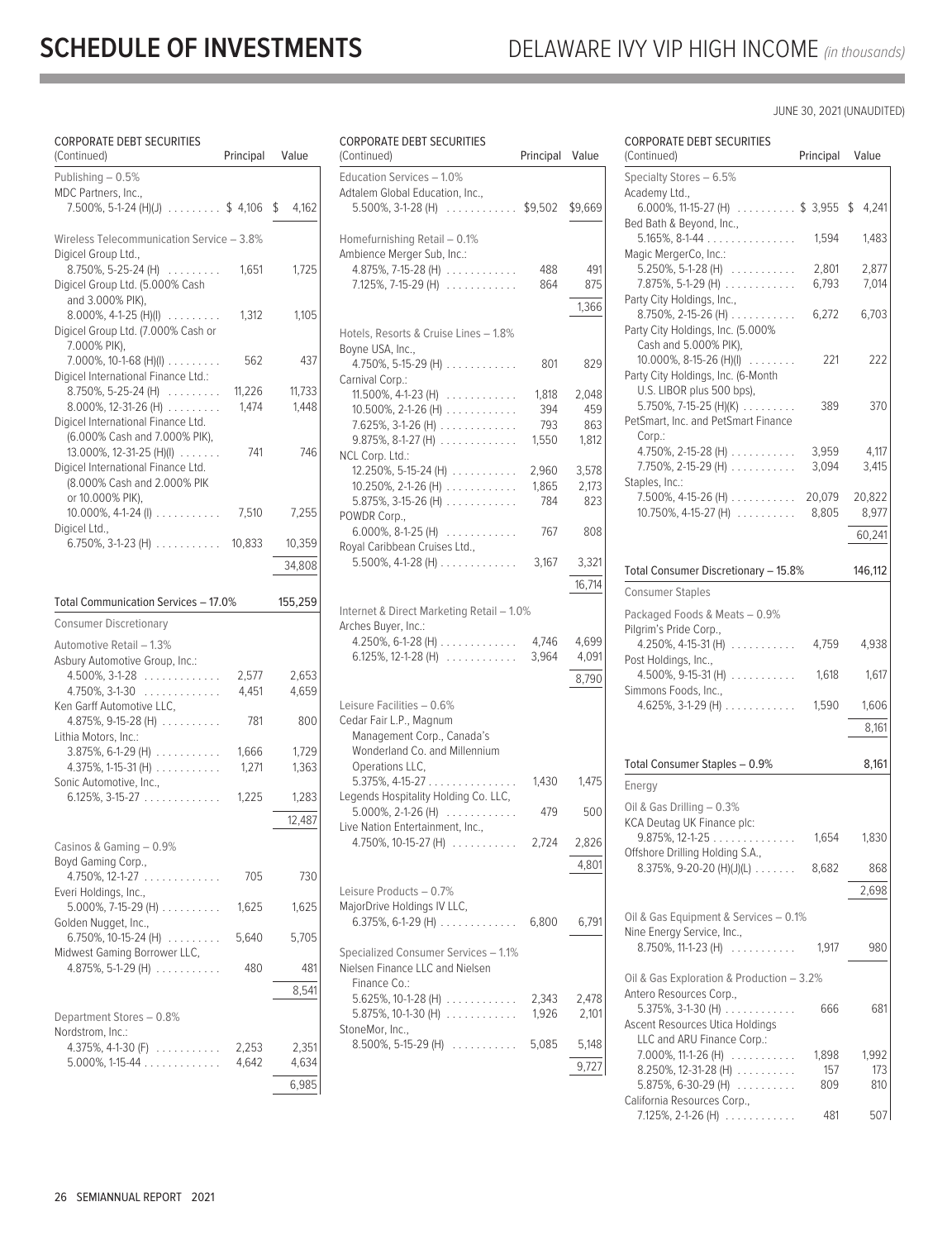CORPORATE DEBT SECURITIES

| <b>CORPORATE DEBT SECURITIES</b>                                                    |              |                |
|-------------------------------------------------------------------------------------|--------------|----------------|
| (Continued)                                                                         | Principal    | Value          |
| Oil & Gas Exploration & Production (Continued)                                      |              |                |
| Chesapeake Escrow Issuer LLC:<br>5.500%, 2-1-26 (H) $\ldots \ldots \ldots$ \$ 1,603 |              | \$<br>1,695    |
| 5.875%, 2-1-29 (H) $\ldots$                                                         | 1,202        | 1,303          |
| Colgate Energy Partners III LLC,                                                    |              |                |
| $5.875\%$ , 7-1-29(H)                                                               | 646          | 671            |
| Crownrock L.P.,                                                                     |              |                |
| $5.625\%$ , 10-15-25 (H)<br>CrownRock L.P. and CrownRock                            | 5,764        | 5,982          |
| Finance, Inc.,                                                                      |              |                |
| $5.000\%$ , 5-1-29 (H)                                                              | 792          | 833            |
| Endeavor Energy Resources L.P.,                                                     |              |                |
| $5.500\%$ , 1-30-26 (H) $\dots\dots\dots$                                           | 2,349        | 2,448          |
| Laredo Petroleum, Inc.:<br>$9.500\%$ , 1-15-25                                      | 4,315        |                |
| 10.125%, 1-15-28 $(F)$                                                              | 2,876        | 4,552<br>3,167 |
| Murphy Oil Corp.,                                                                   |              |                |
| $6.375\%$ , 7-15-28                                                                 | 643          | 679            |
| Range Resources Corp.,                                                              |              |                |
| $8.250\%$ , 1-15-29 (H)                                                             | 158          | 178            |
| Vine Energy Holdings LLC,<br>$6.750\%$ , 4-15-29                                    | 3,165        | 3,335          |
|                                                                                     |              |                |
|                                                                                     |              | 29,006         |
| Oil & Gas Refining & Marketing - 1.6%                                               |              |                |
| Callon Petroleum Co. (GTD by                                                        |              |                |
| Callon Petroleum Operating Co.):                                                    |              |                |
| $6.125\%$ , 10-1-24<br>$9.000\%$ , 4-1-25 (H)                                       | 1,081<br>317 | 1,070<br>346   |
| Comstock Resources, Inc.:                                                           |              |                |
| 6.750%, 3-1-29 (H) $\ldots$                                                         | 3,716        | 3,963          |
| 5.875%, 1-15-30 (H) $\ldots \ldots \ldots$                                          | 1,937        | 1,978          |
| CVR Energy, Inc.,                                                                   |              |                |
| $5.250\%$ , 2-15-25 (H) $\ldots \ldots \ldots$<br>PBF Holding Co. LLC,              | 1,531        | 1,535          |
| $9.250\%$ , 5-15-25 (H)                                                             | 5,632        | 5,681          |
|                                                                                     |              |                |
|                                                                                     |              | 14,573         |
| Oil & Gas Storage & Transportation - 0.3%                                           |              |                |
| Crestwood Midstream Partners L.P.:                                                  |              |                |
| $5.750\%$ , 4-1-25<br>6.000%, 2-1-29 (H) $\ldots \ldots \ldots$                     | 801<br>320   | 825<br>336     |
| Rattler Midstream L.P.,                                                             |              |                |
| $5.625\%$ , 7-15-25 (H) $\ldots \ldots$                                             | 1,528        | 1,608          |
|                                                                                     |              | 2,769          |
|                                                                                     |              |                |
| Total Energy - 5.5%                                                                 |              | 50,026         |
| <b>Financials</b>                                                                   |              |                |
|                                                                                     |              |                |
| Insurance Brokers - 2.9%<br>Ardonagh Midco 2 plc,                                   |              |                |
| 11.500%, 1-15-27 (H) $\ldots \ldots \ldots$                                         | 6,679        | 7,345          |
| NFP Corp.,                                                                          |              |                |
| 6.875%, 8-15-28 (H) $\ldots \ldots$                                                 | 18,324       | 19.345         |
|                                                                                     |              | 26,690         |
|                                                                                     |              |                |
| Investment Banking & Brokerage - 0.5%                                               |              |                |
| INTL FCStone, Inc.,<br>$8.625\%$ , 6-15-25 (H) $\ldots \ldots \ldots$               | 3,835        | 4,108          |
|                                                                                     |              |                |

| (Continued)                                                             | Principal | Value       |
|-------------------------------------------------------------------------|-----------|-------------|
| Property & Casualty Insurance - 0.5%                                    |           |             |
| Highlands Holdings Bond Issuer Ltd.                                     |           |             |
| and Highlands Holdings Bond                                             |           |             |
| Co-Issuer, Inc. (7.625% Cash or                                         |           |             |
| 8.375% PIK),<br>7.625%, 10-15-25 (H)(I) $\ldots \ldots$ \$3,896         |           | \$<br>4,133 |
|                                                                         |           |             |
| Specialized Finance - 1.7%                                              |           |             |
| BCPE Cycle Merger Sub II, Inc.,                                         |           |             |
| $10.625\%$ , 7-15-27 (H) $\ldots \ldots \ldots$                         | 8,340     | 8,777       |
| Compass Group Diversified Holdings                                      |           |             |
| LLC.                                                                    |           |             |
| $5.250\%$ , 4-15-29 (H) $\ldots \ldots \ldots$                          | 6,378     | 6,641       |
|                                                                         |           | 15,418      |
| Thrifts & Mortgage Finance - 0.7%                                       |           |             |
| Provident Funding Associates L.P.                                       |           |             |
| and PFG Finance Corp.,                                                  |           |             |
| $6.375\%$ , $6-15-25$ (H)                                               | 6,187     | 6,290       |
|                                                                         |           |             |
| Total Financials - 6.3%                                                 |           | 56,639      |
| <b>Health Care</b>                                                      |           |             |
| Health Care Facilities - 0.3%                                           |           |             |
| Providence Service Corp. (The),                                         |           |             |
| $5.875\%$ , 11-15-25 (H) $\ldots \ldots \ldots$                         | 2,361     | 2,532       |
|                                                                         |           |             |
| Health Care Services - 0.0%                                             |           |             |
| Heartland Dental LLC,                                                   |           |             |
| 8.500%, 5-1-26 (H)<br>.                                                 | 509       | 532         |
| Pharmaceuticals - 0.8%                                                  |           |             |
| P&L Development LLC and PLD                                             |           |             |
| Finance Corp.,                                                          |           |             |
| $7.750\%$ , 11-15-25 (H) $\ldots \ldots \ldots$                         | 3,977     | 4,191       |
| Par Pharmaceutical, Inc.,                                               |           |             |
| 7.500%, 4-1-27 (H)                                                      | 2,936     | 3,005       |
|                                                                         |           | 7,196       |
|                                                                         |           |             |
| Total Health Care - 1.1%                                                |           | 10,260      |
| Industrials                                                             |           |             |
|                                                                         |           |             |
| Aerospace & Defense - 3.8%<br>TransDigm UK Holdings plc,                |           |             |
| $6.875\%$ , 5-15-26                                                     | 2,821     | 2,985       |
| TransDigm, Inc. (GTD by TransDigm                                       |           |             |
| Group, Inc.):                                                           |           |             |
| 7.500%, 3-15-27<br>.                                                    | 2,709     | 2,885       |
| $5.500\%$ , 11-15-27                                                    | 7,030     | 7,338       |
| $4.625\%$ , 1-15-29 (H) $\ldots \ldots \ldots$<br>Wolverine Escrow LLC: | 1,597     | 1,602       |
| $8.500\%$ , 11-15-24 (H)                                                | 8,660     | 8,417       |
| $9.000\%$ , 11-15-26 (H)                                                | 11,270    | 11,030      |
| 13.125%, 11-15-27 (H)<br>1.1.1.1.1.1.1.1.1                              | 858       | 729         |
|                                                                         |           | 34,986      |
|                                                                         |           |             |
| Building Products - 0.3%                                                |           |             |
| CP Atlas Buyer, Inc.,                                                   |           |             |
| 7.000%, 12-1-28 (H)                                                     | 1,146     | 1,191       |
| Park River Holdings, Inc.,<br>5.625%, 2-1-29 (H)<br>1.1.1.1.1.1.1.1.1   | 1,715     | 1,671       |
|                                                                         |           |             |
|                                                                         |           | 2,862       |

| <b>CORPORATE DEBT SECURITIES</b><br>(Continued)                                                                                 | Principal      | Value          |
|---------------------------------------------------------------------------------------------------------------------------------|----------------|----------------|
| Diversified Support Services - 1.3%                                                                                             |                |                |
| Ahern Rentals, Inc.,<br>7.375%, 5-15-23 (H) $\ldots \ldots \ldots$<br>Deluxe Corp.,                                             | \$4,904        | \$4,445        |
| $8.000\%$ , 6-1-29 (H) $\ldots \ldots \ldots$<br>Nesco Holdings II, Inc.,                                                       | 2,083          | 2,266          |
| $5.500\%$ , 4-15-29 (H)                                                                                                         | 4,712          | 4,924          |
|                                                                                                                                 |                | 11,635         |
| Security & Alarm Services - 0.2%<br>Prime Security Services Borrower<br>LLC and Prime Finance, Inc.,<br>$6.250\%$ , 1-15-28 (H) | 2,158          | 2,298          |
| Total Industrials - 5.6%                                                                                                        |                | 51,781         |
| Information Technology                                                                                                          |                |                |
| Application Software - 1.0%<br>J2 Global, Inc.,<br>$4.625\%$ , 10-15-30 (H)                                                     | 939            | 973            |
| Kronos Acquisition Holdings, Inc. and<br>KIK Custom Products, Inc.:                                                             |                |                |
| $5.000\%$ , 12-31-26 (H) $\ldots \ldots \ldots$<br>$7.000\%$ , 12-31-27 (H)                                                     | 2,411<br>5,974 | 2,451<br>5,996 |
|                                                                                                                                 |                | 9,420          |
| IT Consulting & Other Services - 0.1%<br>Sabre GLBL, Inc. (GTD by Sabre<br>Holdings Corp.):                                     |                |                |
| $9.250\%$ , 4-15-25 (H)<br>$7.375\%$ , 9-1-25 (H) $\ldots \ldots \ldots$                                                        | 756<br>313     | 901<br>340     |
|                                                                                                                                 |                | 1,241          |
| Technology Hardware, Storage & Peripherals - 1.8%                                                                               |                |                |
| Brightstar Escrow Corp.,<br>$9.750\%$ , 10-15-25 (H) $\ldots \ldots \ldots$<br>NCR Corp.:                                       | 2,165          | 2,339          |
| $5.750\%$ , 9-1-27 (H)                                                                                                          | 772            | 819            |
| $5.000\%$ , 10-1-28 (H) $\ldots \ldots \ldots$<br>5.125%, 4-15-29 (H) $\ldots$                                                  | 2,287<br>8,677 | 2,368<br>8,959 |
| 6.125%, 9-1-29 (H) $\ldots \ldots \ldots$                                                                                       | 983            | 1,073          |
| $5.250\%$ , 10-1-30 (H) $\ldots \ldots \ldots$                                                                                  | 782            | 812            |
|                                                                                                                                 |                | 16,370         |
| Total Information Technology - 2.9%                                                                                             |                | 27,031         |
| Materials                                                                                                                       |                |                |
| Commodity Chemicals - 0.8%<br>LSF9 Atlantis Holdings LLC and<br>Victra Finance Corp.,                                           |                |                |
| 7.750%, 2-15-26 (H)<br>.<br>Nova Chemicals Corp.,                                                                               | 4,013          | 4,167          |
| 4.250%, 5-15-29 (H)<br>.                                                                                                        | 1,591          | 1,609          |
| NOVA Chemicals Corp.,<br>$5.250\%$ , 6-1-27 (H)                                                                                 | 1,655          | 1,786          |
|                                                                                                                                 |                | 7,562          |
| Metal & Glass Containers - 0.3%<br>ARD Finance S.A. (6.500% Cash or<br>7.250% PIK),                                             |                |                |
| $6.500\%$ , 6-30-27 (H)(I)<br>.                                                                                                 | 2,463          | 2,591          |
| Total Materials - 1.1%                                                                                                          |                | 10,153         |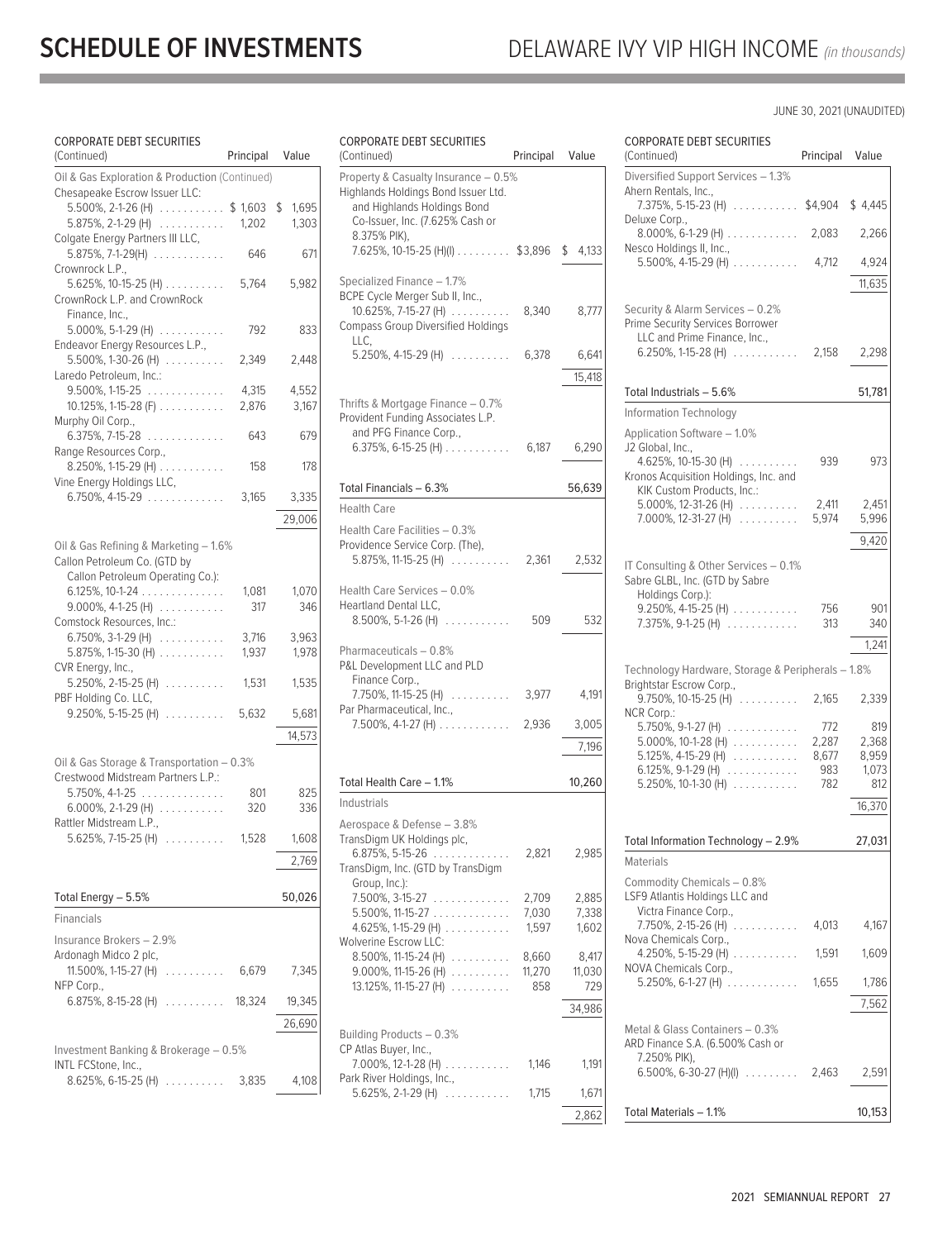# **SCHEDULE OF INVESTMENTS** DELAWARE IVY VIP HIGH INCOME (in thousands)

| <b>CORPORATE DEBT SECURITIES</b><br>(Continued)                                                                                                                                  | Principal | Value     |
|----------------------------------------------------------------------------------------------------------------------------------------------------------------------------------|-----------|-----------|
| <b>Real Estate</b>                                                                                                                                                               |           |           |
| Specialized REITs - 0.0%<br>Uniti Group L.P., Uniti Group Finance<br>2019, Inc. and CSL Capital LLC<br>(GTD by Uniti Group, Inc.),<br>4.750%, 4-15-28 (H) $\ldots \ldots$ \$ 394 |           | \$<br>394 |
| Total Real Estate – 0.0%                                                                                                                                                         |           | 394       |
| TOTAL CORPORATE DEBT<br>SECURITIES - 56.2%                                                                                                                                       |           | \$515,816 |
| (Cost: \$501,799)                                                                                                                                                                |           |           |
| LOANS (K)                                                                                                                                                                        |           |           |
| <b>Communication Services</b>                                                                                                                                                    |           |           |
| Advertising - 0.8%<br>Advantage Sales & Marketing, Inc.:<br>$0.000\%$ , 10-28-27 (M)<br>$6.000\%$ , 10-28-27<br>Advantage Sales & Marketing, Inc.<br>(ICE LIBOR plus 525 bps),   | 295<br>14 | 298<br>14 |
| $6.000\%$ , 10-28-27                                                                                                                                                             | 7,577     | 7,665     |
|                                                                                                                                                                                  |           | 7,977     |
| Broadcasting $-0.7%$<br>Clear Channel Outdoor Holdings,<br>Inc. (ICE LIBOR plus 350 bps),<br>$3.686\%$ , $8-21-26$                                                               | 6,498     | 6,353     |
| Integrated Telecommunication Services - 1.9%<br>West Corp. (3-Month ICE LIBOR plus<br>400 bps),                                                                                  |           |           |
| $5.000\%$ , 10-10-24<br>West Corp. (ICE LIBOR plus 400                                                                                                                           | 14,667    | 14,375    |
| bps).<br>$5.000\%$ , 10-10-24<br>Windstream Services LLC (ICE                                                                                                                    | 1,684     | 1,651     |
| LIBOR plus 625 bps),<br>7.250%, 9-21-27                                                                                                                                          | 1,275     | 1,280     |
|                                                                                                                                                                                  |           | 17,306    |
| Wireless Telecommunication Service — 0.8%<br>Digicel International Finance Ltd.<br>(ICE LIBOR plus 325 bps),                                                                     |           |           |
| $3.430\%$ , 5-27-24 7,826                                                                                                                                                        |           | 7,533     |
| Total Communication Services - 4.2%                                                                                                                                              |           | 39,169    |
| <b>Consumer Discretionary</b>                                                                                                                                                    |           |           |
| Apparel Retail - 0.5%<br>Torrid LLC,<br>6.250%, 6-14-28 (C) $\ldots \ldots \ldots$ 5,003                                                                                         |           | 4,990     |
| Automotive Retail - 0.1%<br>Midas Intermediate Holdco II LLC<br>(ICE LIBOR plus 675 bps),                                                                                        |           |           |
| $7.500\%$ , 12-22-25<br>.                                                                                                                                                        | 625       | 612       |

| LOANS (K) (Continued)                                                                                                              | Principal      | Value          |
|------------------------------------------------------------------------------------------------------------------------------------|----------------|----------------|
| Casinos & Gaming - 0.1%<br>New Cotai LLC (14.000% Cash or<br>14.000% PIK),<br>$14.000\%$ , 9-10-25 (I) $\ldots \ldots \quad $$ 893 |                | \$<br>911      |
|                                                                                                                                    |                |                |
| Homefurnishing Retail - 0.4%<br>Ambience Merger Sub, Inc.,<br>$0.000\%$ , 6-25-28 (M) $\ldots \ldots$                              | 3,251          | 3,254          |
| Internet & Direct Marketing Retail - 0.4%<br>CNT Holdings I Corp. (ICE LIBOR<br>plus 375 bps),                                     |                |                |
| $4.500\%$ , 11-8-27<br>CNT Holdings I Corp. (ICE LIBOR<br>plus 675 bps),                                                           | 1,940          | 1,944          |
|                                                                                                                                    |                | 2,096<br>4,040 |
| Leisure Facilities - 0.5%<br>United PF Holdings LLC (ICE LIBOR<br>plus 400 bps).                                                   |                |                |
| $4.203\%$ , 12-30-26<br>United PF Holdings LLC (ICE LIBOR<br>plus 850 bps),                                                        | 4,220          | 4.129          |
| $9.500\%$ , 11-12-26 (C) $\ldots \ldots \ldots$                                                                                    | 936            | 943<br>5,072   |
| Leisure Products - 0.6%<br>MajorDrive Holdings IV LLC,<br>$4.500\%$ , 6-1-28                                                       | 5,513          | 5,528          |
| Specialty Stores - 3.0%<br>Bass Pro Group LLC (ICE LIBOR plus                                                                      |                |                |
| 425 bps),<br>5.000%, 3-5-28<br>.<br>Jo-Ann Stores, Inc. (ICE LIBOR plus                                                            | 674            | 678            |
| 500 bps),<br>$6.000\%$ , 10-16-23<br>Michaels Cos., Inc. (The) (1-Month<br>ICE LIBOR plus 425 bps),                                | 8,582          | 8,583          |
| $5.000\%$ , 4-15-28<br>PetSmart, Inc. (ICE LIBOR plus 375<br>bps).                                                                 | 3,166          | 3,183          |
| $4.500\%$ , 2-12-28<br>Staples, Inc. (ICE LIBOR plus 500                                                                           | 7,210          | 7,224          |
| bps),<br>$5.176\%$ , 4-12-26 $\dots$<br>Woof Holdings LLC (1-Month ICE                                                             | 5,969          | 5,833          |
| LIBOR plus 725 bps),<br>$8.000\%$ , 12-21-28<br>Woof Holdings LLC (ICE LIBOR plus                                                  | 544            | 553            |
| 375 bps),<br>$4.500\%$ , 12-21-27                                                                                                  | 878            | 879<br>26,933  |
| Textiles $-0.5%$<br>SIWF Holdings, Inc. (ICE LIBOR plus                                                                            |                |                |
| 425 bps),<br>$4.343\%$ , 6-15-25 $\dots$                                                                                           | $\ldots$ 4,155 | 4,166          |
| Total Consumer Discretionary - 6.1%                                                                                                |                | 55,506         |

| LOANS (K) (Continued)                                                                                                                              | Principal       | Value          |
|----------------------------------------------------------------------------------------------------------------------------------------------------|-----------------|----------------|
| Energy                                                                                                                                             |                 |                |
| Coal & Consumable Fuels - 0.3%<br>Foresight Energy LLC (ICE LIBOR<br>plus 800 bps),<br>9.500%, 6-29-27<br>. \$<br>Westmoreland Coal Co. (ICE LIBOR |                 | 1,552 \$1,552  |
| plus 650 bps),<br>$9.250\%$ , 3-15-22 (C) $\ldots \ldots \ldots$<br>Westmoreland Mining Holdings LLC                                               | 198             | 191            |
| (15.000% Cash or 15.000% PIK),<br>$15.000\%$ , 3-15-29 (C)(I)                                                                                      | 2,254           | 485<br>2,228   |
| Oil & Gas Equipment & Services - 0.1%<br>Larchmont Resources LLC (9.000%<br>Cash or 9.000% PIK),                                                   |                 |                |
| $9.000\%$ , 8-9-21 (C)(E)(I)<br>McDermott Technology Americas,<br>Inc. (10.925% Cash or 10.925%<br>PIK).                                           | 778             | 311            |
| $1.093\%$ , 6-30-25 (l) $\ldots \ldots \ldots$                                                                                                     | 1.428           | 657<br>968     |
| Oil & Gas Exploration & Production - 0.1%<br>Ascent Resources Utica Holdings<br>LLC (1-Month ICE LIBOR plus 900<br>bps),                           |                 |                |
| 10.000%, 11-1-25.                                                                                                                                  | 740             | 820            |
| Oil & Gas Storage & Transportation - 0.5%<br>EPIC Crude Services L.P. (ICE LIBOR<br>plus 500 bps),                                                 |                 |                |
| 5.140%, 3-1-26<br>a dia ara-dia ara                                                                                                                | 5,955           | 4,697          |
| Total Energy - 1.0%                                                                                                                                |                 | 8,713          |
| <b>Financials</b>                                                                                                                                  |                 |                |
| Asset Management & Custody Banks - 0.7%<br>Edelman Financial Holdings II, Inc.<br>(ICE LIBOR plus 675 bps),                                        |                 |                |
| $6.845\%$ , 7-20-26                                                                                                                                | 6,487           | 6,534          |
| Insurance Brokers - 0.8%<br>Navacord Corp.:                                                                                                        |                 |                |
| 5.000%, 3-16-28 (C)(N) $\ldots \ldots$<br>$0.000\%$ , 3-16-29 (C)(M)(N) $\ldots \ldots$<br>Navacord Corp. (1-Month CDOR plus                       | CAD1,162<br>260 | 945<br>210     |
| 425 bps),<br>5.000%, 3-16-28 (C)(N) $\ldots$<br>Navacord Corp. (1-Month CDOR plus                                                                  | 5,116           | 4,158          |
| 750 bps),<br>$8.000\%$ , 3-16-29 (C)(N)                                                                                                            | 2,586           | 2,091<br>7,404 |
| Property & Casualty Insurance - 0.9%<br>Amynta Agency Borrower, Inc. (ICE                                                                          |                 |                |
| LIBOR plus 400 bps),<br>$4.604\%$ , 2-28-25 \$                                                                                                     | 8,716           | 8,716          |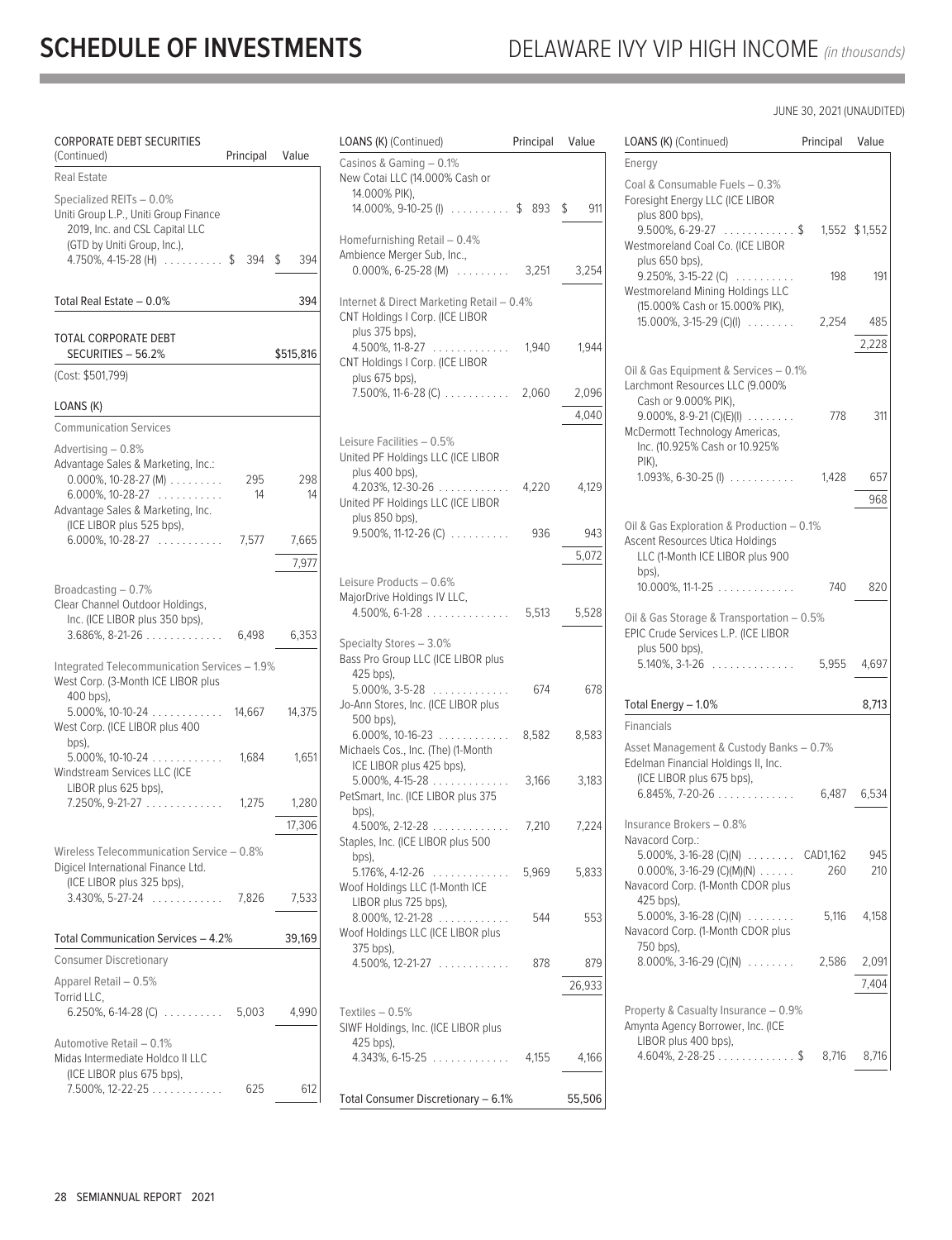# **SCHEDULE OF INVESTMENTS** DELAWARE IVY VIP HIGH INCOME (in thousands)

| LOANS (K) (Continued)                                                                               | Principal | Value             |
|-----------------------------------------------------------------------------------------------------|-----------|-------------------|
| Specialized Finance - 0.5%<br>Gulf Finance LLC (ICE LIBOR plus<br>525 bps),                         |           |                   |
| $6.250\%$ , $8-25-23$<br>Lealand Finance Co. B.V.,                                                  |           | $$5,986$ \$ 5,102 |
| $0.000\%$ , 6-30-24 (C)(M) $\ldots \ldots$<br>Lealand Finance Co. B.V. (ICE LIBOR<br>plus 300 bps), | 23        | 15                |
| $3.113\%$ , 6-30-24 (C) $\ldots$                                                                    | 72        | 47                |
|                                                                                                     |           | 5,164             |
| Total Financials — 2.9%                                                                             |           | 27,818            |
| <b>Health Care</b>                                                                                  |           |                   |
| Health Care Facilities - 0.3%<br>Surgery Center Holdings, Inc.,<br>$4.500\%$ , $8-31-26$            | 3,237     | 3,255             |
| Health Care Services - 2.0%<br>Heartland Dental LLC (ICE LIBOR<br>plus 375 bps),                    |           |                   |
| $3.604\%$ , 4-30-25<br>U.S. Renal Care, Inc. (3-Month ICE                                           | 7,148     | 7,077             |
| LIBOR plus 500 bps),<br>$5.125\%, 7-26-26 \dots$<br>$\ldots$                                        | 10,774    | 10,835            |
|                                                                                                     |           | 17,912            |
| Total Health Care - 2.3%                                                                            |           | 21,167            |
| Industrials                                                                                         |           |                   |
| Building Products - 0.5%<br>CP Atlas Buyer, Inc. (ICE LIBOR plus<br>375 bps),                       |           |                   |
| $4.250\%$ , 11-23-27 $\ldots$                                                                       | 4,440     | 4,434             |
| Construction & Engineering - 0.2%<br>WaterBridge Midstream Operating<br>LLC (3-Month ICE LIBOR plus |           |                   |
| 575 bps),<br>6.750%, 6-21-26<br>.                                                                   | 1,998     | 1,921             |
| Industrial Conglomerates - 1.7%<br>PAE Holding Corp. (ICE LIBOR plus<br>450 bps),                   |           |                   |
| $5.250\%$ , 10-19-27                                                                                | 15,484    | 15,529            |
| Industrial Machinery - 1.3%<br>Form Technologies LLC (ICE LIBOR<br>plus 475 bps),                   |           |                   |
| 5.750%, 7-22-25 (C)<br>.                                                                            | 12,064    | 12,109            |
| Research & Consulting Services - 0.2%<br>Ankura Consulting Group LLC (ICE<br>LIBOR plus 450 bps),   |           |                   |
| $5.250\%$ , 3-17-28 (C)                                                                             | 1,575     | 1,581             |

Total Industrials — 3.9% 35,574

| LOANS (K) (Continued)                                                                                        | Principal | Value           |
|--------------------------------------------------------------------------------------------------------------|-----------|-----------------|
| Information Technology                                                                                       |           |                 |
| Application Software - 0.5%<br>Applied Systems, Inc. (ICE LIBOR<br>plus 550 bps),<br>6.250%, 9-19-25 $\dots$ | \$4,178   | \$4,248         |
| Communications Equipment - 1.1%<br>MLN U.S. Holdco LLC (ICE LIBOR<br>plus 450 bps),                          |           |                 |
| $4.586\%$ , 11-30-25<br>MLN U.S. Holdco LLC (ICE LIBOR                                                       | 9,129     | 8,414           |
| plus 875 bps),<br>$8.836\%$ , 11-30-26                                                                       | 2,920     | 1,719<br>10,133 |
|                                                                                                              |           |                 |
| Data Processing & Outsourced Services - 1.7%<br>CommerceHub, Inc. (1-Month ICE<br>LIBOR plus 475 bps),       |           |                 |
| $7.750\%$ , 12-2-28 (C) $\ldots \ldots \ldots$<br>CommerceHub, Inc. (ICE LIBOR plus<br>400 bps),             | 3,112     | 3,166           |
| 4.750%, 12-2-27 (C) $\ldots \ldots \ldots$<br>Cyxtera DC Holdings, Inc. (ICE LIBOR                           | 2,928     | 2,939           |
| plus 300 bps).<br>8.250%, 5-1-25<br>.<br>Cyxtera DC Holdings, Inc. (ICE LIBOR                                | 4,758     | 4,731           |
| plus 325 bps).<br>$4.000\%$ , 5-1-24                                                                         | 5,244     | 5,123<br>15,959 |
|                                                                                                              |           |                 |
| Internet Services & Infrastructure - 0.5%                                                                    |           |                 |
| Informatica LLC,<br>$7.125\%$ , 2-25-25 $\dots\dots\dots$                                                    | 4,147     | 4,251           |
| IT Consulting & Other Services - 1.1%<br>Gainwell Acquisition Corp. (ICE                                     |           |                 |
| LIBOR plus 400 bps),<br>$4.750\%$ , 10-1-27<br>Ivanti Software, Inc. (1-Month ICE                            | 7,658     | 7,692           |
| LIBOR plus 400 bps),<br>$4.750\%$ , 12-1-27<br>Ivanti Software, Inc. (1-Month U.S.                           | 746       | 744             |
| LIBOR plus 475 bps),<br>$5.750\%$ , 12-1-27                                                                  | 1,865     | 1,870           |
|                                                                                                              |           | 10,306          |
| <b>Total Information</b><br>Technology - 4.9%                                                                |           | 44,897          |
| Materials                                                                                                    |           |                 |
| Construction Materials - 0.7%<br>Hillman Group, Inc. (The) (ICE LIBOR<br>plus 350 bps),                      |           |                 |
| $4.104\%$ , 5-31-25                                                                                          | 5,921     | 5,917           |

|                                      | Value                     |
|--------------------------------------|---------------------------|
|                                      |                           |
|                                      | 790                       |
| 504                                  | 508                       |
|                                      | 1,298                     |
|                                      | 7,215                     |
|                                      | \$240,059                 |
|                                      |                           |
| <b>Shares</b>                        |                           |
| 25,742                               | 25.742                    |
| 68.405                               | 68.405                    |
|                                      | 94,147                    |
| TOTAL SHORT-TERM SECURITIES - 10.3%  | \$<br>94,147              |
|                                      |                           |
| TOTAL INVESTMENT SECURITIES - 101.6% | \$933,229                 |
|                                      |                           |
| LIABILITIES, NET OF CASH AND OTHER   | (14, 992)                 |
|                                      | \$918,237                 |
|                                      | Principal<br>\$<br>790 \$ |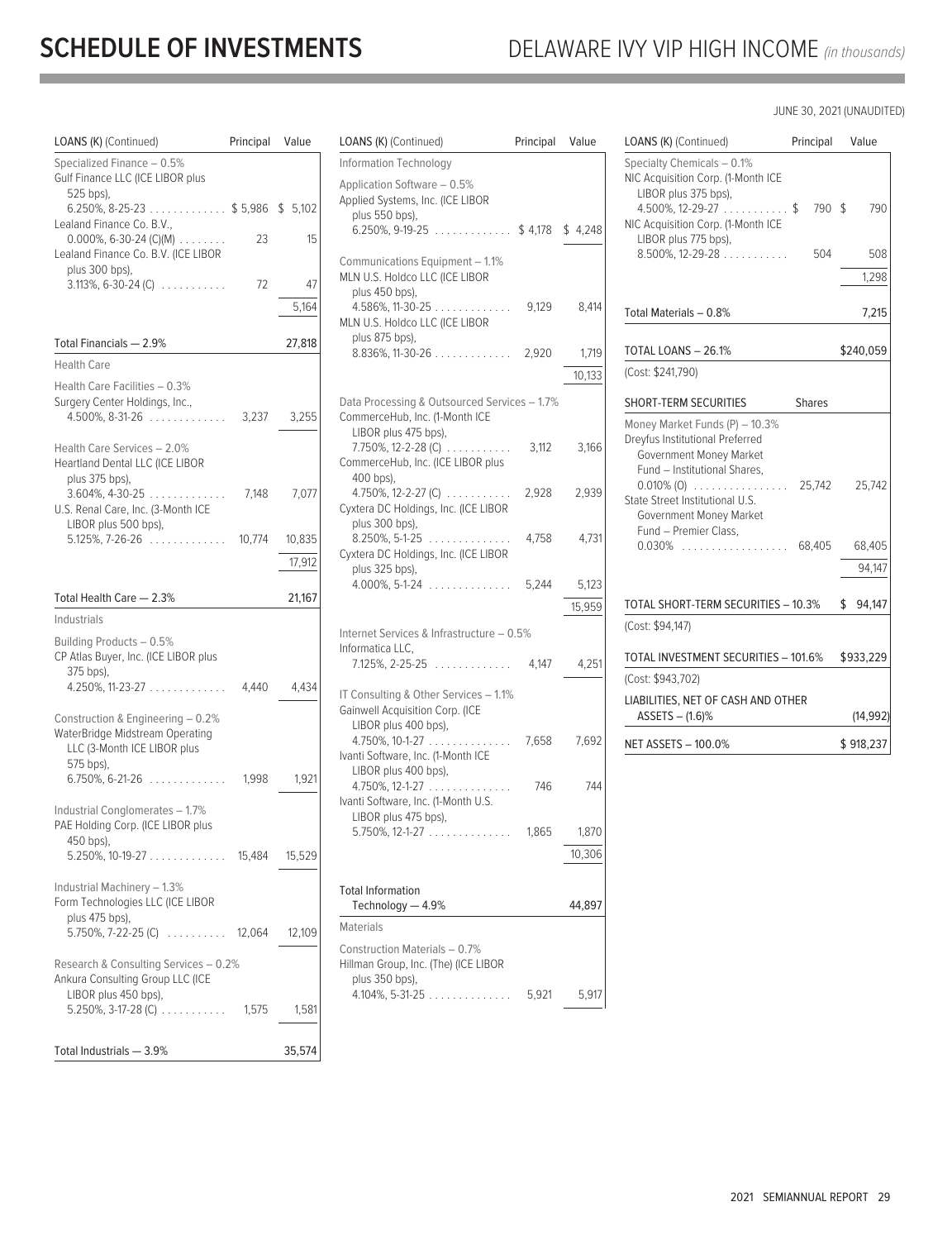Notes to Schedule of Investments

\*Not shown due to rounding.

(A)No dividends were paid during the preceding 12 months.

(B)Listed on an exchange outside the United States.

(C)Securities whose value was determined using significant unobservable inputs.

(D)Restricted securities. At June 30, 2021, the Portfolio owned the following restricted securities:

| Security                                    | <b>Acquisition Date(s)</b> | <b>Shares</b> | Cost     | Value    |
|---------------------------------------------|----------------------------|---------------|----------|----------|
| ASG Warrant Corp.                           | $6 - 14 - 18$              |               | 72       | $-^*$    |
| BIS Industries Ltd.                         | $12 - 22 - 17$             | 1,605         | 151      |          |
| EP Energy Corp.                             | $10-1-20$                  | 21            | 410      | 2,089    |
| Foresight Energy L.P.                       | $6 - 30 - 20 - 9 - 8 - 20$ | 186           | 3.639    | 3.120    |
| Larchmont Resources LLC                     | $12 - 8 - 16$              |               | 340      |          |
| New Cotai Participation Corp., Class B      | $9 - 29 - 20$              | 3.073         | 28.520   | 9.743    |
| Pinnacle Agriculture Enterprises LLC        | $7-17-20$                  | 12            | 2,083    | -        |
| Sabine Oil & Gas Corp.                      | $12 - 7 - 16$              | $-$ *         | 11       |          |
| Studio City International Holdings Ltd. ADR | $8 - 5 - 20$               | 141           | 2.200    | 1,628    |
| Targa Resources Corp., 9.500%               | $10 - 24 - 17$             | 8             | 8,416    | 8,136    |
|                                             |                            |               | \$45,842 | \$24,718 |

The total value of these securities represented 2.7% of net assets at June 30, 2021.

(E)Deemed to be an affiliate due to the Portfolio owning at least 5% of the voting securities.

(F)All or a portion of securities with an aggregate value of \$30,363 are on loan.

(G)Warrants entitle the Portfolio to purchase a predetermined number of shares of common stock and are non-income producing. The purchase price and number of shares are subject to adjustment under certain conditions until the expiration date, if any.

(H)Securities were purchased pursuant to an exemption from registration available under Rule 144A under the Securities Act of 1933 and may only be resold in transactions exempt from registration, normally to qualified institutional buyers. At June 30, 2021 the total value of these securities amounted to \$455,884 or 49.6% of net assets.

(I)Payment-in-kind bond which may pay interest in additional par and/or in cash. Rates shown are the current rate and possible payment rates.

(J)Step bond that pays an initial coupon rate for the first period and then a higher or lower coupon rate for the following periods. Interest rate disclosed is that which is in effect at June 30, 2021.

(K)Variable rate security. Interest rate disclosed is that which is in effect at June 30, 2021. Description of the reference rate and spread, if applicable, are included in the security description.

(L)Non-income producing as the issuer has either missed its most recent interest payment or declared bankruptcy.

(M)All or a portion of this position has not settled. Full contract rates do not take effect until settlement date.

(N)Principal amounts are denominated in the indicated foreign currency, where applicable (CAD—Canadian Dollar).

(O)Investment made with cash collateral received from securities on loan.

(P)Rate shown is the annualized 7-day yield at June 30, 2021.

The following forward foreign currency contracts were outstanding at June 30, 2021:

|                 | Currency to be<br>Delivered |             | Currency to be<br>Received | Settlement<br>Date | Counterparty                 | Unrealized<br>Appreciation | Unrealized<br>Depreciation |
|-----------------|-----------------------------|-------------|----------------------------|--------------------|------------------------------|----------------------------|----------------------------|
| Canadian Dollar | 8.973                       | U.S. Dollar | 1,412                      | $9 - 24 - 21$      | Morgan Stanley International | \$174                      |                            |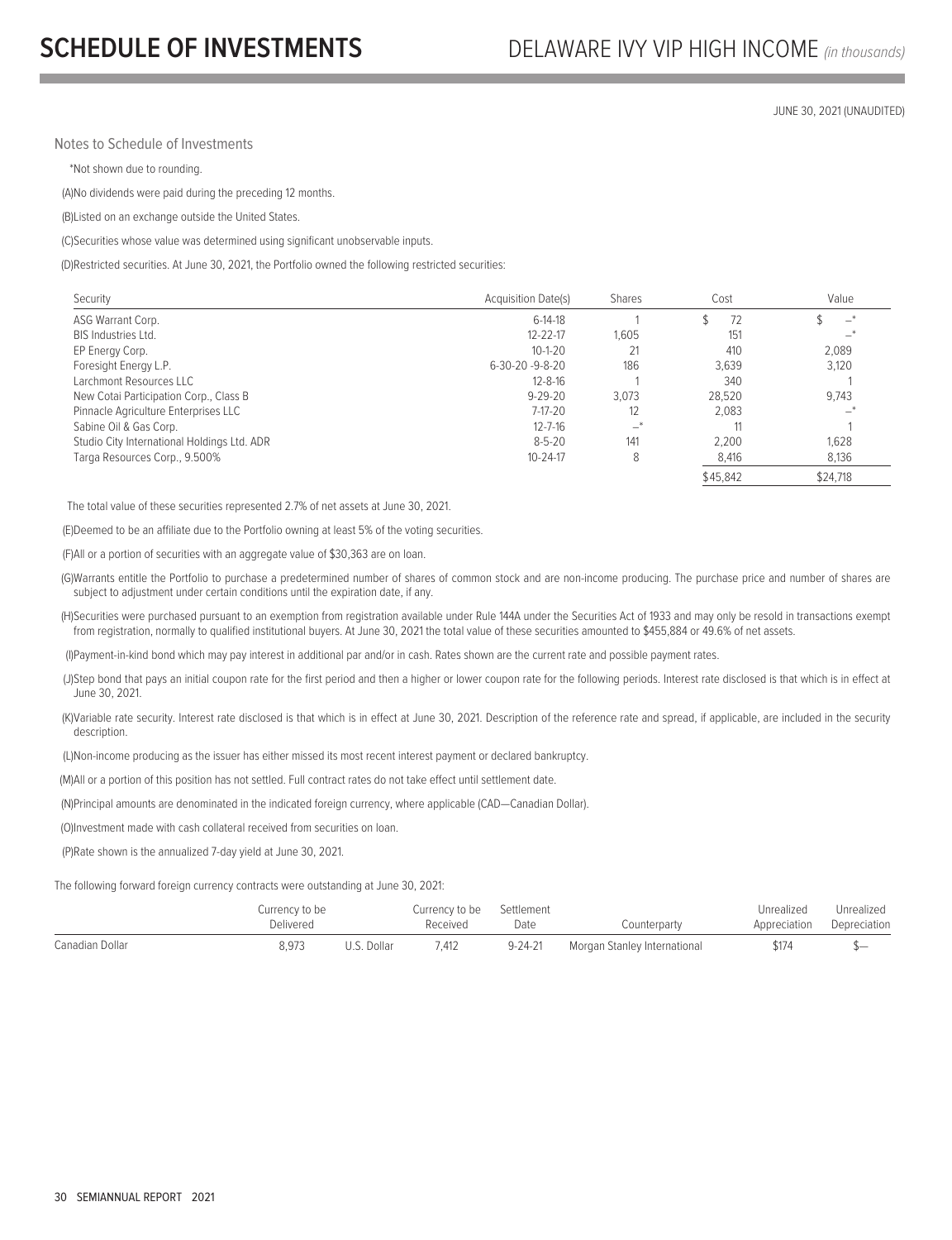## **SCHEDULE OF INVESTMENTS** DELAWARE IVY VIP HIGH INCOME (in thousands)

#### JUNE 30, 2021 (UNAUDITED)

The following table is a summary of the valuation of the Portfolio's investments by the fair value hierarchy levels as of June 30, 2021. See Note 3 to the Financial Statements for further information regarding fair value measurement.

|                               | Level 1                         | Level 2     | Level 3  |
|-------------------------------|---------------------------------|-------------|----------|
| Assets                        |                                 |             |          |
| Investments in Securities     |                                 |             |          |
| <b>Common Stocks</b>          |                                 |             |          |
| <b>Communication Services</b> | \$8.573                         | \$.         |          |
|                               | 12.003                          |             | 10.038   |
|                               |                                 |             |          |
|                               | 303                             | 4,366       | 3.120    |
| Financials                    | 1,563                           |             |          |
|                               |                                 |             |          |
|                               | \$22,442                        | 4,366<br>S. | \$13,158 |
|                               | 34,927                          |             |          |
| <b>Preferred Stocks</b>       |                                 | 8.255       |          |
| Warrants                      | 59                              |             |          |
|                               | $\overline{\phantom{m}}$        | 515,816     |          |
|                               | $\hspace{0.1mm}-\hspace{0.1mm}$ | 203,782     | 36,277   |
|                               | 94,147                          |             |          |
| Total                         | \$151,575                       | \$732.219   | \$49,435 |
|                               |                                 |             |          |

The following table is a reconciliation of Level 3 investments for which significant unobservable inputs were used to determine fair value:

|                                                                                                                                                                                                                                | Common<br><b>Stocks</b> | Loans    |
|--------------------------------------------------------------------------------------------------------------------------------------------------------------------------------------------------------------------------------|-------------------------|----------|
|                                                                                                                                                                                                                                | \$14.325                | \$17,036 |
|                                                                                                                                                                                                                                | (753)                   | 9        |
|                                                                                                                                                                                                                                | 311                     | 2.401    |
|                                                                                                                                                                                                                                |                         | 34.677   |
|                                                                                                                                                                                                                                |                         | (24.117) |
|                                                                                                                                                                                                                                |                         | (78)     |
|                                                                                                                                                                                                                                | 1.039                   | 6.349    |
| Transfers out of Level 3 during the period entertainment contained and contained and contained and contained and contained and contained and contained and contained and contained and contained and contained and contained a | (1, 142)                |          |
|                                                                                                                                                                                                                                | \$13,158                | \$36,277 |
|                                                                                                                                                                                                                                | \$ (1.064)              | 241      |

Transfers from Level 2 to Level 3 occurred primarily due to the lack of observable market data due to decreased market activity or information for these securities. Transfers from Level 3 to Level 2 occurred primarily due to the increased availability of observable market data due to increased market activity or information.

Information about Level 3 fair value measurements:

|                                                           | Fair Value at<br>6-30-21 | <b>Valuation Technique(s)</b>                                                          | Unobservable Input(s)                                                     | Input value(s)                             |
|-----------------------------------------------------------|--------------------------|----------------------------------------------------------------------------------------|---------------------------------------------------------------------------|--------------------------------------------|
| Assets                                                    |                          |                                                                                        |                                                                           |                                            |
| Common Stocks                                             | \$ 295<br>3,120<br>9,743 | Market comparable approach<br>Market comparable approach<br>Market comparable approach | Adjusted EBITDA multiple<br>Illiquidity discount<br>Financials<br>Premium | 3.26x and 7.52x<br>30.00%<br>N/A<br>20.00% |
|                                                           | 36,277                   | Third-party valuation service                                                          | Broker quotes                                                             | N/A                                        |
| The following acronyms are used throughout this schedule: |                          |                                                                                        |                                                                           |                                            |
| ADR = American Depositary Receipts<br>GTD = Guaranteed    |                          |                                                                                        |                                                                           |                                            |

ICE = Intercontinental Exchange

LIBOR = London Interbank Offered Rate

PIK = Payment In Kind

REIT = Real Estate Investment Trusts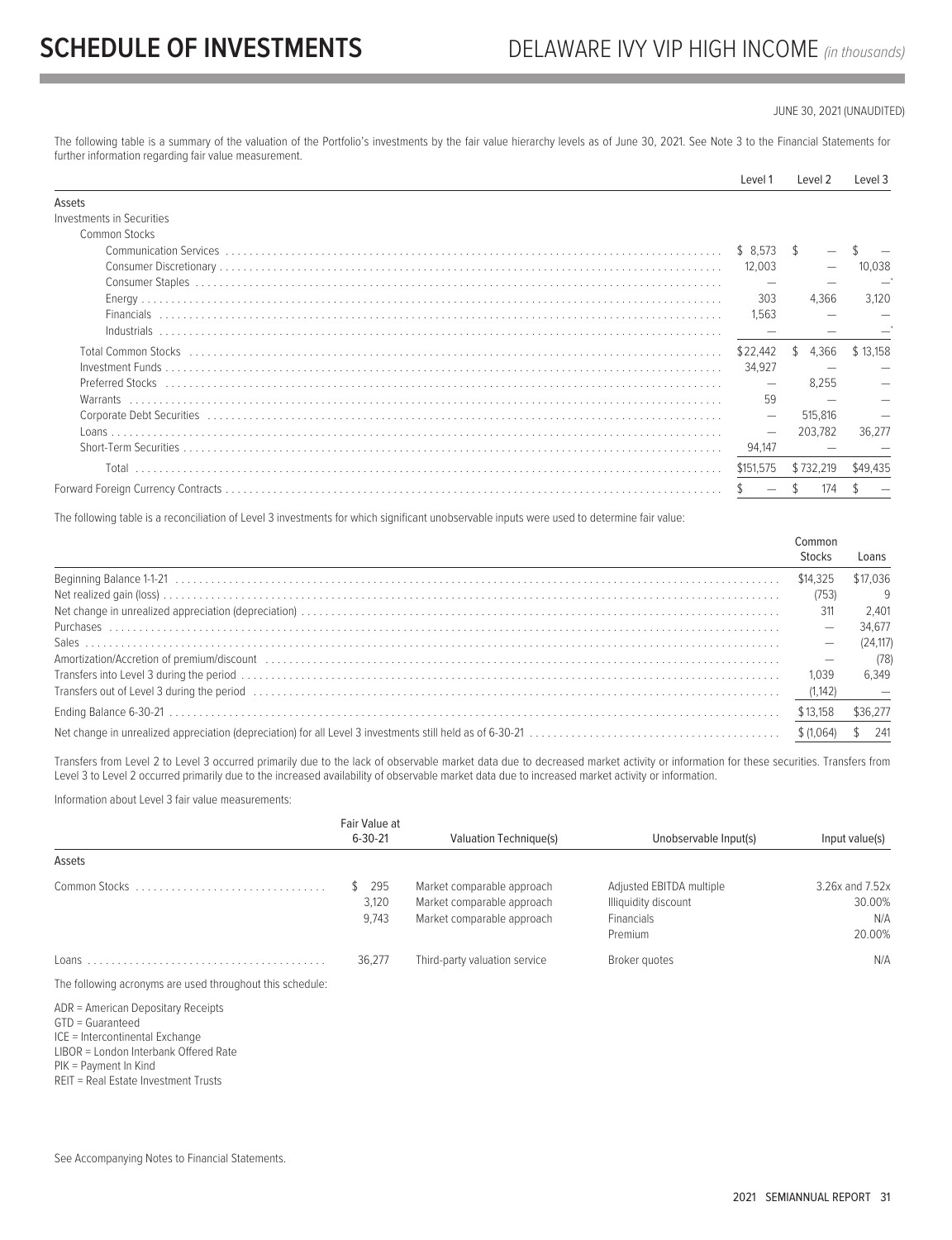#### **Asset Allocation**

| <b>Stocks</b>                                                        | 98.4% |
|----------------------------------------------------------------------|-------|
| <b>Consumer Discretionary</b>                                        | 16.8% |
| Industrials                                                          | 15.0% |
| <b>Financials</b>                                                    | 14.0% |
| <b>Health Care</b>                                                   | 13.4% |
| <b>Consumer Staples</b>                                              | 11.4% |
| Information Technology                                               | 8.6%  |
| Energy                                                               | 7.4%  |
| Materials                                                            | 6.0%  |
| <b>Communication Services</b>                                        | 3.9%  |
| Utilities                                                            | 1.4%  |
| Real Estate                                                          | 0.5%  |
| Liabilities (Net of Cash and Other Assets), and Cash<br>Equivalents+ | 1.6%  |

#### **Country Weightings**

| Europe                                               | 59.2% |
|------------------------------------------------------|-------|
| France                                               | 14.6% |
| United Kingdom                                       | 14.3% |
| Germany                                              | 14.1% |
| <b>Netherlands</b>                                   | 4.7%  |
| Other Europe                                         | 11.5% |
| Pacific Basin                                        | 26.3% |
| Japan                                                | 15.3% |
| South Korea                                          | 4.2%  |
| Other Pacific Basin                                  | 6.8%  |
| North America                                        | 9.7%  |
| Canada                                               | 6.4%  |
| Other North America                                  | 3.3%  |
| South America                                        | 2.6%  |
| Other                                                | 0.6%  |
| Liabilities (Net of Cash and Other Assets), and Cash |       |
| Equivalents+                                         | 1.6%  |

#### **Top 10 Equity Holdings**

| Company                                 | Country        | Sector                        | Industry                                      |  |
|-----------------------------------------|----------------|-------------------------------|-----------------------------------------------|--|
| Merck KGaA                              | Germany        | <b>Health Care</b>            | <b>Pharmaceuticals</b>                        |  |
| Airbus SE                               | France         | <b>Industrials</b>            | Aerospace & Defense                           |  |
| Banco Bilbao Vizcaya<br>Argentaria S.A. | Spain          | <b>Financials</b>             | Diversified Banks                             |  |
| GlaxoSmithKline plc                     | United Kingdom | <b>Health Care</b>            | <b>Pharmaceuticals</b>                        |  |
| Canada Goose<br>Holdings, Inc.          | Canada         | <b>Consumer Discretionary</b> | Apparel, Accessories & Luxury Goods           |  |
| Carrefour S.A.                          | France         | <b>Consumer Staples</b>       | Hypermarkets & Super Centers                  |  |
| Seven & i Holdings<br>Co. Ltd.          | Japan          | <b>Consumer Staples</b>       | <b>Food Retail</b>                            |  |
| Samsung Electronics<br>Co. Ltd.         | South Korea    | Information Technology        | Technology Hardware, Storage &<br>Peripherals |  |
| Teck Cominco Ltd.                       | Canada         | <b>Materials</b>              | Diversified Metals & Mining                   |  |
| <b>Bejersdorf</b><br>Aktiengesellschaft | Germany        | <b>Consumer Staples</b>       | <b>Personal Products</b>                      |  |

See your advisor or www.ivyinvestments.com for more information on the Portfolio's most recently published Top 10 Equity Holdings.

+ Cash equivalents are defined as highly liquid securities with maturities of less than three months. Cash equivalents may include U.S. Government Treasury bills, bank certificates of deposit, bankers' acceptances, corporate commercial paper and other money market instruments.

(a)Effective July 1, 2021, the name of Ivy VIP International Core Equity changed to Delaware Ivy VIP International Core Equity.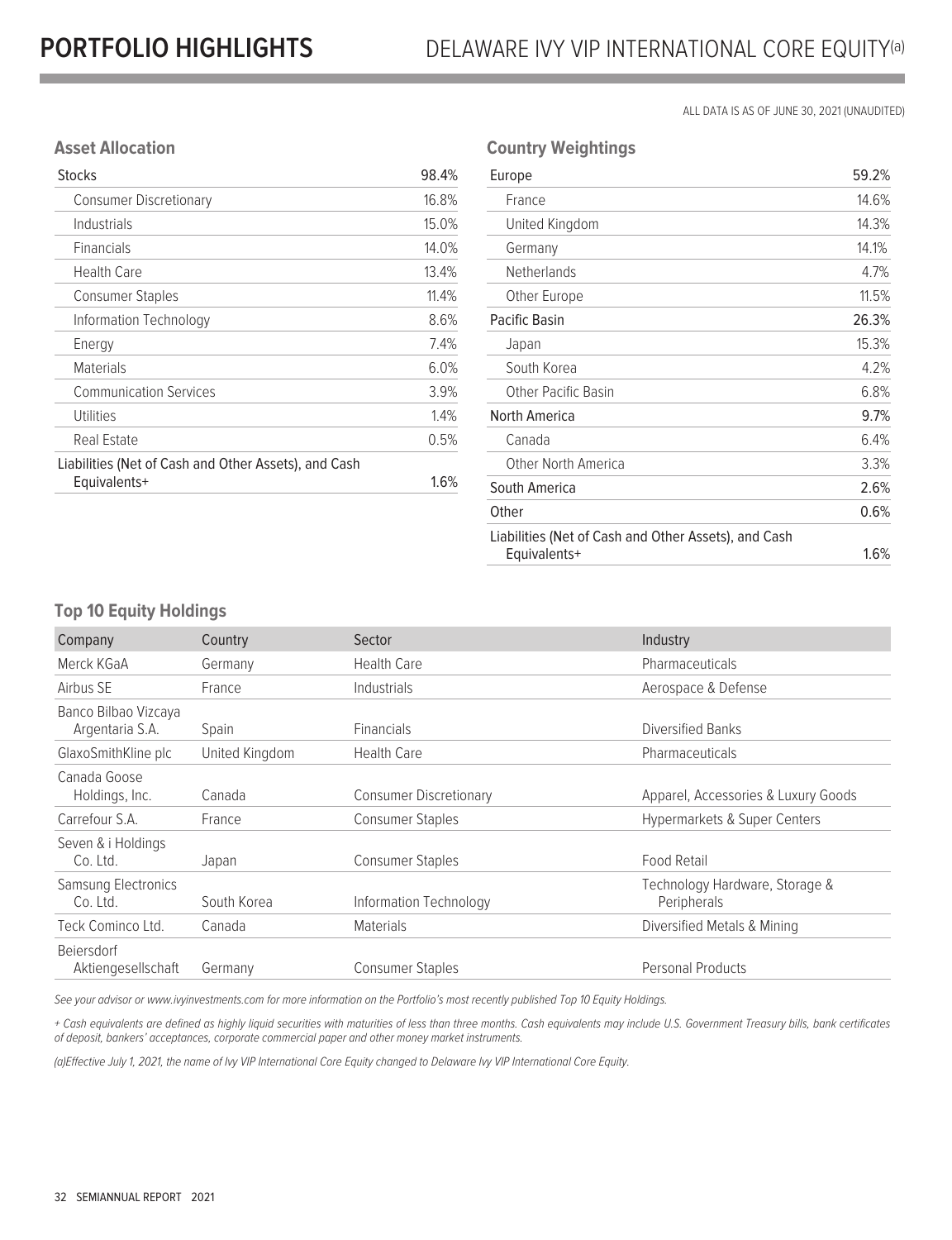| <b>COMMON STOCKS</b>                                                                   | <b>Shares</b> | Value                     |
|----------------------------------------------------------------------------------------|---------------|---------------------------|
| Australia                                                                              |               |                           |
| Materials - 1.5%<br>Newcrest Mining Ltd.                                               | 510           | \$<br>9,677               |
| Total Australia—1.5%                                                                   |               | \$<br>9,677               |
| <b>Brazil</b>                                                                          |               |                           |
| Consumer Staples - 1.4%<br>Ambey S.A.                                                  | 2,673         | 9,167                     |
| Financials - 1.3%<br>Banco Bradesco S.A.                                               | 1,614         | 8,353                     |
| Total Brazil - 2.7%                                                                    |               | \$17,520                  |
| Canada                                                                                 |               |                           |
| Consumer Discretionary - 3.2%<br>Canada Goose Holdings, Inc. (A)<br>Dollarama, Inc.    | 281<br>207    | 12,293<br>9,469<br>21,762 |
| Energy $-1.5%$<br>Suncor Energy, Inc.                                                  | 416           | 9,966                     |
| Materials - 1.6%<br>Teck Cominco Ltd.                                                  | 472           | 10,875                    |
| Total Canada - 6.3%                                                                    |               | \$42,603                  |
| China                                                                                  |               |                           |
| Consumer Discretionary - 0.8%<br>Gree Electric Appliances, Inc. of<br>Zhuhai, A Shares | 691           | 5,568                     |
| Information Technology - 0.9%<br>Xinyi Solar Holdings Ltd.                             | 2,794         | 6,031                     |
| Total China - 1.7%                                                                     |               | \$11,599                  |
| Denmark                                                                                |               |                           |
| Health Care - 1.6%<br>Genmab A.S. (A).                                                 | 26            | 10,616                    |
| Industrials - 1.5%<br>A.P. Moller - Maersk A/S<br>A.P. Moller - Maersk A/S, Class A    | 2<br>1        | 6,809<br>2,961<br>9,770   |
| Total Denmark - 3.1%                                                                   |               | \$20,386                  |
| France                                                                                 |               |                           |
| Consumer Discretionary - 1.4%<br>Compagnie Generale des<br>Etablissements Michelin,    |               |                           |
| $Class B$                                                                              | 58            | 9,313                     |
| Consumer Staples - 1.8%                                                                | 604           | 11,874                    |

| <b>COMMON STOCKS (Continued)</b>      | <b>Shares</b> | Value       |
|---------------------------------------|---------------|-------------|
| Energy $-1.4%$                        |               |             |
| TotalEnergies SE (B)                  | 209           | \$<br>9,472 |
| Financials - 1.0%                     |               |             |
| <b>BNP Paribas S.A.</b><br>.          | 109           | 6,841       |
| Industrials - 6.0%                    |               |             |
|                                       | 113           | 14,583      |
| Compagnie de Saint-Gobain             | 112           | 7,393       |
| Schneider Electric S.A.               | 62            | 9,772       |
| Vinci                                 | 76            | 8,063       |
|                                       |               |             |
|                                       |               | 39,811      |
| Information Technology - 1.5%         |               |             |
| Cap Gemini S.A. (B)                   | 53            | 10,267      |
|                                       |               |             |
| Utilities - 1.4%                      |               |             |
|                                       | 672           | 9,202       |
|                                       |               |             |
| Total France - 14.5%                  |               | \$96,780    |
| Germany                               |               |             |
| Communication Services - 1.1%         |               |             |
| Deutsche Telekom AG, Registered       |               |             |
|                                       | 327           | 6,908       |
|                                       |               |             |
| Consumer Discretionary - 1.4%         |               |             |
| AUTO1 Group SE (A)                    | 69            | 3,012       |
| Continental AG                        | 40            | 5,838       |
|                                       |               | 8,850       |
|                                       |               |             |
| Consumer Staples - 1.6%               |               |             |
| Beiersdorf Aktiengesellschaft         | 90            | 10,802      |
| Financials - 1.2%                     |               |             |
| Deutsche Boerse AG                    | 45            | 7,888       |
|                                       |               |             |
| Health Care - 2.6%                    |               |             |
| Merck KGaA                            | 90            | 17,245      |
|                                       |               |             |
| Industrials - 1.7%                    |               |             |
| Hochtief Aktiengesellschaft           | 42            | 3,261       |
| Siemens AG<br>a a a a a a a a a a a a | 53            | 8,402       |
|                                       |               | 11,663      |
|                                       |               |             |
| Information Technology - 1.2%         |               |             |
| $SAPAG$<br>.                          | 57            | 8,053       |
| Materials - 1.3%                      |               |             |
| HeidelbergCement AG                   | 104           | 8,929       |
|                                       |               |             |
| Real Estate $-0.5%$                   |               |             |
| Vonovia SE                            | 54            | 3,516       |
|                                       |               |             |
| Total Germany - 12.6%                 |               | \$83,854    |
| Hong Kong                             |               |             |
| Financials - 1.3%                     |               |             |
|                                       | 714           |             |
| AIA Group Ltd.                        |               | 8,872       |
|                                       |               |             |
| Total Hong Kong - 1.3%                |               | \$<br>8,872 |

| <b>COMMON STOCKS (Continued)</b>                                                   | <b>Shares</b>     | Value                     |
|------------------------------------------------------------------------------------|-------------------|---------------------------|
| India                                                                              |                   |                           |
| Energy $-1.1%$<br>Reliance Industries Ltd.                                         | 258               | \$<br>7,328               |
| Total India - 1.1%                                                                 |                   | \$<br>7,328               |
| Japan                                                                              |                   |                           |
| Consumer Discretionary - 4.9%<br>Honda Motor Co. Ltd.<br>Sekisui House Ltd.        | 229<br>356<br>482 | 7,302<br>7,303<br>9,506   |
|                                                                                    | 232               | 7,899<br>32,010           |
| Consumer Staples - 1.8%<br>Seven & i Holdings Co. Ltd.                             | 248               | 11,815                    |
| Energy $-1.4%$<br>Inpex Corp. (B)<br>.                                             | 1,203             | 8,974                     |
| Financials - 2.6%<br>ORIX Corp.<br>.<br>Tokio Marine Holdings, Inc.                | 575<br>162        | 9,703<br>7,462<br>17,165  |
| Health Care - 1.3%<br>Terumo Corp.<br>a a a a a a a a                              | 214               | 8,678                     |
| Industrials - 1.3%<br>SMC Corp. $\dots \dots \dots \dots \dots \dots \dots \dots$  | 15                | 8,805                     |
| Information Technology - 2.2%<br>Renesas Electronics Corp. (A)<br>Shimadzu Corp.   | 346<br>272        | 3,738<br>10,497<br>14,235 |
| Total Japan - 15.5%                                                                |                   | \$101,682                 |
| Mexico                                                                             |                   |                           |
| Consumer Staples - 1.4%<br>Fomento Economico Mexicano S.A.B.<br>de C.V.            | 109               | 9,245                     |
| Materials - 1.0%<br>Fresnillo plc                                                  | 604               | 6,444                     |
| Total Mexico - 2.4%                                                                |                   | \$15,689                  |
| Netherlands                                                                        |                   |                           |
| Consumer Discretionary - 2.4%<br>Stellantis N.V.                                   | 89<br>379         | 8,745<br>7,425<br>16,170  |
| Health Care - 1.2%<br>Koninklijke Philips Electronics N.V.,<br>Ordinary Shares (B) | 162               | 8,02                      |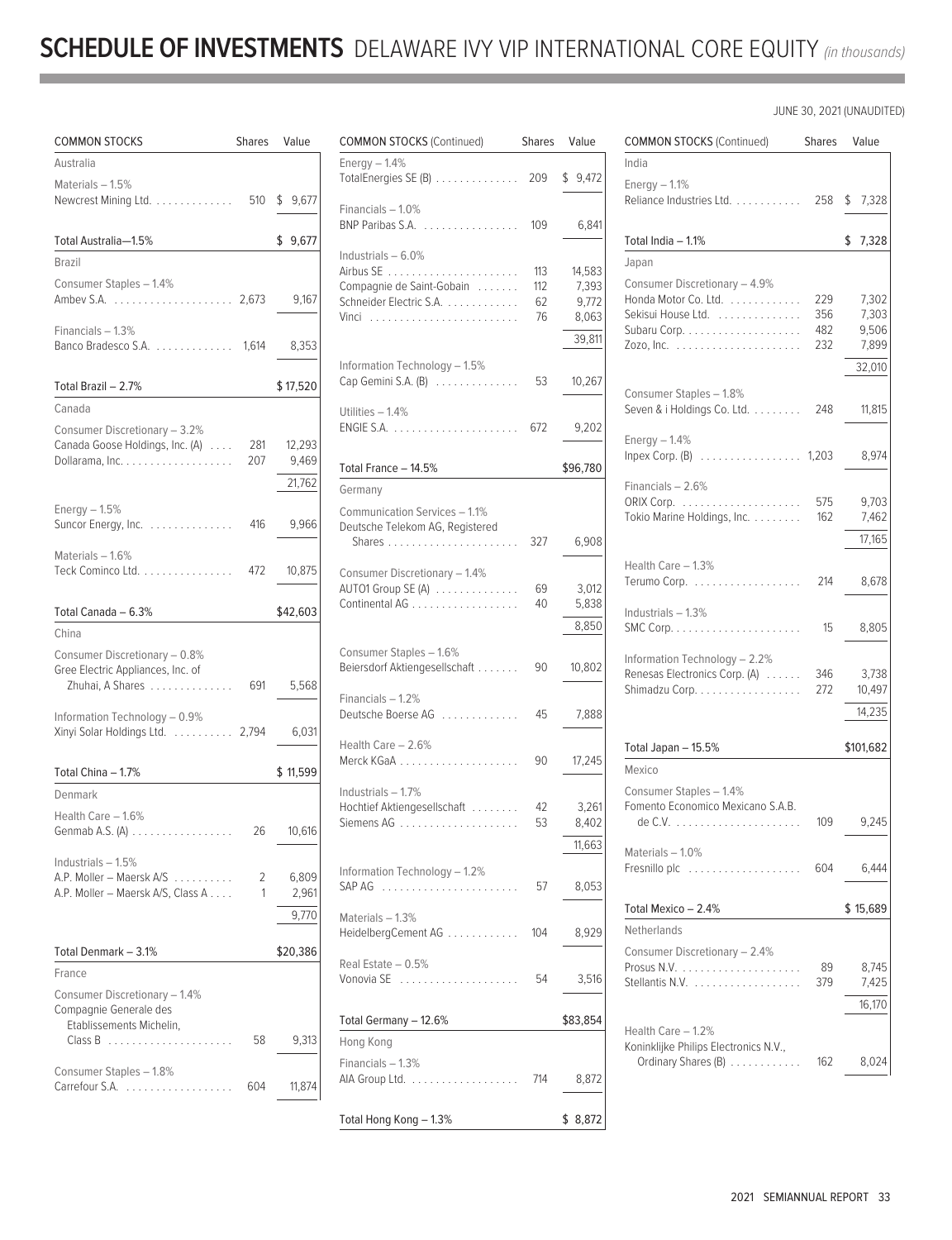| <b>COMMON STOCKS (Continued)</b>                                                          | <b>Shares</b> | Value                   |
|-------------------------------------------------------------------------------------------|---------------|-------------------------|
| Industrials - 1.1%<br>Randstad Holding N.V.                                               | 92            | \$ 6,999                |
| Total Netherlands - 4.7%                                                                  |               | \$31,193                |
| Norway                                                                                    |               |                         |
| Financials-1.4%<br>$DNB ASA (A) \ldots \ldots \ldots \ldots \ldots$                       | 420           | 9,144                   |
| Total Norway - 1.4%                                                                       |               | \$<br>9,144             |
| South Africa                                                                              |               |                         |
| Materials - 0.6%<br>Mondi plc                                                             | 155           | 4,070                   |
| Total South Africa - 0.6%                                                                 |               | \$4,070                 |
| South Korea                                                                               |               |                         |
| Communication Services - 1.3%<br>SK Telecom Co. Ltd.                                      | 30            | 8,559                   |
| Industrials - 1.2%<br>$LG$ Corp. $\ldots \ldots$ .                                        | 86            | 7,863                   |
| Information Technology - 1.7%<br>Samsung Electronics Co. Ltd.                             | 159           | 11,361                  |
| Total South Korea - 4.2%                                                                  |               | \$27,783                |
| Spain                                                                                     |               |                         |
| Financials - 2.0%<br>Banco Bilbao Vizcaya Argentaria<br>$S.A.$<br>.                       | 2,132         | 13,216                  |
| Total Spain - 2.0%                                                                        |               | \$13,216                |
| Sweden                                                                                    |               |                         |
| Consumer Staples - 1.2%<br>Svenska Cellulosa Aktiebolaget SCA<br>(publ), Class B $\ldots$ | 247           | 8,191                   |
| Industrials - 1.0%<br>Epiroc AB, Class A $(A)$<br>Epiroc AB, Class B $(A)$                | 204<br>102    | 4,653<br>2,006<br>6,659 |
| Total Sweden - 2.2%                                                                       |               | \$14,850                |

| <b>COMMON STOCKS (Continued)</b>                                                                                   | <b>Shares</b>          | Value                                       |
|--------------------------------------------------------------------------------------------------------------------|------------------------|---------------------------------------------|
| Switzerland                                                                                                        |                        |                                             |
| Health Care - 1.6%<br>Roche Holdings AG, Genusscheine                                                              | 28                     | \$10,525                                    |
| Industrials - 1.2%<br>Ferguson plc<br>.                                                                            | 58                     | 8,117                                       |
| Total Switzerland - 2.8%                                                                                           |                        | \$18,642                                    |
| Taiwan                                                                                                             |                        |                                             |
| Information Technology - 1.1%<br>Largan Precision Co. Ltd.                                                         | 65                     | 7,232                                       |
| Total Taiwan - 1.1%                                                                                                |                        | \$7,232                                     |
| United Kingdom                                                                                                     |                        |                                             |
| Communication Services - 1.5%<br>WPP Group plc $\dots\dots\dots\dots\dots\dots\dots$                               | 755                    | 10,172                                      |
| Consumer Discretionary - 1.2%<br>Persimmon plc                                                                     | 188                    | 7,691                                       |
| Consumer Staples - 2.2%                                                                                            | 2,351<br>125           | 7,251<br>7,343<br>14,594                    |
| Energy $-2.0%$<br>Technip-Coflexip $(A)$<br>TechnipFMC plc $(A)$                                                   | 837<br>379             | 9,842<br>3,428                              |
| Financials - 3.2%<br>Legal & General Group plc<br>Lloyds Banking Group plc 12,763                                  | 1,859<br>342           | 13,270<br>6,625<br>8,243<br>6,494<br>21,362 |
| Health Care - 4.2%<br>AstraZeneca plc<br>AstraZeneca plc ADR (B)<br>GlaxoSmithKline plc<br>GlaxoSmithKline plc ADR | 34<br>142<br>630<br>75 | 4,033<br>8,496<br>12,373<br>2,979<br>27,881 |
| Total United Kingdom - 14.3%                                                                                       |                        | \$94,970                                    |

| <b>COMMON STOCKS (Continued)</b>                                                                                                                                               | <b>Shares</b> | Value        |
|--------------------------------------------------------------------------------------------------------------------------------------------------------------------------------|---------------|--------------|
| <b>United States</b>                                                                                                                                                           |               |              |
| Health Care - 0.9%<br>Ortho Clinical Diagnostics Holdings<br>$p$ IC (A) $\ldots \ldots \ldots$                                                                                 | 288           | \$<br>6,167  |
| Total United States - 0.9%                                                                                                                                                     |               | \$<br>6,167  |
| TOTAL COMMON STOCKS - 96.9%                                                                                                                                                    |               | \$643,257    |
| (Cost: \$558,507)                                                                                                                                                              |               |              |
| <b>PREFERRED STOCKS</b>                                                                                                                                                        |               |              |
| Germany                                                                                                                                                                        |               |              |
| Consumer Discretionary - 1.5%<br>Volkswagen AG, 2.260%                                                                                                                         | 40            | 10,024       |
| Total Germany - 1.5%                                                                                                                                                           |               | \$<br>10,024 |
| TOTAL PREFERRED STOCKS - 1.5%                                                                                                                                                  |               | \$<br>10,024 |
| (Cost: \$7,006)                                                                                                                                                                |               |              |
| SHORT-TERM SECURITIES                                                                                                                                                          |               |              |
| Money Market Funds (C) - 1.8%<br>State Street Institutional U.S.<br>Government Money Market Fund<br>- Premier Class 0.030%<br>a a a a a a a<br>Dreyfus Institutional Preferred | 8,068         | 8,067        |
| Government Money Market Fund<br>- Institutional Shares 0.010%(D)                                                                                                               | 4,066         | 4,066        |
|                                                                                                                                                                                |               | 12,133       |
| TOTAL SHORT-TERM SECURITIES - 1.8%                                                                                                                                             |               | \$<br>12,133 |
| (Cost: \$12,133)                                                                                                                                                               |               |              |
| TOTAL INVESTMENT SECURITIES - 100.2%                                                                                                                                           |               | \$665,414    |
| (Cost: \$577,646)                                                                                                                                                              |               |              |
| LIABILITIES, NET OF CASH AND OTHER<br>$ASSETS - (0.2)\%$                                                                                                                       |               | (1, 571)     |
| <b>NET ASSETS - 100.0%</b>                                                                                                                                                     |               | \$663,843    |

Notes to Schedule of Investments

(A)No dividends were paid during the preceding 12 months.

(B)All or a portion of securities with an aggregate value of \$27,932 are on loan.

(C)Rate shown is the annualized 7-day yield at June 30, 2021.

(D)Investment made with cash collateral received from securities on loan.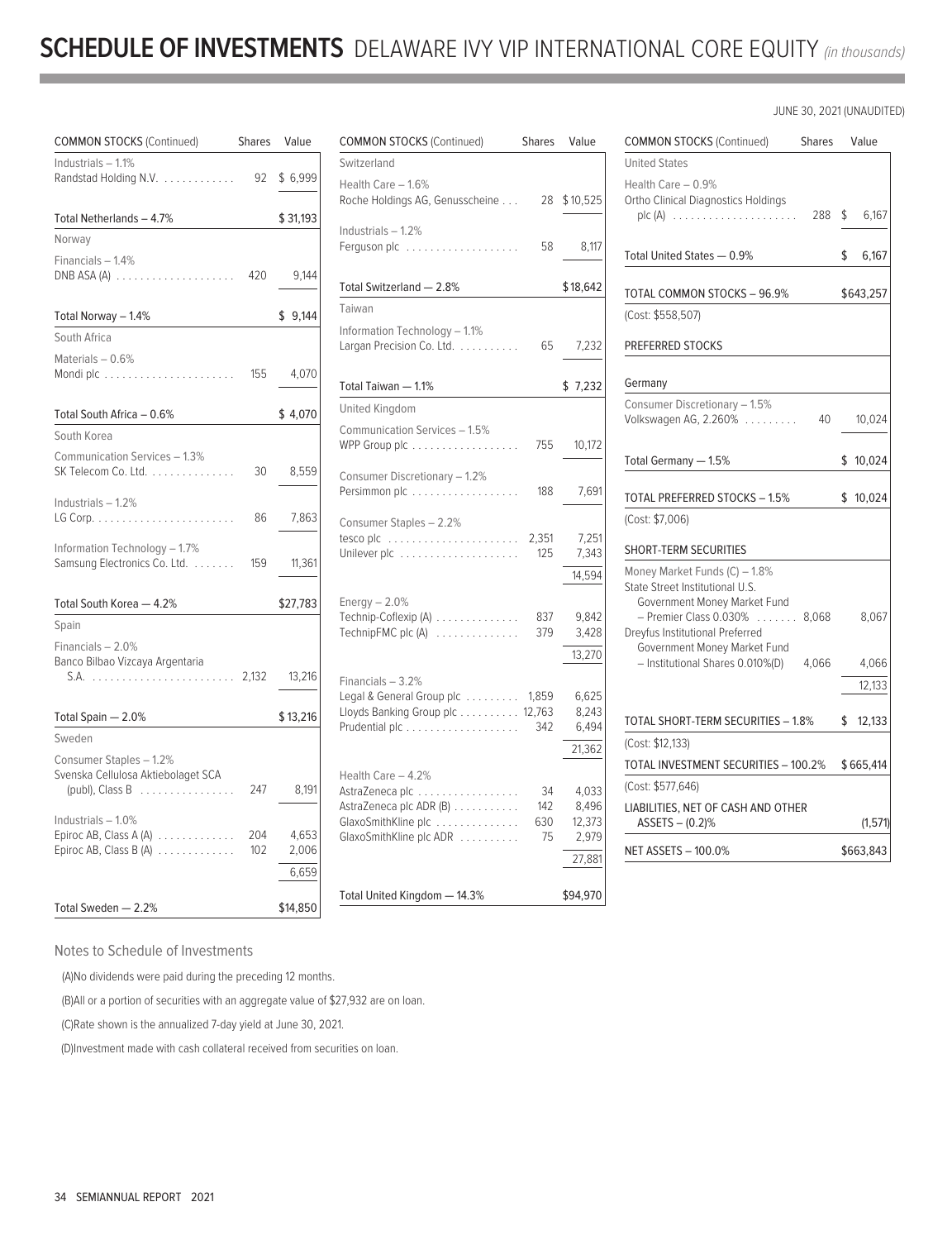The following table is a summary of the valuation of the Portfolio's investments by the fair value hierarchy levels as of June 30, 2021. See Note 3 to the Financial Statements for further information regarding fair value measurement.

|                           | Level 1   | l evel 2 | E level |
|---------------------------|-----------|----------|---------|
| Assets                    |           |          |         |
| Investments in Securities |           |          |         |
| Common Stocks             | \$643.257 |          |         |
| <b>Preferred Stocks</b>   | 10.024    |          |         |
|                           | 12.133    |          |         |
|                           |           |          |         |

The following acronym is used throughout this schedule:

ADR = American Depositary Receipts

### **Market Sector Diversification**

#### (as a % of net assets)

| <b>Consumer Discretionary</b> | 16.8% |
|-------------------------------|-------|
| Industrials                   | 15.1% |
| <b>Financials</b>             | 13.9% |
| <b>Health Care</b>            | 13.4% |
| <b>Consumer Staples</b>       | 11.4% |
| Information Technology        | 8.6%  |
| Energy                        | 7.4%  |
| <b>Materials</b>              | 6.1%  |
| <b>Communication Services</b> | 3.8%  |
| Utilities                     | 1.4%  |
| Real Estate                   | 0.5%  |
| Other+                        | 1.6%  |

+ Includes liabilities (net of cash and other assets), and cash equivalents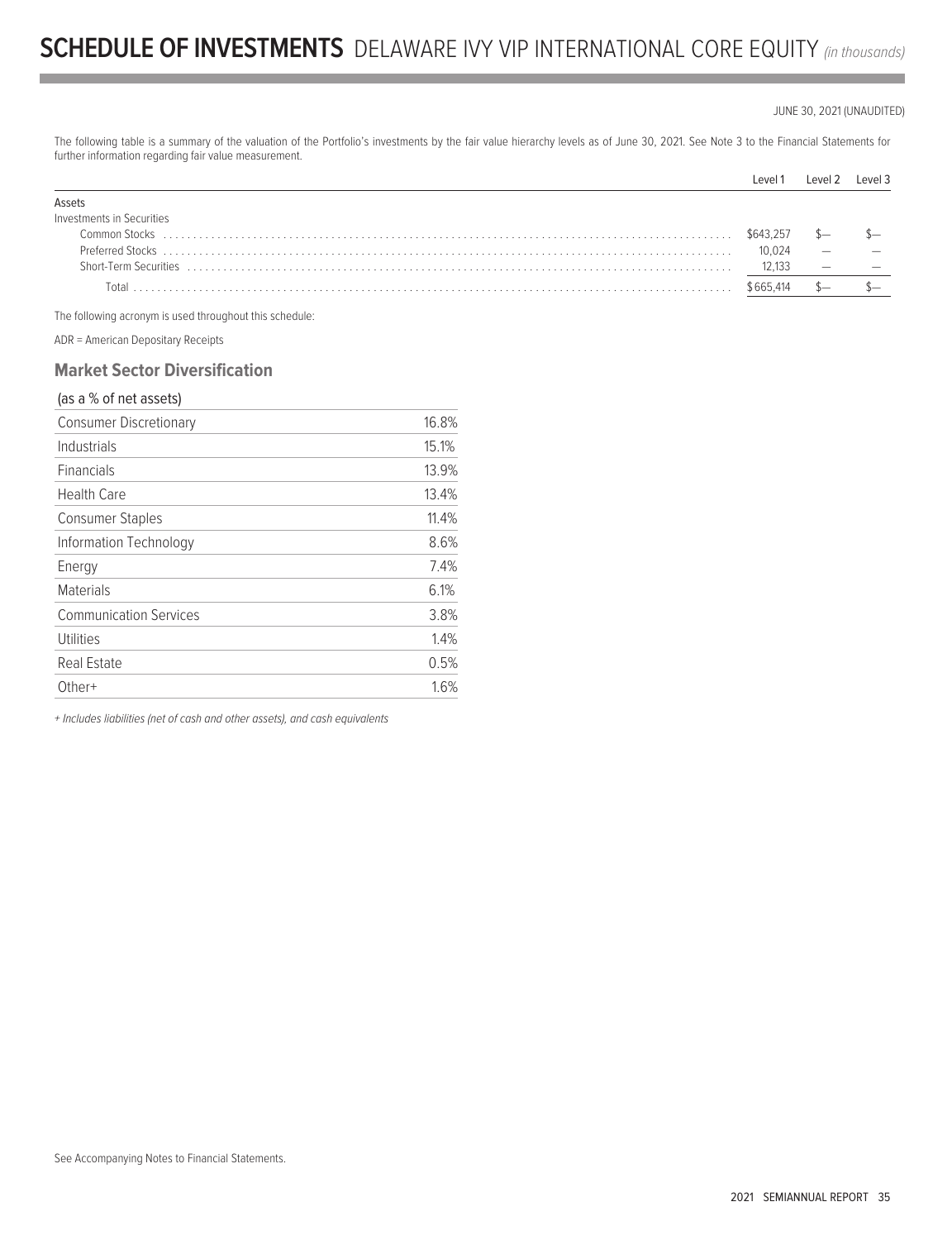#### **Asset Allocation**

| <b>Stocks</b>                                        | 96.3% |
|------------------------------------------------------|-------|
| Information Technology                               | 32.6% |
| <b>Health Care</b>                                   | 21.2% |
| Industrials                                          | 14.9% |
| Consumer Discretionary                               | 13.0% |
| <b>Financials</b>                                    | 6.2%  |
| <b>Communication Services</b>                        | 4.9%  |
| <b>Materials</b>                                     | 2.3%  |
| <b>Consumer Staples</b>                              | 12%   |
| Cash and Other Assets (Net of Liabilities), and Cash |       |
| Equivalents+                                         | 3.7%  |

### **Top 10 Equity Holdings**

| Company                               | Sector                        | Industry                        |
|---------------------------------------|-------------------------------|---------------------------------|
| Chipotle Mexican Grill, Inc., Class A | <b>Consumer Discretionary</b> | Restaurants                     |
| DocuSign, Inc.                        | Information Technology        | <b>Application Software</b>     |
| CoStar Group, Inc.                    | <b>Industrials</b>            | Research & Consulting Services  |
| DexCom, Inc.                          | <b>Health Care</b>            | Health Care Equipment           |
| MarketAxess Holdings, Inc.            | <b>Financials</b>             | Financial Exchanges & Data      |
| Monolithic Power Systems, Inc.        | Information Technology        | Semiconductors                  |
| Teradyne, Inc.                        | Information Technology        | Semiconductor Equipment         |
| Electronic Arts, Inc.                 | <b>Communication Services</b> | Interactive Home Entertainment  |
| Arista Networks, Inc.                 | Information Technology        | <b>Communications Equipment</b> |
| Ulta Beauty, Inc.                     | <b>Consumer Discretionary</b> | <b>Specialty Stores</b>         |

See your advisor or www.ivyinvestments.com for more information on the Portfolio's most recently published Top 10 Equity Holdings.

+Cash equivalents are defined as highly liquid securities with maturities of less than three months. Cash equivalents may include U.S. Government Treasury bills, bank certificates of deposit, bankers' acceptances, corporate commercial paper and other money market instruments.

(a)Effective July 1, 2021, the name of Ivy VIP Mid Cap Growth changed to Delaware Ivy VIP Mid Cap Growth.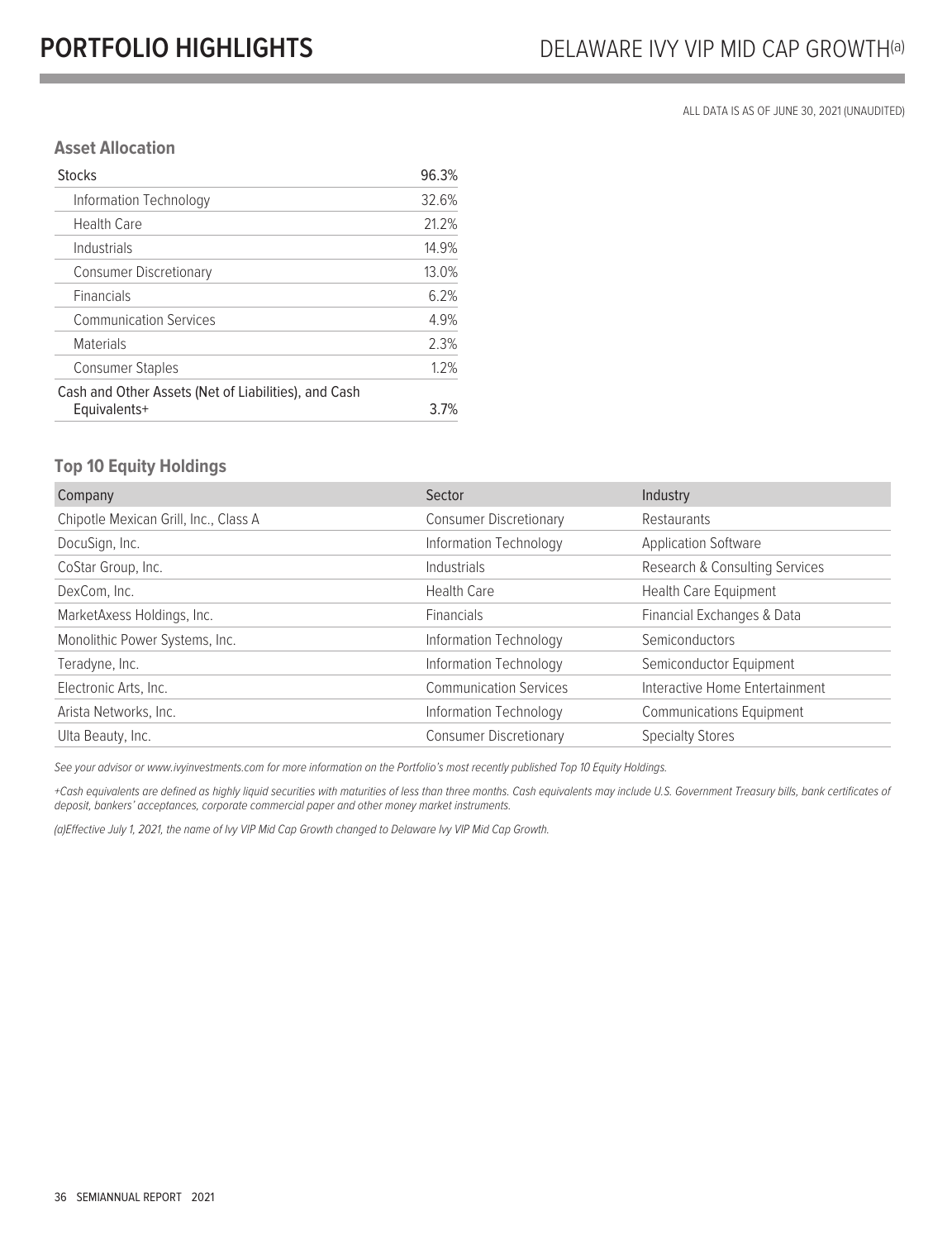# **SCHEDULE OF INVESTMENTS** DELAWARE IVY VIP MID CAP GROWTH (in thousands)

| <b>COMMON STOCKS</b>                                                                                           | <b>Shares</b>   | Value                               |
|----------------------------------------------------------------------------------------------------------------|-----------------|-------------------------------------|
| <b>Communication Services</b>                                                                                  |                 |                                     |
| Interactive Home Entertainment - 2.2%<br>Electronic Arts, Inc.                                                 | 116             | \$16,693                            |
| Interactive Media & Services - 2.7%<br>Pinterest, Inc., Class A (A)<br>Twitter, Inc. $(A)$                     | 100<br>174      | 7,882<br>11,976<br>19,858           |
| Total Communication Services - 4.9%                                                                            |                 | 36,551                              |
| <b>Consumer Discretionary</b>                                                                                  |                 |                                     |
| Apparel, Accessories & Luxury Goods - 2.3%<br>Canada Goose Holdings, Inc. (A)<br>lululemon athletica, Inc. (A) | 196<br>24       | 8,557<br>8,669                      |
|                                                                                                                |                 | 17,226                              |
| Auto Parts & Equipment - 1.8%<br>BorgWarner, Inc.                                                              | 278             | 13,512                              |
| General Merchandise Stores - 1.3%<br>Dollar Tree, Inc. (A) $\dots\dots\dots\dots\dots$                         | 95              | 9,431                               |
| Leisure Facilities - 1.1%<br>Vail Resorts, Inc.                                                                | 25              | 8,054                               |
| Restaurants - 3.3%<br>Chipotle Mexican Grill, Inc.,<br>$Class A (A) \ldots \ldots \ldots \ldots \ldots$        | 16              | 24,531                              |
| Specialty Stores - 3.2%<br>National Vision Holdings, Inc. (A)<br>Ulta Beauty, Inc. $(A)$                       | 174<br>44       | 8,919<br>15,145                     |
|                                                                                                                |                 | 24,064                              |
| Total Consumer Discretionary - 13.0%                                                                           |                 | 96,818                              |
| <b>Consumer Staples</b>                                                                                        |                 |                                     |
| Packaged Foods & Meats - 1.2%<br>Hershey Foods Corp.                                                           | 53              | 9,292                               |
| Total Consumer Staples - 1.2%                                                                                  |                 | 9,292                               |
| Financials                                                                                                     |                 |                                     |
| Financial Exchanges & Data - 2.6%<br>MarketAxess Holdings, Inc.                                                | 42              | 19,318                              |
| Regional Banks - 3.6%<br>First Republic Bank<br>SVB Financial Group $(A)$                                      | 74<br>23        | 13,895<br>12,753<br>26,648          |
| Total Financials - 6.2%                                                                                        |                 | 45,966                              |
| <b>Health Care</b>                                                                                             |                 |                                     |
| Biotechnology - 4.1%<br>Genmab A.S. ADR (A)<br>Horizon Therapeutics plc $(A)$<br>Seattle Genetics, Inc. (A)    | 251<br>98<br>69 | 10,231<br>9,177<br>10,955<br>30,363 |

| <b>COMMON STOCKS (Continued)</b>                     | <b>Shares</b> | Value        |
|------------------------------------------------------|---------------|--------------|
| Health Care Equipment - 10.9%                        |               |              |
| Abiomed, Inc. $(A)$                                  | 33            | \$<br>10,358 |
| DexCom, Inc. $(A)$                                   | 50            | 21,249       |
| Edwards Lifesciences Corp. (A)                       | 106           | 10,988       |
| Envista Holdings Corp. (A)                           |               |              |
|                                                      | 223           | 9,640        |
| Glaukos Corp. (A)                                    | 79            | 6,659        |
| Intuitive Surgical, Inc. (A)                         | 12            | 11.216       |
| Masimo Corp. (A)                                     | 33            | 7,885        |
| Zimmer Holdings, Inc.                                | 23            | 3,626        |
|                                                      |               | 81,621       |
|                                                      |               |              |
| Health Care Technology - 2.0%                        |               |              |
| Cerner Corp.<br>.                                    | 189           | 14,810       |
|                                                      |               |              |
| Life Sciences Tools & Services - 4.2%                |               |              |
| 10x Genomics, Inc., Class A (A)                      | 34            | 6,753        |
| Agilent Technologies, Inc.                           | 62            | 9,101        |
|                                                      |               |              |
| Repligen Corp. (A)                                   | 25            | 4,978        |
| TECHNE Corp.                                         | 23            | 10,379       |
|                                                      |               | 31,211       |
|                                                      |               |              |
| Total Health Care - 21.2%                            |               |              |
|                                                      |               | 158,005      |
| Industrials                                          |               |              |
| Aerospace & Defense - 0.5%                           |               |              |
|                                                      | 119           | 3,653        |
|                                                      |               |              |
| Building Products - 4.5%                             |               |              |
|                                                      |               | 12,441       |
| A. O. Smith Corp.                                    | 173           |              |
| Trane Technologies plc                               | 40            | 7,448        |
| Trex Co., Inc. $(A)$                                 | 131           | 13,371       |
|                                                      |               | 33,260       |
|                                                      |               |              |
| Industrial Machinery - 3.2%                          |               |              |
|                                                      | 48            | 10,576       |
| Middleby Corp. (A)                                   | 79            | 13,667       |
|                                                      |               |              |
|                                                      |               | 24,243       |
| Research & Consulting Services - 4.9%                |               |              |
|                                                      |               |              |
| CoStar Group, Inc. (A)                               | 267           | 22,083       |
|                                                      | 134           | 14,664       |
|                                                      |               | 36,747       |
|                                                      |               |              |
| Trading Companies & Distributors - 1.8%              |               |              |
| Fastenal Co.                                         | 258           | 13,414       |
|                                                      |               |              |
|                                                      |               |              |
| Total Industrials - 14.9%                            |               | 111,317      |
| Information Technology                               |               |              |
|                                                      |               |              |
| Application Software - 11.3%                         |               |              |
| DocuSign, Inc. (A) $\dots\dots\dots\dots\dots$       | 84            | 23,463       |
| Five9, Inc. (A) $\ldots \ldots \ldots \ldots \ldots$ | 74            | 13,489       |
| Guidewire Software, Inc. (A)                         | 99            | 11,166       |
| Paycom Software, Inc. (A)                            | 32            | 11,795       |
|                                                      |               |              |
| $Q2$ Holdings, Inc. (A)                              | 34            | 3,516        |
| Tyler Technologies, Inc. (A)                         | 26            | 11,811       |
| Zendesk, Inc. $(A)$                                  | 64            | 9,277        |
|                                                      |               | 84,517       |
|                                                      |               |              |
| Communications Equipment - 2.2%                      |               |              |
| Arista Networks, Inc. (A)                            | 46            | 16,640       |
|                                                      |               |              |

#### JUNE 30, 2021 (UNAUDITED)

| <b>COMMON STOCKS (Continued)</b>                         | <b>Shares</b> | Value        |
|----------------------------------------------------------|---------------|--------------|
| Electronic Components - 2.0%<br>$II-VI, Inc. (A)$        | 203           | 14,732<br>\$ |
| Electronic Equipment & Instruments - 3.9%                |               |              |
| Keysight Technologies, Inc. (A)                          | 93            | 14,341       |
| Novanta, Inc. (A)                                        | 37            | 4,919        |
| Trimble Navigation Ltd. (A)                              | 121           | 9,930        |
|                                                          |               | 29,190       |
| Semiconductor Equipment - 3.5%                           |               |              |
| Brooks Automation, Inc.                                  | 85            | 8,065        |
| Teradyne, Inc.                                           | 132           | 17,616       |
|                                                          |               |              |
|                                                          |               | 25,681       |
| Semiconductors - 7.9%                                    |               |              |
| Marvell Technology Group Ltd. (A)                        | 240           | 13,983       |
| Microchip Technology, Inc.                               | 94            | 14,015       |
| Monolithic Power Systems, Inc.                           | 50            | 18,564       |
| SkyWater Technology, Inc. (A)                            | 62            | 1,784        |
| Universal Display Corp.                                  | 46            | 10,242       |
|                                                          |               | 58,588       |
| Systems Software - 1.8%                                  |               |              |
| CrowdStrike Holdings, Inc.,                              |               |              |
| $Class A (A) \ldots \ldots \ldots$                       | 54            | 13,641       |
| Total Information Technology - 32.6%<br><b>Materials</b> |               | 242,989      |
| Fertilizers & Agricultural Chemicals - 1.0%              |               |              |
| Scotts Miracle-Gro Co. (The)                             | 41            | 7,923        |
| Specialty Chemicals - 1.3%                               |               |              |
| RPM International, Inc.                                  | 108           | 9,592        |
| Total Materials - 2.3%                                   |               | 17,515       |
|                                                          |               |              |
| TOTAL COMMON STOCKS - 96.3%                              |               | \$718,453    |
| (Cost: \$411,904)                                        |               |              |
| SHORT-TERM SECURITIES                                    |               |              |
| Money Market Funds (B) - 3.6%                            |               |              |
| State Street Institutional U.S.                          |               |              |
| Government Money Market                                  |               |              |
| Fund - Premier Class,                                    |               |              |
| $0.030\%$<br>. 26,583                                    |               | 26,583       |
| TOTAL SHORT-TERM SECURITIES - 3.6%                       |               | \$26,583     |
| (Cost: \$26,583)                                         |               |              |
| TOTAL INVESTMENT SECURITIES - 99.9%                      |               | \$745,036    |
| (Cost: \$438,487)                                        |               |              |
|                                                          |               |              |
| CASH AND OTHER ASSETS, NET OF<br>LIABILITIES – 0.1%      |               | 642          |
| <b>NET ASSETS - 100.0%</b>                               |               | \$745,678    |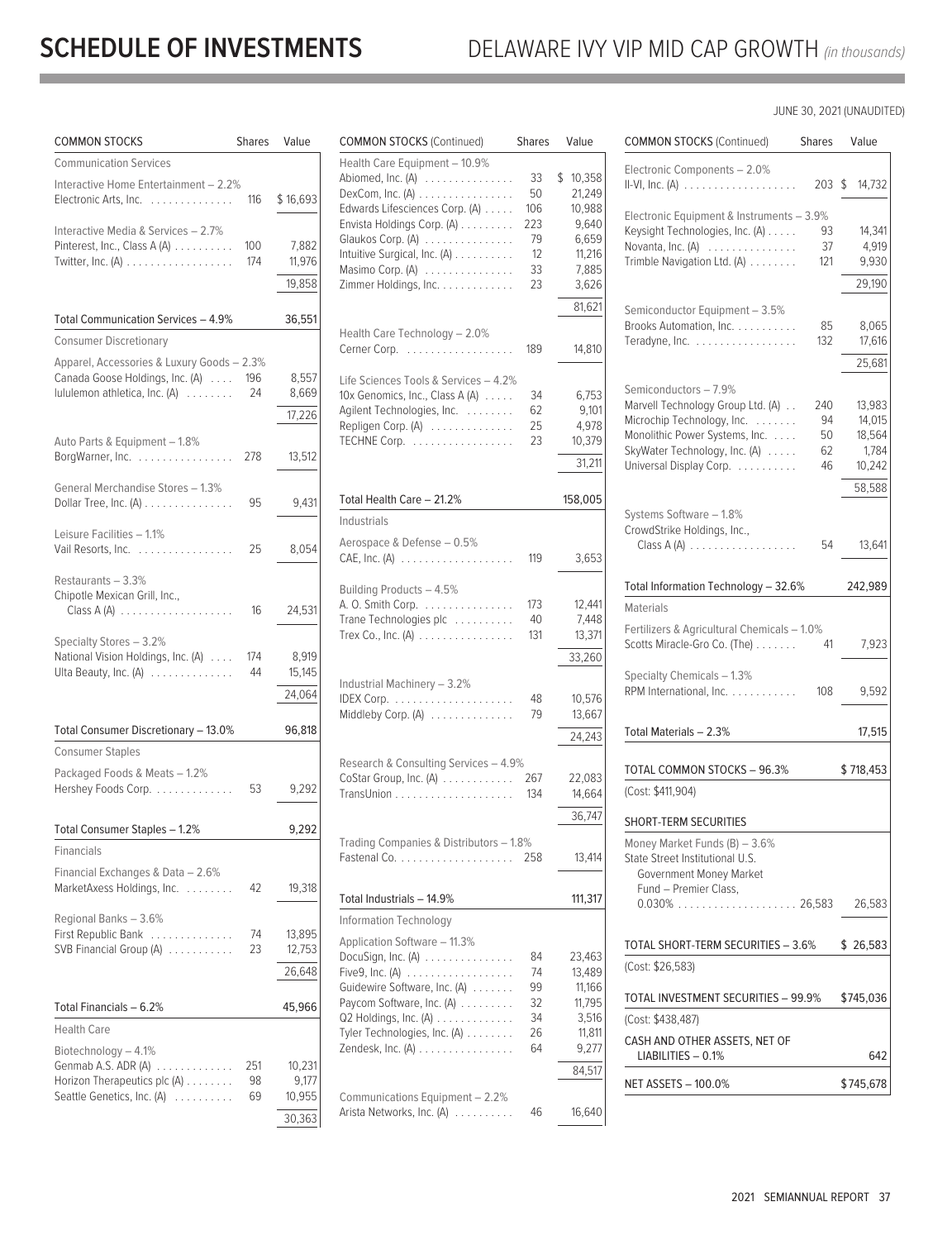Notes to Schedule of Investments

(A)No dividends were paid during the preceding 12 months.

(B)Rate shown is the annualized 7-day yield at June 30, 2021.

The following written options were outstanding at June 30, 2021 (contracts and exercise prices unrounded):

| <b>Underlying Security</b> | Counterparty, if OTC | lype | Contracts | Amount | Number of Notional Expiration Exercise<br>Month | Price | Premium<br>Received Value |            |
|----------------------------|----------------------|------|-----------|--------|-------------------------------------------------|-------|---------------------------|------------|
| Glaukos Corp.              | N/A                  | Call |           |        | July 2021 \$90.00                               |       |                           | $$^{(5)}$$ |

The following table is a summary of the valuation of the Portfolio's investments by the fair value hierarchy levels as of June 30, 2021. See Note 3 to the Financial Statements for further information regarding fair value measurement.

|                           | Level     | PVAL | $P$ layel |
|---------------------------|-----------|------|-----------|
| Assets                    |           |      |           |
| Investments in Securities |           |      |           |
|                           | \$718,453 |      |           |
|                           | 26,583    |      |           |
| Total                     | 5745.036  |      |           |
| Liabilities               |           |      |           |
| Written Options           |           |      |           |
|                           |           |      |           |

The following acronyms are used throughout this schedule:

ADR = American Depositary Receipts OTC = Over the Counter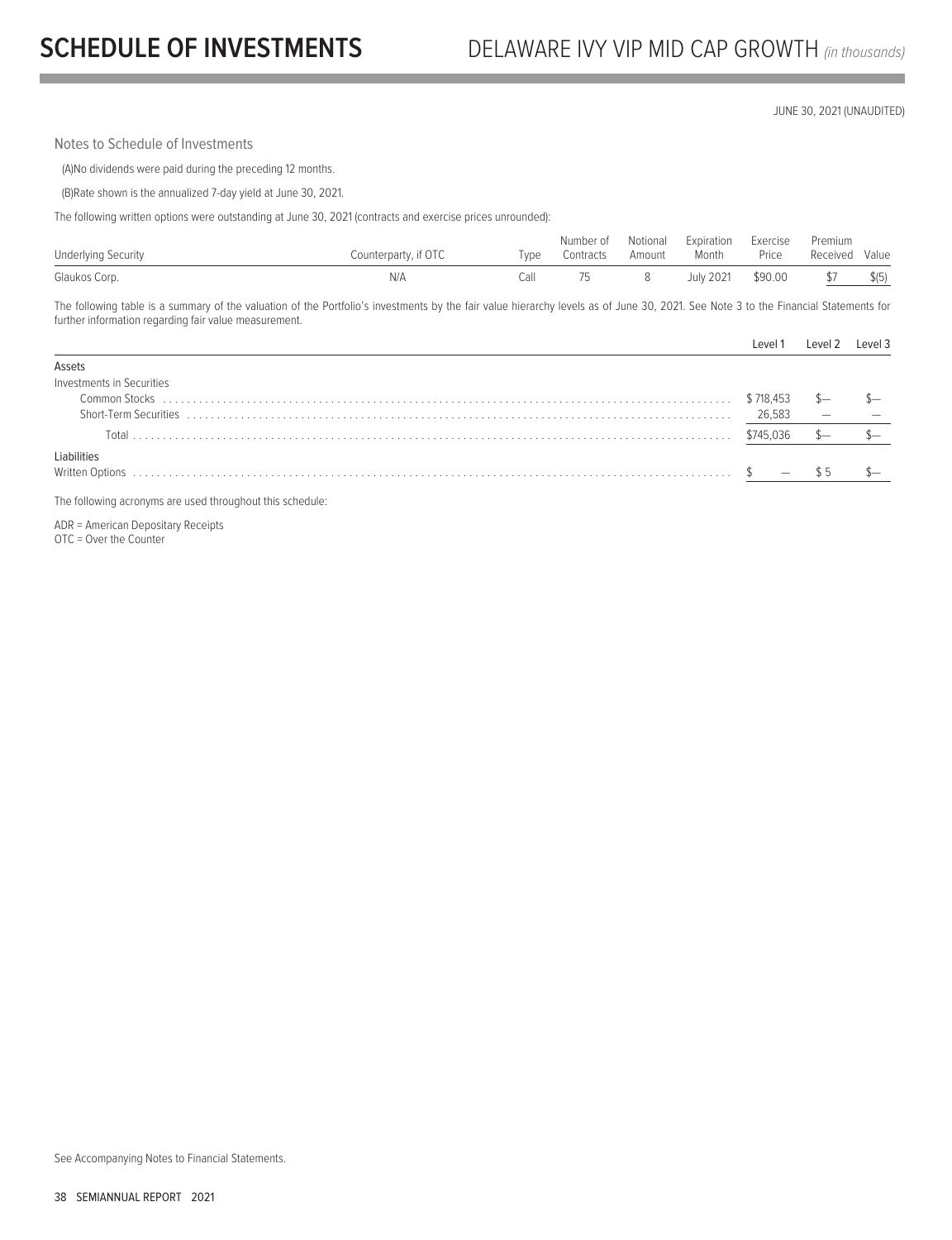ALL DATA IS AS OF JUNE 30, 2021 (UNAUDITED)

# **Asset Allocation**

| <b>Stocks</b>                                                        | 97.5% |
|----------------------------------------------------------------------|-------|
| Energy                                                               | 42.5% |
| <b>Materials</b>                                                     | 40.3% |
| Industrials                                                          | 8.9%  |
| <b>Consumer Staples</b>                                              | 3.8%  |
| Information Technology                                               | 1.5%  |
| Utilities                                                            | 0.5%  |
| Liabilities (Net of Cash and Other Assets), and Cash<br>Equivalents+ | 2.5%  |
|                                                                      |       |

# **Country Weightings**

| North America                                        | 73.1% |
|------------------------------------------------------|-------|
| <b>United States</b>                                 | 62.5% |
| Canada                                               | 10.6% |
| Europe                                               | 12.6% |
| United Kingdom                                       | 7.7%  |
| France                                               | 3.7%  |
| Other Europe                                         | 1.2%  |
| Pacific Basin                                        | 5.3%  |
| South America                                        | 4.7%  |
| Other                                                | 1.8%  |
| Liabilities (Net of Cash and Other Assets), and Cash |       |
| Equivalents+                                         | 2.5%  |

# **Top 10 Equity Holdings**

| Company                       | Country              | Sector           | Industry                           |
|-------------------------------|----------------------|------------------|------------------------------------|
| Phillips 66                   | <b>United States</b> | Energy           | Oil & Gas Refining & Marketing     |
| EOG Resources, Inc.           | <b>United States</b> | Energy           | Oil & Gas Exploration & Production |
| ConocoPhillips                | <b>United States</b> | Energy           | Oil & Gas Exploration & Production |
| Rio Tinto plc                 | United Kingdom       | <b>Materials</b> | Diversified Metals & Mining        |
| Diamondback Energy, Inc.      | <b>United States</b> | Energy           | Oil & Gas Exploration & Production |
| BHP Group plc                 | Australia            | <b>Materials</b> | Diversified Metals & Mining        |
| Valero Energy Corp.           | <b>United States</b> | Energy           | Oil & Gas Refining & Marketing     |
| Pioneer Natural Resources Co. | <b>United States</b> | Energy           | Oil & Gas Exploration & Production |
| TotalEnergies SE ADR          | France               | Energy           | Integrated Oil & Gas               |
| Union Pacific Corp.           | <b>United States</b> | Industrials      | Railroads                          |

See your advisor or www.ivyinvestments.com for more information on the Portfolio's most recently published Top 10 Equity Holdings.

+Cash equivalents are defined as highly liquid securities with maturities of less than three months. Cash equivalents may include U.S. Government Treasury bills, bank certificates of deposit, bankers' acceptances, corporate commercial paper and other money market instruments.

(a)Effective July 1, 2021, the name of Ivy VIP Natural Resources changed to Delaware Ivy VIP Natural Resources.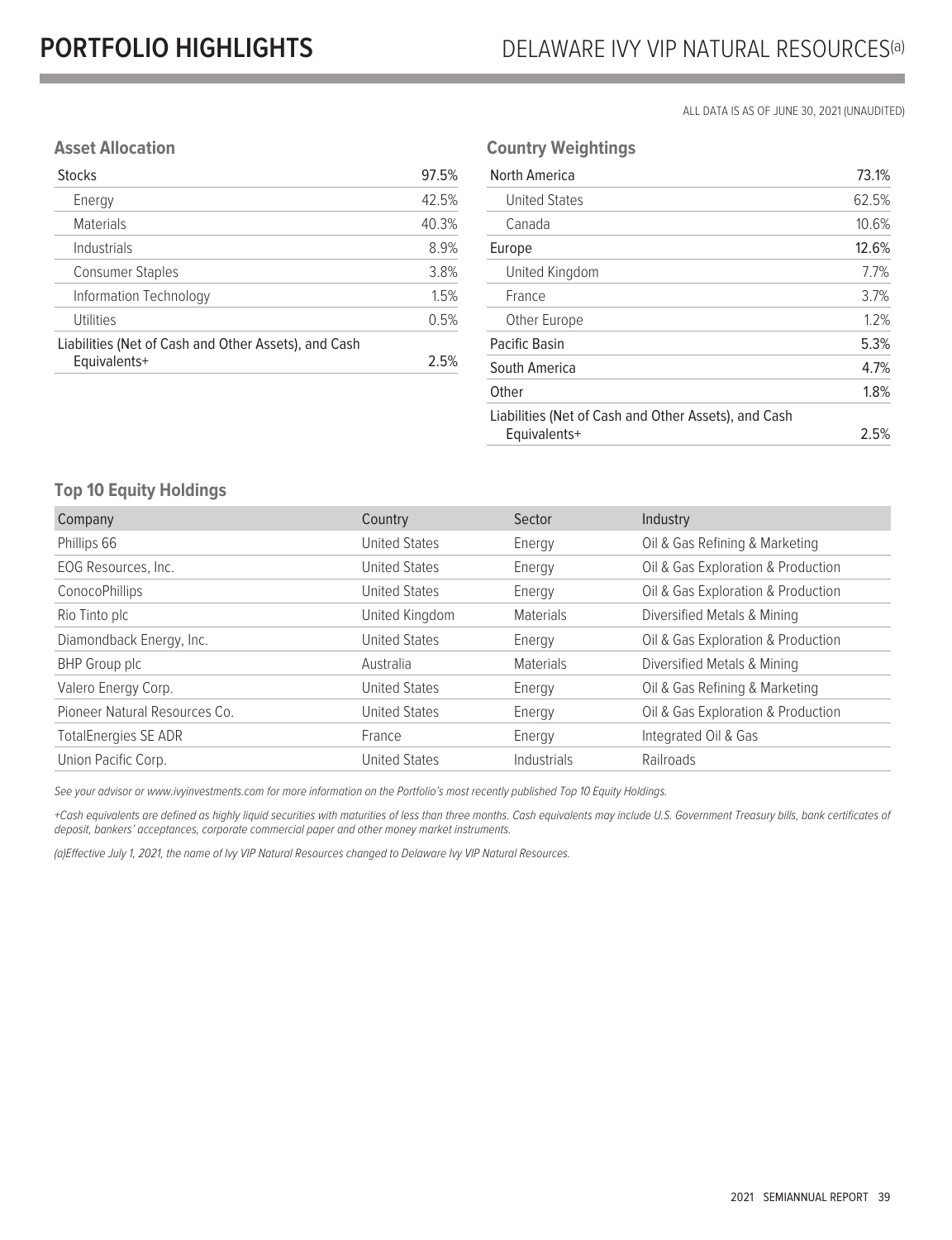# **SCHEDULE OF INVESTMENTS** DELAWARE IVY VIP NATURAL RESOURCES (in thousands)

| <b>COMMON STOCKS</b>                                                                                                                                   | <b>Shares</b>              | Value                                      |
|--------------------------------------------------------------------------------------------------------------------------------------------------------|----------------------------|--------------------------------------------|
| Australia                                                                                                                                              |                            |                                            |
| Materials - 3.0%<br>BHP Group plc $\ldots$ .<br>$\ldots$ .                                                                                             | 90                         | \$2,653                                    |
| Total Australia - 3.0%                                                                                                                                 |                            | \$2,653                                    |
| Brazil                                                                                                                                                 |                            |                                            |
| Energy $-2.1%$<br>Petroleo Brasileiro S.A. - Petrobras                                                                                                 |                            |                                            |
| ADR<br>.                                                                                                                                               | 154                        | 1,878                                      |
| Total Brazil - 2.1%                                                                                                                                    |                            | \$1,878                                    |
| Canada                                                                                                                                                 |                            |                                            |
| Energy $-3.1%$<br>Canadian Natural Resources Ltd.                                                                                                      | 26<br>62                   | 498<br>2,243                               |
|                                                                                                                                                        |                            | 2,741                                      |
| Industrials - 2.6%<br>Canadian Pacific Railway Ltd.                                                                                                    | 30                         | 2,338                                      |
| Materials - 4.9%<br>Agnico-Eagle Mines Ltd.<br>Barrick Gold Corp.<br>Franco-Nevada Corp.<br>Pan American Silver Corp.<br>Wheaton Precious Metals Corp. | 11<br>38<br>12<br>12<br>19 | 666<br>787<br>1.691<br>332<br>843<br>4,319 |
|                                                                                                                                                        |                            |                                            |
| Total Canada - 10.6%                                                                                                                                   |                            | \$9,398                                    |
| Chile                                                                                                                                                  |                            |                                            |
| Materials - 0.7%<br>Sociedad Quimica y Minera de Chile<br>$S.A.$ ADR $\ldots \ldots \ldots \ldots$                                                     | 14                         | 660                                        |
| Total Chile $-0.7%$                                                                                                                                    |                            | \$<br>660                                  |
| France                                                                                                                                                 |                            |                                            |
| Energy $-2.7%$<br>TotalEnergies SE ADR                                                                                                                 | 52                         | 2,344                                      |
| Materials - 1.0%<br>L Air Liquide S.A. .<br>.                                                                                                          | 5                          | 919                                        |
| Total France - 3.7%                                                                                                                                    |                            | \$3,263                                    |
| Hong Kong                                                                                                                                              |                            |                                            |
| Materials $-0.0%$<br>China Metal Recycling (Holdings)                                                                                                  | 1,900                      |                                            |
|                                                                                                                                                        |                            |                                            |
| Total Hong Kong - 0.0%<br>India                                                                                                                        |                            | \$                                         |
| Energy $-2.3%$<br>Reliance Industries Ltd.                                                                                                             | 75                         | 2,072                                      |

| <b>COMMON STOCKS (Continued)</b>                                                                                                                                                                                                                                                                                     | <b>Shares</b>                                                        | Value                                                                                                          |
|----------------------------------------------------------------------------------------------------------------------------------------------------------------------------------------------------------------------------------------------------------------------------------------------------------------------|----------------------------------------------------------------------|----------------------------------------------------------------------------------------------------------------|
| Peru                                                                                                                                                                                                                                                                                                                 |                                                                      |                                                                                                                |
| Materials - 1.9%<br>Southern Copper Corp.                                                                                                                                                                                                                                                                            | 26                                                                   | \$<br>1,698                                                                                                    |
| Total Peru - 1.9%                                                                                                                                                                                                                                                                                                    |                                                                      | \$<br>1,698                                                                                                    |
| Portugal                                                                                                                                                                                                                                                                                                             |                                                                      |                                                                                                                |
| Energy $-1.2%$<br>Galp Energia SGPS S.A., Class B                                                                                                                                                                                                                                                                    | 100                                                                  | 1,084                                                                                                          |
| Total Portugal - 1.2%                                                                                                                                                                                                                                                                                                |                                                                      | \$<br>1,084                                                                                                    |
| South Africa                                                                                                                                                                                                                                                                                                         |                                                                      |                                                                                                                |
| Materials - 1.8%<br>Mondi plc                                                                                                                                                                                                                                                                                        | 60                                                                   | 1,566                                                                                                          |
| Total South Africa - 1.8%                                                                                                                                                                                                                                                                                            |                                                                      | 1,566<br>\$                                                                                                    |
| United Kingdom                                                                                                                                                                                                                                                                                                       |                                                                      |                                                                                                                |
| Materials - 7.7%<br>Anglo American plc<br>Croda International plc                                                                                                                                                                                                                                                    | 43<br>13<br>4<br>33                                                  | 1,702<br>1,307<br>1,038<br>2,735<br>6,782                                                                      |
| Total United Kingdom - 7.7%                                                                                                                                                                                                                                                                                          |                                                                      | \$ 6,782                                                                                                       |
| <b>United States</b>                                                                                                                                                                                                                                                                                                 |                                                                      |                                                                                                                |
| Consumer Staples - 3.8%<br>Darling International, Inc. (A) $\dots\dots$<br>Tyson Foods, Inc.                                                                                                                                                                                                                         | 21<br>6<br>18                                                        | 1,645<br>409<br>1,308<br>3,362                                                                                 |
| Energy - 31.1%<br>Cabot Oil & Gas Corp.<br>Chevron Corp.<br>ConocoPhillips<br>Diamondback Energy, Inc.<br>Enterprise Products Partners L.P.<br>EOG Resources, Inc.<br>Magellan Midstream Partners L.P.<br>.<br>Marathon Petroleum Corp.<br>Pioneer Natural Resources Co.<br>Schlumberger Ltd.<br>Valero Energy Corp. | 45<br>21<br>45<br>28<br>81<br>39<br>19<br>37<br>42<br>15<br>68<br>32 | 786<br>2,229<br>2,754<br>2,665<br>1,944<br>3,263<br>909<br>2,236<br>3,624<br>2,368<br>2,168<br>2,514<br>27,460 |
| Industrials $-6.3%$<br>Tetra Tech, Inc.<br>Union Pacific Corp.<br>Waste Management, Inc.<br>Information Technology - 1.5%                                                                                                                                                                                            | 8<br>11<br>6<br>11                                                   | 975<br>2,343<br>882<br>1,307<br>5,507                                                                          |
| Enphase Energy, Inc. (A)                                                                                                                                                                                                                                                                                             | 7                                                                    | 1,277                                                                                                          |

#### JUNE 30, 2021 (UNAUDITED)

| <b>COMMON STOCKS (Continued)</b>                                                                                                                                                                                                                                    | <b>Shares</b>                                                        | Value                                                                                               |
|---------------------------------------------------------------------------------------------------------------------------------------------------------------------------------------------------------------------------------------------------------------------|----------------------------------------------------------------------|-----------------------------------------------------------------------------------------------------|
| Materials - 19.3%<br>Air Products and Chemicals, Inc.<br>Albemarle Corp.<br>AptarGroup, Inc.<br>Avery Dennison Corp.                                                                                                                                                | 5<br>7<br>7<br>$\overline{7}$<br>10                                  | \$<br>1,369<br>1,123<br>1,007<br>1,367<br>772                                                       |
| Danimer Scientific, Inc.<br>Class A $(A)(C)$<br>Huntsman Corp.<br>.<br>Martin Marietta Materials, Inc.<br>Newmont Corp.<br>Packaging Corp. of America<br>PPG Industries, Inc.<br>Scotts Miracle-Gro Co. (The)<br>Sherwin-Williams Co. (The)<br>Steel Dynamics, Inc. | 6<br>5<br>15<br>47<br>3<br>11<br>9<br>$\overline{7}$<br>3<br>6<br>18 | 151<br>1,022<br>1,632<br>1,248<br>1,120<br>692<br>1,242<br>1,108<br>512<br>1,580<br>1,076<br>17,021 |
| Utilities $-0.5%$<br>American Water Works Co., Inc.                                                                                                                                                                                                                 | 3                                                                    | 443                                                                                                 |
| Total United States - 62.5%                                                                                                                                                                                                                                         |                                                                      | \$55,070                                                                                            |
| TOTAL COMMON STOCKS - 97.5%                                                                                                                                                                                                                                         |                                                                      | \$86,124                                                                                            |
| (Cost: \$79,981)                                                                                                                                                                                                                                                    |                                                                      |                                                                                                     |
| SHORT-TERM SECURITIES<br>Money Market Funds (D) $-2.6%$<br>State Street Institutional U.S.<br>Government Money Market<br>Fund - Premier Class<br>Dreyfus Institutional Preferred<br>Government Money Market<br>Fund - Institutional Shares<br>0.010% (E)            | 2,178<br>151                                                         | 2,178<br>151<br>2,329                                                                               |
| TOTAL SHORT-TERM SECURITIES - 2.6%                                                                                                                                                                                                                                  |                                                                      | \$<br>2,329                                                                                         |
| (Cost: \$2,329)                                                                                                                                                                                                                                                     |                                                                      |                                                                                                     |
| TOTAL INVESTMENT SECURITIES - 100.1%                                                                                                                                                                                                                                |                                                                      | \$88,453                                                                                            |
| (Cost: \$82,310)<br>LIABILITIES, NET OF CASH AND OTHER<br>$ASSETS - (0.1)\%$                                                                                                                                                                                        |                                                                      | (96)                                                                                                |
| <b>NET ASSETS - 100.0%</b>                                                                                                                                                                                                                                          |                                                                      | \$88,357                                                                                            |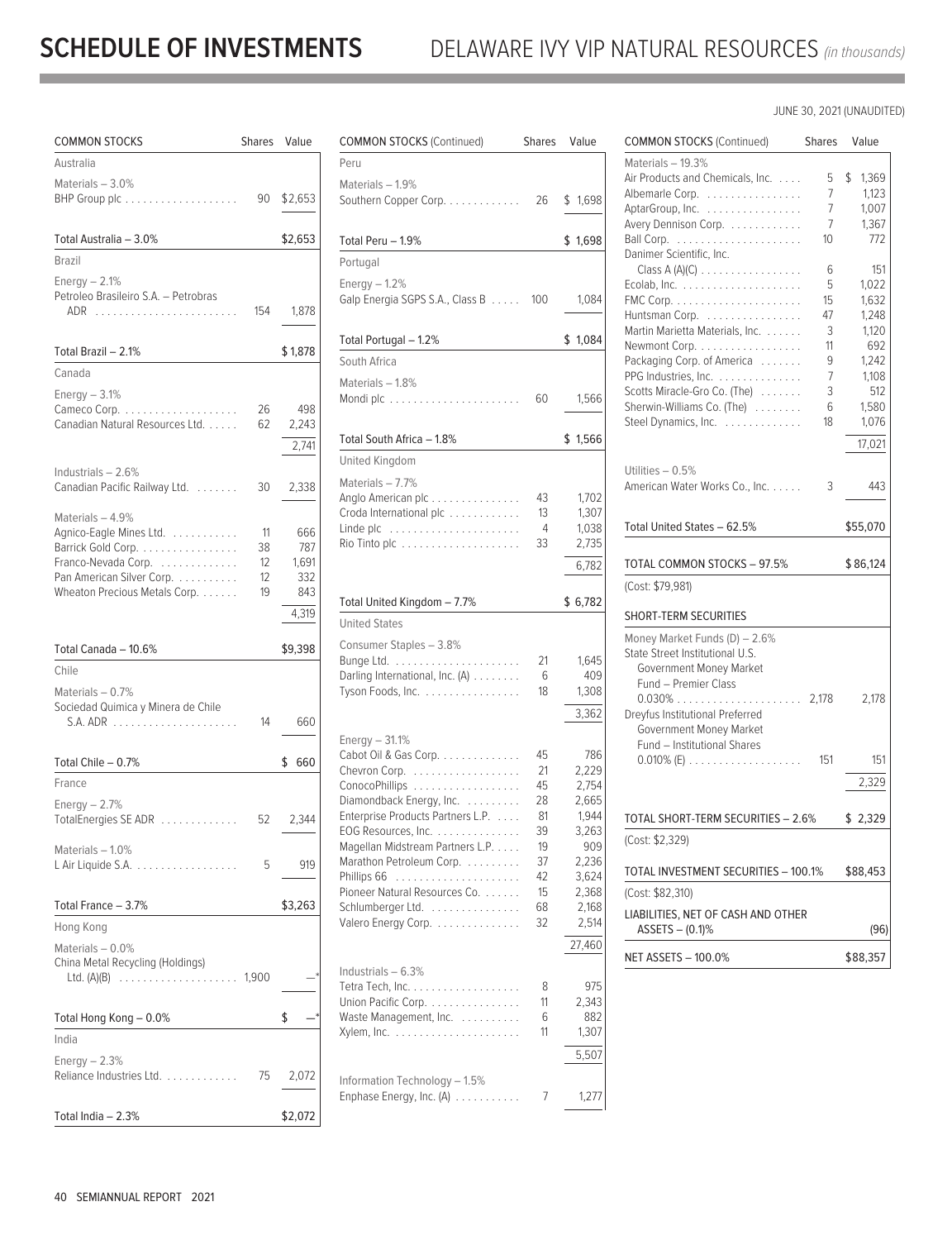Notes to Schedule of Investments

\*Not shown due to rounding.

(A)No dividends were paid during the preceding 12 months.

(B)Securities whose value was determined using significant unobservable inputs.

(C)All or a portion of securities with an aggregate value of \$147 are on loan.

(D)Rate shown is the annualized 7-day yield at June 30, 2021.

(E)Investment made with cash collateral received from securities on loan.

The following table is a summary of the valuation of the Portfolio's investments by the fair value hierarchy levels as of June 30, 2021. See Note 3 to the Financial Statements for further information regarding fair value measurement.

|                                  | Level 1  | Level 2 | Level 3              |
|----------------------------------|----------|---------|----------------------|
| Assets                           |          |         |                      |
| <b>Investments in Securities</b> |          |         |                      |
|                                  | \$86,124 |         | $\mathbf{S}_{n-1}^*$ |
|                                  | 2.329    |         |                      |
| Total                            | \$88.453 |         |                      |
|                                  |          |         |                      |

During the period ended June 30, 2021, there were no transfers in or out of Level 3.

The following acronym is used throughout this schedule:

ADR = American Depositary Receipts

## **Market Sector Diversification**

#### (as a % of net assets)

| Energy                  | 42.5% |
|-------------------------|-------|
| <b>Materials</b>        | 40.3% |
| Industrials             | 8.9%  |
| <b>Consumer Staples</b> | 3.8%  |
| Information Technology  | 1.5%  |
| Utilities               | 0.5%  |
| Other+                  | 2.5%  |

+Includes liabilities (net of cash and other assets), and cash equivalents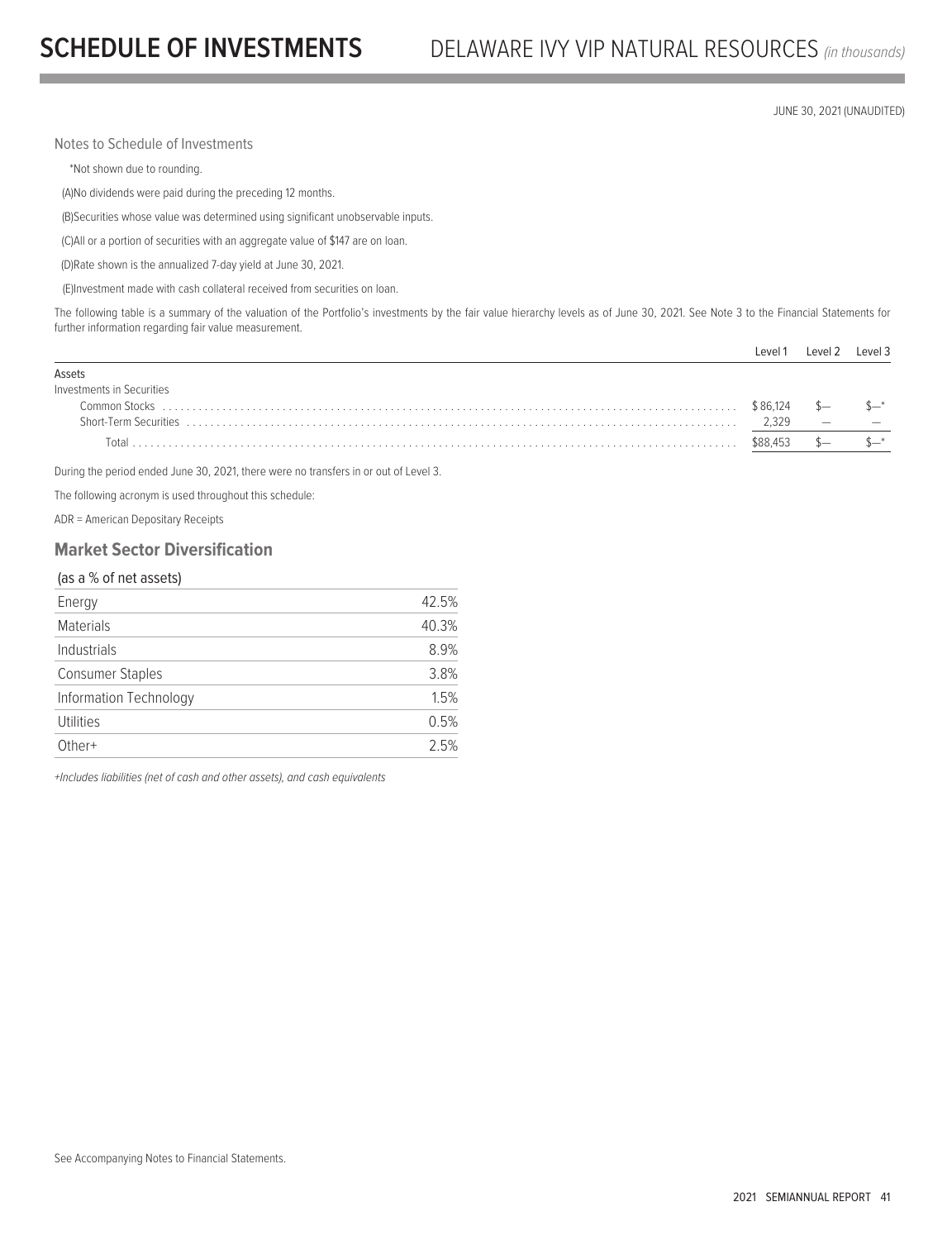ALL DATA AS OF JUNE 30, 2021 (UNAUDITED)

# **Asset Allocation**

| <b>Stocks</b>                                        | 98.5% |
|------------------------------------------------------|-------|
| Information Technology                               | 60.8% |
| <b>Communication Services</b>                        | 17.6% |
| <b>Health Care</b>                                   | 10.5% |
| <b>Consumer Discretionary</b>                        | 8.1%  |
| Industrials                                          | 1.2%  |
| <b>Materials</b>                                     | 0.3%  |
| Warrants                                             | 0.0%  |
| <b>Bonds</b>                                         | 0.0%  |
| <b>Corporate Debt Securities</b>                     | 0.0%  |
| Liabilities (Net of Cash and Other Assets), and Cash |       |
| Equivalents+                                         | 1.5%  |

# **Country Weightings**

| North America                                        | 81.4% |
|------------------------------------------------------|-------|
| <b>United States</b>                                 | 80.8% |
| Other North America                                  | 0.6%  |
| Europe                                               | 9.3%  |
| <b>Netherlands</b>                                   | 4.9%  |
| Other Europe                                         | 44%   |
| Pacific Basin                                        | 7.8%  |
| Other                                                | 0.0%  |
| Liabilities (Net of Cash and Other Assets), and Cash |       |
| Equivalents+                                         | 1.5%  |

# **Top 10 Equity Holdings**

| Company                               | Country              | Sector                        | Industry                                   |
|---------------------------------------|----------------------|-------------------------------|--------------------------------------------|
| Microsoft Corp.                       | <b>United States</b> | Information Technology        | Systems Software                           |
| Facebook, Inc., Class A               | <b>United States</b> | <b>Communication Services</b> | Interactive Media & Services               |
| Micron Technology, Inc.               | <b>United States</b> | Information Technology        | Semiconductors                             |
| Apple, Inc.                           | <b>United States</b> | Information Technology        | Technology Hardware, Storage & Peripherals |
| Amazon.com, Inc.                      | <b>United States</b> | <b>Consumer Discretionary</b> | Internet & Direct Marketing Retail         |
| ASML Holding N.V., NY Registry Shares | <b>Netherlands</b>   | Information Technology        | Semiconductor Equipment                    |
| Aspen Technology, Inc.                | United States        | Information Technology        | <b>Application Software</b>                |
| Alphabet, Inc., Class C               | <b>United States</b> | <b>Communication Services</b> | Interactive Media & Services               |
| Moderna, Inc.                         | <b>United States</b> | <b>Health Care</b>            | Biotechnology                              |
| Alphabet, Inc., Class A               | United States        | <b>Communication Services</b> | Interactive Media & Services               |

See your advisor or www.ivyinvestments.com for more information on the Portfolio's most recently published Top 10 Equity Holdings.

+Cash equivalents are defined as highly liquid securities with maturities of less than three months. Cash equivalents may include U.S. Government Treasury bills, bank certificates of deposit, bankers' acceptances, corporate commercial paper and other money market instruments.

(a)Effective July 1, 2021, the name of Ivy VIP Science and Technology changed to Delaware Ivy VIP Science and Technology.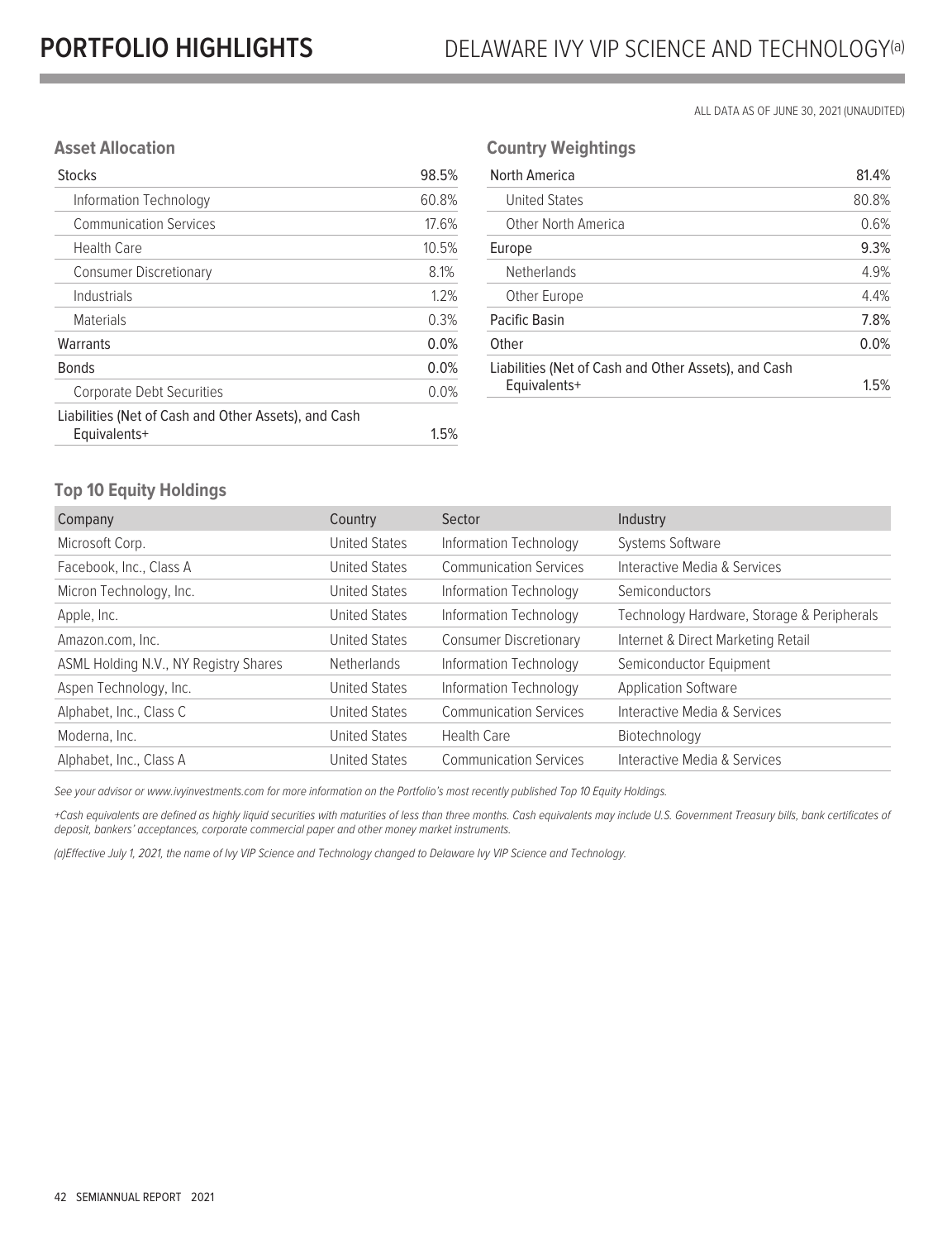| <b>COMMON STOCKS</b>                                                                                                                                                                                                                                                          | <b>Shares</b>                               | Value                                                                                |
|-------------------------------------------------------------------------------------------------------------------------------------------------------------------------------------------------------------------------------------------------------------------------------|---------------------------------------------|--------------------------------------------------------------------------------------|
| <b>Communication Services</b>                                                                                                                                                                                                                                                 |                                             |                                                                                      |
| Interactive Media & Services - 16.6%<br>Alphabet, Inc., Class A (A)<br>Alphabet, Inc., Class C $(A)$<br>Facebook, Inc., Class A (A)<br>IAC/InterActiveCorp (A)<br>Pinterest, Inc., Class A (A)<br>Snap, Inc., Class A $(A)$<br>Tencent Holdings Ltd. (B)<br>Vimeo, Inc. $(A)$ | 9<br>9<br>148<br>32<br>78<br>57<br>55<br>46 | \$22,525<br>23,028<br>51,372<br>4,906<br>6,156<br>3,907<br>4,129<br>2,262<br>118,285 |
| Wireless Telecommunication Service - 1.0%<br>T-Mobile U.S., Inc. $(A)$                                                                                                                                                                                                        | 49                                          | 7,137                                                                                |
| Total Communication Services - 17.6%                                                                                                                                                                                                                                          |                                             | 125,422                                                                              |
| <b>Consumer Discretionary</b>                                                                                                                                                                                                                                                 |                                             |                                                                                      |
| Auto Parts & Equipment - 0.6%<br>Luminar Technologies, Inc.,<br>Class A $(A)$                                                                                                                                                                                                 | 194                                         | 4,252                                                                                |
| Internet & Direct Marketing Retail - 7.5%                                                                                                                                                                                                                                     |                                             |                                                                                      |
| Alibaba Group Holding Ltd.<br>Amazon.com, Inc. $(A)$                                                                                                                                                                                                                          | 74<br>11                                    | 16,866<br>36,889                                                                     |
|                                                                                                                                                                                                                                                                               |                                             | 53,755                                                                               |
| Total Consumer Discretionary - 8.1%                                                                                                                                                                                                                                           |                                             | 58,007                                                                               |
| <b>Health Care</b>                                                                                                                                                                                                                                                            |                                             |                                                                                      |
| Biotechnology - 7.0%<br>CRISPR Therapeutics AG (A)<br>Moderna, Inc. $(A)$<br>Vertex Pharmaceuticals, Inc. (A)(C)                                                                                                                                                              | 59<br>96<br>89                              | 9,564<br>22,575<br>17,920<br>50,059                                                  |
| Health Care Technology - 3.5%                                                                                                                                                                                                                                                 |                                             |                                                                                      |
| Teladoc Health, Inc. $(A)$                                                                                                                                                                                                                                                    | 238<br>37                                   | 18,569<br>6,121                                                                      |
|                                                                                                                                                                                                                                                                               |                                             | 24,690                                                                               |
| Total Health Care - 10.5%                                                                                                                                                                                                                                                     |                                             | 74,749                                                                               |
| Industrials                                                                                                                                                                                                                                                                   |                                             |                                                                                      |
| Industrial Machinery - 0.0%<br>Kornit Digital Ltd. (A)                                                                                                                                                                                                                        | 1                                           | 179                                                                                  |

| <b>COMMON STOCKS (Continued)</b>                                                                                                                                                    | <b>Shares</b>                              | Value                                                           |
|-------------------------------------------------------------------------------------------------------------------------------------------------------------------------------------|--------------------------------------------|-----------------------------------------------------------------|
| Trucking $-1.2%$<br>Uber Technologies, Inc. (A)                                                                                                                                     | 170                                        | 8,506<br>\$                                                     |
| Total Industrials - 1.2%                                                                                                                                                            |                                            | 8,685                                                           |
| Information Technology                                                                                                                                                              |                                            |                                                                 |
| Application Software - 7.2%<br>ACI Worldwide, Inc. $(A)$<br>Aspen Technology, Inc. (A)                                                                                              | 501<br>185<br>14                           | 18,616<br>25,409<br>7,080<br>51,105                             |
| Data Processing & Outsourced Services - 10.5%                                                                                                                                       |                                            |                                                                 |
| Euronet Worldwide, Inc. (A)<br>MasterCard, Inc., Class A<br>PayPal, Inc. $(A)$<br>TELUS International, Inc. (A)<br>WNS (Holdings) Ltd. ADR $(A)$                                    | 124<br>43<br>60<br>128<br>263              | 16,811<br>15,615<br>17,397<br>3,993<br>21,043<br>74,859         |
| Semiconductor Equipment - 4.9%<br>ASML Holding N.V., NY Registry<br>Shares                                                                                                          | 51                                         | 35,088                                                          |
| Semiconductors - 21.1%<br>Infineon Technologies AG (B)<br>Microchip Technology, Inc.<br>Micron Technology, Inc. (A)<br>NVIDIA Corp.<br>ON Semiconductor Corp. (A)<br>QUALCOMM, Inc. | 558<br>177<br>79<br>506<br>17<br>200<br>51 | 22,369<br>9,920<br>11,831<br>42,971<br>13,759<br>7,658<br>7,279 |
| Taiwan Semiconductor<br>Manufacturing Co. Ltd. ADR<br>Universal Display Corp.                                                                                                       | 115<br>94                                  | 13,873<br>20,945<br>150,605                                     |
| Systems Software - 11.8%<br>Microsoft Corp.<br>ServiceNow, Inc. (A)                                                                                                                 | 240<br>36                                  | 65,135<br>19,528<br>84,663                                      |
| Technology Hardware, Storage & Peripherals - 5.3%<br>Apple, Inc. $\ldots \ldots \ldots \ldots \ldots$<br>$\ddot{\phantom{0}}$                                                       | 275                                        | 37,666                                                          |
| Total Information Technology - 60.8%                                                                                                                                                |                                            | 433,986                                                         |

| <b>Materials</b>                                                              |               |             |
|-------------------------------------------------------------------------------|---------------|-------------|
| Fertilizers & Agricultural Chemicals - 0.3%<br>Marrone Bio Innovations,       |               |             |
| $Inc. (A) \ldots \ldots \ldots \ldots$                                        | 1,263         | \$<br>2,097 |
| Total Materials - 0.3%                                                        |               | 2,097       |
| TOTAL COMMON STOCKS - 98.5%                                                   |               | \$702,946   |
| (Cost: \$305,391)                                                             |               |             |
| WARRANTS                                                                      |               |             |
| Fertilizers & Agricultural Chemicals - 0.0%                                   |               |             |
| Marrone Bio Innovations, Inc.,<br>expires 12-15-21 (D)(E)                     | 32            | 29          |
|                                                                               |               |             |
| TOTAL WARRANTS - 0.0%                                                         |               | \$<br>29    |
| $(Cost: $ - )$                                                                |               |             |
| <b>CORPORATE DEBT SECURITIES</b>                                              | Principal     |             |
| Materials                                                                     |               |             |
| Fertilizers & Agricultural Chemicals - 0.0%<br>Marrone Bio Innovations, Inc., |               |             |
| $8.000\%$ , 12-31-22 (D) \$ 288                                               |               | 298         |
| Total Materials - 0.0%                                                        |               | 298         |
|                                                                               |               |             |
| TOTAL CORPORATE DEBT<br>SECURITIES - 0.0%                                     |               | \$<br>298   |
| (Cost: \$287)                                                                 |               |             |
| SHORT-TERM SECURITIES                                                         | <b>Shares</b> |             |
| Money Market Funds $(F) - 2.1\%$                                              |               |             |
| State Street Institutional U.S.                                               |               |             |
| Government Money Market<br>Fund - Premier Class,                              |               |             |
| $0.030\%$                                                                     | 15,259        | 15,259      |
| TOTAL SHORT-TERM SECURITIES - 2.1%                                            |               | \$15,259    |
|                                                                               |               |             |
| (Cost: \$15,259)                                                              |               |             |
| TOTAL INVESTMENT SECURITIES - 100.6%                                          |               | \$718,532   |
| (Cost: \$320,937)                                                             |               |             |
| LIABILITIES, NET OF CASH AND OTHER<br>$ASSETS - (0.6)\%$                      |               | (4,520      |
| <b>NET ASSETS - 100.0%</b>                                                    |               | \$714,012   |

Notes to Schedule of Investments

(A)No dividends were paid during the preceding 12 months.

(B)Listed on an exchange outside the United States.

(C)All or a portion of securities with an aggregate value of \$81 are held in collateralized accounts to cover potential obligations with respect to outstanding written options.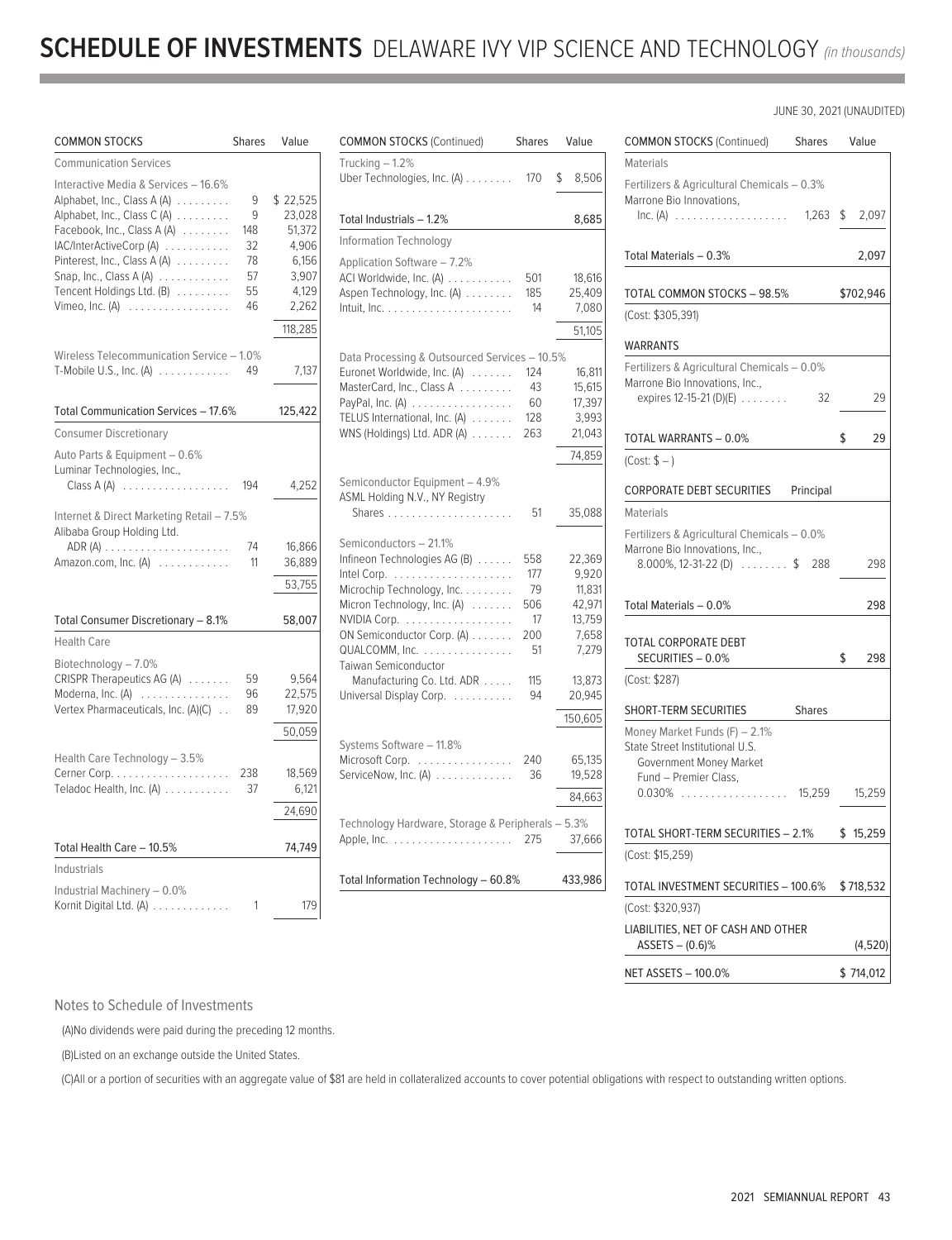(D)Restricted securities. At June 30, 2021, the Portfolio owned the following restricted securities:

| Security                                        | Acquisition Date(s) | Principal     | Cost                     | Value |
|-------------------------------------------------|---------------------|---------------|--------------------------|-------|
| Marrone Bio Innovations, Inc., 8.000%, 12-31-22 | $8 - 20 - 15$       | \$288         | \$288                    | \$298 |
|                                                 |                     | <b>Shares</b> |                          |       |
| Marrone Bio Innovations, Inc., expires 12-15-21 | $5 - 1 - 20$        | 32            | $\overline{\phantom{a}}$ | \$ 29 |
|                                                 |                     |               | \$288                    | \$327 |

The total value of these securities represented 0.0% of net assets at June 30, 2021.

(E)Warrants entitle the Portfolio to purchase a predetermined number of shares of common stock and are non-income producing. The purchase price and number of shares are subject to adjustment under certain conditions until the expiration date, if any.

(F)Rate shown is the annualized 7-day yield at June 30, 2021.

The following table is a summary of the valuation of the Fund's investments by the fair value hierarchy levels as of June 30, 2021. See Note 3 to the Financial Statements for further information regarding fair value measurement.

|                           | evel     |     | $P$ lavel |
|---------------------------|----------|-----|-----------|
| Assets                    |          |     |           |
| Investments in Securities |          |     |           |
|                           |          |     |           |
|                           |          |     |           |
|                           |          | 298 |           |
|                           | 15.259   |     |           |
| Total                     | 3718 205 |     |           |
|                           |          |     |           |

The following acronyms are used throughout this schedule:

ADR = American Depositary Receipts REIT = Real Estate Investment Trusts

### **Country Diversification**

#### (as a % of net assets)

| <b>United States</b>   | 80.8% |
|------------------------|-------|
| <b>Netherlands</b>     | 4.9%  |
| Germany                | 3.1%  |
| India                  | 2.9%  |
| China                  | 2.9%  |
| Taiwan                 | 2.0%  |
| Switzerland            | 1.3%  |
| <b>Other Countries</b> | 0.6%  |
| Other+                 | 1.5%  |

+Includes liabilities (net of cash and other assets), and cash equivalents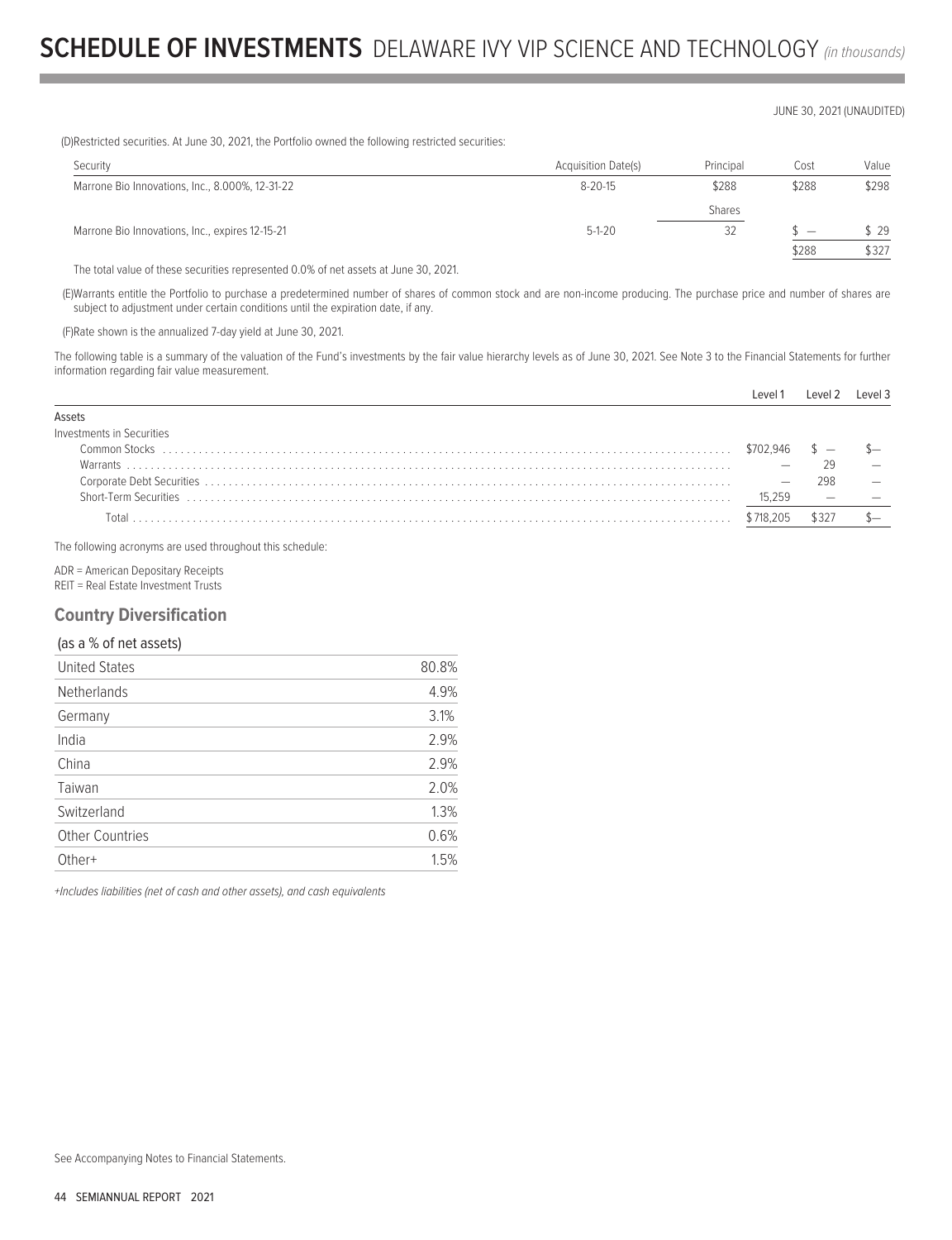ALL DATA AS OF JUNE 30, 2021 (UNAUDITED)

# **Asset Allocation**

| <b>Stocks</b>                                                        | 98.3% |
|----------------------------------------------------------------------|-------|
| Consumer Discretionary                                               | 20.4% |
| Industrials                                                          | 19.9% |
| Health Care                                                          | 16.9% |
| <b>Financials</b>                                                    | 14.7% |
| Information Technology                                               | 11.3% |
| <b>Materials</b>                                                     | 6.3%  |
| Energy                                                               | 4.7%  |
| <b>Communication Services</b>                                        | 1.7%  |
| <b>Consumer Staples</b>                                              | 1.2%  |
| Real Estate                                                          | 1.2%  |
| Liabilities (Net of Cash and Other Assets), and Cash<br>Equivalents+ | 1.7%  |

## **Top 10 Equity Holdings**

| Company                           | Sector                        | Industry                                    |
|-----------------------------------|-------------------------------|---------------------------------------------|
| Skechers USA, Inc.                | <b>Consumer Discretionary</b> | Footwear                                    |
| Pinnacle Financial Partners, Inc. | <b>Financials</b>             | Regional Banks                              |
| Triton International Ltd.         | Industrials                   | <b>Trading Companies &amp; Distributors</b> |
| Varonis Systems, Inc.             | Information Technology        | Systems Software                            |
| Element Solutions, Inc.           | <b>Materials</b>              | <b>Specialty Chemicals</b>                  |
| Tabula Rasa HealthCare, Inc.      | Health Care                   | Health Care Technology                      |
| Beacon Roofing Supply, Inc.       | Industrials                   | <b>Trading Companies &amp; Distributors</b> |
| LPL Investment Holdings, Inc.     | <b>Financials</b>             | Investment Banking & Brokerage              |
| Encompass Health Corp.            | Health Care                   | <b>Health Care Facilities</b>               |
| TopBuild Corp.                    | <b>Consumer Discretionary</b> | Homebuilding                                |

See your advisor or www.ivyinvestments.com for more information on the Portfolio's most recently published Top 10 Equity Holdings.

+Cash equivalents are defined as highly liquid securities with maturities of less than three months. Cash equivalents may include U.S. Government Treasury bills, bank certificates of deposit, bankers' acceptances, corporate commercial paper and other money market instruments.

(a)Effective July 1, 2021, the name of Ivy VIP Small Cap Core changed to Delaware Ivy VIP Small Cap Core.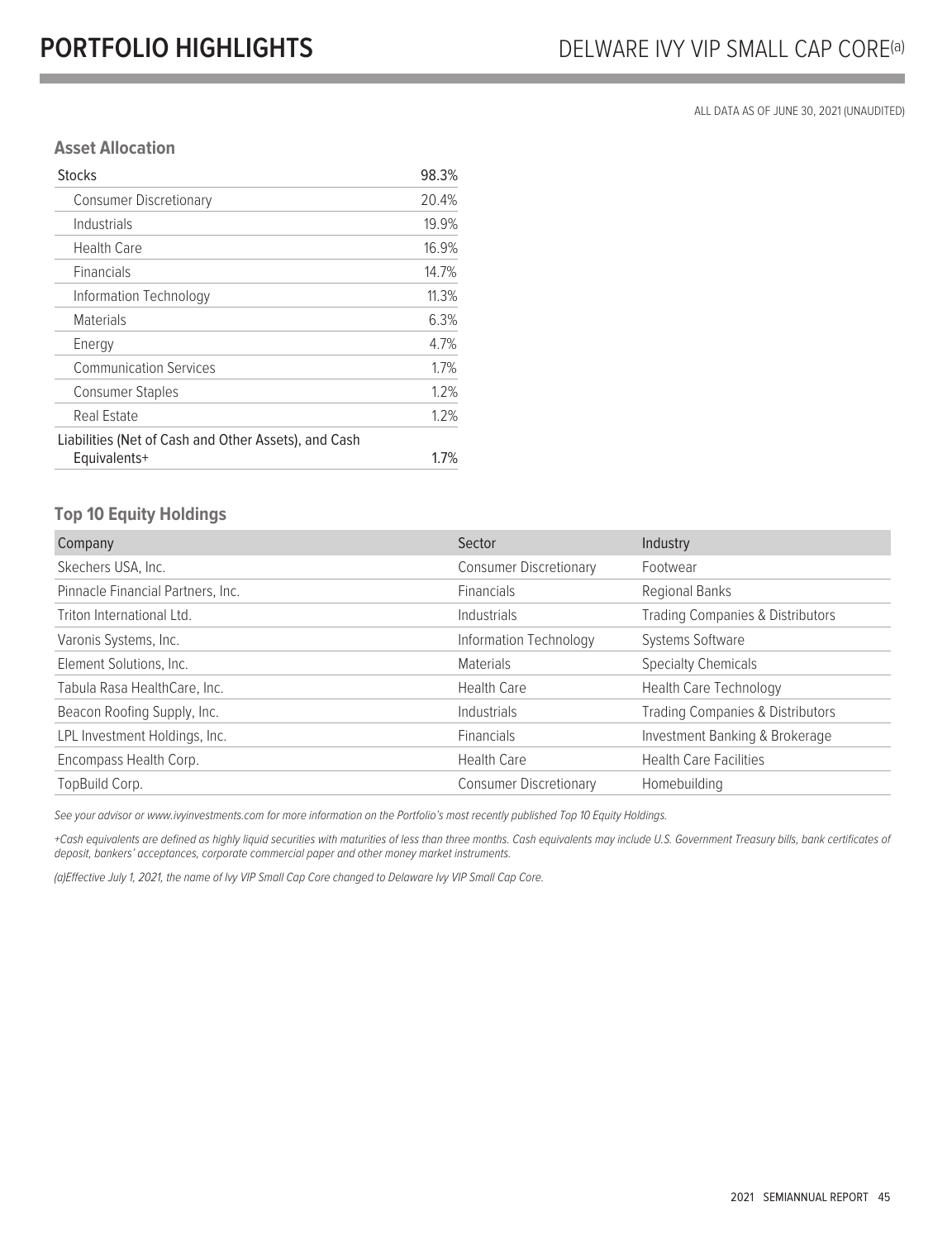# **SCHEDULE OF INVESTMENTS** DELAWARE IVY VIP SMALL CAP CORE (in thousands)

| <b>COMMON STOCKS</b>                                                                                   | Shares   | Value                   |
|--------------------------------------------------------------------------------------------------------|----------|-------------------------|
| <b>Communication Services</b>                                                                          |          |                         |
| Interactive Media & Services - 1.7%<br>TripAdvisor, Inc. $(A)$                                         | 82       | \$ 3,306                |
| Total Communication Services - 1.7%                                                                    |          | 3,306                   |
| <b>Consumer Discretionary</b>                                                                          |          |                         |
| Apparel Retail - 2.1%<br>American Eagle Outfitters, Inc.<br>Boot Barn Holdings, Inc. (A)               | 54<br>25 | 2,035<br>2,135          |
|                                                                                                        |          | 4.170                   |
| Auto Parts & Equipment - 3.3%<br>Dana Holding Corp.<br>Visteon Corp. (A) $\ldots \ldots \ldots \ldots$ | 75<br>39 | 1,793<br>4,710<br>6,503 |
|                                                                                                        |          |                         |
| Automotive Retail - 2.1%<br>Murphy USA, Inc.                                                           | 31       | 4,194                   |
| Education Services - 1.6%                                                                              | 78       | 3,255                   |
| Footwear-4.3%<br>Skechers USA, Inc. $(A)$                                                              | 169      | 8,442                   |
| Homebuilding $-2.5%$<br>TopBuild Corp. $(A)$                                                           | 25       | 4,935                   |
| Internet & Direct Marketing Retail - 1.7%<br>Groupon, Inc. $(A)$<br>Shutterstock, Inc.                 | 32<br>21 | 1,367<br>2,073          |
|                                                                                                        |          | 3,440                   |
| Leisure Products - 1.2%<br>Latham Group, Inc. $(A)$                                                    | 73       | 2,336                   |
| Restaurants - 1.6%<br>Brinker International, Inc. (A)                                                  | 52       | 3,188                   |
| Total Consumer Discretionary - 20.4%                                                                   |          | 40,463                  |
| <b>Consumer Staples</b>                                                                                |          |                         |
| Packaged Foods & Meats - 0.5%<br>Utz Brands, Inc. $(A)$                                                | 45       | 971                     |
| Personal Products - 0.7%<br>BellRing Brands, Inc., Class A (A)                                         | 44       | 1,389                   |
| Total Consumer Staples - 1.2%                                                                          |          | 2,360                   |
| Energy                                                                                                 |          |                         |
| Oil & Gas Equipment & Services - 0.7%<br>Liberty Oilfield Services, Inc.,<br>Class A (A)               | 102      | 1,447                   |
| Oil & Gas Exploration & Production - 3.0%<br>Chesapeake Energy Corp.<br>Cimarex Energy Co.             | 40<br>53 | 2,053<br>3,813          |
|                                                                                                        |          | 5,866                   |

| <b>COMMON STOCKS (Continued)</b>                                                                                                                                 | <b>Shares</b>               | Value                                               |
|------------------------------------------------------------------------------------------------------------------------------------------------------------------|-----------------------------|-----------------------------------------------------|
| Oil & Gas Refining & Marketing - 1.0%<br>Green Plains, Inc. (A)                                                                                                  | 57                          | \$<br>1,902                                         |
| Total Energy - 4.7%                                                                                                                                              |                             | 9,215                                               |
| Financials                                                                                                                                                       |                             |                                                     |
| Investment Banking & Brokerage - 2.6%<br>LPL Investment Holdings, Inc.                                                                                           | 38                          | 5,072                                               |
| Regional Banks - 9.8%<br>BankUnited, Inc.<br>First Horizon Corp.<br>Pinnacle Financial Partners, Inc.<br>United Community Banks, Inc.<br>Webster Financial Corp. | 110<br>63<br>78<br>76<br>83 | 4,683<br>1,089<br>6,899<br>2,419<br>4,422<br>19,512 |
| Thrifts & Mortgage Finance - 2.3%<br>Essent Group Ltd.                                                                                                           | 102                         | 4,582                                               |
| Total Financials - 14.7%                                                                                                                                         |                             | 29,166                                              |
| <b>Health Care</b>                                                                                                                                               |                             |                                                     |
| Biotechnology - 3.4%<br>Halozyme Therapeutics, Inc. (A)<br>Vericel Corp. $(A)(B)$                                                                                | 104<br>39                   | 4,707<br>2,068<br>6,775                             |
| Health Care Equipment - 2.7%<br>Cryoport, Inc. $(A)$<br>Envista Holdings Corp. (A)                                                                               | 30<br>77                    | 1,907<br>3,345<br>5,252                             |
| Health Care Facilities - 2.5%<br>Encompass Health Corp.                                                                                                          | 64                          | 4,997                                               |
| Health Care Supplies - 3.1%<br>SI-BONE, Inc. $(A)$<br>Sientra, Inc. $(A)$                                                                                        | 88<br>432                   | 2,765<br>3,441<br>6,206                             |
| Health Care Technology - 2.7%<br>Tabula Rasa HealthCare, Inc. (A)(B)                                                                                             | 107                         | 5,359                                               |
| Life Sciences Tools & Services - 0.7%<br>Maravai LifeSciences Holdings, Inc.,<br>$Class A (A) \ldots \ldots \ldots$<br>.                                         | 34                          | 1,415                                               |
| Managed Health Care - 0.6%<br>HealthEquity, Inc. (A)                                                                                                             | 14                          | 1.144                                               |
| Pharmaceuticals - 1.2%<br>Pacira Pharmaceuticals, Inc. (A)                                                                                                       | 39                          | 2,356                                               |
| Total Health Care - 16.9%                                                                                                                                        |                             | 33,504                                              |
| Industrials                                                                                                                                                      |                             |                                                     |
| Agricultural & Farm Machinery - 0.9%<br>$AGCO$ Corp. $\ldots \ldots \ldots \ldots$                                                                               | 13                          | 1,700                                               |

#### JUNE 30, 2021 (UNAUDITED)

| <b>COMMON STOCKS (Continued)</b>                                                                        | <b>Shares</b> | Value                    |
|---------------------------------------------------------------------------------------------------------|---------------|--------------------------|
| Construction & Engineering - 2.3%<br>Valmont Industries, Inc.                                           | 19            | \$<br>4,592              |
| Electrical Components & Equipment - 2.5%<br>Regal-Beloit Corp.                                          | 37            | 4,929                    |
| Environmental & Facilities Services - 1.0%<br>Clean Harbors, Inc. (A)                                   | 20            | 1,898                    |
| Industrial Machinery - 1.7%<br>Kornit Digital Ltd. (A)                                                  | 28            | 3,424                    |
| Marine $-1.4%$<br>Kirby Corp. (A)<br>.                                                                  | 45            | 2,751                    |
| Research & Consulting Services - 2.0%<br>ICF International, Inc.                                        | 45            | 3,949                    |
| Trading Companies & Distributors - 5.6%<br>Beacon Roofing Supply, Inc. (A)<br>Triton International Ltd. | 99<br>113     | 5,286<br>5,914<br>11,200 |
| Trucking $-2.5%$<br>Knight Transportation, Inc.<br>Yellow Corp. $(A)$                                   | 85<br>181     | 3,886<br>1,177<br>5,063  |
| Total Industrials - 19.9%                                                                               |               | 39,506                   |
| Information Technology                                                                                  |               |                          |
| Application Software - 1.6%<br>$Q2$ Holdings, Inc. $(A)$                                                | 30            | 3,068                    |
| Data Processing & Outsourced Services - 2.2%<br>EVERTEC, Inc. $\dots\dots\dots\dots\dots\dots\dots$     | 98            | 4,297                    |
| Electronic Components - 0.9%<br>Knowles Corp. $(A)$                                                     | 93            | 1,830                    |
| Internet Services & Infrastructure - 1.6%<br>Switch, Inc., Class A                                      | 154           | 3,261                    |
| Semiconductor Equipment - 1.0%<br>Brooks Automation, Inc.                                               | 21            | 1,960                    |
| Semiconductors - 1.2%<br>Allegro MicroSystems, Inc. (A)                                                 | 82            | 2,274                    |
| Systems Software - 2.8%<br>Varonis Systems, Inc. (A)                                                    | 98            | 5,629                    |
| Total Information Technology - 11.3%                                                                    |               | 22,319                   |
| <b>Materials</b>                                                                                        |               |                          |
| Commodity Chemicals - 2.3%<br>Cabot Corp.                                                               | 80            | 4,533                    |
| Diversified Chemicals - 1.2%<br>Huntsman Corp.                                                          | 90            | 2,391                    |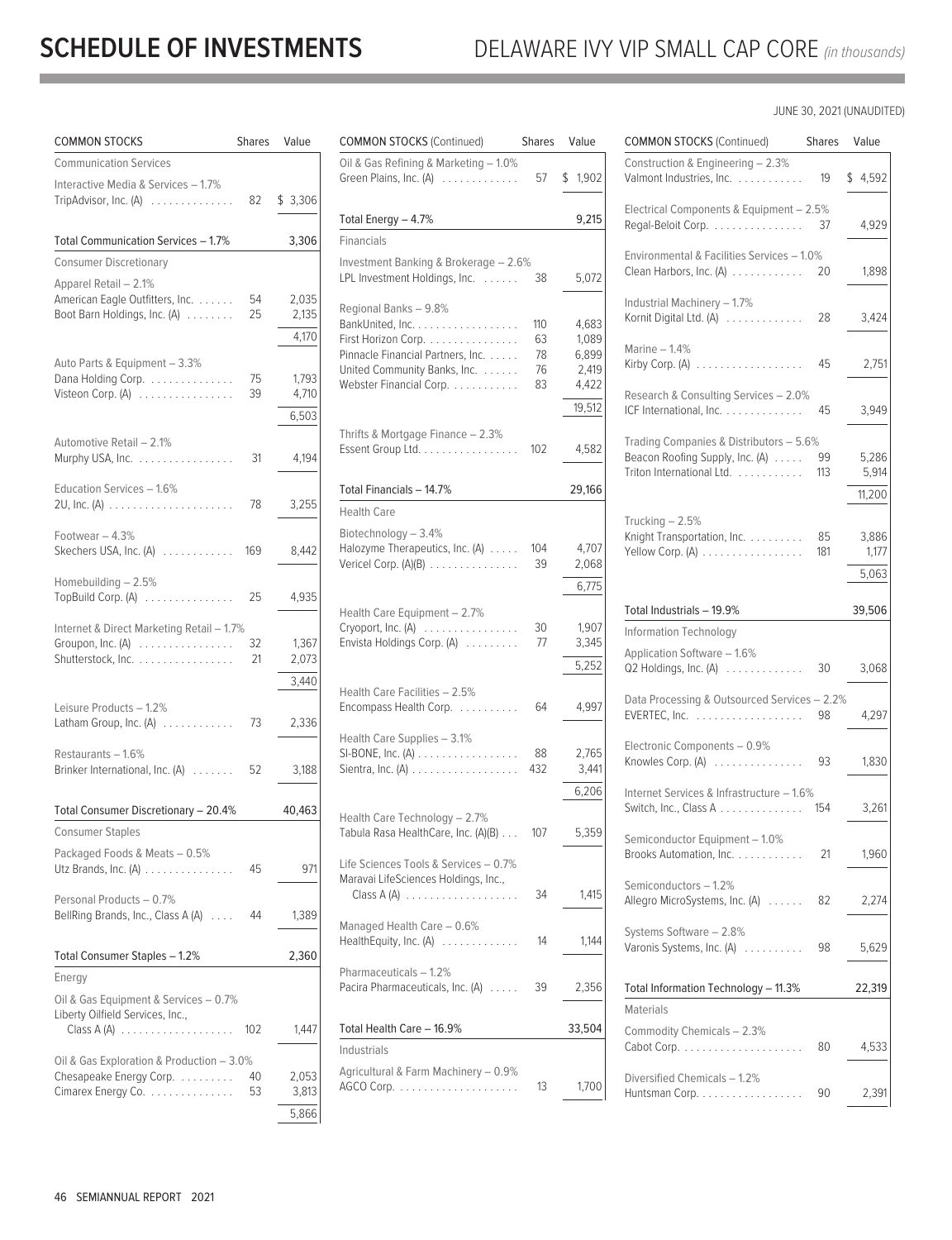| <b>COMMON STOCKS (Continued)</b>                                                                         | <b>Shares</b> | Value       |
|----------------------------------------------------------------------------------------------------------|---------------|-------------|
| Specialty Chemicals - 2.8%<br>Element Solutions, Inc.                                                    | 238           | \$<br>5.561 |
| Total Materials - 6.3%                                                                                   |               | 12,485      |
| Real Estate                                                                                              |               |             |
| Specialized REITs - 1.2%<br>National Storage Affiliates<br>$Trust(A) \ldots \ldots \ldots \ldots \ldots$ | 45            | 2.283       |
| Total Real Estate - 1.2%                                                                                 |               | 2,283       |
| TOTAL COMMON STOCKS - 98.3%                                                                              |               | \$194,607   |
| (Cost: \$158,109)                                                                                        |               |             |

| <b>SHORT-TERM SECURITIES</b>                                                                                                                                                                                         | <b>Shares</b> | Value          |
|----------------------------------------------------------------------------------------------------------------------------------------------------------------------------------------------------------------------|---------------|----------------|
| Money Market Funds (D) - 3.1%<br>Dreyfus Institutional Preferred<br>Government Money Market<br>Fund - Institutional Shares,<br>$0.010\%$ (C) $\ldots \ldots \ldots \ldots \ldots$<br>State Street Institutional U.S. | $2,185$ \$    | 2,184          |
| Government Money Market<br>Fund - Premier Class,<br>$0.030\%$                                                                                                                                                        | 4.040         | 4,040<br>6,224 |
| TOTAL SHORT-TERM SECURITIES – 3.1%                                                                                                                                                                                   |               | \$<br>6,224    |
| (Cost: \$6,224)                                                                                                                                                                                                      |               |                |
| TOTAL INVESTMENT SECURITIES - 101.4%                                                                                                                                                                                 |               | \$200,831      |
| (Cost: \$164,333)                                                                                                                                                                                                    |               |                |
| LIABILITIES, NET OF CASH AND OTHER<br>$ASSETS - (1.4)$ %                                                                                                                                                             |               | (2,829)        |
| <b>NET ASSETS - 100.0%</b>                                                                                                                                                                                           |               | \$198,002      |

Notes to Schedule of Investments

(A)No dividends were paid during the preceding 12 months.

(B)All or a portion of securities with an aggregate value of \$6,670 are on loan.

(C)Investment made with cash collateral received from securities on loan.

(D)Rate shown is the annualized 7-day yield at June 30, 2021.

The following table is a summary of the valuation of the Portfolio's investments by the fair value hierarchy levels as of June 30, 2021. See Note 3 to the Financial Statements for further information regarding fair value measurement.

|                                  | Level 1   | l evel 2 | Level 3 |
|----------------------------------|-----------|----------|---------|
| Assets                           |           |          |         |
| <b>Investments in Securities</b> |           |          |         |
| Common Stocks                    | \$194,607 |          |         |
|                                  | 6.224     |          |         |
| Total                            | \$200.831 |          |         |

The following acronym is used throughout this schedule:

REIT = Real Estate Investment Trusts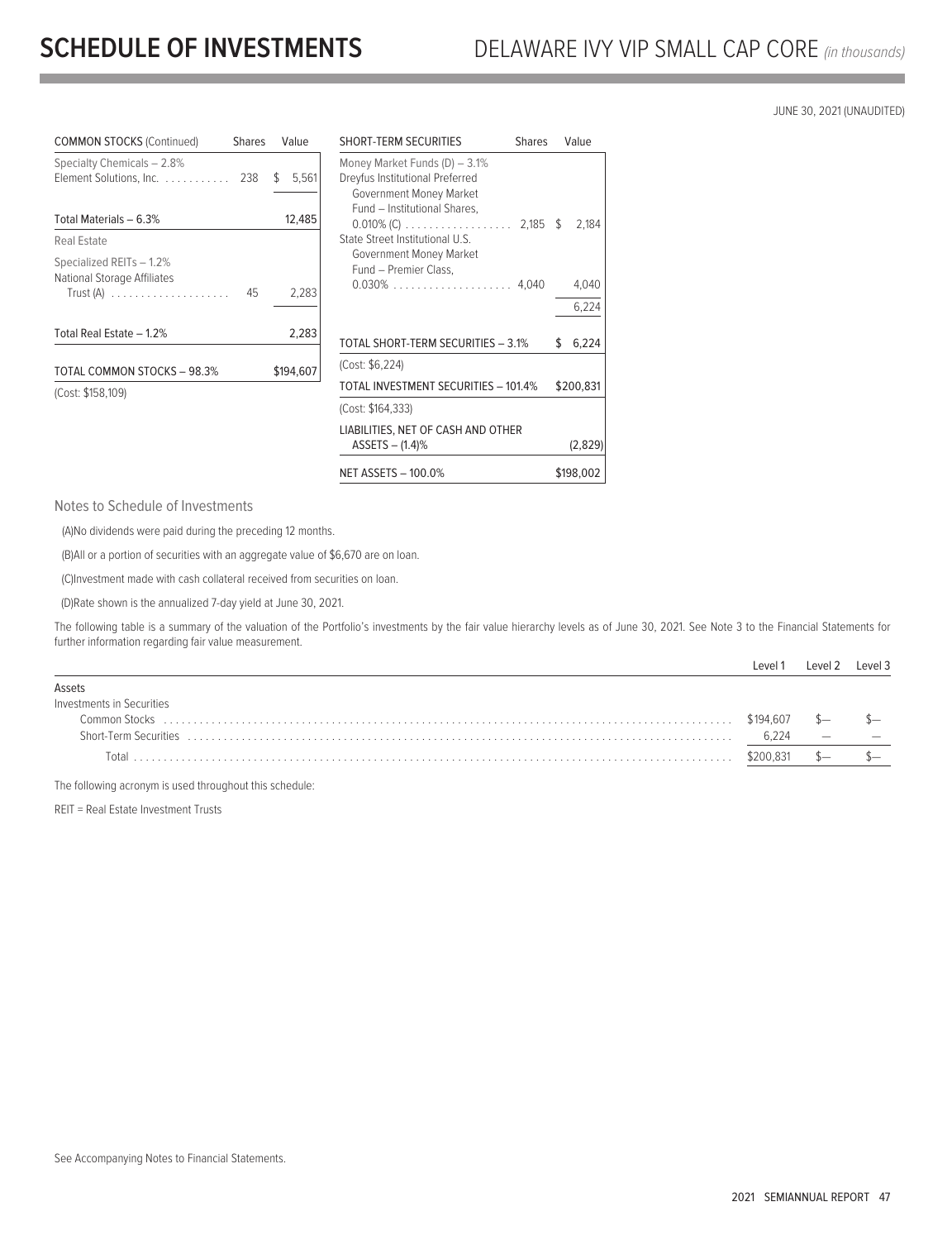ALL DATA AS OF JUNE 30, 2021 (UNAUDITED)

## **Asset Allocation**

| <b>Stocks</b>                                        | 95.8% |
|------------------------------------------------------|-------|
| <b>Health Care</b>                                   | 27.1% |
| Information Technology                               | 27.1% |
| Industrials                                          | 15.1% |
| <b>Consumer Discretionary</b>                        | 15.0% |
| <b>Financials</b>                                    | 4.9%  |
| <b>Communication Services</b>                        | 3.3%  |
| <b>Consumer Staples</b>                              | 2.6%  |
| Energy                                               | 0.7%  |
| Liabilities (Net of Cash and Other Assets), and Cash |       |
| Equivalents+                                         | 4.2%  |

# **Top 10 Equity Holdings**

| Company                            | Sector                        | Industry                              |
|------------------------------------|-------------------------------|---------------------------------------|
| Five9, Inc.                        | Information Technology        | <b>Application Software</b>           |
| CareDx, Inc.                       | <b>Health Care</b>            | Biotechnology                         |
| PetIQ, Inc.                        | Health Care                   | <b>Health Care Distributors</b>       |
| Brink's Co. (The)                  | Industrials                   | Security & Alarm Services             |
| Shift4 Payments, Inc., Class A     | Information Technology        | Data Processing & Outsourced Services |
| Varonis Systems, Inc.              | Information Technology        | Systems Software                      |
| Vericel Corp.                      | Health Care                   | Biotechnology                         |
| Globant S.A.                       | Information Technology        | IT Consulting & Other Services        |
| Marriott Vacations Worldwide Corp. | <b>Consumer Discretionary</b> | Hotels, Resorts & Cruise Lines        |
| Deckers Outdoor Corp.              | <b>Consumer Discretionary</b> | Footwear                              |

See your advisor or www.ivyinvestments.com for more information on the Portfolio's most recently published Top 10 Equity Holdings.

+Cash equivalents are defined as highly liquid securities with maturities of less than three months. Cash equivalents may include U.S. Government Treasury bills, bank certificates of deposit, bankers' acceptances, corporate commercial paper and other money market instruments.

(a)Effective July 1, 2021, the name of Ivy VIP Small Cap Growth changed to Delaware Ivy VIP Small Cap Growth.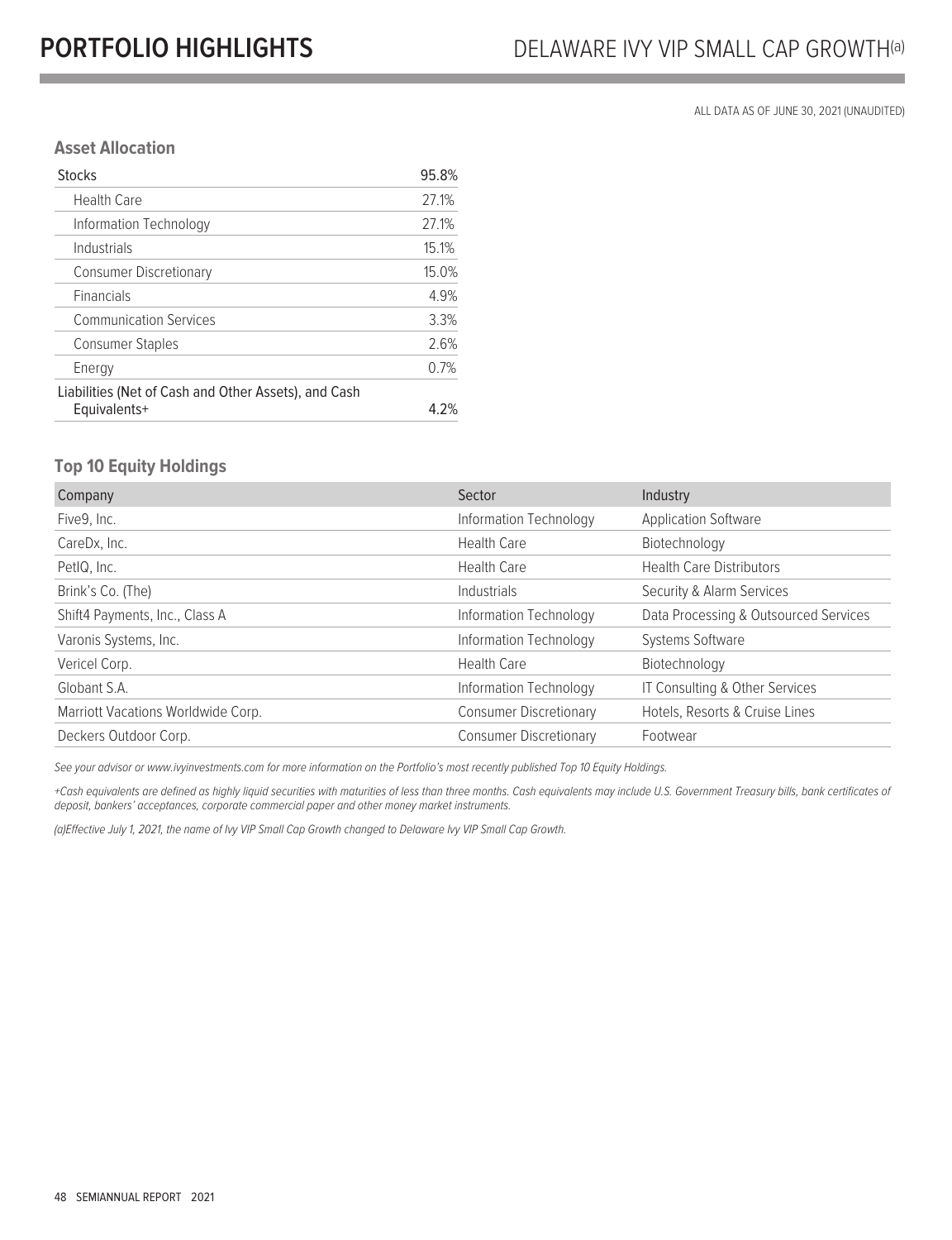| <b>COMMON STOCKS</b>                                                                                | <b>Shares</b> | Value                    |
|-----------------------------------------------------------------------------------------------------|---------------|--------------------------|
| <b>Communication Services</b>                                                                       |               |                          |
| Alternative Carriers - 0.9%<br>Bandwidth, Inc., Class A (A)                                         | 33            | \$<br>4,613              |
| Broadcasting $-2.4%$<br>Gray Television, Inc.<br>Nexstar Broadcasting Group, Inc.                   | 132<br>58     | 3,081<br>8,558<br>11,639 |
| Total Communication Services - 3.3%                                                                 |               | 16,252                   |
| <b>Consumer Discretionary</b>                                                                       |               |                          |
| Auto Parts & Equipment - 3.1%<br>Fox Factory Holding Corp. (A)<br>Visteon Corp. (A)                 | 49<br>60      | 7,694<br>7,228<br>14,922 |
| Automotive Retail - 1.2%<br>Lithia Motors, Inc.                                                     | 17            | 5,871                    |
| Casinos & Gaming - 2.4%<br>Churchill Downs, Inc.<br>1.1.1.1<br>Monarch Casino & Resort, Inc. (A)    | 36<br>66      | 7,049<br>4,377<br>11,426 |
| Footwear-1.8%<br>Deckers Outdoor Corp. (A)                                                          | 23            | 8.746                    |
| Homebuilding $-0.5%$<br>TopBuild Corp. (A)                                                          | 12            | 2,342                    |
| Hotels, Resorts & Cruise Lines - 2.9%<br>Marriott Vacations Worldwide<br>Wyndham Destinations, Inc. | 55<br>76      | 8,782<br>5,477<br>14,259 |
| Leisure Products - 1.8%<br>Latham Group, Inc. $(A)$<br>Malibu Boats, Inc., Class A (A)              | 71<br>86      | 2,272<br>6,294<br>8,566  |
| Restaurants - 1.3%<br>Texas Roadhouse, Inc., Class A                                                | 66            | 6,331                    |
| Total Consumer Discretionary - 15.0%                                                                |               | 72,463                   |
| <b>Consumer Staples</b>                                                                             |               |                          |
| Distillers & Vintners - 0.5%<br>Duckhorn Portfolio, Inc. (The) (A)(B)                               | 98            | 2,169                    |
| Hypermarkets & Super Centers - 0.9%<br>BJ's Wholesale Club, Inc. (A)                                | 95            | 4,503                    |
| Packaged Foods & Meats - 1.2%<br>Nomad Foods Ltd. (A)                                               | 208           | 5,888                    |
| Total Consumer Staples - 2.6%                                                                       |               | 12,560                   |

| <b>COMMON STOCKS (Continued)</b>                            | <b>Shares</b>    | Value   |
|-------------------------------------------------------------|------------------|---------|
| Energy                                                      |                  |         |
| Oil & Gas Equipment & Services - 0.7%                       |                  |         |
| Cactus, Inc., Class A                                       | 57               | \$2,090 |
|                                                             |                  |         |
| Liberty Oilfield Services, Inc.,                            |                  |         |
|                                                             | 78               | 1,105   |
|                                                             |                  | 3,195   |
|                                                             |                  |         |
| Total Energy - 0.7%                                         |                  | 3,195   |
|                                                             |                  |         |
| Financials                                                  |                  |         |
| Asset Management & Custody Banks - 1.2%                     |                  |         |
| Focus Financial Partners, Inc.,                             |                  |         |
|                                                             | 51               | 2,457   |
| Hamilton Lane, Inc., Class A                                | 38               | 3,495   |
|                                                             |                  |         |
|                                                             |                  | 5,952   |
| Financial Exchanges & Data - 1.3%                           |                  |         |
| Open Lending Corp., Class A (A)                             | 147              | 6,329   |
|                                                             |                  |         |
| Investment Banking & Brokerage - 0.4%                       |                  |         |
| LPL Investment Holdings, Inc.                               | 14               | 1,940   |
|                                                             |                  |         |
|                                                             |                  |         |
| Regional Banks - 2.0%                                       |                  |         |
| Pinnacle Financial Partners, Inc.                           | 74               | 6,504   |
| Seacoast Banking Corp. of Florida                           | 88               | 3,003   |
|                                                             |                  | 9,507   |
|                                                             |                  |         |
| Total Financials - 4.9%                                     |                  | 23,728  |
|                                                             |                  |         |
| <b>Health Care</b>                                          |                  |         |
| Biotechnology - 6.7%                                        |                  |         |
| Blueprint Medicines Corp. (A)                               | 5                | 419     |
|                                                             | 163              | 14,912  |
| CareDx, Inc. (A)                                            |                  |         |
| $Insmed, Inc. (A)$                                          | 79               | 2,259   |
| PTC Therapeutics, Inc. (A)                                  | 10               | 415     |
| Twist Bioscience Corp. (A)                                  | 10 <sup>10</sup> | 1,292   |
| Veracyte, Inc. $(A)$                                        | 66               | 2,625   |
| Vericel Corp. (A)                                           | 201              | 10,551  |
|                                                             |                  |         |
|                                                             |                  | 32,473  |
| Health Care Distributors - 2.4%                             |                  |         |
| PetIQ, Inc. $(A)$                                           | 306              | 11,818  |
|                                                             |                  |         |
| Health Care Equipment - 6.9%                                |                  |         |
| Axonics, Inc. $(A)$                                         | 118              | 7,511   |
|                                                             |                  |         |
| Cryoport, Inc. $(A)$                                        | 103              | 6,510   |
| Penumbra, Inc. (A)                                          | 22               | 6,024   |
| Tactile Systems Technology,                                 |                  |         |
| $Inc. (A) \ldots \ldots \ldots \ldots \ldots \ldots \ldots$ | 120              | 6,242   |
| Tandem Diabetes Care, Inc. (A)                              | 70               | 6,845   |
|                                                             |                  | 33,132  |
|                                                             |                  |         |
| Health Care Services - 4.4%                                 |                  |         |
| 1Life Healthcare, Inc. (A)                                  | 104              | 3,441   |
|                                                             |                  |         |
| AMN Healthcare Services, Inc. (A)                           | 75               | 7,276   |
| Castle Biosciences, Inc. (A)                                | 55               | 4,049   |
| LHC Group, Inc. (A) $\ldots \ldots \ldots \ldots$           | 32               | 6,322   |
|                                                             |                  | 21,088  |
|                                                             |                  |         |
| Health Care Technology - 3.5%                               |                  |         |
| Omnicell, Inc. (A)                                          | 53               | 7,964   |

٠

| <b>COMMON STOCKS (Continued)</b>                                                                                                                                                                                                                        | <b>Shares</b>                            | Value                                                                |
|---------------------------------------------------------------------------------------------------------------------------------------------------------------------------------------------------------------------------------------------------------|------------------------------------------|----------------------------------------------------------------------|
| Health Care Technology (Continued)<br>Tabula Rasa HealthCare, Inc. (A)<br>Vocera Communications, Inc. (A)                                                                                                                                               | 87<br>116                                | \$4,332<br>4,642                                                     |
| Life Sciences Tools & Services - 1.6%<br>NeoGenomics, Inc. (A)<br>Quanterix Corp. (A)                                                                                                                                                                   | 98<br>58                                 | 16,938<br>4,444<br>3,410<br>7,854                                    |
| Managed Health Care - 1.2%<br>Progyny, Inc. $(A)$                                                                                                                                                                                                       | 102                                      | 6,024                                                                |
| Pharmaceuticals - 0.4%<br>Pacira Pharmaceuticals, Inc. (A)                                                                                                                                                                                              | 30                                       | 1,832                                                                |
| Total Health Care - 27.1%                                                                                                                                                                                                                               |                                          | 131,159                                                              |
| Industrials                                                                                                                                                                                                                                             |                                          |                                                                      |
| Aerospace & Defense - 1.4%<br>Mercury Computer Systems,<br>Inc. (A)                                                                                                                                                                                     | 101                                      | 6,679                                                                |
| Air Freight & Logistics - 0.7%<br>Air Transport Services Group,<br>$Inc. (A)$                                                                                                                                                                           | 157                                      | 3,640                                                                |
| Construction & Engineering - 1.4%<br>Valmont Industries, Inc.                                                                                                                                                                                           | 28                                       | 6,679                                                                |
| Electrical Components & Equipment - 1.4%<br>EnerSys                                                                                                                                                                                                     | 68                                       | 6,682                                                                |
| Environmental & Facilities Services - 1.3%<br>Clean Harbors, Inc. (A)                                                                                                                                                                                   | 66                                       | 6,140                                                                |
| Industrial Machinery - 4.9%<br>Altra Industrial Motion Corp.<br>John Bean Technologies Corp.<br>Kennametal, Inc.<br>Kornit Digital Ltd. (A)<br>RBC Bearings, Inc. (A)                                                                                   | 105<br>34<br>159<br>25<br>16             | 6,824<br>4,852<br>5,712<br>3,109<br>3,263<br>23,760                  |
| Security & Alarm Services - 2.4%<br>Brink's Co. (The)                                                                                                                                                                                                   | 150                                      | 11,522                                                               |
| Trucking $-1.6%$<br>Knight Transportation, Inc.                                                                                                                                                                                                         | 177                                      | 8,048                                                                |
| Total Industrials - 15.1%                                                                                                                                                                                                                               |                                          | 73,150                                                               |
| Information Technology                                                                                                                                                                                                                                  |                                          |                                                                      |
| Application Software - 10.2%<br>Domo, Inc., Class B $(A)$<br>Five9, Inc. (A) $\dots\dots\dots\dots\dots\dots\dots$<br>LivePerson, Inc. $(A)$<br>Mimecast Ltd. (A)<br>Q2 Holdings, Inc. (A)<br>SimilarWeb Ltd. (A)(B)<br>Smartsheet, Inc., Class A $(A)$ | 67<br>92<br>116<br>114<br>84<br>25<br>61 | 5,389<br>16,862<br>7,324<br>6,047<br>8,652<br>492<br>4,423<br>49,189 |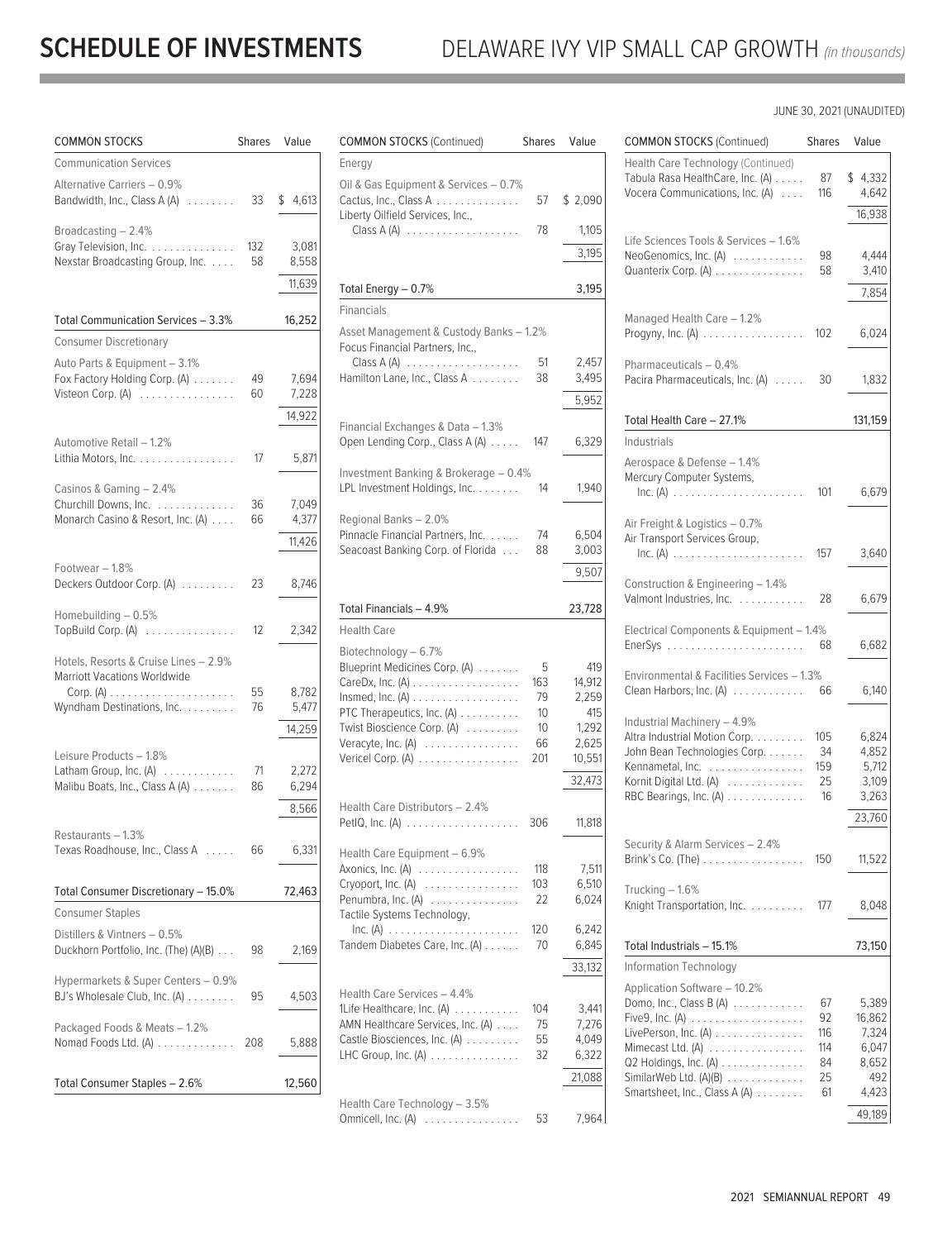|  | JUNE 30, 2021 (UNAUDITED) |  |
|--|---------------------------|--|

| <b>COMMON STOCKS (Continued)</b>                                                                                                | <b>Shares</b>   | Value                             |
|---------------------------------------------------------------------------------------------------------------------------------|-----------------|-----------------------------------|
| Communications Equipment - 1.3%<br>Viavi Solutions, Inc. (A)                                                                    | 359             | \$6,348                           |
| Data Processing & Outsourced Services - 3.4%<br>EVO Payments, Inc., Class A (A) $\dots$ .<br>Shift4 Payments, Inc., Class A (A) | 176<br>121      | 4,882<br>11,369<br>16,251         |
| Internet Services & Infrastructure - 1.2%<br>Switch, Inc., Class A $\ldots$                                                     | 280             | 5,901                             |
| IT Consulting & Other Services - 1.9%<br>Globant S.A. (A)                                                                       | 41              | 8,945                             |
| Semiconductor Equipment - 0.3%<br>Enphase Energy, Inc. (A) $\ldots \ldots \ldots$                                               | 7               | 1,220                             |
| Semiconductors - 3.9%<br>Allegro MicroSystems, Inc. (A)<br>Monolithic Power Systems, Inc.<br>SiTime Corp. $(A)$                 | 201<br>21<br>43 | 5,564<br>8,023<br>5,505<br>19,092 |

| <b>COMMON STOCKS (Continued)</b>                                                                                                                                                  | <b>Shares</b>   | Value           |
|-----------------------------------------------------------------------------------------------------------------------------------------------------------------------------------|-----------------|-----------------|
| Systems Software - 3.4%<br>Proofpoint, Inc. $(A)$<br>SailPoint Technologies Holdings,                                                                                             | 10 <sup>1</sup> | \$<br>1,759     |
| Varonis Systems, Inc. (A)                                                                                                                                                         | 75<br>190       | 3,819<br>10,974 |
|                                                                                                                                                                                   |                 | 16,552          |
| Technology Hardware, Storage & Peripherals - 1.5%                                                                                                                                 | 164             | 7,461           |
| Total Information Technology - 27.1%                                                                                                                                              |                 | 130,959         |
| TOTAL COMMON STOCKS - 95.8%                                                                                                                                                       |                 | \$463,466       |
| (Cost: \$314,294)                                                                                                                                                                 |                 |                 |
| SHORT-TERM SECURITIES                                                                                                                                                             |                 |                 |
| Money Market Funds (D) - 4.8%<br>Dreyfus Institutional Preferred<br>Government Money Market<br>Fund - Institutional Shares,<br>$0.010\%$ (C) $\ldots \ldots \ldots \ldots \ldots$ | 1,697           | 1,697           |

| <b>SHORT-TERM SECURITIES</b><br>(Continued)<br>Shares                                                                               |    | Value              |
|-------------------------------------------------------------------------------------------------------------------------------------|----|--------------------|
| Money Market Funds (D) (Continued)<br>State Street Institutional U.S.<br>Government Money Market<br>Fund - Premier Class,<br>21,724 |    | \$21,724<br>23,421 |
| TOTAL SHORT-TERM SECURITIES - 4.8%                                                                                                  | \$ | 23,421             |
| (Cost: \$23,421)                                                                                                                    |    |                    |
| TOTAL INVESTMENT SECURITIES - 100.6%                                                                                                |    | \$486,887          |
| (Cost: \$337,715)                                                                                                                   |    |                    |
| LIABILITIES, NET OF CASH AND OTHER<br>$ASSETS - (0.6)$ %                                                                            |    | (3,062)            |
| <b>NET ASSETS - 100.0%</b>                                                                                                          |    | \$483,825          |

Notes to Schedule of Investments

\*Not shown due to rounding.

(A)No dividends were paid during the preceding 12 months.

(B)All or a portion of securities with an aggregate value of \$2,353 are on loan.

(C)Investment made with cash collateral received from securities on loan.

(D)Rate shown is the annualized 7-day yield at June 30, 2021.

The following table is a summary of the valuation of the Portfolio's investments by the fair value hierarchy levels as of June 30, 2021. See Note 3 to the Financial Statements for further information regarding fair value measurement.

|                              | Level     | PVAL | evel 3 |
|------------------------------|-----------|------|--------|
| Assets                       |           |      |        |
| Investments in Securities    |           |      |        |
| Common Stocks                | \$463,466 | $S-$ |        |
| <b>Short-Term Securities</b> | 23,421    |      |        |
| Total                        | \$486,887 |      |        |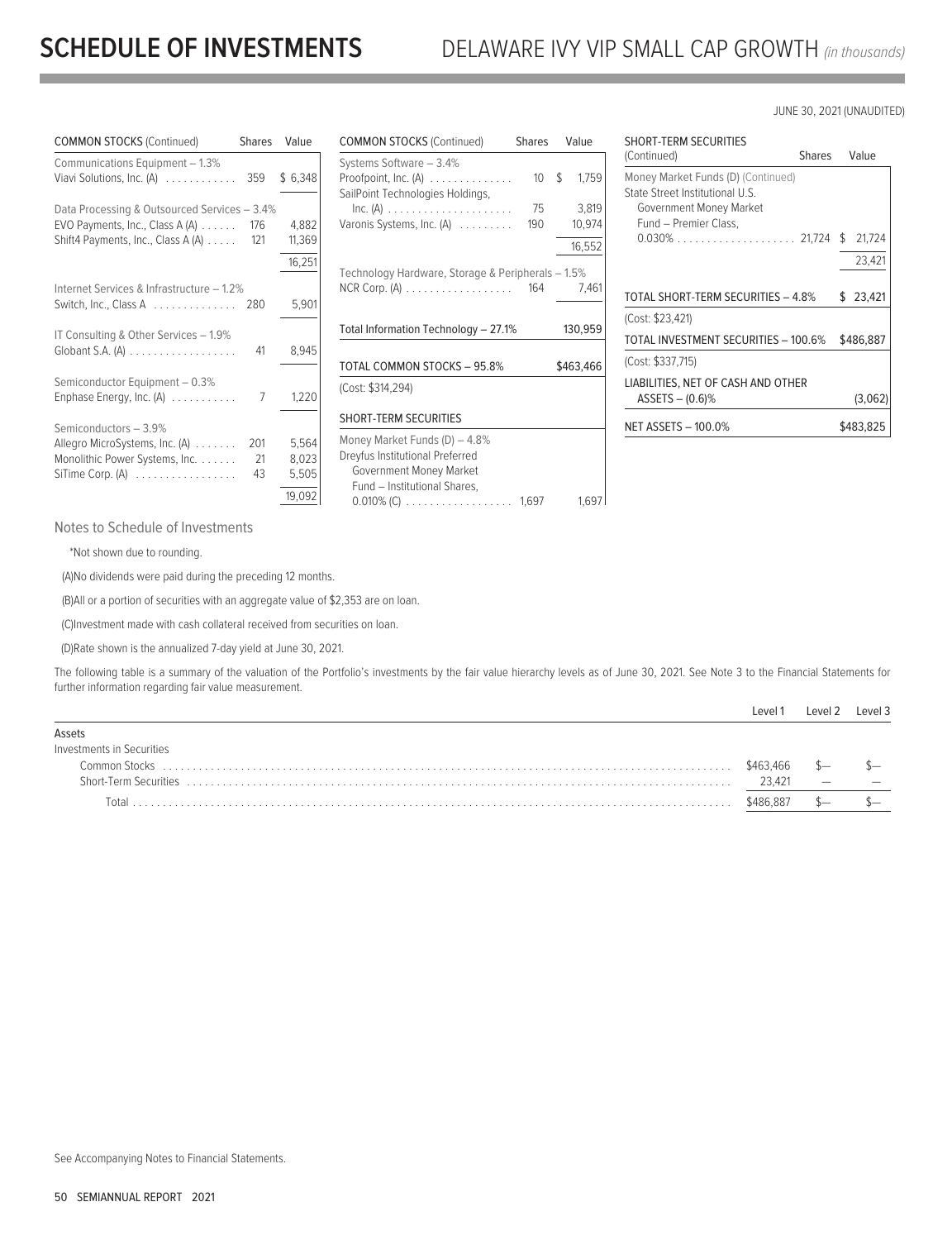| (In thousands, except per share amounts)                                                                                                                                                                                                                                    | Asset<br>Strategy <sup>(1)(2)</sup> Balanced <sup>(3)</sup> Energy <sup>(4)</sup> Growth <sup>(5)</sup> |                                  |                                             |                                                                             | High<br>Income <sup>(6)</sup>               | International<br>Core Equity <sup>(7)</sup>     | Mid Cap<br>Growth <sup>(8)</sup>        |
|-----------------------------------------------------------------------------------------------------------------------------------------------------------------------------------------------------------------------------------------------------------------------------|---------------------------------------------------------------------------------------------------------|----------------------------------|---------------------------------------------|-----------------------------------------------------------------------------|---------------------------------------------|-------------------------------------------------|-----------------------------------------|
| <b>ASSETS</b>                                                                                                                                                                                                                                                               |                                                                                                         |                                  |                                             |                                                                             |                                             |                                                 |                                         |
| Investments in unaffiliated securities at value+^<br>Investments in affiliated securities at value+                                                                                                                                                                         | \$734,212                                                                                               |                                  |                                             | \$360,121 \$69,581 \$1,045,328 \$932,917                                    | 312                                         | \$665,414                                       | \$745,036                               |
| Bullion at value+                                                                                                                                                                                                                                                           | 36,601                                                                                                  |                                  |                                             |                                                                             |                                             |                                                 |                                         |
| Investments at Value                                                                                                                                                                                                                                                        | 770,813                                                                                                 | 360,121                          | 69,581                                      | 1,045,328                                                                   | 933,229                                     | 665,414                                         | 745,036                                 |
| Cash<br>Cash denominated in foreign currencies at value+<br>Investment securities sold receivable<br>Dividends and interest receivable<br>Capital shares sold receivable<br>Receivable from affiliates<br>Unrealized appreciation on forward foreign currency               | 192<br>213<br>2,524<br>67                                                                               | 4.079<br>852<br>29               | 52<br>4                                     | 472<br>11                                                                   | 311<br>296<br>11,822<br>9,754<br>451        | 1,235<br>2,507<br>9<br>$\overline{\phantom{0}}$ | 308<br>106<br>1,263<br>$\overline{138}$ |
| contracts<br>Receivable from securities lending income - net                                                                                                                                                                                                                | $\overline{2}$                                                                                          |                                  |                                             | 1                                                                           | 174<br>36                                   | 12                                              |                                         |
| Prepaid and other assets<br><b>Total Assets</b>                                                                                                                                                                                                                             | 773,812                                                                                                 | 365,081                          | 69,637                                      | 1,045,812                                                                   | 2<br>956,075                                | 669,178                                         | 746,851                                 |
|                                                                                                                                                                                                                                                                             |                                                                                                         |                                  |                                             |                                                                             |                                             |                                                 |                                         |
| <b>LIABILITIES</b><br>Cash collateral on securities loaned at value<br>Investment securities purchased payable<br>Capital shares redeemed payable<br>Independent Trustees and Chief Compliance Officer fees                                                                 | 4.322<br>4.698<br>454                                                                                   | 4,454<br>239                     | 32                                          | 299                                                                         | 25.742<br>11,051<br>291                     | 4.066<br>211<br>263                             | 118<br>383                              |
| payable<br>Distribution and service fees payable<br>Investment management fee payable<br>Accounting services fee payable<br>Written options at value+<br>Other liabilities                                                                                                  | 177<br>5<br>11<br>17<br>510<br>536                                                                      | 84<br>$\frac{3}{7}$<br>10<br>282 | 9<br>$\overline{2}$<br>$\overline{4}$<br>66 | 197<br>7<br>20<br>19<br>$\overline{\phantom{0}}$<br>782                     | 76<br>6<br>15<br>18<br>and a<br>639         | 103<br>4<br>15<br>14<br>659                     | 41<br>$\frac{3}{17}$<br>15<br>5<br>591  |
| <b>Total Liabilities</b>                                                                                                                                                                                                                                                    | 10,730                                                                                                  | 5,079                            | 113                                         | 1,324                                                                       | 37,838                                      | 5,335                                           | 1,173                                   |
| <b>Commitments and Contingencies</b><br>(See Note 2 and Note 13)                                                                                                                                                                                                            |                                                                                                         |                                  |                                             |                                                                             |                                             |                                                 |                                         |
| <b>Total Net Assets</b>                                                                                                                                                                                                                                                     | \$763,082                                                                                               |                                  |                                             | \$360,002 \$69,524 \$1,044,488 \$918,237                                    |                                             | \$663.843                                       | \$745,678                               |
| <b>NET ASSETS</b><br>Capital paid in (shares authorized – unlimited)<br>Accumulated earnings gain (loss)<br><b>Total Net Assets</b>                                                                                                                                         | \$592.684<br>170,398<br>\$763,082                                                                       | \$263,021<br>96,981<br>\$360,002 | (44, 722)                                   | \$114,246 \$ 534,025 \$997,700<br>510,463<br>\$69,524 \$1,044,488 \$918,237 | (79, 463)                                   | \$551,375<br>112,468<br>\$663,843               | \$ 376,178<br>369,500<br>\$745,678      |
| CAPITAL SHARES OUTSTANDING:<br>Class I<br>Class II                                                                                                                                                                                                                          | 121<br>69.810                                                                                           | N/A<br>40.191                    | 41<br>20.538                                | N/A<br>79.524                                                               | 6,294<br>267.538                            | N/A<br>36,128                                   | 14,825<br>28.789                        |
| NET ASSET VALUE PER SHARE:<br>Class I<br>Class II                                                                                                                                                                                                                           | \$<br>\$<br>10.93<br>10.91                                                                              | N/A<br>\$<br>8.96                | 3.39<br>\$<br>$3.38$ \$                     | N/A<br>13.13                                                                | $\frac{6}{3}$<br>3.36<br>3.35               | N/A<br>\$<br>18.37                              | $\frac{1}{2}$<br>17.18<br>17.06         |
| +COST<br>Investments in unaffiliated securities at cost<br>Investments in affiliated securities at cost<br><b>Bullion at cost</b><br>Cash denominated in foreign currencies at cost<br>Written options premiums received at cost<br><sup>^</sup> Securities loaned at value | \$634,878<br>25,266<br>214<br>1.149<br>8,692                                                            | \$282,984<br>1,808               | $$65,279$ \$                                | $\overline{\phantom{0}}$                                                    | 587,723 \$942,585<br>1,117<br>295<br>30,363 | \$577,646<br>1,238<br>27,932                    | \$438,487<br>$\overline{7}$             |

AS OF JUNE 30, 2021 (UNAUDITED)

\*Not shown due to rounding.

(1)Consolidated Statement of Assets and Liabilities (See Note 5 in Notes to Financial Statements).

(2)Effective July 1, 2021, the Portfolio's name changed from Ivy VIP Asset Strategy to Delaware Ivy VIP Asset Strategy.

(3)Effective July 1, 2021, the Portfolio's name changed from Ivy VIP Balanced to Delaware Ivy VIP Balanced.

(4)Effective July 1, 2021, the Portfolio's name changed from Ivy VIP Energy to Delaware Ivy VIP Energy.

(5)Effective July 1, 2021, the Portfolio's name changed from Ivy VIP Growth to Delaware Ivy VIP Growth.

(6)Effective July 1, 2021, the Portfolio's name changed from Ivy VIP High Income to Delaware Ivy VIP High Income.

(7)Effective July 1, 2021, the Portfolio's name changed from Ivy VIP International Core Equity to Delaware Ivy VIP International Core Equity.

(8)Effective July 1, 2021, the Portfolio's name changed from Ivy VIP Mid Cap Growth to Delaware Ivy VIP Mid Cap Growth.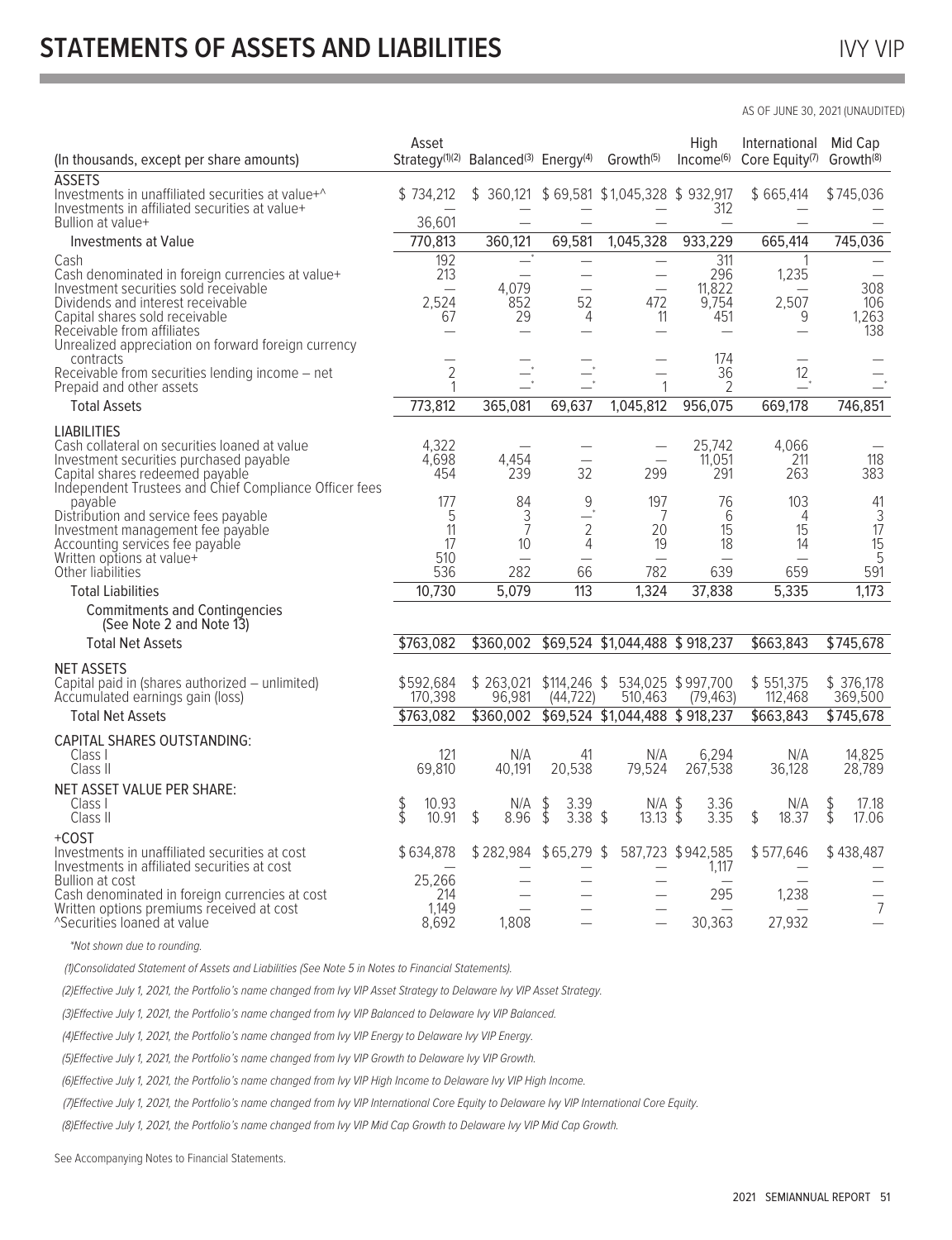# **STATEMENTS OF ASSETS AND LIABILITIES** IVY VIP

AS OF JUNE 30, 2021 (UNAUDITED)

| (In thousands, except per share amounts)                                                          | Natural              | Science and<br>Resources <sup>(1)</sup> Technology <sup>(2)</sup> Cap Core <sup>(3)</sup> | Small        | Small Cap<br>Growth <sup>(4)</sup> |
|---------------------------------------------------------------------------------------------------|----------------------|-------------------------------------------------------------------------------------------|--------------|------------------------------------|
| <b>ASSETS</b>                                                                                     |                      |                                                                                           |              |                                    |
| Investments in unaffiliated securities at value+^                                                 | \$88,453             | \$718,532                                                                                 | \$200,831    | \$486,887                          |
| Investments at Value                                                                              | 88,453               | 718,532                                                                                   | 200,831      | 486,887                            |
| Investment securities sold receivable                                                             | 25                   | 430                                                                                       | 1,315        | 3,908                              |
| Dividends and interest receivable                                                                 | 141                  | 226                                                                                       | 65           | 3,758                              |
| Capital shares sold receivable                                                                    | 61                   | 177                                                                                       | 2            | 137                                |
| Receivable from affiliates                                                                        |                      | $\overline{\phantom{0}}$                                                                  | $\equiv$     | 26                                 |
| Receivable from securities lending income - net<br>Prepaid and other assets                       |                      | $\overline{\phantom{0}}$<br>1                                                             | 1<br>$-^{*}$ | 1<br>1                             |
| <b>Total Assets</b>                                                                               | 88,680               | 719,366                                                                                   | 202,214      | 494,718                            |
|                                                                                                   |                      |                                                                                           |              |                                    |
| <b>LIABILITIES</b>                                                                                |                      |                                                                                           |              |                                    |
| Cash collateral on securities loaned at value<br>Cash denominated in foreign currencies at value+ | 151<br>24            |                                                                                           | 2,184        | 1,697                              |
| Investment securities purchased payable                                                           | 5                    | 4,286                                                                                     | 1.744        | 6,198                              |
| Capital shares redeemed payable                                                                   | 24                   | 334                                                                                       | 48           | 271                                |
| Independent Trustees and Chief Compliance Officer fees payable                                    | 22                   | 76                                                                                        | 40           | 96                                 |
| Distribution and service fees payable                                                             | $\mathbf{1}$         | 5                                                                                         | $\mathbf{1}$ | 3                                  |
| Investment management fee payable                                                                 | $\overline{2}$       | 17                                                                                        | 5            | 11                                 |
| Accounting services fee payable<br>Other liabilities                                              | $\overline{4}$<br>90 | 14<br>622                                                                                 | 7<br>183     | 11<br>2,606                        |
| <b>Total Liabilities</b>                                                                          | 323                  | 5,354                                                                                     | 4,212        | 10,893                             |
|                                                                                                   |                      |                                                                                           |              |                                    |
| <b>Commitments and Contingencies</b><br>(See Note 2 and Note 13)                                  |                      |                                                                                           |              |                                    |
| <b>Total Net Assets</b>                                                                           | \$88,357             | \$714,012                                                                                 | \$198,002    | \$483,825                          |
| <b>NET ASSETS</b>                                                                                 |                      |                                                                                           |              |                                    |
| Capital paid in (shares authorized - unlimited)                                                   | \$147,727            | \$243,343                                                                                 | \$134,837    | \$276,297                          |
| Accumulated earnings gain (loss)                                                                  | (59, 370)            | 470,669                                                                                   | 63,165       | 207,528                            |
| <b>Total Net Assets</b>                                                                           | \$88,357             | \$714,012                                                                                 | \$198,002    | \$483,825                          |
| <b>CAPITAL SHARES OUTSTANDING:</b>                                                                |                      |                                                                                           |              |                                    |
| Class I                                                                                           | N/A                  | 50                                                                                        | N/A          | 4,997                              |
| Class II                                                                                          | 22,943               | 18,070                                                                                    | 12,004       | 36,704                             |
| NET ASSET VALUE PER SHARE:                                                                        |                      |                                                                                           |              |                                    |
| Class I                                                                                           | N/A                  | \$<br>39.74                                                                               | N/A          | \$<br>11.66                        |
| Class II                                                                                          | \$<br>3.85           | \$<br>39.40                                                                               | \$<br>16.50  | \$<br>11.59                        |
| +COST                                                                                             |                      |                                                                                           |              |                                    |
| Investments in unaffiliated securities at cost                                                    | \$82,310             | \$320,937                                                                                 | \$164,333    | \$337,715                          |
| Cash denominated in foreign currencies at cost<br>^Securities loaned at value                     | (25)<br>147          |                                                                                           |              | 2,353                              |
|                                                                                                   |                      |                                                                                           | 6,670        |                                    |
| *Not shown due to rounding.                                                                       |                      |                                                                                           |              |                                    |

(1)Effective July 1, 2021, the Portfolio's name changed from Ivy VIP Natural Resources to Delaware Ivy VIP Natural Resources.

(2)Effective July 1, 2021, the Portfolio's name changed from Ivy VIP Science and Technology to Delaware Ivy VIP Science and Technology.

(3)Effective July 1, 2021, the Portfolio's name changed from Ivy VIP Small Cap Core to Delaware Ivy VIP Small Cap Core.

(4)Effective July 1, 2021, the Portfolio's name changed from Ivy VIP Small Cap Growth to Delaware Ivy VIP Small Cap Growth.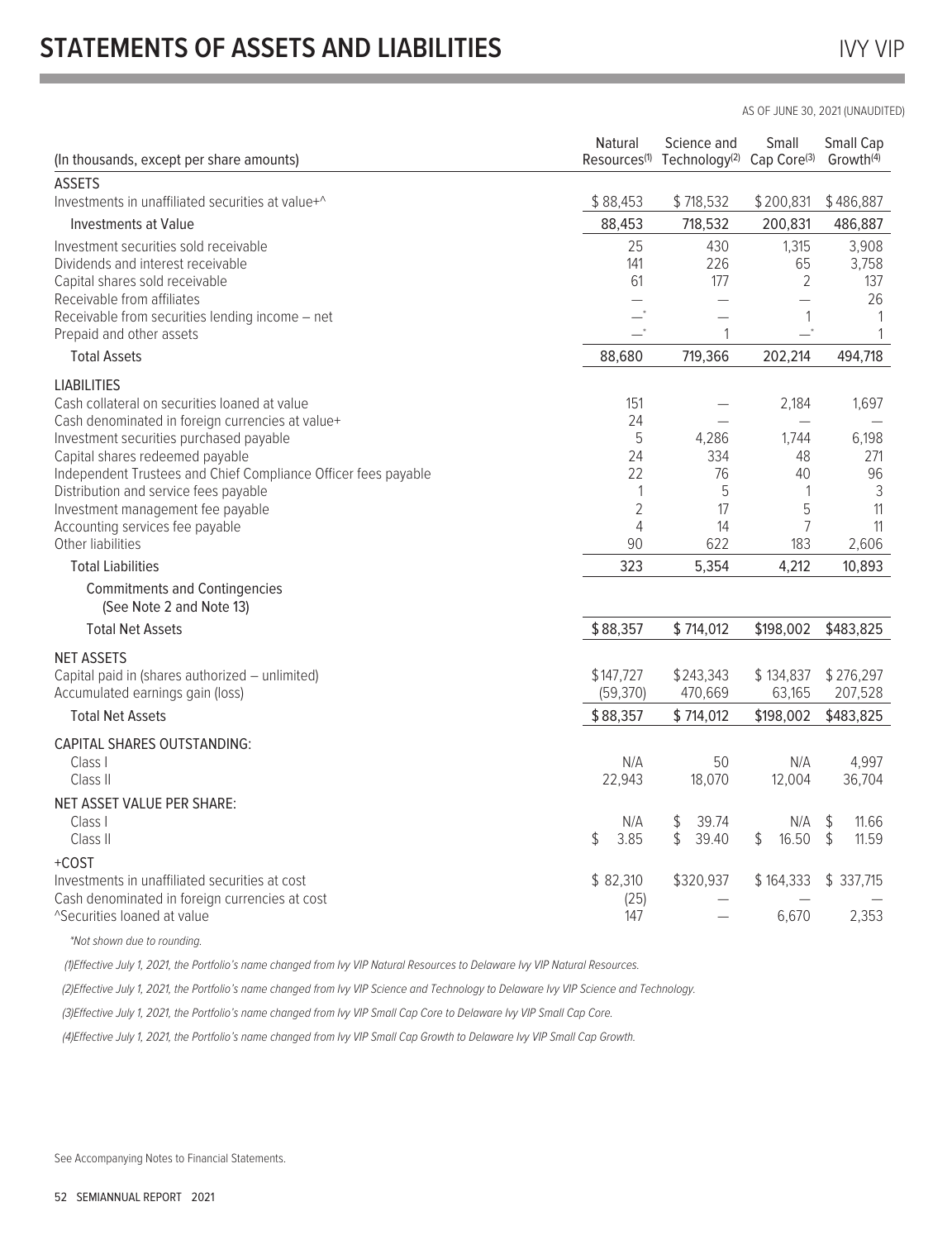FOR THE SIX MONTHS ENDED JUNE 30, 2021 (UNAUDITED)

| (In thousands)                                                                             | Asset                    |          |                          |                          |                                                      | High                     | International Mid Cap<br>Strategy <sup>(1)(2)</sup> Balanced <sup>(3)</sup> Energy <sup>(4)</sup> Growth <sup>(5)</sup> Income <sup>(6)</sup> Core Equity <sup>(7)</sup> Growth <sup>(8)</sup> |                          |
|--------------------------------------------------------------------------------------------|--------------------------|----------|--------------------------|--------------------------|------------------------------------------------------|--------------------------|------------------------------------------------------------------------------------------------------------------------------------------------------------------------------------------------|--------------------------|
| <b>INVESTMENT INCOME</b>                                                                   |                          |          |                          |                          |                                                      |                          |                                                                                                                                                                                                |                          |
| Dividends from unaffiliated securities                                                     | \$4,806                  | \$       | 1,681                    | \$<br>721                | \$<br>2,897 \$                                       | 944                      | \$12,330                                                                                                                                                                                       | \$<br>1,192              |
| Foreign dividend withholding tax<br>Interest and amortization from unaffiliated securities | (354)<br>2,483           |          | (22)<br>1,123            | (11)<br>—'               | (14)                                                 | 28,204                   | (1,106)<br>26                                                                                                                                                                                  | $\mathbf{1}$             |
| Interest and amortization from affiliated securities                                       |                          |          | $\overline{\phantom{0}}$ |                          |                                                      | 36                       |                                                                                                                                                                                                | $\overline{\phantom{0}}$ |
| Foreign interest withholding tax                                                           |                          |          | $\equiv$                 | $\overline{\phantom{0}}$ |                                                      | $\equiv$                 | $\equiv$                                                                                                                                                                                       |                          |
| Securities lending income - net                                                            | 14                       |          | 4                        | 1                        |                                                      | 166                      | 81                                                                                                                                                                                             | $\overline{2}$           |
| <b>Total Investment Income</b>                                                             | 6,949                    |          | 2,786                    | 711                      | 2,883                                                | 29,350                   | 11,331                                                                                                                                                                                         | 1,195                    |
| <b>EXPENSES</b>                                                                            |                          |          |                          |                          |                                                      |                          |                                                                                                                                                                                                |                          |
| Investment management fee                                                                  | 2,539                    |          | 1,222                    | 257                      | 3,307                                                | 2,770                    | 2,816                                                                                                                                                                                          | 2,960                    |
| Distribution and service fees:                                                             |                          |          |                          |                          |                                                      |                          |                                                                                                                                                                                                |                          |
| Class II                                                                                   | 940                      |          | 437                      | 75                       | 1,182                                                | 1,103                    | 828                                                                                                                                                                                            | 569                      |
| Shareholder servicing:<br>Custodian fees                                                   | 24                       |          | 4                        | 3                        | $\overline{7}$                                       | 12                       | 43                                                                                                                                                                                             | 5                        |
| Independent Trustees and Chief Compliance Officer fees                                     | 50                       |          | 25                       | 3                        | 54                                                   | 35                       | 33                                                                                                                                                                                             | 22                       |
| Accounting services fee                                                                    | 100                      |          | 54                       | 20                       | 110                                                  | 107                      | 81                                                                                                                                                                                             | 84                       |
| Professional fees                                                                          | 21                       |          | 7                        | 9                        | 5                                                    | 65                       | 8                                                                                                                                                                                              | 7                        |
| Third-party valuation service fees                                                         | 5                        |          |                          | $\overline{\phantom{0}}$ | $\equiv$                                             | $\overline{\phantom{0}}$ | 6                                                                                                                                                                                              |                          |
| Commitment and interest expense for borrowing                                              | $\overline{\phantom{0}}$ |          | $\qquad \qquad$          | $\overline{\phantom{0}}$ | $\equiv$                                             | 31                       | $\overline{\phantom{0}}$                                                                                                                                                                       |                          |
| Other                                                                                      | 45                       |          | 14                       | 9                        | 21                                                   | 33                       | 23                                                                                                                                                                                             | 17                       |
| <b>Total Expenses</b>                                                                      | 3,724                    |          | 1,763                    | 376                      | 4,686                                                | 4,156                    | 3,838                                                                                                                                                                                          | 3,664                    |
| Less:                                                                                      |                          |          |                          |                          |                                                      |                          |                                                                                                                                                                                                |                          |
| Expenses in excess of limit                                                                | (96)                     |          |                          |                          |                                                      |                          |                                                                                                                                                                                                | (138)                    |
| <b>Total Net Expenses</b>                                                                  | 3,628                    |          | 1,763                    | 376                      | 4,686                                                | 4,156                    | 3,838                                                                                                                                                                                          | 3,526                    |
| Net Investment Income (Loss)                                                               | 3,321                    |          | 1,023                    | 335                      | (1, 803)                                             | 25,194                   | 7,493                                                                                                                                                                                          | (2, 331)                 |
| REALIZED AND UNREALIZED GAIN (LOSS)                                                        |                          |          |                          |                          |                                                      |                          |                                                                                                                                                                                                |                          |
| Net realized gain (loss) on:                                                               |                          |          |                          |                          |                                                      |                          |                                                                                                                                                                                                |                          |
| Investments in unaffiliated securities                                                     | 60,574                   |          | 18,521                   | 2,533                    | 54,857                                               | 840                      | 57,457                                                                                                                                                                                         | 65,228                   |
| Written options                                                                            | 277                      |          | 38                       |                          |                                                      |                          |                                                                                                                                                                                                | 533                      |
| Swap agreements                                                                            | 336                      |          | $\equiv$                 |                          |                                                      |                          | 631                                                                                                                                                                                            |                          |
| Forward foreign currency contracts<br>Foreign currency exchange transactions               | (89)                     |          | $\overline{\phantom{0}}$ |                          | $\overline{\phantom{0}}$<br>$\overline{\phantom{0}}$ | (218)                    |                                                                                                                                                                                                |                          |
| Net change in unrealized appreciation (depreciation) on:                                   |                          |          | $\overline{\phantom{0}}$ |                          |                                                      | 11                       | (153)                                                                                                                                                                                          |                          |
| Investments in unaffiliated securities                                                     | (16, 960)                | 15,946   |                          | 14,466                   | 86,532                                               | 16,348                   | 20,259                                                                                                                                                                                         | 12,724                   |
| Investments in affiliated securities                                                       |                          |          |                          |                          |                                                      | (44)                     |                                                                                                                                                                                                |                          |
| Written options                                                                            | 635                      |          |                          |                          |                                                      | $\qquad \qquad -$        |                                                                                                                                                                                                | (331)                    |
| Swap agreements                                                                            | (301)                    |          |                          |                          |                                                      |                          |                                                                                                                                                                                                |                          |
| Forward foreign currency contracts                                                         |                          |          |                          |                          |                                                      | 174                      | (685)                                                                                                                                                                                          |                          |
| Foreign currency exchange transactions                                                     | (25)                     |          |                          |                          | $\overline{\phantom{0}}$                             | $-$                      | (107)                                                                                                                                                                                          |                          |
| Net Realized and Unrealized Gain                                                           | 44,447                   | 34,505   |                          | 16,999                   | 141,389                                              | 17,111                   | 77,402                                                                                                                                                                                         | 78,154                   |
| Net Increase in Net Assets Resulting from Operations                                       | \$47,768                 | \$35,528 |                          |                          | \$17,334 \$139,586 \$42,305                          |                          | \$84,895                                                                                                                                                                                       | \$75,823                 |

\*Not shown due to rounding.

(1)Consolidated Statement of Operations (See Note 5 in Notes to Financial Statements).

(2)Effective July 1, 2021, the Portfolio's name changed from Ivy VIP Asset Strategy to Delaware Ivy VIP Asset Strategy.

(3)Effective July 1, 2021, the Portfolio's name changed from Ivy VIP Balanced to Delaware Ivy VIP Balanced.

(4)Effective July 1, 2021, the Portfolio's name changed from Ivy VIP Energy to Delaware Ivy VIP Energy.

(5)Effective July 1, 2021, the Portfolio's name changed from Ivy VIP Growth to Delaware Ivy VIP Growth.

(6)Effective July 1, 2021, the Portfolio's name changed from Ivy VIP High Income to Delaware Ivy VIP High Income.

(7)Effective July 1, 2021, the Portfolio's name changed from Ivy VIP International Core Equity to Delaware Ivy VIP International Core Equity.

(8)Effective July 1, 2021, the Portfolio's name changed from Ivy VIP Mid Cap Growth to Delaware Ivy VIP Mid Cap Growth.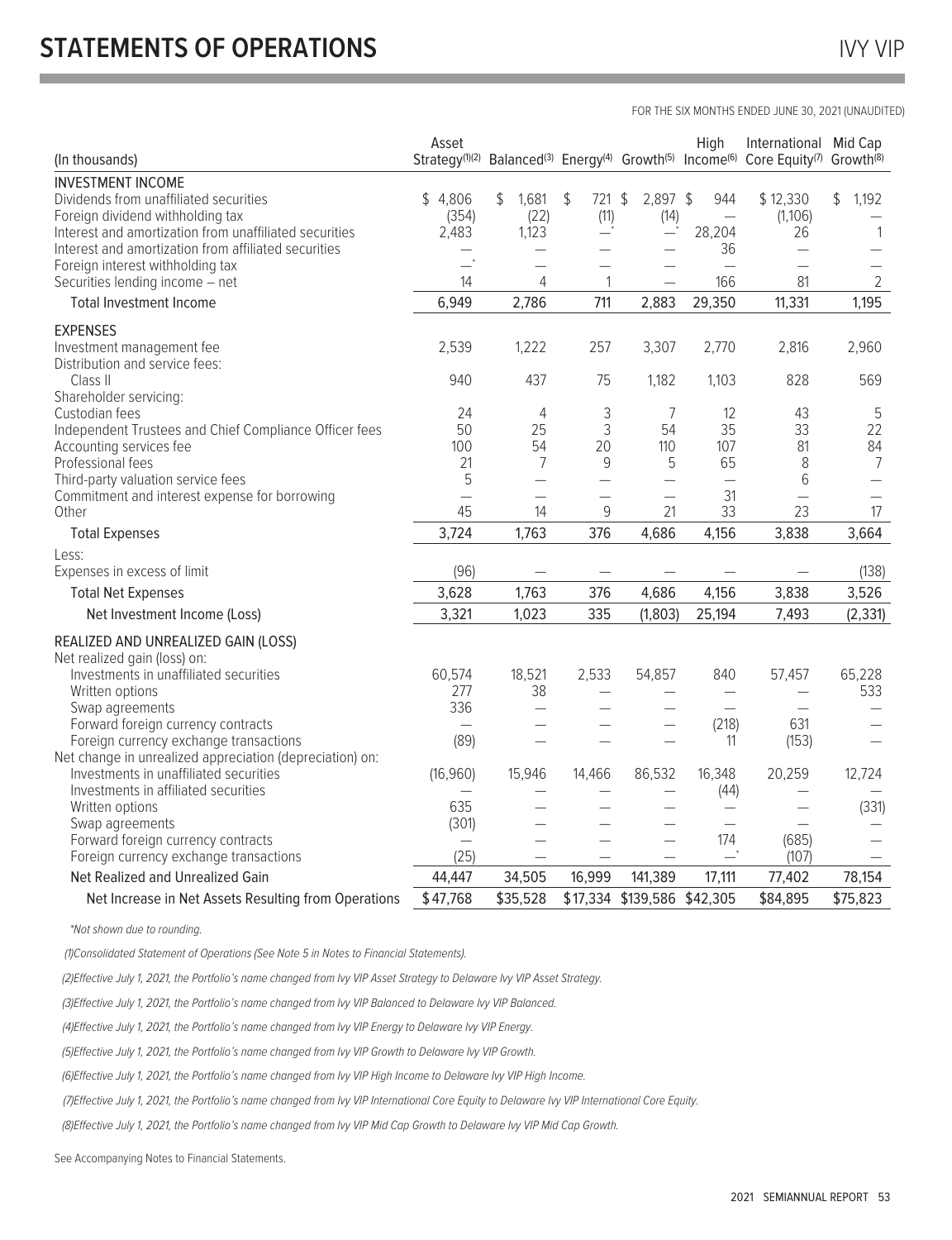| (In thousands)                                           | Natural<br>Resources <sup>(1)</sup> | Science and<br>Technology <sup>(2)</sup> | Small Cap<br>$Core^{(3)}$ | Small Cap<br>Growth <sup>(4)</sup> |
|----------------------------------------------------------|-------------------------------------|------------------------------------------|---------------------------|------------------------------------|
| <b>INVESTMENT INCOME</b>                                 |                                     |                                          |                           |                                    |
| Dividends from unaffiliated securities                   | \$1,249                             | \$1,546                                  | \$<br>842                 | \$<br>397                          |
| Foreign dividend withholding tax                         | (41)                                | (97)                                     |                           |                                    |
| Interest and amortization from unaffiliated securities   | Ξ,                                  | 12                                       |                           | 3                                  |
| Securities lending income - net                          | 5                                   | 26                                       | 6                         | 61                                 |
| <b>Total Investment Income</b>                           | 1,213                               | 1,487                                    | 848                       | 461                                |
| <b>EXPENSES</b>                                          |                                     |                                          |                           |                                    |
| Investment management fee                                | 363                                 | 2,913                                    | 844                       | 2,023                              |
| Distribution and service fees:                           |                                     |                                          |                           |                                    |
| Class II                                                 | 107                                 | 855                                      | 248                       | 525                                |
| Shareholder servicing:                                   |                                     |                                          |                           |                                    |
| Custodian fees                                           | 4                                   | 6                                        | 6                         | 7                                  |
| Independent Trustees and Chief Compliance Officer fees   | 6                                   | 28                                       | 12                        | 28                                 |
| Accounting services fee                                  | 22                                  | 83                                       | 40                        | 66                                 |
| Professional fees                                        | 7                                   | 8                                        | 7                         | 7                                  |
| Third-party valuation service fees                       | $\mathbf 1$                         |                                          |                           |                                    |
| Other                                                    | 17                                  | 22                                       | 9                         | 19                                 |
| <b>Total Expenses</b>                                    | 527                                 | 3,915                                    | 1,166                     | 2,675                              |
| Less:                                                    |                                     |                                          |                           |                                    |
| Expenses in excess of limit                              |                                     |                                          |                           | (25)                               |
| <b>Total Net Expenses</b>                                | 527                                 | 3,915                                    | 1,166                     | 2,650                              |
| Net Investment Income (Loss)                             | 686                                 | (2, 428)                                 | (318)                     | (2, 189)                           |
| REALIZED AND UNREALIZED GAIN (LOSS)                      |                                     |                                          |                           |                                    |
| Net realized gain (loss) on:                             |                                     |                                          |                           |                                    |
| Investments in unaffiliated securities                   | 3,506                               | 76,102                                   | 28,316                    | 62,573                             |
| Written options                                          |                                     | 1,196                                    |                           | 70                                 |
| Swap agreements                                          |                                     |                                          |                           | (1,784)                            |
| Forward foreign currency contracts                       | (338)                               |                                          |                           |                                    |
| Foreign currency exchange transactions                   | 5                                   | (24)                                     |                           |                                    |
| Net change in unrealized appreciation (depreciation) on: |                                     |                                          |                           |                                    |
| Investments in unaffiliated securities                   | 9,687                               | 784                                      | 6,656                     | (12, 251)                          |
| Written options                                          |                                     | (344)                                    |                           | 29                                 |
| Swap agreements                                          |                                     |                                          |                           | 155                                |
| Forward foreign currency contracts                       | 472<br>$\equiv^*$                   |                                          |                           |                                    |
| Foreign currency exchange transactions                   |                                     |                                          |                           |                                    |
| Net Realized and Unrealized Gain                         | 13,332                              | 77,714                                   | 34,972                    | 48,792                             |
| Net Increase in Net Assets Resulting from Operations     | \$14,018                            | \$75,286                                 | \$34,654                  | \$46,603                           |

FOR THE SIX MONTHS ENDED JUNE 30, 2021 (UNAUDITED)

\*Not shown due to rounding.

(1)Effective July 1, 2021, the Portfolio's name changed from Ivy VIP Natural Resources to Delaware Ivy VIP Natural Resources.

(2)Effective July 1, 2021, the Portfolio's name changed from Ivy VIP Science and Technology to Delaware Ivy VIP Science and Technology.

(3)Effective July 1, 2021, the Portfolio's name changed from Ivy VIP Small Cap Core to Delaware Ivy VIP Small Cap Core.

(4)Effective July 1, 2021, the Portfolio's name changed from Ivy VIP Small Cap Growth to Delaware Ivy VIP Small Cap Growth.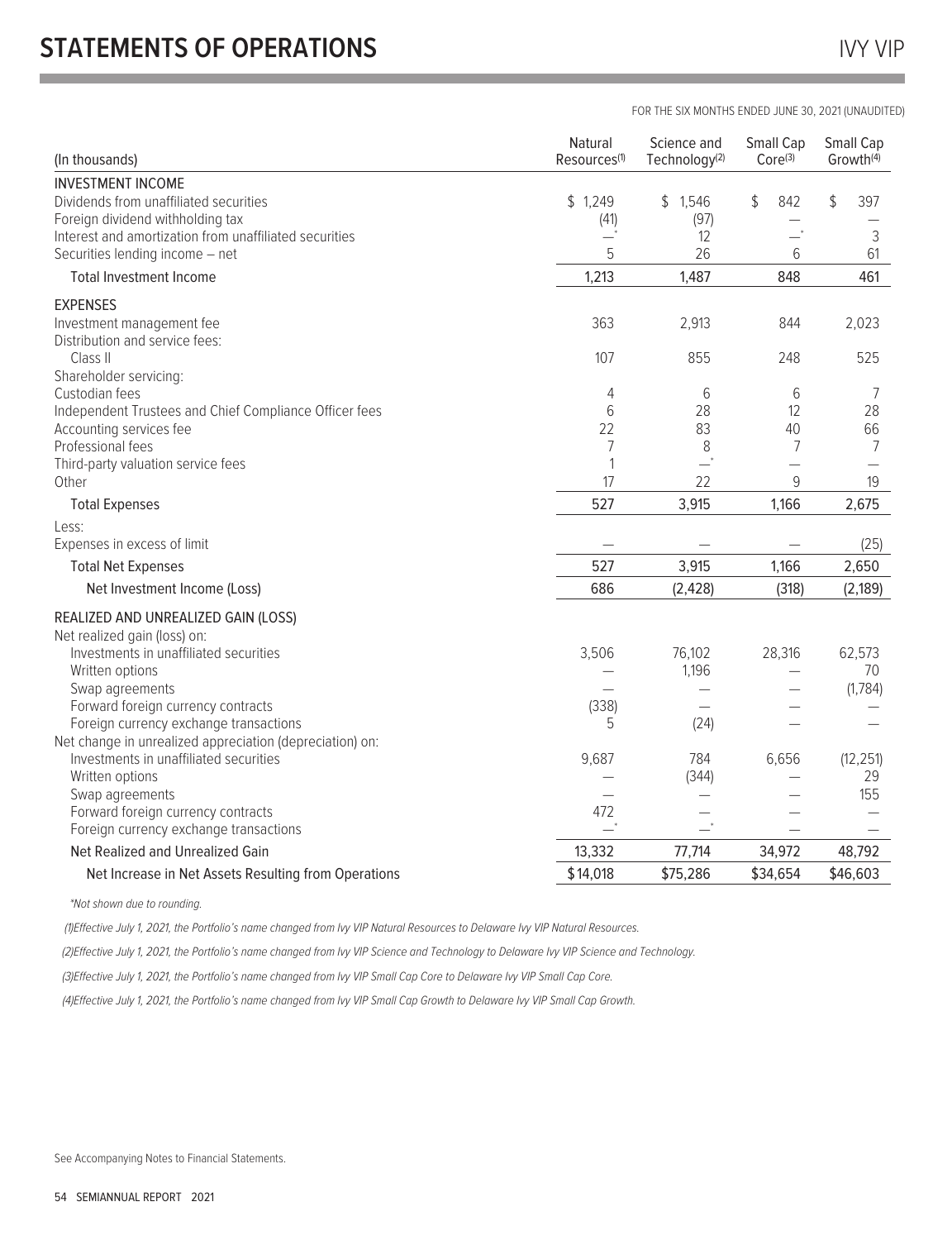|                                                                                                                                                | Asset Strategy <sup>(1)(2)</sup>                                                |                                   | Balanced <sup>(3)</sup>                                |                                     | Energy <sup>(4)</sup>                               |                                    |
|------------------------------------------------------------------------------------------------------------------------------------------------|---------------------------------------------------------------------------------|-----------------------------------|--------------------------------------------------------|-------------------------------------|-----------------------------------------------------|------------------------------------|
| (In thousands)                                                                                                                                 | Six months<br>ended<br>$6 - 30 - 21$<br>(Unaudited)                             | Year<br>ended<br>12-31-20         | Six months<br>ended<br>$6 - 30 - 21$<br>(Unaudited)    | Year<br>ended<br>12-31-20           | Six months<br>ended<br>$6 - 30 - 21$<br>(Unaudited) | Year<br>ended<br>12-31-20          |
| INCREASE (DECREASE) IN NET ASSETS                                                                                                              |                                                                                 |                                   |                                                        |                                     |                                                     |                                    |
| Operations:<br>Net investment income<br>Net realized gain (loss) on investments<br>Net change in unrealized appreciation (depreciation)        | \$<br>3,321<br>61,098<br>(16, 651)                                              | \$<br>11,364<br>24,934<br>56,099  | \$<br>1,023<br>18,559<br>15,946                        | \$<br>3,578<br>21,733<br>16,478     | \$<br>335<br>2,533<br>14,466                        | \$<br>528<br>(13, 526)<br>2,711    |
| Net Increase (Decrease) in Net Assets Resulting from<br>Operations                                                                             | 47,768                                                                          | 92,397                            | 35,528                                                 | 41,789                              | 17,334                                              | (10, 287)                          |
| Distributions to Shareholders From:<br>Accumulated earnings:<br>(combined net investment income and net realized gains)<br>Class I<br>Class II | $\left( \frac{\ }{\ }$<br>(14, 256)                                             | (14)<br>(25, 939)                 | N/A<br>(25,006)                                        | N/A<br>(21, 608)                    | (182)                                               | (4)<br>(710)                       |
| <b>Total Distributions to Shareholders</b>                                                                                                     | (14, 263)                                                                       | (25, 953)                         | (25,006)                                               | (21, 608)                           | (182)                                               | (714)                              |
| <b>Capital Share Transactions</b>                                                                                                              | (34, 997)                                                                       | (74, 478)                         | 5,754                                                  | (17, 294)                           | 8,830                                               | 12,886                             |
| Net Increase (Decrease) in Net Assets<br>Net Assets, Beginning of Period                                                                       | (1, 492)<br>764,574                                                             | (8,034)<br>772,608                | 16,276<br>343,726                                      | 2,887<br>340,839                    | 25,982<br>43,542                                    | 1,885<br>41,657                    |
| Net Assets, End of Period                                                                                                                      | 763,082                                                                         | \$764,574                         | \$360,002                                              | \$343,726                           | \$69,524                                            | \$43,542                           |
|                                                                                                                                                | Growth <sup>(5)</sup><br>High Income <sup>(6)</sup><br>Six months<br>Six months |                                   | International Core Equity <sup>(7)</sup><br>Six months |                                     |                                                     |                                    |
| (In thousands)                                                                                                                                 | ended<br>$6 - 30 - 21$<br>(Unaudited)                                           | Year<br>ended<br>12-31-20         | ended<br>$6 - 30 - 21$<br>(Unaudited)                  | Year<br>ended<br>12-31-20           | ended<br>$6 - 30 - 21$<br>(Unaudited)               | Year<br>ended<br>12-31-20          |
| INCREASE (DECREASE) IN NET ASSETS                                                                                                              |                                                                                 |                                   |                                                        |                                     |                                                     |                                    |
| Operations:<br>Net investment income (loss)<br>Net realized gain (loss) on investments<br>Net change in unrealized appreciation                | \$<br>(1,803)<br>54,857<br>86,532                                               | $$$ (1,655)<br>100,050<br>124,851 | \$<br>25,194<br>633<br>16,478                          | \$<br>51,672<br>(18, 616)<br>14,461 | \$<br>7,493<br>57,935<br>19,467                     | \$<br>6,627<br>(40, 116)<br>74,661 |
| Net Increase in Net Assets Resulting from Operations                                                                                           | 139,586                                                                         | 223,246                           | 42,305                                                 | 47,517                              | 84,895                                              | 41,172                             |
| Distributions to Shareholders From:<br>Accumulated earnings:<br>(combined net investment income and net realized gains)<br>Class I             | N/A                                                                             | N/A                               | (1, 264)                                               | (1,439)                             | N/A                                                 | N/A                                |
| Class II                                                                                                                                       | (98, 262)                                                                       | (112, 472)                        | (52,760)                                               | (57, 105)                           | (6, 911)                                            | (14, 682)                          |
| <b>Total Distributions to Shareholders</b>                                                                                                     | (98, 262)                                                                       | (112, 472)                        | (54, 024)                                              | (58, 544)                           | (6, 911)                                            | (14, 682)                          |
| <b>Capital Share Transactions</b>                                                                                                              | 106,983                                                                         | (5, 293)                          | 50,487                                                 | 4,623                               | (63, 559)                                           | (76, 149)                          |
| Net Increase (Decrease) in Net Assets<br>Net Assets, Beginning of Period                                                                       | 148,307<br>896,181                                                              | 105,481<br>790,700                | 38,768<br>879,469                                      | (6, 404)<br>885,873                 | 14,425<br>649,418                                   | (49, 659)<br>699,077               |
| Net Assets, End of Period                                                                                                                      | \$1,044,488                                                                     | \$896,181                         | \$918,237                                              | \$879,469                           | \$663,843                                           | \$649,418                          |
|                                                                                                                                                |                                                                                 |                                   |                                                        |                                     |                                                     |                                    |

\*Not shown due to rounding.

(1)Consolidated Statements of Changes in Net Assets (See Note 5 in Notes to Financial Statements).

(2)Effective July 1, 2021, the Portfolio's name changed from Ivy VIP Asset Strategy to Delaware Ivy VIP Asset Strategy.

(3)Effective July 1, 2021, the Portfolio's name changed from Ivy VIP Balanced to Delaware Ivy VIP Balanced.

(4)Effective July 1, 2021, the Portfolio's name changed from Ivy VIP Energy to Delaware Ivy VIP Energy.

(5)Effective July 1, 2021, the Portfolio's name changed from Ivy VIP Growth to Delaware Ivy VIP Growth.

(6)Effective July 1, 2021, the Portfolio's name changed from Ivy VIP High Income to Delaware Ivy VIP High Income.

(7)Effective July 1, 2021, the Portfolio's name changed from Ivy VIP International Core Equity to Delaware Ivy VIP International Core Equity.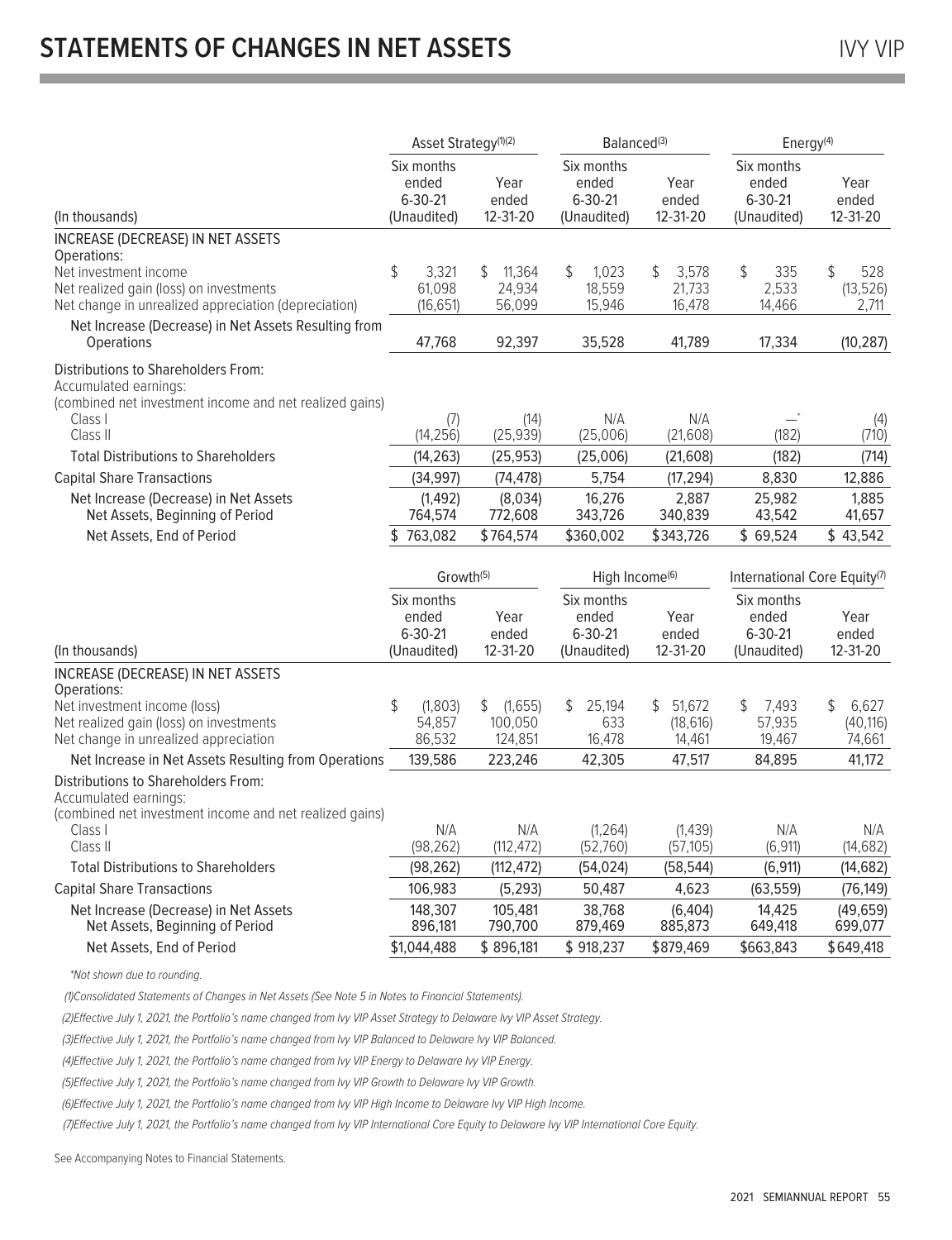|                                                                                                                                                                                               | Mid Cap Growth <sup>(1)</sup>                       |                                             | Natural Resources <sup>(2)</sup>                    |                                              | Science and Technology <sup>(3)</sup>               |                                    |
|-----------------------------------------------------------------------------------------------------------------------------------------------------------------------------------------------|-----------------------------------------------------|---------------------------------------------|-----------------------------------------------------|----------------------------------------------|-----------------------------------------------------|------------------------------------|
| (In thousands)                                                                                                                                                                                | Six months<br>ended<br>$6 - 30 - 21$<br>(Unaudited) | Year<br>ended<br>12-31-20                   | Six months<br>ended<br>$6 - 30 - 21$<br>(Unaudited) | Year<br>ended<br>12-31-20                    | Six months<br>ended<br>$6 - 30 - 21$<br>(Unaudited) | Year<br>ended<br>12-31-20          |
| INCREASE (DECREASE) IN NET ASSETS                                                                                                                                                             |                                                     |                                             |                                                     |                                              |                                                     |                                    |
| Operations:<br>Net investment income (loss)<br>Net realized gain (loss) on investments<br>Net change in unrealized appreciation                                                               | (2, 331)<br>\$<br>65,761<br>12,393                  | \$<br>(2, 369)<br>84,758<br>149,625         | \$<br>686<br>3,173<br>10,159                        | \$<br>992<br>(17, 286)<br>6,453              | (2, 428)<br>\$<br>77,274<br>440                     | (3,854)<br>\$<br>56,593<br>132,028 |
| Net Increase (Decrease) in Net Assets Resulting from<br>Operations                                                                                                                            | 75,823                                              | 232,014                                     | 14,018                                              | (9, 841)                                     | 75,286                                              | 184,767                            |
| Distributions to Shareholders From:<br>Accumulated earnings:<br>(combined net investment income and net realized gains)                                                                       |                                                     |                                             |                                                     |                                              |                                                     |                                    |
| Class I                                                                                                                                                                                       | (28, 372)                                           | (16, 218)                                   | N/A                                                 | N/A                                          | (18)                                                | (191)                              |
| Class II<br><b>Total Distributions to Shareholders</b>                                                                                                                                        | (54, 305)<br>(82, 677)                              | (23, 025)<br>(39, 243)                      | (1, 378)<br>(1, 378)                                | (1,678)                                      | (9, 191)<br>(9, 209)                                | (71, 179)<br>(71, 370)             |
| <b>Capital Share Transactions</b>                                                                                                                                                             | 62,973                                              | (50, 778)                                   | 895                                                 | (1,678)<br>(1, 267)                          | (30, 432)                                           | (15, 453)                          |
| Net Increase (Decrease) in Net Assets<br>Net Assets, Beginning of Period                                                                                                                      | 56,119<br>689,559                                   | 141,993<br>547,566                          | 13,535<br>74,822                                    | (12,786)<br>87,608                           | 35,645<br>678,367                                   | 97,944<br>580,423                  |
| Net Assets, End of Period                                                                                                                                                                     | \$745,678                                           | \$689,559                                   | \$88,357                                            | \$74,822                                     | \$714,012                                           | \$678,367                          |
|                                                                                                                                                                                               | Small Cap Core <sup>(4)</sup>                       |                                             |                                                     | Small Cap Growth <sup>(5)</sup>              |                                                     |                                    |
| (In thousands)                                                                                                                                                                                | Six months<br>ended<br>$6 - 30 - 21$<br>(Unaudited) | Year<br>ended<br>12-31-20                   | Six months<br>ended<br>$6 - 30 - 21$<br>(Unaudited) | Year<br>ended<br>12-31-20                    |                                                     |                                    |
| INCREASE (DECREASE) IN NET ASSETS                                                                                                                                                             |                                                     |                                             |                                                     |                                              |                                                     |                                    |
| Operations:<br>Net investment loss<br>Net realized gain (loss) on investments<br>Net change in unrealized appreciation (depreciation)<br>Net Increase in Net Assets Resulting from Operations | \$<br>(318)<br>28,316<br>6,656<br>34,654            | \$<br>(231)<br>(1, 117)<br>12,595<br>11,247 | (2, 189)<br>\$<br>60,859<br>(12,067)<br>46,603      | \$<br>(2,550)<br>61,996<br>72,583<br>132,029 |                                                     |                                    |
|                                                                                                                                                                                               |                                                     |                                             |                                                     |                                              |                                                     |                                    |
| Distributions to Shareholders From:<br>Accumulated earnings:<br>(combined net investment income and net realized gains)<br>Class I<br>Class II                                                | N/A<br>—                                            | N/A<br>(8, 738)                             | (6,960)<br>(51, 659)                                |                                              |                                                     |                                    |
| <b>Total Distributions to Shareholders</b>                                                                                                                                                    |                                                     | (8,738)                                     | (58, 619)                                           |                                              |                                                     |                                    |
| <b>Capital Share Transactions</b>                                                                                                                                                             | (19, 522)                                           | (7,655)                                     | 31,304                                              | (56, 435)                                    |                                                     |                                    |
| Net Increase (Decrease) in Net Assets<br>Net Assets, Beginning of Period                                                                                                                      | 15,132<br>182,870                                   | (5, 146)<br>188,016                         | 19,288<br>464,537                                   | 75,594<br>388,943                            |                                                     |                                    |
| Net Assets, End of Period                                                                                                                                                                     | \$198,002                                           | \$182,870                                   | \$483,825                                           | \$464,537                                    |                                                     |                                    |

(2)Effective July 1, 2021, the Portfolio's name changed from Ivy VIP Natural Resources to Delaware Ivy VIP Natural Resources.

(3)Effective July 1, 2021, the Portfolio's name changed from Ivy VIP Science and Technology to Delaware Ivy VIP Science and Technology.

(4)Effective July 1, 2021, the Portfolio's name changed from Ivy VIP Small Cap Core to Delaware Ivy VIP Small Cap Core.

(5)Effective July 1, 2021, the Portfolio's name changed from Ivy VIP Small Cap Growth to Delaware Ivy VIP Small Cap Growth.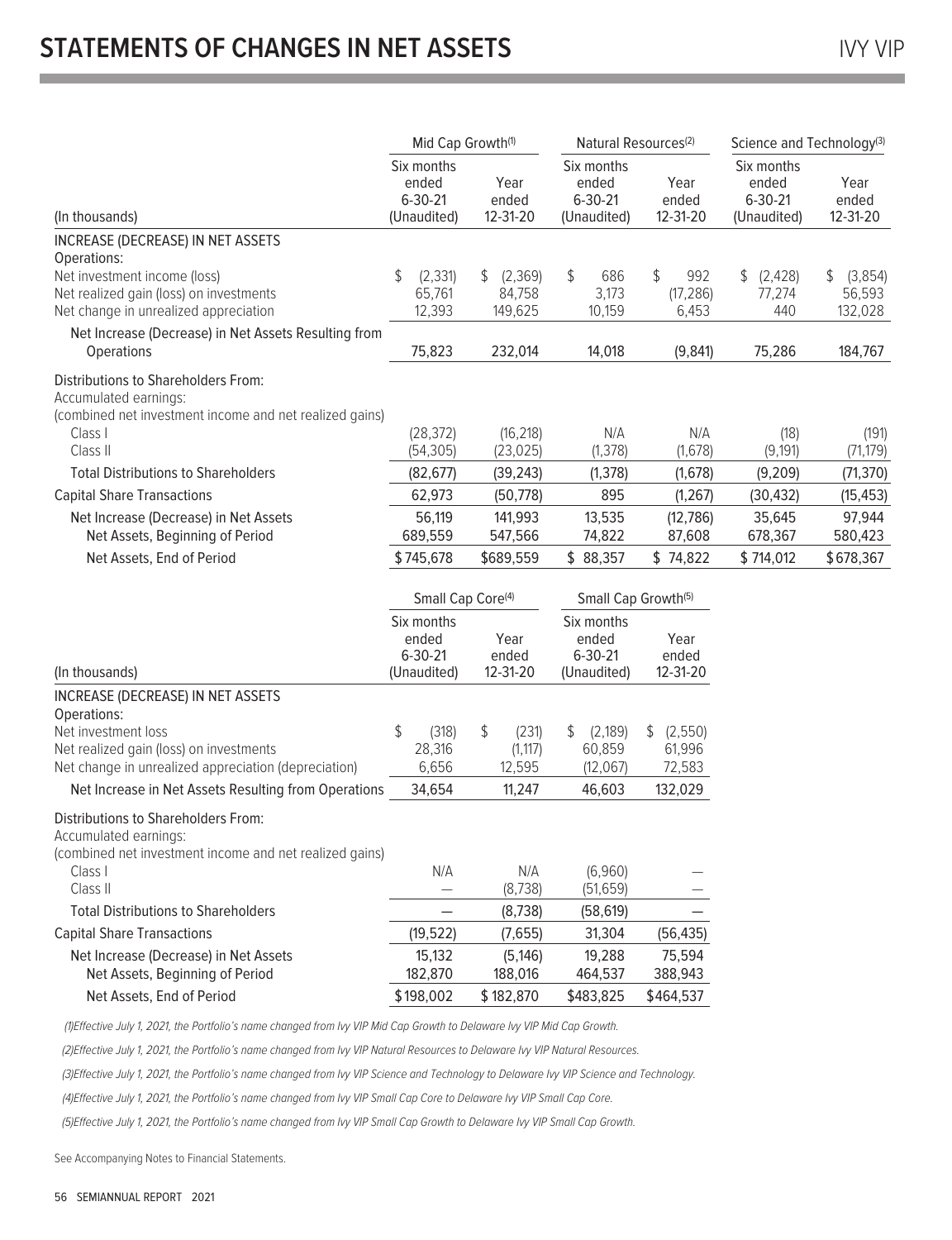This page intentionally left blank.

**Contract Contract Contract Contract**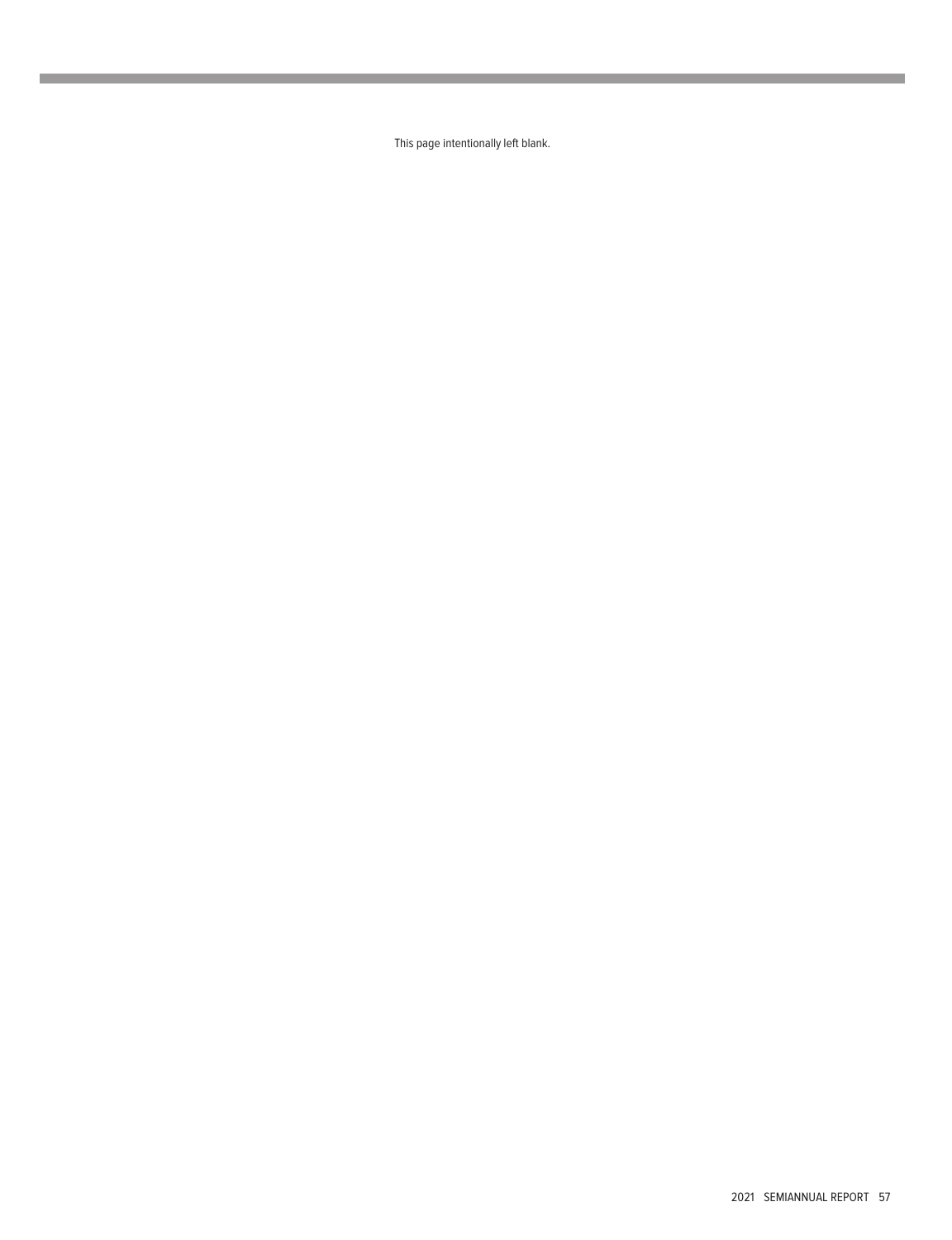FOR A SHARE OF CAPITAL STOCK OUTSTANDING THROUGHOUT EACH PERIOD

|                                                                                                                                                                                                                           | Net Asset<br>Value,<br>Beginning of<br>Period | <b>Net</b><br>Income<br>$(Loss)^{(1)}$           | <b>Net Realized</b><br>Investment and Unrealized<br>Gain (Loss) on<br>Investments | Total from<br>Investment<br>Operations             | From Net<br>Investment<br>Income                         | Distributions Distributions<br>From Net<br>Realized<br>Gains                     | Total<br>Distributions                                   |
|---------------------------------------------------------------------------------------------------------------------------------------------------------------------------------------------------------------------------|-----------------------------------------------|--------------------------------------------------|-----------------------------------------------------------------------------------|----------------------------------------------------|----------------------------------------------------------|----------------------------------------------------------------------------------|----------------------------------------------------------|
| <b>Asset Strategy</b><br>Class I Shares<br>Six-month period ended 6-30-2021<br>(unaudited)<br>Year ended 12-31-2020<br>Year ended 12-31-2019<br>Year ended 12-31-2018<br>Year ended 12-31-2017 <sup>(4)</sup>             | \$10.45<br>9.50<br>8.29<br>9.37<br>8.57       | \$0.05<br>0.17<br>0.20<br>0.18<br>0.08           | \$0.64<br>1.16<br>1.63<br>(0.67)<br>0.88                                          | \$0.69<br>1.33<br>1.83<br>(0.49)<br>0.96           | \$(0.02)<br>(0.22)<br>(0.23)<br>(0.20)<br>(0.16)         | \$ (0.19)<br>(0.16)<br>(0.39)<br>(0.39)                                          | \$ (0.21)<br>(0.38)<br>(0.62)<br>(0.59)<br>(0.16)        |
| <b>Class II Shares</b><br>Six-month period ended 6-30-2021<br>(unaudited)<br>Year ended 12-31-2020<br>Year ended 12-31-2019<br>Year ended 12-31-2018<br>Year ended 12-31-2017<br>Year ended 12-31-2016                    | 10.44<br>9.50<br>8.29<br>9.37<br>8.04<br>8.30 | 0.05<br>0.15<br>0.18<br>0.16<br>0.03<br>0.06     | 0.63<br>1.15<br>1.62<br>(0.67)<br>1.44<br>(0.27)                                  | 0.68<br>1.30<br>1.80<br>(0.51)<br>1.47<br>(0.21)   | (0.02)<br>(0.20)<br>(0.20)<br>(0.18)<br>(0.14)<br>(0.05) | (0.19)<br>(0.16)<br>(0.39)<br>(0.39)<br>$\qquad \qquad -$<br>$\equiv$            | (0.21)<br>(0.36)<br>(0.59)<br>(0.57)<br>(0.14)<br>(0.05) |
| <b>Balanced</b><br><b>Class II Shares</b><br>Six-month period ended 6-30-2021<br>(unaudited)<br>Year ended 12-31-2020<br>Year ended 12-31-2019<br>Year ended 12-31-2018<br>Year ended 12-31-2017<br>Year ended 12-31-2016 | 8.71<br>8.22<br>7.46<br>7.95<br>7.47<br>8.76  | 0.03<br>0.09<br>0.11<br>0.12<br>0.12<br>0.11     | 0.88<br>0.94<br>1.44<br>(0.36)<br>0.70<br>$0.00*$                                 | 0.91<br>1.03<br>1.55<br>(0.24)<br>0.82<br>0.11     | (0.09)<br>(0.11)<br>(0.14)<br>(0.13)<br>(0.12)<br>(0.12) | (0.57)<br>(0.43)<br>(0.65)<br>(0.12)<br>(0.22)<br>(1.28)                         | (0.66)<br>(0.54)<br>(0.79)<br>(0.25)<br>(0.34)<br>(1.40) |
| Energy<br><b>Class I Shares</b><br>Six-month period ended 6-30-2021<br>(unaudited)<br>Year ended 12-31-2020<br>Year ended 12-31-2019<br>Year ended 12-31-2018<br>Year ended 12-31-2017(4)                                 | 2.48<br>4.02<br>3.88<br>5.87<br>5.84          | 0.01<br>0.04<br>0.03<br>$0.00*$<br>0.06          | 0.91<br>(1.52)<br>0.11<br>(1.99)<br>0.02                                          | 0.92<br>(1.48)<br>0.14<br>(1.99)<br>0.08           | (0.01)<br>(0.06)<br>(0.05)                               | $\qquad \qquad -$<br>$\overline{\phantom{0}}$<br>$\overline{\phantom{0}}$        | (0.01)<br>(0.06)<br>(0.05)                               |
| <b>Class II Shares</b><br>Six-month period ended 6-30-2021<br>(unaudited)<br>Year ended 12-31-2020<br>Year ended 12-31-2019<br>Year ended 12-31-2018<br>Year ended 12-31-2017<br>Year ended 12-31-2016                    | 2.48<br>4.00<br>3.87<br>5.87<br>6.77<br>5.04  | 0.02<br>0.04<br>0.02<br>(0.02)<br>0.04<br>(0.02) | 0.89<br>(1.52)<br>0.11<br>(1.98)<br>(0.90)<br>1.76                                | 0.91<br>(1.48)<br>0.13<br>(2.00)<br>(0.86)<br>1.74 | (0.01)<br>(0.04)<br>(0.04)<br>(0.01)                     | $\overline{\phantom{0}}$<br>$\overline{\phantom{0}}$<br>$\overline{\phantom{0}}$ | (0.01)<br>(0.04)<br>(0.04)<br>(0.01)                     |

\* Not shown due to rounding.

(1)Based on average weekly shares outstanding.

(2) Based on net asset value. Total returns do not reflect a sales charge or contingent deferred sales charge, if applicable. Total returns for periods less than one year are not annualized.

(3) Ratios excluding expense waivers are included only for periods in which the class had waived or reimbursed expenses.

(4) For the period from April 28, 2017 (commencement of operations of the class) through December 31, 2017.

(5) Annualized.

(6) Portfolio turnover is calculated at the fund level. Percentage indicated was calculated for the period ended December 31, 2017.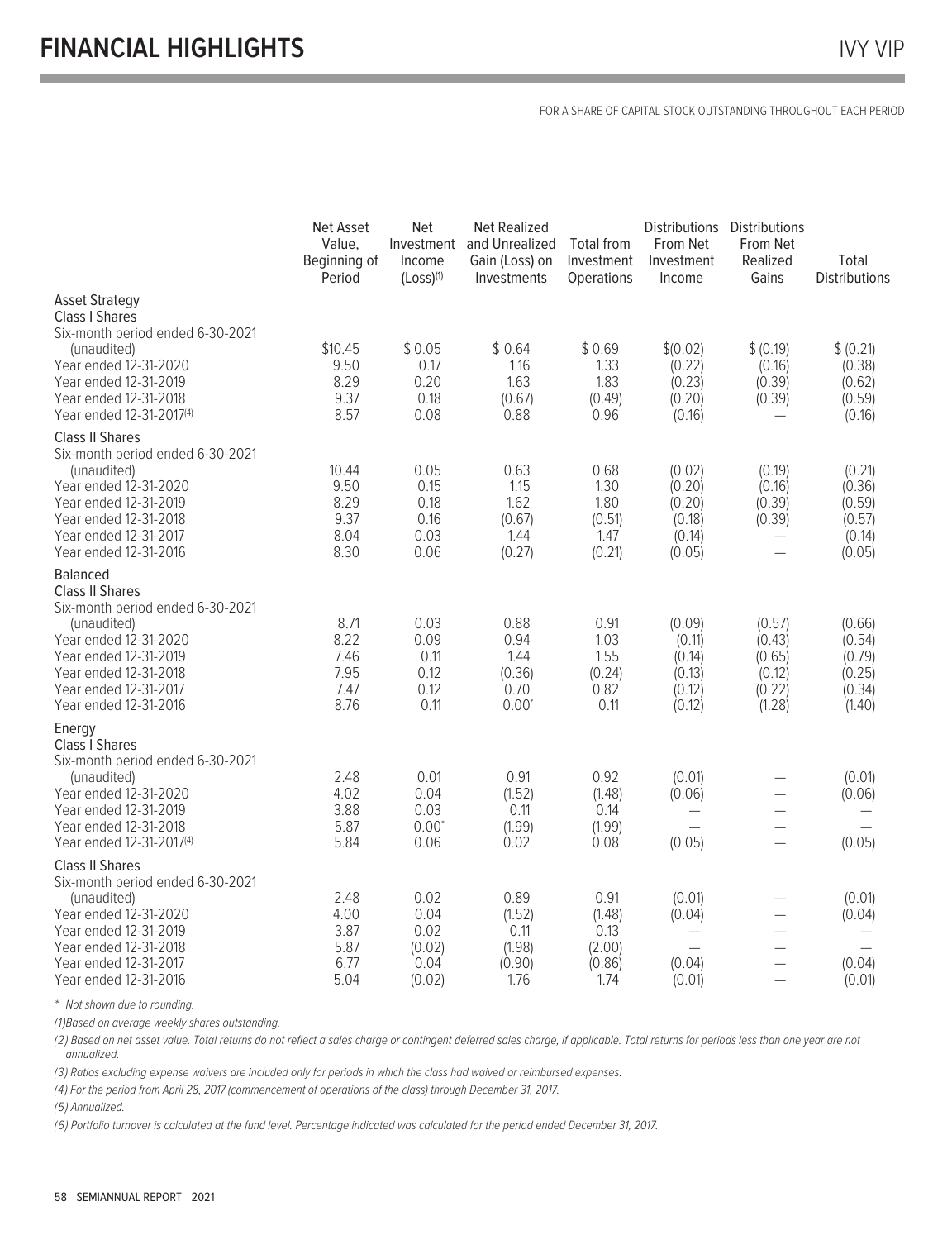|                                                                                                                                                                                                                                     | Net Asset<br>Value,<br>Beginning of<br>Period        | <b>Net</b><br>Investment<br>Income<br>$(Loss)^{(1)}$    | <b>Net Realized</b><br>and Unrealized<br>Gain (Loss) on<br>Investments | Total from<br>Investment<br>Operations         | Distributions<br>From Net<br>Investment<br>Income        | Distributions<br>From Net<br>Realized<br>Gains                                                                                | Total<br><b>Distributions</b>                               |
|-------------------------------------------------------------------------------------------------------------------------------------------------------------------------------------------------------------------------------------|------------------------------------------------------|---------------------------------------------------------|------------------------------------------------------------------------|------------------------------------------------|----------------------------------------------------------|-------------------------------------------------------------------------------------------------------------------------------|-------------------------------------------------------------|
| Growth<br><b>Class II Shares</b>                                                                                                                                                                                                    |                                                      |                                                         |                                                                        |                                                |                                                          |                                                                                                                               |                                                             |
| Six-month period ended 6-30-2021<br>(unaudited)<br>Year ended 12-31-2020<br>Year ended 12-31-2019<br>Year ended 12-31-2018<br>Year ended 12-31-2017<br>Year ended 12-31-2016                                                        | \$12.70<br>11.33<br>11.02<br>12.09<br>10.30<br>11.42 | \$(0.02)<br>(0.02)<br>(0.01)<br>$0.00*$<br>0.01<br>0.03 | \$<br>1.81<br>3.03<br>3.58<br>0.36<br>2.84<br>0.03                     | \$1.79<br>3.01<br>3.57<br>0.36<br>2.85<br>0.06 | \$<br>$\overline{\phantom{0}}$<br>$-*$<br>(0.03)         | \$ (1.36)<br>(1.64)<br>(3.26)<br>(1.43)<br>(1.03)<br>(1.18)                                                                   | \$ (1.36)<br>(1.64)<br>(3.26)<br>(1.43)<br>(1.06)<br>(1.18) |
| High Income<br><b>Class I Shares</b><br>Six-month period ended 6-30-2021<br>(unaudited)<br>Year ended 12-31-2020<br>Year ended 12-31-2019<br>Year ended 12-31-2018<br>Year ended 12-31-2017 (4)                                     | 3.41<br>3.48<br>3.35<br>3.65<br>3.73                 | 0.10<br>0.21<br>0.24<br>0.23<br>0.16                    | 0.06<br>(0.03)<br>0.13<br>(0.29)<br>(0.03)                             | 0.16<br>0.18<br>0.37<br>(0.06)<br>0.13         | (0.21)<br>(0.25)<br>(0.24)<br>(0.24)<br>(0.21)           | —<br>$\overline{\phantom{0}}$<br>$\overline{\phantom{0}}$<br>$\overline{\phantom{0}}$                                         | (0.21)<br>(0.25)<br>(0.24)<br>(0.24)<br>(0.21)              |
| <b>Class II Shares</b><br>Six-month period ended 6-30-2021<br>(unaudited)<br>Year ended 12-31-2020<br>Year ended 12-31-2019<br>Year ended 12-31-2018<br>Year ended 12-31-2017<br>Year ended 12-31-2016                              | 3.40<br>3.47<br>3.34<br>3.64<br>3.61<br>3.35         | 0.10<br>0.20<br>0.23<br>0.22<br>0.23<br>0.24            | 0.06<br>(0.03)<br>0.13<br>(0.29)<br>0.01<br>0.28                       | 0.16<br>0.17<br>0.36<br>(0.07)<br>0.24<br>0.52 | (0.21)<br>(0.24)<br>(0.23)<br>(0.23)<br>(0.21)<br>(0.26) | $\overline{\phantom{0}}$<br>—<br>$\overline{\phantom{0}}$<br>$\overline{\phantom{0}}$<br>$\equiv$<br>$\overline{\phantom{0}}$ | (0.21)<br>(0.24)<br>(0.23)<br>(0.23)<br>(0.21)<br>(0.26)    |
| <b>International Core Equity</b><br>Class II Shares<br>Six-month period ended 6-30-2021<br>(unaudited)<br>Year ended 12-31-2020<br>Year ended 12-31-2019<br>Year ended 12-31-2018<br>Year ended 12-31-2017<br>Year ended 12-31-2016 | 16.35<br>15.65<br>14.66<br>18.58<br>15.30<br>15.53   | 0.20<br>0.16<br>0.29<br>0.30<br>0.23<br>0.24            | 2.01<br>0.88<br>2.28<br>(3.45)<br>3.29<br>(0.11)                       | 2.21<br>1.04<br>2.57<br>(3.15)<br>3.52<br>0.13 | (0.19)<br>(0.34)<br>(0.25)<br>(0.28)<br>(0.24)<br>(0.20) | $-$ *<br>(1.33)<br>(0.49)<br>$\overbrace{\phantom{12322111}}$<br>(0.16)                                                       | (0.19)<br>(0.34)<br>(1.58)<br>(0.77)<br>(0.24)<br>(0.36)    |

and the state of the state of the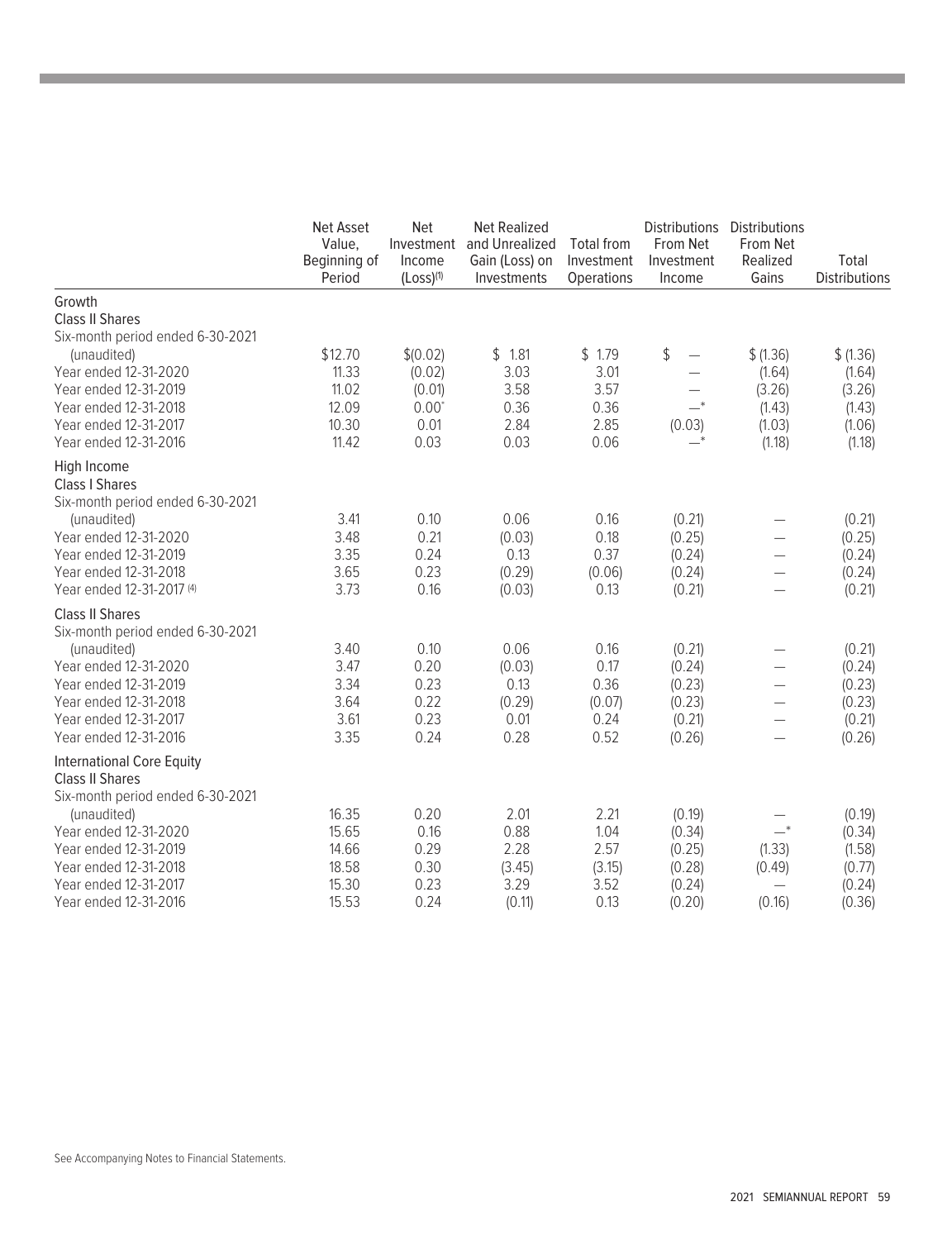FOR A SHARE OF CAPITAL STOCK OUTSTANDING THROUGHOUT EACH PERIOD

|                                                                                              | Net Asset<br>Value,<br>End of Period Return <sup>(2)</sup> | Total             | Net Assets,<br>(in millions) | Ratio of Expenses<br>to Average Net<br>End of Period Assets Including<br><b>Expense Waiver</b> | Ratio of Net<br>Investment<br>Income<br>(Loss) to<br>Average<br><b>Net Assets</b><br>Including<br>Expense<br>Waiver | Ratio of<br>Expenses to<br>Average<br><b>Net Assets</b><br>Excluding<br>Expense<br>Waiver <sup>(3)</sup> | Ratio of Net<br>Investment<br>Income<br>(Loss) to<br>Average<br><b>Net Assets</b><br>Excluding Portfolio<br>Expense<br>Waiver $(3)$ | Turnover<br>Rate |
|----------------------------------------------------------------------------------------------|------------------------------------------------------------|-------------------|------------------------------|------------------------------------------------------------------------------------------------|---------------------------------------------------------------------------------------------------------------------|----------------------------------------------------------------------------------------------------------|-------------------------------------------------------------------------------------------------------------------------------------|------------------|
| <b>Asset Strategy</b>                                                                        |                                                            |                   |                              |                                                                                                |                                                                                                                     |                                                                                                          |                                                                                                                                     |                  |
| <b>Class I Shares</b><br>Six-month period ended 6-30-2021                                    |                                                            |                   |                              |                                                                                                |                                                                                                                     |                                                                                                          |                                                                                                                                     |                  |
| (unaudited)                                                                                  | \$10.93                                                    | 6.64%             | \$<br>1                      | $0.72\%$ <sup>(5)</sup>                                                                        | $0.91\%$ <sup>(5)</sup>                                                                                             | $0.75\%$ <sup>(5)</sup>                                                                                  | $0.88\%/5$                                                                                                                          | 39%              |
| Year ended 12-31-2020                                                                        | 10.45                                                      | 14.16             |                              | 0.77                                                                                           | 1.83                                                                                                                | $\qquad \qquad -$                                                                                        |                                                                                                                                     | 44               |
| Year ended 12-31-2019                                                                        | 9.50                                                       | 22.08             | 1                            | 0.77                                                                                           | 2.19                                                                                                                | 0.77                                                                                                     | 2.19                                                                                                                                | 46               |
| Year ended 12-31-2018<br>Year ended 12-31-2017 <sup>(4)</sup>                                | 8.29<br>9.37                                               | $-5.20$<br>11.16  | $-$ *                        | 0.78<br>0.74(5)                                                                                | 1.91<br>$1.30^{(5)}$                                                                                                | 0.78                                                                                                     | 1.91                                                                                                                                | 58<br>39(6)      |
| <b>Class II Shares</b>                                                                       |                                                            |                   |                              |                                                                                                |                                                                                                                     |                                                                                                          |                                                                                                                                     |                  |
| Six-month period ended 6-30-2021                                                             |                                                            |                   |                              |                                                                                                |                                                                                                                     |                                                                                                          |                                                                                                                                     |                  |
| (unaudited)                                                                                  | 10.91                                                      | 6.50              | 762                          | $0.97^{(5)}$                                                                                   | 0.88(5)                                                                                                             | $0.99^{(5)}$                                                                                             | 0.86(5)                                                                                                                             | 39               |
| Year ended 12-31-2020                                                                        | 10.44                                                      | 13.88             | 764                          | 1.02                                                                                           | 1.60                                                                                                                | $\overline{\phantom{0}}$                                                                                 |                                                                                                                                     | 44               |
| Year ended 12-31-2019                                                                        | 9.50                                                       | 21.78             | 772                          | 1.02                                                                                           | 1.94                                                                                                                | $\overline{\phantom{0}}$                                                                                 | $\overline{\phantom{0}}$                                                                                                            | 46               |
| Year ended 12-31-2018<br>Year ended 12-31-2017                                               | 8.29<br>9.37                                               | $-5.44$<br>18.27  | 753<br>936                   | 1.03<br>1.02                                                                                   | 1.65<br>0.35                                                                                                        |                                                                                                          |                                                                                                                                     | 58<br>39         |
| Year ended 12-31-2016                                                                        | 8.04                                                       | $-2.57$           | 954                          | 1.01                                                                                           | 0.70                                                                                                                | 1.02                                                                                                     | 0.69                                                                                                                                | 68               |
| <b>Balanced</b><br><b>Class II Shares</b><br>Six-month period ended 6-30-2021<br>(unaudited) | 8.96                                                       | 10.64             | 360                          | 1.01(5)                                                                                        | 0.59(5)                                                                                                             |                                                                                                          | $\overline{\phantom{0}}$                                                                                                            | 21               |
| Year ended 12-31-2020                                                                        | 8.71                                                       | 14.11             | 344                          | 1.02                                                                                           | 1.13                                                                                                                |                                                                                                          | $\overline{\phantom{0}}$                                                                                                            | 61               |
| Year ended 12-31-2019                                                                        | 8.22                                                       | 22.09             | 341                          | 1.01                                                                                           | 1.38                                                                                                                |                                                                                                          | $\overline{\phantom{0}}$                                                                                                            | 44               |
| Year ended 12-31-2018                                                                        | 7.46                                                       | $-3.24$           | 310                          | 1.01                                                                                           | 1.55                                                                                                                |                                                                                                          |                                                                                                                                     | 54               |
| Year ended 12-31-2017<br>Year ended 12-31-2016                                               | 7.95<br>7.47                                               | 11.37<br>2.03     | 362<br>361                   | 1.01<br>1.01                                                                                   | 1.54<br>1.53                                                                                                        |                                                                                                          | $\overline{\phantom{0}}$                                                                                                            | 48<br>54         |
| Energy<br><b>Class I Shares</b><br>Six-month period ended 6-30-2021                          |                                                            |                   |                              |                                                                                                |                                                                                                                     |                                                                                                          |                                                                                                                                     |                  |
| (unaudited)                                                                                  | 3.39                                                       | 36.70             |                              | $1.37^{(5)}$                                                                                   | $0.70^{(5)}$                                                                                                        |                                                                                                          |                                                                                                                                     | 13               |
| Year ended 12-31-2020                                                                        | 2.48                                                       | $-36.67$          | $\overline{\phantom{0}}^*$   | 1.06                                                                                           | 1.89                                                                                                                | 1.12                                                                                                     | 1.83                                                                                                                                | 54               |
| Year ended 12-31-2019                                                                        | 4.02                                                       | 3.74              | $-^\ast$                     | 1.04                                                                                           | 0.64                                                                                                                | $\overline{\phantom{0}}$                                                                                 | $\overline{\phantom{0}}$                                                                                                            | 21               |
| Year ended 12-31-2018<br>Year ended 12-31-2017 <sup>(4)</sup>                                | 3.88                                                       | $-33.96$          | $-^\ast$                     | 0.94<br>0.92(5)                                                                                | $-0.09$<br>$1.70^{(5)}$                                                                                             | 0.94                                                                                                     | $-0.09$                                                                                                                             | 37               |
|                                                                                              | 5.87                                                       | 1.55              |                              |                                                                                                |                                                                                                                     |                                                                                                          |                                                                                                                                     | 22(6)            |
| <b>Class II Shares</b><br>Six-month period ended 6-30-2021                                   |                                                            |                   |                              |                                                                                                |                                                                                                                     |                                                                                                          |                                                                                                                                     |                  |
| (unaudited)                                                                                  | 3.38                                                       | 36.55             | 70                           | $1.22^{(5)}$                                                                                   | $1.11^{(5)}$                                                                                                        |                                                                                                          | $\overline{\phantom{0}}$                                                                                                            | 13               |
| Year ended 12-31-2020                                                                        | 2.48                                                       | $-36.83$          | 44                           | 1.31                                                                                           | 1.62                                                                                                                | 1.37                                                                                                     | 1.56                                                                                                                                | 54               |
| Year ended 12-31-2019                                                                        | 4.00                                                       | 3.48              | 42                           | 1.29                                                                                           | 0.42                                                                                                                |                                                                                                          | $\overline{\phantom{0}}$                                                                                                            | 21               |
| Year ended 12-31-2018<br>Year ended 12-31-2017                                               | 3.87<br>5.87                                               | $-34.14$          | 39<br>169                    | 1.19<br>1.19                                                                                   | $-0.41$<br>0.75                                                                                                     |                                                                                                          | $\overline{\phantom{0}}$                                                                                                            | 37<br>22         |
| Year ended 12-31-2016                                                                        | 6.77                                                       | $-12.64$<br>34.55 | 196                          | 1.19                                                                                           | $-0.27$                                                                                                             |                                                                                                          | $\overline{\phantom{0}}$                                                                                                            | 31               |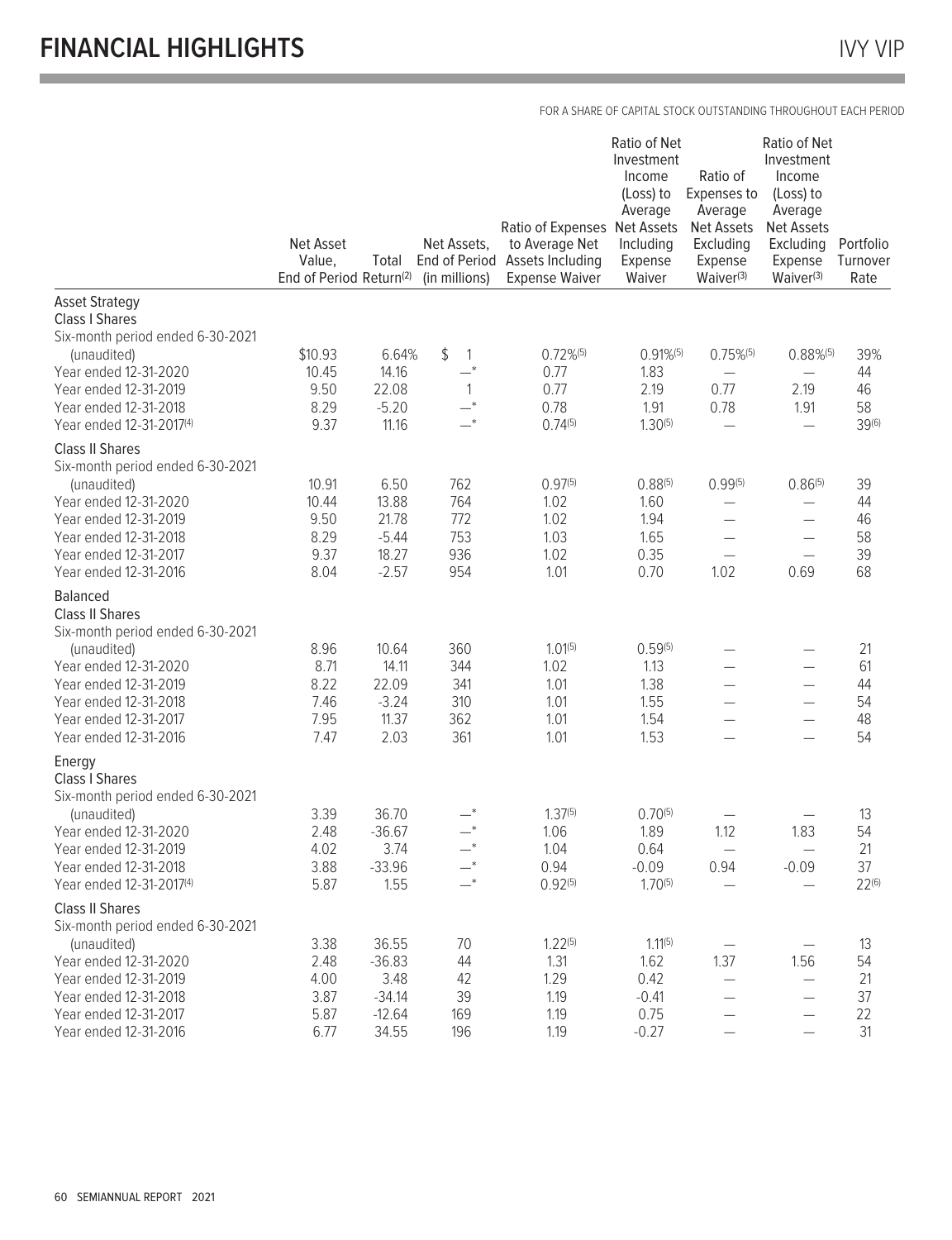|                                                                                                                                                                              | Net Asset<br>Value,<br>End of Period Return <sup>(2)</sup> | Total                                               | Net Assets.<br>End of Period<br>(in millions) | Ratio of Expenses Net Assets<br>to Average Net<br>Assets Including<br><b>Expense Waiver</b> | Ratio of Net<br>Investment<br>Income<br>(Loss) to<br>Average<br>Including<br>Expense<br>Waiver | Ratio of<br>Expenses to<br>Average<br><b>Net Assets</b><br>Excluding<br>Expense<br>$W$ aiver $(3)$ | Ratio of Net<br>Investment<br>Income<br>(Loss) to<br>Average<br><b>Net Assets</b><br>Excluding<br>Expense<br>$W$ aiver $(3)$ | Portfolio<br>Turnover<br>Rate     |
|------------------------------------------------------------------------------------------------------------------------------------------------------------------------------|------------------------------------------------------------|-----------------------------------------------------|-----------------------------------------------|---------------------------------------------------------------------------------------------|------------------------------------------------------------------------------------------------|----------------------------------------------------------------------------------------------------|------------------------------------------------------------------------------------------------------------------------------|-----------------------------------|
| Growth<br><b>Class II Shares</b><br>Six-month period ended 6-30-2021                                                                                                         |                                                            |                                                     |                                               |                                                                                             |                                                                                                |                                                                                                    |                                                                                                                              |                                   |
| (unaudited)<br>Year ended 12-31-2020<br>Year ended 12-31-2019<br>Year ended 12-31-2018<br>Year ended 12-31-2017<br>Year ended 12-31-2016                                     | \$13.13<br>12.70<br>11.33<br>11.02<br>12.09<br>10.30       | 15.00%<br>30.55<br>36.59<br>2.28<br>29.34<br>1.22   | \$1,044<br>896<br>791<br>669<br>883<br>835    | $0.99\%/5$<br>1.01<br>1.00<br>1.00<br>0.99<br>0.98                                          | $-0.38\%$ <sup>(5)</sup><br>$-0.20$<br>$-0.05$<br>$-0.02$<br>0.05<br>0.26                      | $-\%$<br>$\qquad \qquad -$<br>$\qquad \qquad$<br>$\frac{1}{2}$<br>$\frac{1}{2}$<br>1.00            | $-$ %<br>$\overline{\phantom{0}}$<br>$\overline{\phantom{0}}$<br>0.24                                                        | 14%<br>29<br>30<br>37<br>41<br>53 |
| High Income<br>Class I Shares                                                                                                                                                |                                                            |                                                     |                                               |                                                                                             |                                                                                                |                                                                                                    |                                                                                                                              |                                   |
| Six-month period ended 6-30-2021<br>(unaudited)<br>Year ended 12-31-2020<br>Year ended 12-31-2019<br>Year ended 12-31-2018<br>Year ended 12-31-2017 <sup>(4)</sup>           | 3.36<br>3.41<br>3.48<br>3.35<br>3.65                       | 4.96<br>6.30<br>11.49<br>$-1.86$<br>3.42            | 21<br>20<br>27<br>44<br>56                    | 0.67(5)<br>0.69<br>0.67<br>0.66<br>0.66(5)                                                  | 5.83(5)<br>6.54<br>6.82<br>6.50<br>$6.53^{(5)}$                                                | $\overline{\phantom{0}}$<br>0.66                                                                   | $\overline{\phantom{0}}$<br>6.50                                                                                             | 36<br>52<br>35<br>42<br>52(6)     |
| <b>Class II Shares</b><br>Six-month period ended 6-30-2021                                                                                                                   |                                                            |                                                     |                                               |                                                                                             |                                                                                                |                                                                                                    |                                                                                                                              |                                   |
| (unaudited)<br>Year ended 12-31-2020<br>Year ended 12-31-2019<br>Year ended 12-31-2018<br>Year ended 12-31-2017<br>Year ended 12-31-2016                                     | 3.35<br>3.40<br>3.47<br>3.34<br>3.64<br>3.61               | 4.83<br>6.03<br>11.19<br>$-2.11$<br>6.68<br>16.19   | 897<br>859<br>859<br>803<br>887<br>845        | 0.92(5)<br>0.94<br>0.92<br>0.91<br>0.91<br>0.89                                             | 5.57(5)<br>6.28<br>6.57<br>6.27<br>6.22<br>6.97                                                | $\overline{\phantom{a}}$<br>$\frac{1}{2}$<br>$\qquad \qquad -$<br>0.92                             | $\overline{\phantom{0}}$<br>$\overline{\phantom{0}}$<br>$\overline{\phantom{0}}$<br>6.94                                     | 52<br>35<br>42<br>52<br>36        |
| <b>International Core Equity</b><br><b>Class II Shares</b>                                                                                                                   |                                                            |                                                     |                                               |                                                                                             |                                                                                                |                                                                                                    |                                                                                                                              |                                   |
| Six-month period ended 6-30-2021<br>(unaudited)<br>Year ended 12-31-2020<br>Year ended 12-31-2019<br>Year ended 12-31-2018<br>Year ended 12-31-2017<br>Year ended 12-31-2016 | 18.37<br>16.35<br>15.65<br>14.66<br>18.58<br>15.30         | 13.57<br>7.19<br>18.69<br>$-17.81$<br>23.16<br>1.08 | 664<br>649<br>699<br>676<br>835<br>736        | $1.16^{(5)}$<br>1.17<br>1.16<br>1.16<br>1.16<br>1.17                                        | $2.26^{(5)}$<br>1.10<br>1.93<br>1.70<br>1.33<br>1.60                                           | $\overline{\phantom{0}}$<br>$\overline{\phantom{0}}$<br>$\frac{1}{2}$                              | ÷,<br>$\equiv$<br>$\equiv$                                                                                                   | 52<br>82<br>69<br>51<br>59<br>77  |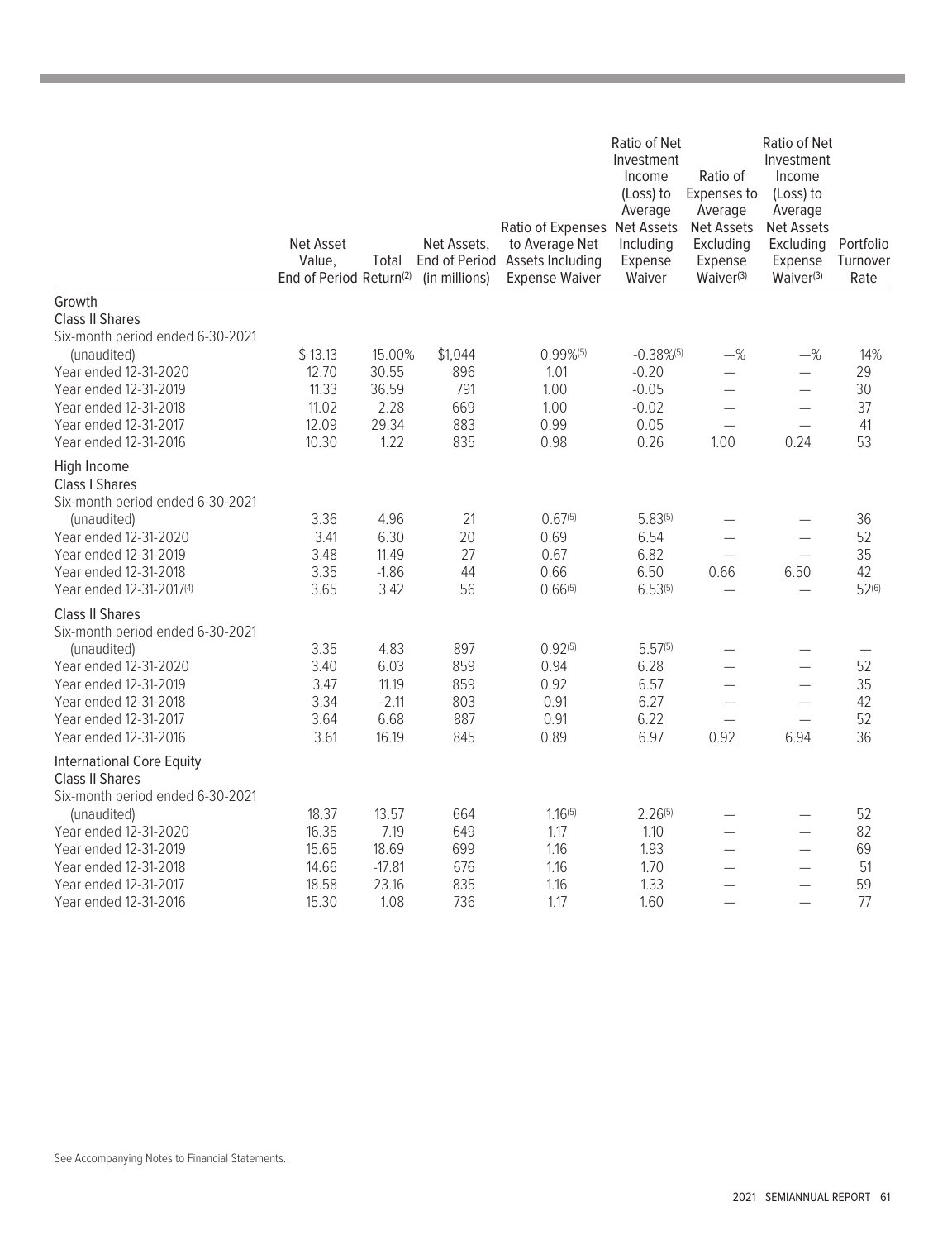#### FOR A SHARE OF CAPITAL STOCK OUTSTANDING THROUGHOUT EACH PERIOD

|                                      | Net Asset<br>Value,<br>Beginning<br>of Period | <b>Net</b><br>Investment<br>Income<br>$(Loss)^{(1)}$ | <b>Net Realized</b><br>and Unrealized<br>Gain (Loss) on<br>Investments | <b>Total from</b><br>Investment<br><b>Operations</b> | <b>Distributions</b><br>From Net<br>Investment<br>Income | <b>Distributions</b><br>From Net<br>Realized<br>Gains | Total<br>Distributions |
|--------------------------------------|-----------------------------------------------|------------------------------------------------------|------------------------------------------------------------------------|------------------------------------------------------|----------------------------------------------------------|-------------------------------------------------------|------------------------|
| Mid Cap Growth                       |                                               |                                                      |                                                                        |                                                      |                                                          |                                                       |                        |
| <b>Class I Shares</b>                |                                               |                                                      |                                                                        |                                                      |                                                          |                                                       |                        |
| Six-month period ended 6-30-2021     |                                               |                                                      |                                                                        |                                                      |                                                          |                                                       |                        |
| (unaudited)                          | \$17.60                                       | \$(0.05)                                             | \$1.86                                                                 | \$1.81                                               | \$<br>$\overline{\phantom{m}}$                           | \$(2.23)                                              | (2.23)                 |
| Year ended 12-31-2020                | 12.77                                         | (0.04)                                               | 5.89                                                                   | 5.85                                                 |                                                          | (1.02)                                                | (1.02)                 |
| Year ended 12-31-2019                | 11.10                                         | (0.02)                                               | 3.95                                                                   | 3.93                                                 |                                                          | (2.26)                                                | (2.26)                 |
| Year ended 12-31-2018                | 11.63                                         | (0.02)                                               | 0.09                                                                   | 0.07                                                 |                                                          | (0.60)                                                | (0.60)                 |
| Year ended 12-31-2017 <sup>(4)</sup> | 10.30                                         | $0.00*$                                              | 1.64                                                                   | 1.64                                                 |                                                          | (0.31)                                                | (0.31)                 |
| <b>Class II Shares</b>               |                                               |                                                      |                                                                        |                                                      |                                                          |                                                       |                        |
| Six-month period ended 6-30-2021     |                                               |                                                      |                                                                        |                                                      |                                                          |                                                       |                        |
| (unaudited)                          | 17.48                                         | (0.07)                                               | 1.84                                                                   | 1.77                                                 | $\overline{\phantom{0}}$                                 | (2.19)                                                | (2.19)                 |
| Year ended 12-31-2020                | 12.69                                         | (0.07)                                               | 5.85                                                                   | 5.78                                                 | $\overbrace{\phantom{12322111}}$                         | (0.99)                                                | (0.99)                 |
| Year ended 12-31-2019                | 11.07                                         | (0.06)                                               | 3.94                                                                   | 3.88                                                 | $\overline{\phantom{0}}$                                 | (2.26)                                                | (2.26)                 |
| Year ended 12-31-2018                | 11.61                                         | (0.05)                                               | 0.09                                                                   | 0.04                                                 | $\overbrace{\phantom{123221111}}$                        | (0.58)                                                | (0.58)                 |
| Year ended 12-31-2017                | 9.44                                          | (0.04)                                               | 2.52                                                                   | 2.48                                                 | $\overline{\phantom{0}}$                                 | (0.31)                                                | (0.31)                 |
| Year ended 12-31-2016                | 9.42                                          | (0.01)                                               | 0.55                                                                   | 0.54                                                 |                                                          | (0.52)                                                | (0.52)                 |
| <b>Natural Resources</b>             |                                               |                                                      |                                                                        |                                                      |                                                          |                                                       |                        |
| <b>Class II Shares</b>               |                                               |                                                      |                                                                        |                                                      |                                                          |                                                       |                        |
| Six-month period ended 6-30-2021     |                                               |                                                      |                                                                        |                                                      |                                                          |                                                       |                        |
| (unaudited)                          | 3.30                                          | 0.03                                                 | 0.58                                                                   | 0.61                                                 | (0.06)                                                   |                                                       | (0.06)                 |
| Year ended 12-31-2020                | 3.84                                          | 0.04                                                 | (0.51)                                                                 | (0.47)                                               | (0.07)                                                   |                                                       | (0.07)                 |
| Year ended 12-31-2019                | 3.55                                          | 0.07                                                 | 0.26                                                                   | 0.33                                                 | (0.04)                                                   | $\overline{\phantom{0}}$                              | (0.04)                 |
| Year ended 12-31-2018                | 4.63                                          | 0.03                                                 | (1.10)                                                                 | (1.07)                                               | (0.01)                                                   |                                                       | (0.01)                 |
| Year ended 12-31-2017                | 4.50                                          | $0.00*$                                              | 0.14                                                                   | 0.14                                                 | (0.01)                                                   |                                                       | (0.01)                 |
| Year ended 12-31-2016                | 3.66                                          | 0.01                                                 | 0.86                                                                   | 0.87                                                 | (0.03)                                                   | —                                                     | (0.03)                 |

\* Not shown due to rounding.

(1)Based on average weekly shares outstanding.

(2) Based on net asset value. Total returns do not reflect a sales charge or contingent deferred sales charge, if applicable. Total returns for periods less than one year are not annualized.

(3) Ratios excluding expense waivers are included only for periods in which the class had waived or reimbursed expenses.

(4) For the period from April 28, 2017 (commencement of operations of the class) through December 31, 2017.

(5) For the period from November 5, 2018 (commencement of operations of the class) through December 31, 2018.

(6) Annualized.

(7) Portfolio turnover is calculated at the fund level. Percentage indicated was calculated for the period ended December 31, 2017.

(8) Portfolio turnover is calculated at the fund level. Percentage indicated was calculated for the period ended December 31, 2018.

(9) Expense ratio based on the period excluding reorganization expenses was 0.89%.

(10)Expense ratio based on the period excluding reorganization expenses was 1.14%.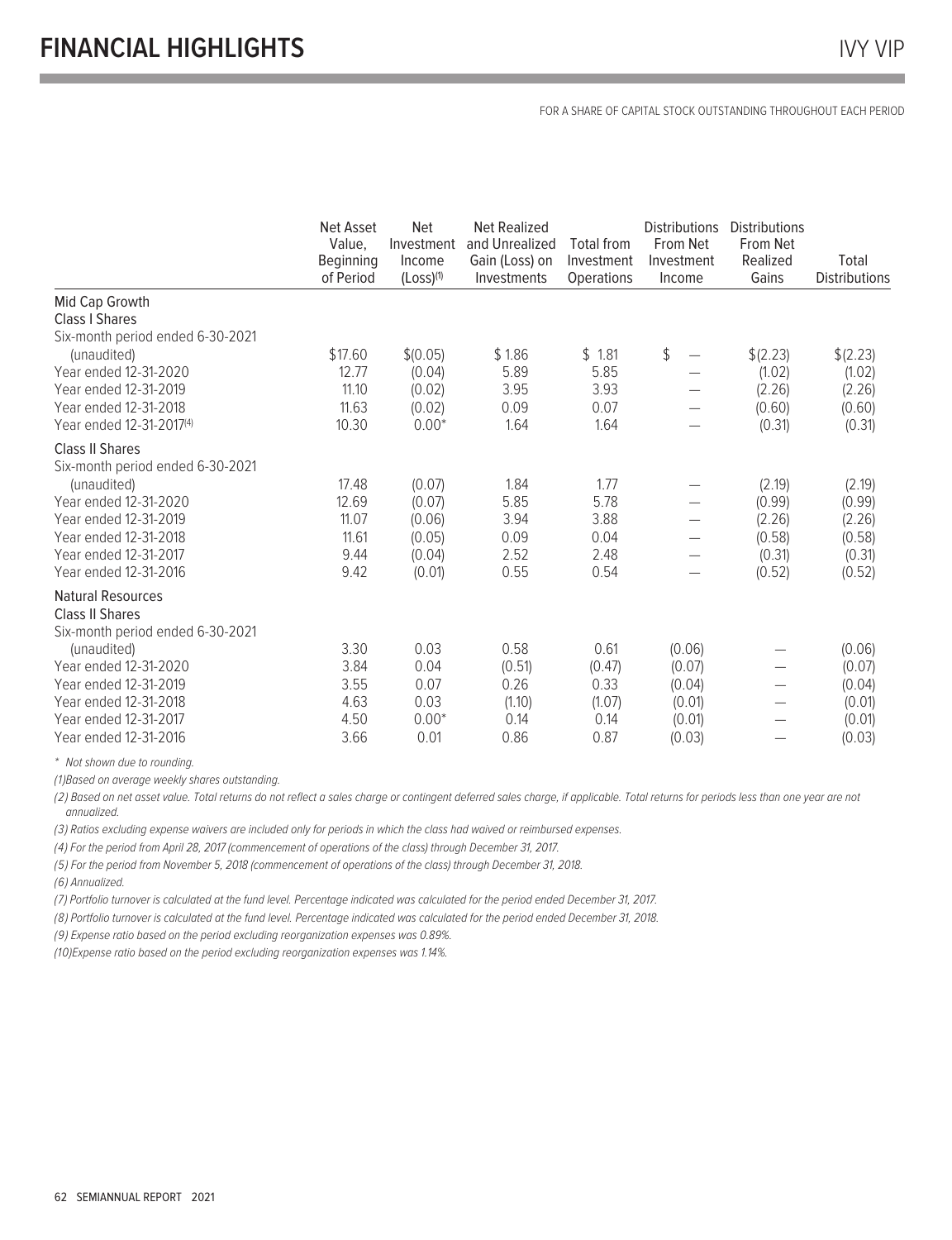|                                                 | Net Asset<br>Value,<br>Beginning<br>of Period | <b>Net</b><br>Income<br>$(Loss)^{(1)}$ | <b>Net Realized</b><br>Investment and Unrealized<br>Gain (Loss) on<br>Investments | Total from<br>Investment<br>Operations | From Net<br>Investment<br>Income                     | Distributions Distributions<br>From Net<br>Realized<br>Gains | Total<br>Distributions |
|-------------------------------------------------|-----------------------------------------------|----------------------------------------|-----------------------------------------------------------------------------------|----------------------------------------|------------------------------------------------------|--------------------------------------------------------------|------------------------|
| Science and Technology<br><b>Class I Shares</b> |                                               |                                        |                                                                                   |                                        |                                                      |                                                              |                        |
| Six-month period ended 6-30-2021<br>(unaudited) | \$36.13                                       | \$(0.09)                               | \$4.21                                                                            | \$4.12                                 | \$                                                   | \$ (0.51)                                                    | \$ (0.51)              |
| Year ended 12-31-2020                           | 29.94                                         | (0.14)                                 | 10.31                                                                             | 10.17                                  | $\equiv$                                             | (3.98)                                                       | (3.98)                 |
| Year ended 12-31-2019                           | 21.91                                         | (0.06)                                 | 10.95                                                                             | 10.89                                  | $\overline{\phantom{0}}$                             | (2.86)                                                       | (2.86)                 |
| Year ended 12-31-2018                           | 27.04                                         | (0.03)                                 | (1.24)                                                                            | (1.27)                                 | $\overline{\phantom{0}}$                             | (3.86)                                                       | (3.86)                 |
| Year ended 12-31-2017 (4)                       | 25.22                                         | (0.04)                                 | 4.16                                                                              | 4.12                                   | $\overline{\phantom{0}}$                             | (2.30)                                                       | (2.30)                 |
| <b>Class II Shares</b>                          |                                               |                                        |                                                                                   |                                        |                                                      |                                                              |                        |
| Six-month period ended 6-30-2021                |                                               |                                        |                                                                                   |                                        |                                                      |                                                              |                        |
| (unaudited)                                     | 35.87                                         | (0.13)                                 | 4.17                                                                              | 4.04                                   | $\overline{\phantom{0}}$                             | (0.51)                                                       | (0.51)                 |
| Year ended 12-31-2020                           | 29.82                                         | (0.21)                                 | 10.24                                                                             | 10.03                                  | $\equiv$                                             | (3.98)                                                       | (3.98)                 |
| Year ended 12-31-2019                           | 21.84                                         | (0.13)                                 | 10.90                                                                             | 10.77                                  | $\overline{\phantom{0}}$                             | (2.79)                                                       | (2.79)                 |
| Year ended 12-31-2018                           | 27.04                                         | (0.11)                                 | (1.23)                                                                            | (1.34)                                 | $\equiv$                                             | (3.86)                                                       | (3.86)                 |
| Year ended 12-31-2017<br>Year ended 12-31-2016  | 22.34<br>22.96                                | (0.13)<br>(0.11)                       | 7.08<br>0.34                                                                      | 6.95<br>0.23                           | $\overline{\phantom{0}}$<br>$\overline{\phantom{0}}$ | (2.25)<br>(0.85)                                             | (2.25)<br>(0.85)       |
| Small Cap Core                                  |                                               |                                        |                                                                                   |                                        |                                                      |                                                              |                        |
| <b>Class II Shares</b>                          |                                               |                                        |                                                                                   |                                        |                                                      |                                                              |                        |
| Six-month period ended 6-30-2021                |                                               |                                        |                                                                                   |                                        |                                                      |                                                              |                        |
| (unaudited)                                     | 13.85                                         | (0.03)                                 | 2.68                                                                              | 2.65                                   |                                                      |                                                              |                        |
| Year ended 12-31-2020                           | 13.71                                         | (0.02)                                 | 0.80                                                                              | 0.78                                   | $\equiv$                                             | (0.64)                                                       | (0.64)                 |
| Year ended 12-31-2019                           | 13.51                                         | $0.00*$                                | 3.12                                                                              | 3.12                                   |                                                      | (2.92)                                                       | (2.92)                 |
| Year ended 12-31-2018                           | 18.32                                         | (0.06)                                 | (1.37)                                                                            | (1.43)                                 | (0.02)                                               | (3.36)                                                       | (3.38)                 |
| Year ended 12-31-2017                           | 18.34                                         | $0.00*$                                | 2.21                                                                              | 2.21                                   | $\equiv$                                             | (2.23)                                                       | (2.23)                 |
| Year ended 12-31-2016                           | 15.66                                         | 0.01                                   | 4.17                                                                              | 4.18                                   | (0.07)                                               | (1.43)                                                       | (1.50)                 |
| Small Cap Growth<br><b>Class I Shares</b>       |                                               |                                        |                                                                                   |                                        |                                                      |                                                              |                        |
| Six-month period ended 6-30-2021                |                                               |                                        |                                                                                   |                                        |                                                      |                                                              |                        |
| (unaudited)                                     | 12.15                                         | (0.04)                                 | 1.17                                                                              | 1.13                                   | (0.14)                                               | (1.48)                                                       | (1.62)                 |
| Year ended 12-31-2020                           | 8.80                                          | (0.04)                                 | 3.39                                                                              | 3.35                                   |                                                      | $\overline{\phantom{0}}$                                     |                        |
| Year ended 12-31-2019                           | 7.69                                          | (0.05)                                 | 1.85                                                                              | 1.80                                   | $\overline{\phantom{0}}$                             | (0.69)                                                       | (0.69)                 |
| Year ended 12-31-2018 (5)                       | 8.76                                          | $0.00*$                                | (1.07)                                                                            | (1.07)                                 | $\overline{\phantom{0}}$                             |                                                              |                        |
| <b>Class II Shares</b>                          |                                               |                                        |                                                                                   |                                        |                                                      |                                                              |                        |
| Six-month period ended 6-30-2021                |                                               |                                        |                                                                                   |                                        |                                                      |                                                              |                        |
| (unaudited)                                     | 12.08                                         | (0.06)                                 | 1.17                                                                              | 1.11                                   | (0.12)                                               | (1.48)                                                       | (1.60)                 |
| Year ended 12-31-2020                           | 8.77                                          | (0.06)                                 | 3.37                                                                              | 3.31                                   |                                                      |                                                              |                        |
| Year ended 12-31-2019                           | 7.68                                          | (0.07)                                 | 1.85                                                                              | 1.78                                   |                                                      | (0.69)                                                       | (0.69)                 |
| Year ended 12-31-2018                           | 11.63                                         | (0.06)                                 | 0.03                                                                              | (0.03)                                 | (0.05)                                               | (3.87)                                                       | (3.92)                 |
| Year ended 12-31-2017                           | 9.69                                          | (0.07)                                 | 2.27                                                                              | 2.20                                   | $\overline{\phantom{0}}$                             | (0.26)                                                       | (0.26)                 |
| Year ended 12-31-2016                           | 10.60                                         | (0.07)                                 | 0.23                                                                              | 0.16                                   |                                                      | (1.07)                                                       | (1.07)                 |

and the state of the state of the state of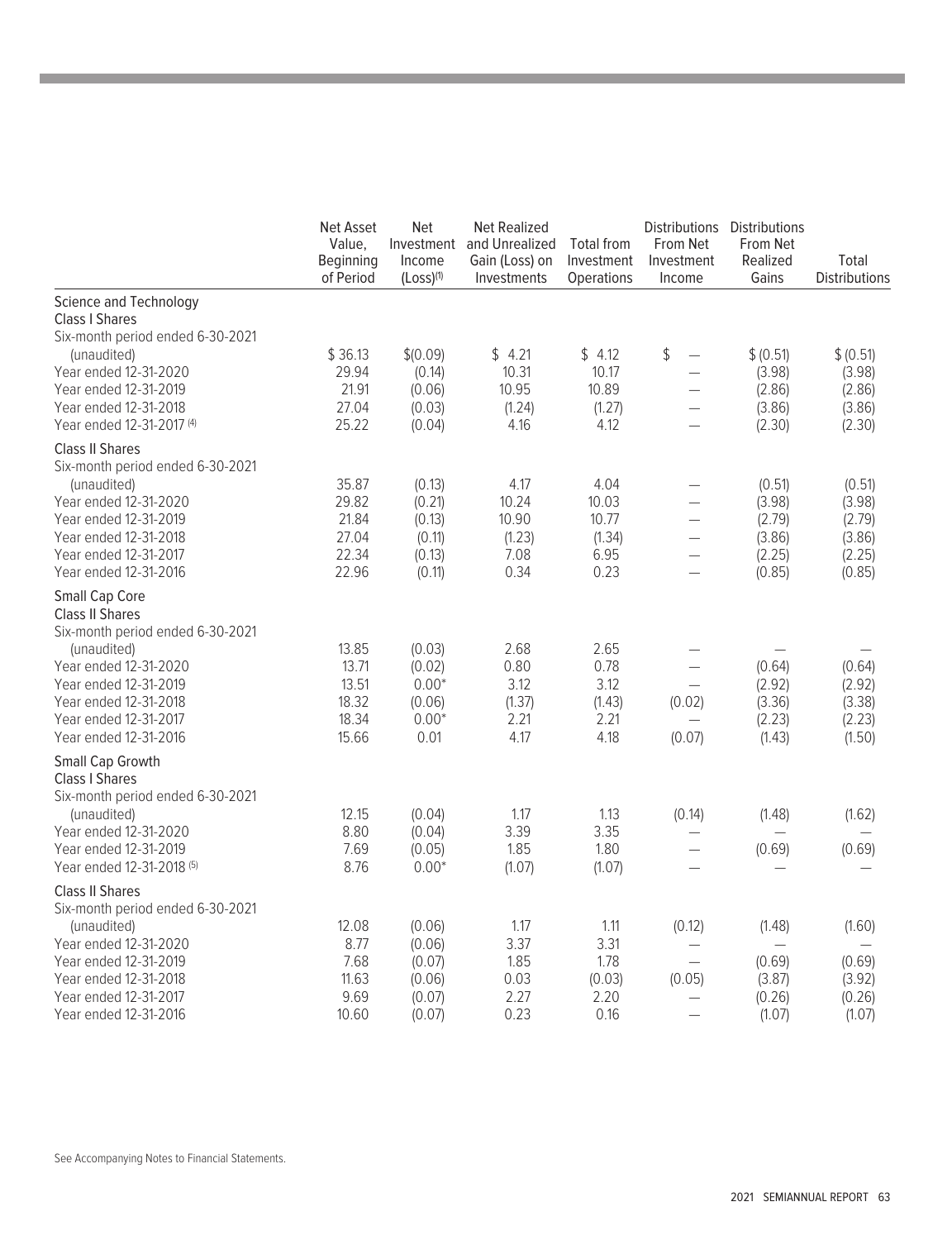m.

|                                                                                                                                                                                                        | Net Asset<br>Value,<br>End of Period Return <sup>(2)</sup> | Total                                                  | Net Assets,<br>(in millions)           | Ratio of Expenses<br>to Average Net<br>End of Period Assets Including<br><b>Expense Waiver</b> | Ratio of Net<br>Investment<br>Income<br>(Loss) to<br>Average<br><b>Net Assets</b><br>Including<br>Expense<br>Waiver | Ratio of<br>Expenses to<br>Average<br>Net Assets<br>Excluding<br>Expense<br>Waiver <sup>(3)</sup> | Ratio of Net<br>Investment<br>Income<br>(Loss) to<br>Average<br><b>Net Assets</b><br>Excluding<br>Expense<br>$W$ aiver $(3)$ | Portfolio<br>Turnover<br>Rate       |
|--------------------------------------------------------------------------------------------------------------------------------------------------------------------------------------------------------|------------------------------------------------------------|--------------------------------------------------------|----------------------------------------|------------------------------------------------------------------------------------------------|---------------------------------------------------------------------------------------------------------------------|---------------------------------------------------------------------------------------------------|------------------------------------------------------------------------------------------------------------------------------|-------------------------------------|
| Mid Cap Growth                                                                                                                                                                                         |                                                            |                                                        |                                        |                                                                                                |                                                                                                                     |                                                                                                   |                                                                                                                              |                                     |
| <b>Class I Shares</b><br>Six-month period ended 6-30-2021<br>(unaudited)<br>Year ended 12-31-2020<br>Year ended 12-31-2019<br>Year ended 12-31-2018<br>Year ended 12-31-2017 <sup>(4)</sup>            | \$17.18<br>17.60<br>12.77<br>11.10<br>11.63                | 11.37%<br>49.37<br>38.28<br>0.20<br>16.44              | \$255<br>246<br>233<br>184<br>131      | $0.85\%$ <sup>(6)</sup><br>0.85<br>0.85<br>0.85<br>$0.85^{(6)}$                                | $-0.51\%$ <sup>(6)</sup><br>$-0.27$<br>$-0.20$<br>$-0.14$<br>$0.056^{(6)}$                                          | $0.89\%$ <sup>(6)</sup><br>0.90<br>0.90<br>0.90<br>0.89(6)                                        | $-0.55\%$ <sup>(6)</sup><br>$-0.32$<br>$-0.25$<br>$-0.19$<br>$0.01^{(6)}$                                                    | 16%<br>25<br>20<br>53<br>$25^{(7)}$ |
| <b>Class II Shares</b><br>Six-month period ended 6-30-2021<br>(unaudited)<br>Year ended 12-31-2020<br>Year ended 12-31-2019<br>Year ended 12-31-2018<br>Year ended 12-31-2017<br>Year ended 12-31-2016 | 17.06<br>17.48<br>12.69<br>11.07<br>11.61<br>9.44          | 11.23<br>49.00<br>37.94<br>$-0.06$<br>26.89<br>6.12    | 491<br>444<br>315<br>230<br>585<br>615 | $1.10^{(6)}$<br>1.10<br>1.10<br>1.10<br>1.11<br>1.10                                           | $-0.75(6)$<br>$-0.53$<br>$-0.45$<br>$-0.42$<br>$-0.39$<br>$-0.09$                                                   | 1.14(6)<br>1.15<br>1.15<br>1.15<br>1.15<br>1.15                                                   | $-0.79(6)$<br>$-0.58$<br>$-0.50$<br>$-0.47$<br>$-0.43$<br>$-0.14$                                                            | 16<br>25<br>20<br>53<br>25<br>33    |
| <b>Natural Resources</b><br><b>Class II Shares</b><br>Six-month period ended 6-30-2021                                                                                                                 |                                                            |                                                        |                                        |                                                                                                |                                                                                                                     |                                                                                                   |                                                                                                                              |                                     |
| (unaudited)<br>Year ended 12-31-2020<br>Year ended 12-31-2019<br>Year ended 12-31-2018<br>Year ended 12-31-2017<br>Year ended 12-31-2016                                                               | 3.85<br>3.30<br>3.84<br>3.55<br>4.63<br>4.50               | 18.55<br>$-11.99$<br>9.46<br>$-23.23$<br>2.97<br>23.81 | 88<br>75<br>88<br>88<br>131<br>144     | 1.23(6)<br>1.31<br>1.24<br>1.21<br>1.36<br>1.36                                                | 1.61(6)<br>1.40<br>1.88<br>0.72<br>0.11<br>0.20                                                                     |                                                                                                   | $\overline{\phantom{0}}$                                                                                                     | 20<br>71<br>36<br>33<br>44<br>67    |
| Science and Technology<br><b>Class I Shares</b><br>Six-month period ended 6-30-2021<br>(unaudited)<br>Year ended 12-31-2020<br>Year ended 12-31-2019                                                   | 39.74<br>36.13<br>29.94                                    | 11.54<br>35.70<br>49.86                                | 2<br>$\overline{2}$<br>$\mathbf 1$     | 0.89(6)<br>0.91<br>0.90                                                                        | $-0.50^{(6)}$<br>$-0.44$<br>$-0.23$                                                                                 | —                                                                                                 | $\overline{\phantom{0}}$                                                                                                     | 15<br>8<br>31                       |
| Year ended 12-31-2018<br>Year ended 12-31-2017(4)                                                                                                                                                      | 21.91<br>27.04                                             | $-5.00$<br>17.24                                       | 1<br>$-^\ast$                          | 0.91<br>0.90(6)                                                                                | $-0.11$<br>$-0.25(6)$                                                                                               | 0.91                                                                                              | $-0.11$                                                                                                                      | 17<br>27(7)                         |
| <b>Class II Shares</b><br>Six-month period ended 6-30-2021<br>(unaudited)<br>Year ended 12-31-2020<br>Year ended 12-31-2019<br>Year ended 12-31-2018<br>Year ended 12-31-2017<br>Year ended 12-31-2016 | 39.41<br>35.87<br>29.82<br>21.84<br>27.04<br>22.34         | 11.40<br>35.36<br>49.48<br>$-5.23$<br>32.12<br>1.54    | 712<br>676<br>579<br>429<br>645<br>514 | 1.14(6)<br>1.16<br>1.15<br>1.16<br>1.15<br>1.15                                                | $-0.71^{(6)}$<br>$-0.67$<br>$-0.48$<br>$-0.38$<br>$-0.51$<br>$-0.52$                                                | 1.17                                                                                              | $\qquad \qquad \longleftarrow$<br>$\overline{\phantom{0}}$<br>$-0.54$                                                        | 15<br>8<br>31<br>17<br>27<br>16     |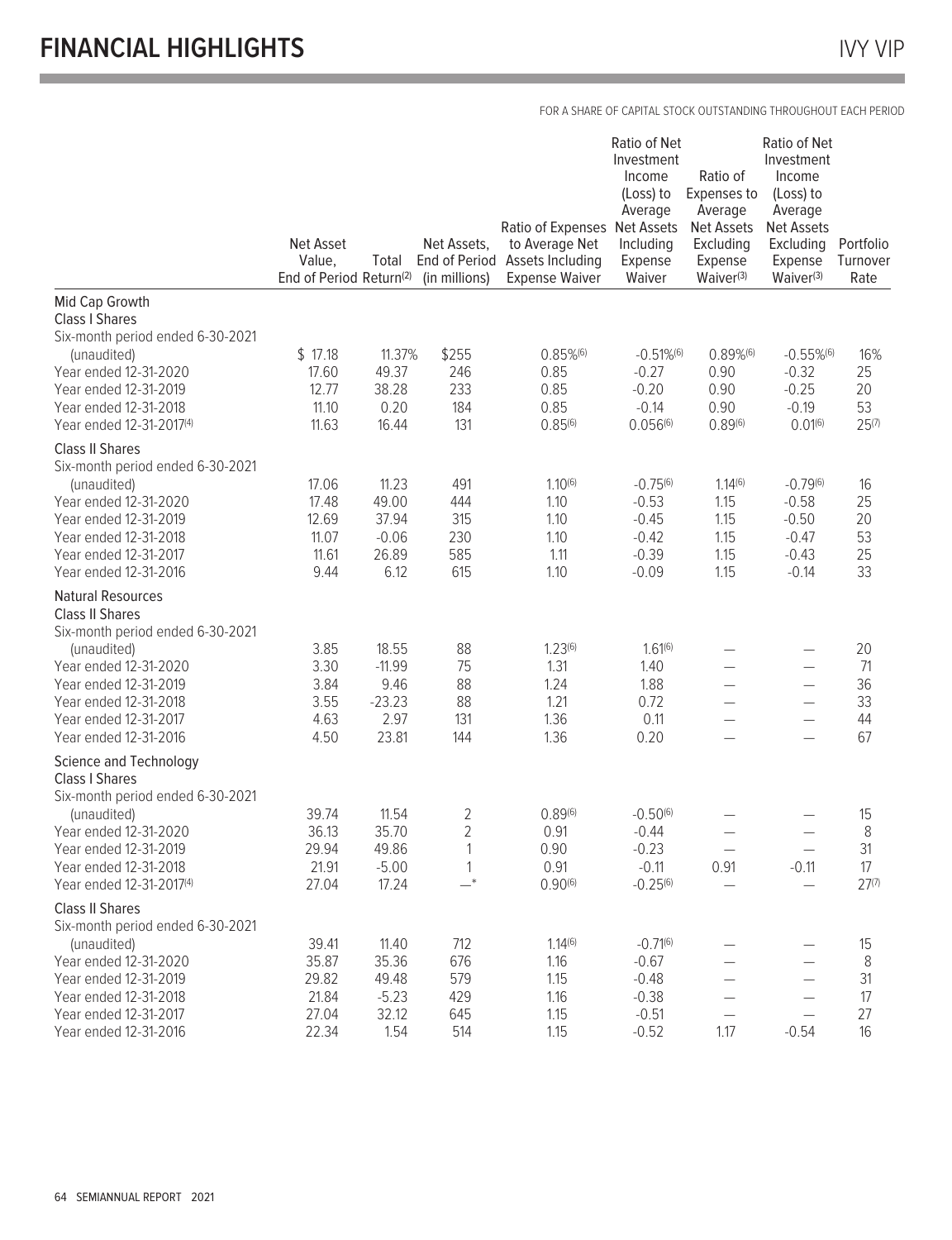|                                                 | Net Asset<br>Value,<br>End of Period Return <sup>(2)</sup> | Total             | Net Assets.<br>End of Period<br>(in millions) | Ratio of Expenses<br>to Average Net<br>Assets Including<br><b>Expense Waiver</b> | Ratio of Net<br>Investment<br>Income<br>(Loss) to<br>Average<br><b>Net Assets</b><br>Including<br>Expense<br>Waiver | Ratio of<br>Expenses to<br>Average<br>Net Assets<br>Excluding<br>Expense<br>Waiver <sup>(3)</sup> | Ratio of Net<br>Investment<br>Income<br>(Loss) to<br>Average<br><b>Net Assets</b><br>Excluding<br>Expense<br>Waiver <sup>(3)</sup> | Portfolio<br>Turnover<br>Rate |
|-------------------------------------------------|------------------------------------------------------------|-------------------|-----------------------------------------------|----------------------------------------------------------------------------------|---------------------------------------------------------------------------------------------------------------------|---------------------------------------------------------------------------------------------------|------------------------------------------------------------------------------------------------------------------------------------|-------------------------------|
| Small Cap Core                                  |                                                            |                   |                                               |                                                                                  |                                                                                                                     |                                                                                                   |                                                                                                                                    |                               |
| <b>Class II Shares</b>                          |                                                            |                   |                                               |                                                                                  |                                                                                                                     |                                                                                                   |                                                                                                                                    |                               |
| Six-month period ended 6-30-2021                |                                                            |                   |                                               |                                                                                  |                                                                                                                     |                                                                                                   |                                                                                                                                    |                               |
| (unaudited)                                     | \$16.50                                                    | 19.10%            | \$198                                         | 1.18%(6)                                                                         | $-0.32\%$ <sup>(6)</sup>                                                                                            | $-\%$                                                                                             | $-\%$                                                                                                                              | 54%                           |
| Year ended 12-31-2020                           | 13.85                                                      | 7.03              | 183                                           | 1.20                                                                             | $-0.14$                                                                                                             | $\overline{\phantom{0}}$                                                                          | $\overline{\phantom{0}}$                                                                                                           | 145                           |
| Year ended 12-31-2019                           | 13.71                                                      | 24.33             | 188                                           | 1.18                                                                             | $-0.05$                                                                                                             | $\overline{\phantom{0}}$                                                                          | $\overline{\phantom{0}}$                                                                                                           | 126                           |
| Year ended 12-31-2018<br>Year ended 12-31-2017  | 13.51<br>18.32                                             | $-10.49$<br>13.73 | 175<br>316                                    | 1.17<br>1.15                                                                     | $-0.34$<br>0.01                                                                                                     |                                                                                                   | $\overline{\phantom{0}}$                                                                                                           | 112<br>112                    |
| Year ended 12-31-2016                           | 18.34                                                      | 28.88             | 348                                           | 1.16                                                                             | 0.08                                                                                                                |                                                                                                   | $\overline{\phantom{0}}$<br>$\overline{\phantom{0}}$                                                                               | 182                           |
|                                                 |                                                            |                   |                                               |                                                                                  |                                                                                                                     |                                                                                                   |                                                                                                                                    |                               |
| Small Cap Growth                                |                                                            |                   |                                               |                                                                                  |                                                                                                                     |                                                                                                   |                                                                                                                                    |                               |
| <b>Class I Shares</b>                           |                                                            |                   |                                               |                                                                                  |                                                                                                                     |                                                                                                   |                                                                                                                                    |                               |
| Six-month period ended 6-30-2021<br>(unaudited) | 11.66                                                      | 10.37             | 58                                            | 0.89(6)                                                                          | $-0.70(6)$                                                                                                          | 0.90(6)                                                                                           | $-0.71(6)$                                                                                                                         | 27                            |
| Year ended 12-31-2020                           | 12.15                                                      | 38.01             | 59                                            | 0.89                                                                             | $-0.46$                                                                                                             | 0.92                                                                                              | $-0.49$                                                                                                                            | 50                            |
| Year ended 12-31-2019                           | 8.80                                                       | 23.68             | 58                                            | 0.89                                                                             | $-0.60$                                                                                                             | 0.91                                                                                              | $-0.62$                                                                                                                            | 41                            |
| Year ended 12-31-2018(5)                        | 7.69                                                       | $-12.24$          | 52                                            | 1.05(6)(9)                                                                       | 0.15(6)                                                                                                             | 1.07(6)                                                                                           | 0.13(6)                                                                                                                            | 52(8)                         |
|                                                 |                                                            |                   |                                               |                                                                                  |                                                                                                                     |                                                                                                   |                                                                                                                                    |                               |
| <b>Class II Shares</b>                          |                                                            |                   |                                               |                                                                                  |                                                                                                                     |                                                                                                   |                                                                                                                                    |                               |
| Six-month period ended 6-30-2021                |                                                            |                   |                                               | 1.14(6)                                                                          |                                                                                                                     |                                                                                                   |                                                                                                                                    |                               |
| (unaudited)<br>Year ended 12-31-2020            | 11.59<br>12.08                                             | 10.23<br>37.66    | 426<br>406                                    | 1.14                                                                             | $-0.95^{(6)}$<br>$-0.71$                                                                                            | 1.15(6)<br>1.17                                                                                   | $-0.96(6)$<br>$-0.74$                                                                                                              | 27<br>50                      |
| Year ended 12-31-2019                           | 8.77                                                       | 23.37             | 331                                           | 1.14                                                                             | $-0.84$                                                                                                             | 1.17                                                                                              | $-0.87$                                                                                                                            | 41                            |
| Year ended 12-31-2018                           | 7.68                                                       | $-4.11$           | 300                                           | 1.16(10)                                                                         | $-0.52$                                                                                                             | 1.18                                                                                              | $-0.54$                                                                                                                            | 52                            |
| Year ended 12-31-2017                           | 11.63                                                      | 23.12             | 377                                           | 1.15                                                                             | $-0.69$                                                                                                             | 1.17                                                                                              | $-0.71$                                                                                                                            | 55                            |
| Year ended 12-31-2016                           | 9.69                                                       | 2.92              | 426                                           | 1.14                                                                             | $-0.79$                                                                                                             | 1.16                                                                                              | $-0.81$                                                                                                                            | 107                           |
|                                                 |                                                            |                   |                                               |                                                                                  |                                                                                                                     |                                                                                                   |                                                                                                                                    |                               |

and the control of the control of the

۰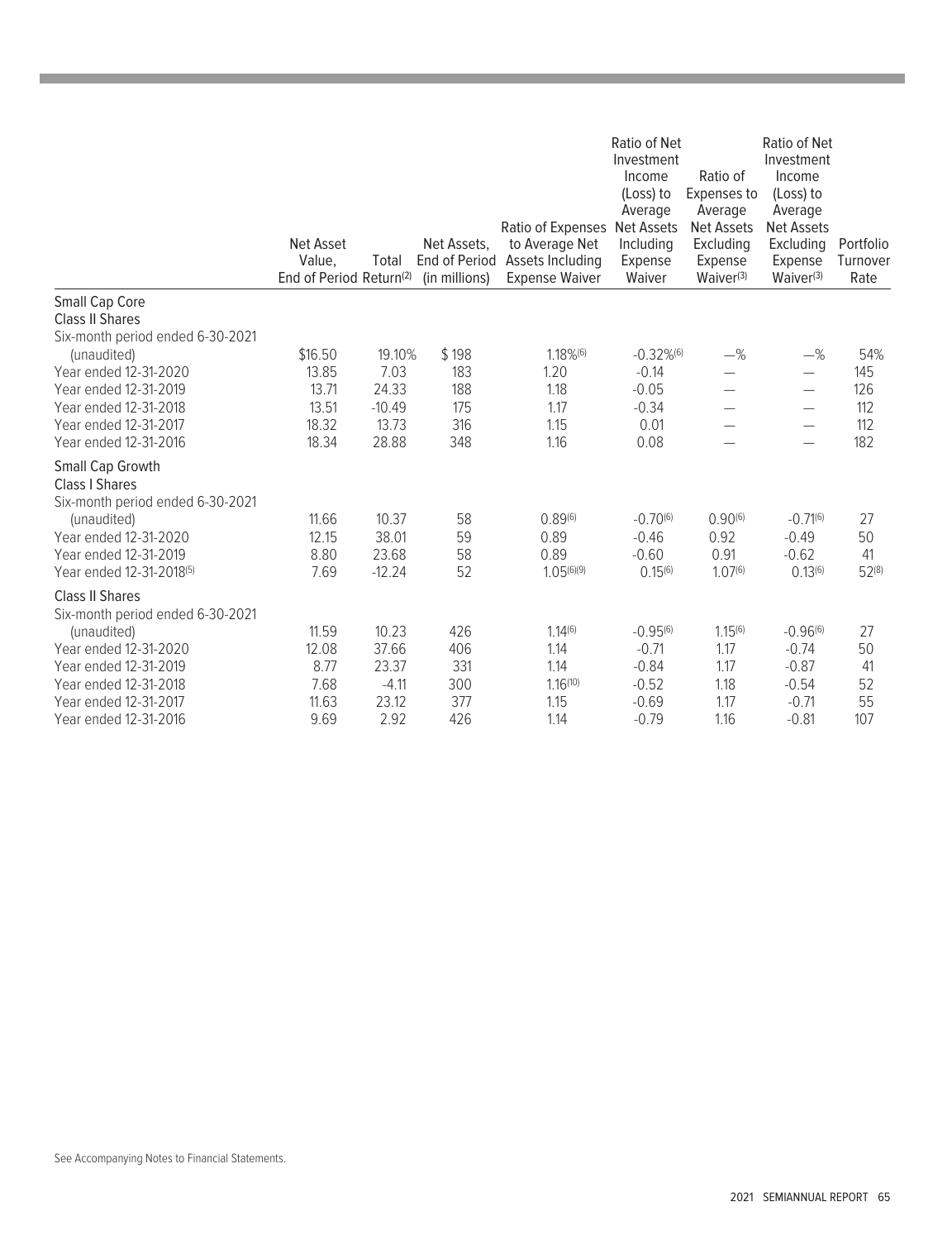### **1. ORGANIZATION**

Ivy Variable Insurance Portfolios, a Delaware statutory trust (the "Trust"), is registered under the Investment Company Act of 1940, as amended (the "1940 Act"), as an open-end management investment company. Delaware Ivy VIP Asset Strategy (formerly known as Ivy VIP Asset Strategy), Delaware Ivy VIP Balanced (formerly known as Ivy VIP Balanced), Delaware Ivy VIP Energy (formerly known as Ivy VIP Energy), Delaware Ivy VIP Growth (formerly known as Ivy VIP Growth), Delaware Ivy VIP High Income (formerly known as Ivy VIP High Income), Delaware Ivy VIP International Core Equity (formerly known as Ivy VIP International Core Equity), Delaware Ivy VIP Mid Cap Growth (formerly known as Ivy VIP Mid Cap Growth), Delaware Ivy VIP Natural Resources (formerly known as Ivy VIP Natural Resources), Delaware Ivy VIP Science and Technology (formerly known as Ivy VIP Science and Technology), Delaware Ivy VIP Small Cap Core (formerly known as Ivy VIP Small Cap Core) and Delaware Ivy VIP Small Cap Growth (formerly known as Ivy VIP Small Cap Growth) (each, a "Portfolio") are eleven series of the Trust and are the only series of the Trust included in these financial statements. The assets belonging to each Portfolio are held separately by the custodian. The investment objective, policies and risk factors of each Portfolio are described more fully in the Prospectus and Statement of Additional Information ("SAI"). Each Portfolio's investment adviser was Ivy Investment Management Company ("IICO") through April 30, 2021. Effective April 30, 2021, Delaware Management Company ("DMC") is each Portfolio's investment adviser.

Each Portfolio offers Class II shares. Asset Strategy, Energy, High Income, Mid Cap Growth, Science and Technology and Small Cap Growth also offer Class I shares. All classes of shares have identical rights and voting privileges with respect to the Portfolio in general and exclusive voting rights on matters that affect that class alone. Net investment income, net assets and net asset value per share ("NAV") may differ due to each class having its own expenses, such as transfer agent and shareholder servicing fees, directly attributable to that class. Class II shares have a distribution and service plan. Class I shares are not included in the plan.

### **2. SIGNIFICANT ACCOUNTING POLICIES**

The following is a summary of significant accounting policies consistently followed by each Portfolio.

**Security Transactions and Related Investment Income.** Security transactions are accounted for on the trade date (date the order to buy or sell is executed). Realized gains and losses are calculated on the identified cost basis. Interest income is recorded on the accrual basis and includes paydown gain (loss) and accretion of discounts and amortization of premiums. Dividend income is recorded on the ex-dividend date, except certain dividends from foreign securities where the ex-dividend date may have passed, which are recorded as soon as the Portfolio is informed of the ex-dividend date. All or a portion of the distributions received from a real estate investment trust or publicly traded partnership may be designated as a reduction of cost of the related investment or realized gain. The financial statements reflect an estimate of the reclassification of the distribution character.

**Foreign Currency Translation.** Each Portfolio's accounting records are maintained in U.S. dollars. All assets and liabilities denominated in foreign currencies are translated into U.S. dollars daily, using foreign exchange rates obtained from an independent pricing service approved by the Board of Trustees of the Trust (the "Board"). Purchases and sales of investment securities and accruals of income and expenses are translated at the rate of exchange prevailing on the date of the transaction. For assets and liabilities other than investments in securities, net realized and unrealized gains and losses from foreign currency translation arise from changes in currency exchange rates. Each Portfolio combines fluctuations from currency exchange rates and fluctuations in value when computing net realized gain (loss) and net change in unrealized appreciation (depreciation) on investments. Foreign exchange rates are typically valued as of the close of the New York Stock Exchange ("NYSE"), normally 4:00 P.M. Eastern time, on each day the NYSE is open for trading.

**Allocation of Income, Expenses, Gains and Losses.** Income, expenses (other than those attributable to a specific class), gains and losses are allocated on a daily basis to each class of shares based upon the relative proportion of net assets represented by such class. Operating expenses directly attributable to a specific class are charged against the operations of that class.

**Dividends and Distributions to Shareholders.** Dividends and distributions to shareholders are recorded by each Portfolio on the business day following record date. Net investment income dividends and capital gains distributions are determined in accordance with income tax regulations which may differ from accounting principles generally accepted in the United States of America ("U.S. GAAP"). If the total dividends and distributions made in any tax year exceeds net investment income and accumulated realized capital gains, a portion of the total distribution may be treated as a tax return of capital.

**Income Taxes.** It is the policy of each Portfolio to distribute all of its taxable income and capital gains to its shareholders and to otherwise qualify as a regulated investment company under Subchapter M of the Internal Revenue Code. In addition, each Portfolio intends to pay distributions as required to avoid imposition of excise tax. Accordingly, no provision has been made for Federal income taxes. The Portfolios file income tax returns in U.S. federal and applicable state jurisdictions. The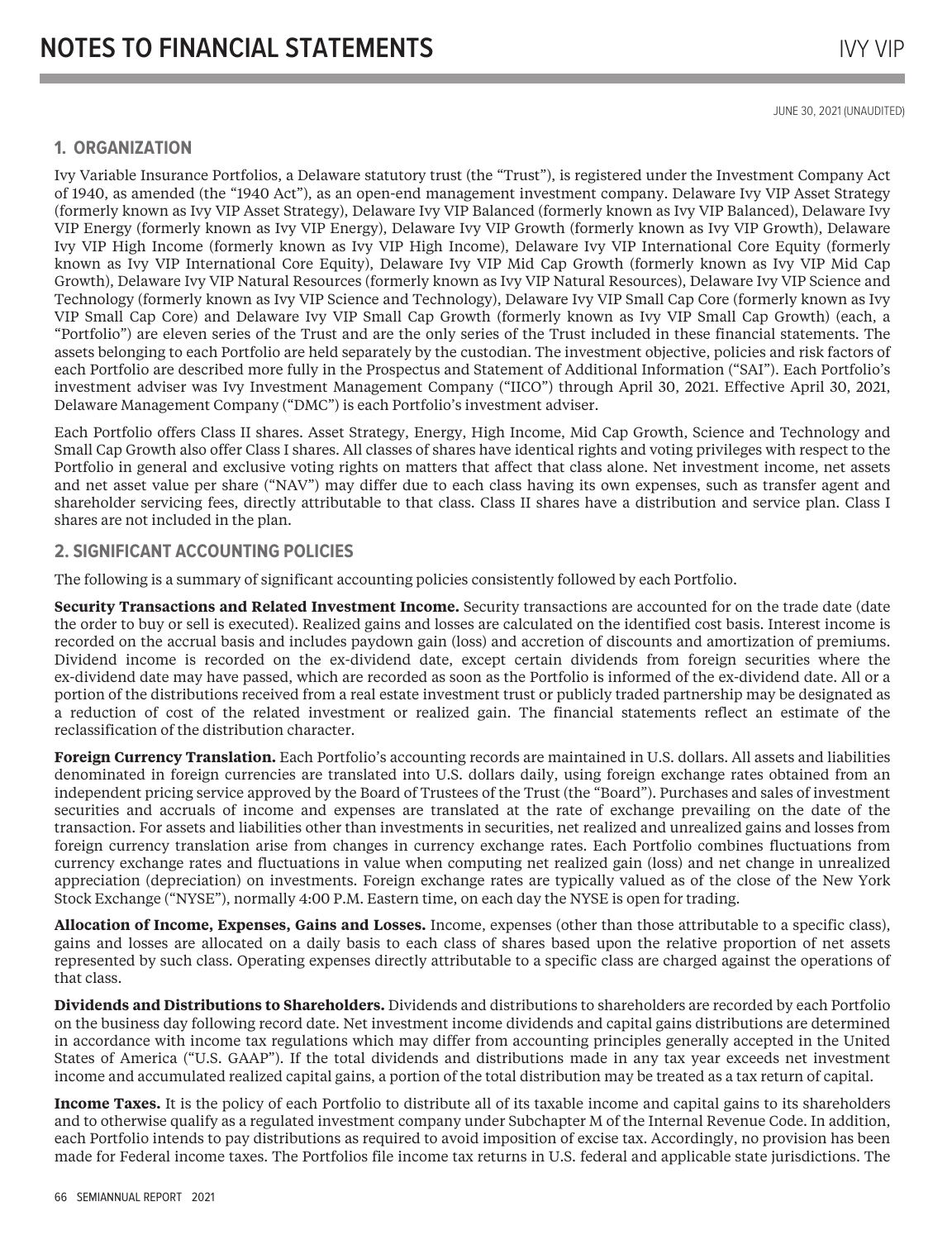Portfolios' tax returns are subject to examination by the relevant taxing authority until expiration of the applicable statute of limitations, which is generally three years after the filing of the tax returns. Management of the Trust periodically reviews all tax positions to assess whether it is more likely than not that the position would be sustained upon examination by the relevant tax authority based on the technical merits of each position. As of the date of these financial statements, management believes that no liability for unrecognized tax positions is required.

**Segregation and Collateralization.** In cases in which the 1940 Act and the interpretive positions of the Securities and Exchange Commission ("SEC"), the Dodd Frank Wall Street Reform and Consumer Protection Act, or the interpretive rules and regulations of the U.S. Commodities Futures Trading Commission require that a Portfolio either deliver collateral or segregate assets in connection with certain investments (e.g., dollar rolls, financial futures contracts, foreign currency exchange contracts, options written, securities with extended settlement periods, and swaps), the Portfolio will segregate collateral or designate on its books and records, cash or other liquid securities having a value at least equal to the amount that is required to be physically segregated for the benefit of the counterparty. Furthermore, based on requirements and agreements with certain exchanges and third party broker-dealers, each party has requirements to deliver/deposit cash or securities as collateral for certain investments. Certain countries require that cash reserves be held while investing in companies incorporated in that country. These cash reserves and cash collateral that has been pledged to cover obligations of the Portfolios under derivative contracts, if any, will be reported separately on the Statements of Assets and Liabilities as "Restricted cash". Securities collateral pledged for the same purpose, if any, is noted on the Schedule of Investments.

**Concentration of Market and Credit Risk.** In the normal course of business, the Portfolios invest in securities and enter into transactions where risks exist due to fluctuations in the market (market risk) or failure of the issuer of a security to meet all its obligations (issuer credit risk). The value of securities held by the Portfolios may decline in response to certain events, including those directly involving the issuers whose securities are owned by the Portfolios; conditions affecting the general economy; overall market changes; local, regional or global political, social or economic instability; and currency and interest rate and price fluctuations. Similar to issuer credit risk, the Portfolios may be exposed to counterparty credit risk, or the risk that an entity with which the Portfolios have unsettled or open transactions may fail to or be unable to perform on its commitments. The Portfolios manage counterparty credit risk by entering into transactions only with counterparties that they believe have the financial resources to honor their obligations and by monitoring the financial stability of those counterparties. Financial assets, which potentially expose the Portfolios to market, issuer and counterparty credit risks, consist principally of financial instruments and receivables due from counterparties. The extent of the Portfolios' exposure to market, issuer and counterparty credit risks with respect to these financial assets is generally approximated by their value recorded on the Portfolios' Statements of Assets and Liabilities, less any collateral held by the Portfolios.

Certain Portfolios may hold high-yield or non-investment-grade bonds, that may be subject to a greater degree of credit risk. Credit risk relates to the ability of the issuer to meet interest or principal payments or both as they become due. The Portfolios may acquire securities in default and are not obligated to dispose of securities whose issuers subsequently default.

Certain Portfolios may enter into financial instrument transactions (such as swaps, futures, options and other derivatives) that may have off-balance sheet market risk. Off-balance sheet market risk exists when the maximum potential loss on a particular financial instrument is greater than the value of such financial instrument, as reflected on the Statements of Assets and Liabilities.

The risk that changes related to the use of the London Interbank Offered Rate ("LIBOR") or similar interbank offered rates ("IBORs," such as the Euro Overnight Index Average ("EONIA")) could have adverse impacts on financial instruments that reference LIBOR or a similar rate. While some instruments may contemplate a scenario where LIBOR or a similar rate is no longer available by providing for an alternative rate setting methodology, not all instruments have such fallback provisions and the effectiveness of replacement rates is uncertain. The abandonment of LIBOR and similar rates could affect the value and liquidity of instruments that reference such rates, especially those that do not have fallback provisions. The use of alternative reference rate products may impact investment strategy performance.

An outbreak of infectious respiratory illness caused by a novel coronavirus known as COVID-19 was first detected in China in December 2019 and has now been detected globally. This coronavirus has resulted in travel restrictions, closed international borders, enhanced health screenings at ports of entry and elsewhere, disruption of and delays in healthcare service preparation and delivery, prolonged quarantines, cancellations, supply chain disruptions, and lower consumer demand, as well as general concern and uncertainty. The impact of COVID-19, and other infectious illness outbreaks that may arise in the future, could adversely affect the economies of many nations or the entire global economy, individual issuers and capital markets in ways that cannot necessarily be foreseen. In addition, the impact of infectious illnesses in emerging market countries may be greater due to generally less established healthcare systems. Public health crises caused by the COVID-19 outbreak may exacerbate other pre-existing political, social and economic risks in certain countries or globally. The duration of the COVID-19 outbreak and its effects cannot be determined with certainty.

**Inflation-Indexed Bonds.** Certain Portfolios may invest in inflation-indexed bonds. Inflation-indexed bonds are fixedincome securities whose principal value is periodically adjusted to the rate of inflation. The interest rate on these bonds is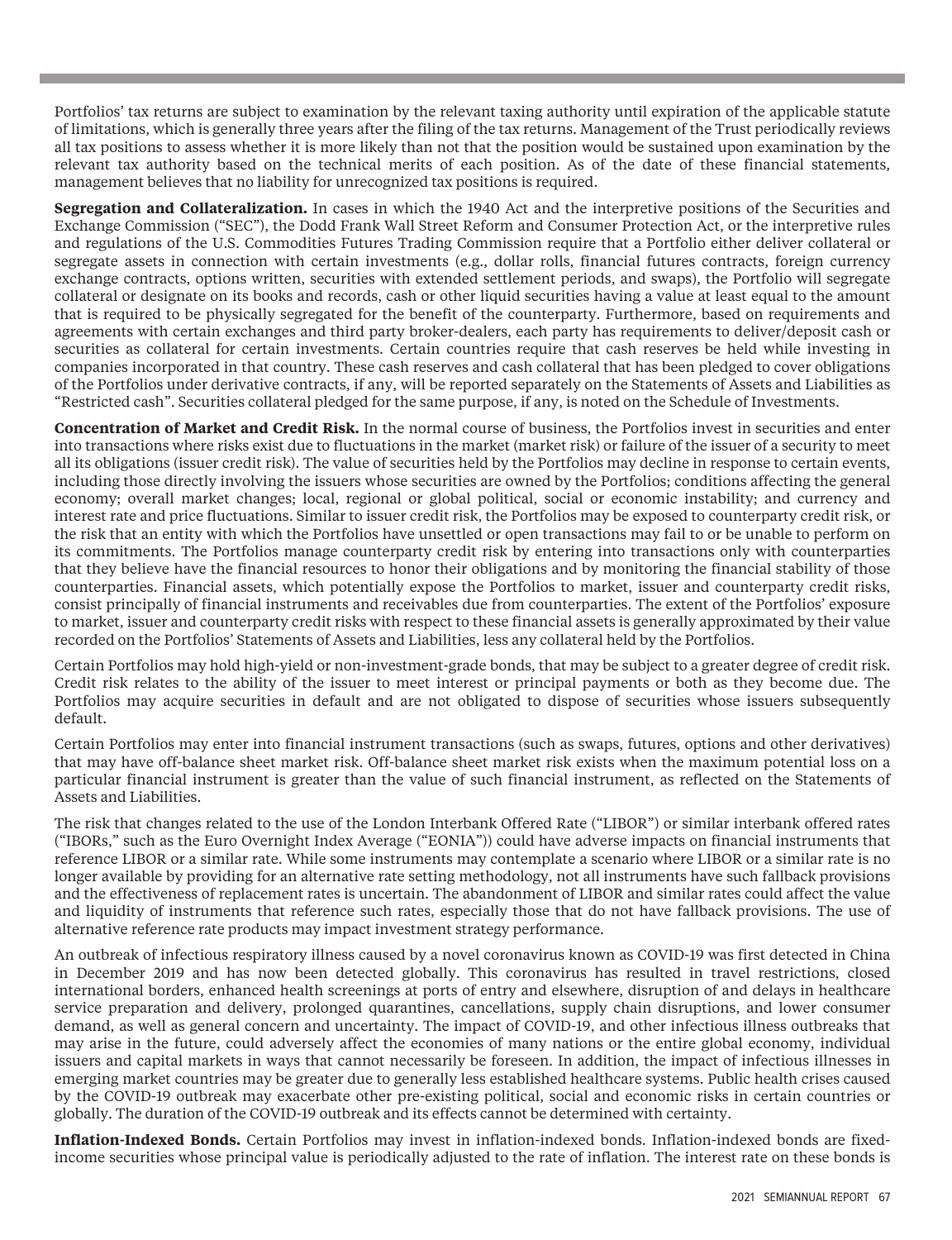generally fixed at issuance at a rate lower than typical bonds. Over the life of an inflation-indexed bond, however, interest will be paid based on a principal value, which is adjusted for inflation. Any increase or decrease in the principal amount of an inflation-indexed bond will be included as interest income on the Statements of Operations, even though investors do not receive their principal until maturity.

**Interest Only Obligations.** These securities entitle the owner to receive only the interest portion from a bond, Treasury note or pool of mortgages. These securities are generally created by a third party separating a bond or pool of mortgages into distinct interest-only and principal-only securities. As the principal (par) amount of a bond or pool of mortgages is paid down, the amount of interest income earned by the owner will decline as well.

**Loans.** Certain Portfolios may invest in loans, the interest rates of which float or adjust periodically based upon a specified adjustment schedule, benchmark indicator, or prevailing interest rates, the debtor of which may be a domestic or foreign corporation, partnership or other entity ("Borrower"). Loans generally pay interest at rates which are periodically redetermined by reference to a base lending rate plus a premium. These base lending rates generally include prime rates of one or more major U.S. banks, the LIBOR or certificates of deposit rates. Loans often require prepayments from excess cash flow or permit the Borrower to repay at its election. The degree to which Borrowers repay cannot be predicted with accuracy. As a result, the actual maturity may be substantially less than the stated maturities. Loans are exempt from registration under the Securities Act of 1933, as amended, may contain certain restrictions on resale, and cannot be sold publicly. A Portfolio's investments in loans may be in the form of participations in loans or assignments of all or a portion of loans from third parties.

When a Portfolio purchases assignments, it acquires all the rights and obligations under the loan agreement of the assigning lender. Assignments may, however, be arranged through private negotiations between potential assignees and potential assignors, and the rights and obligations acquired by the purchaser of an assignment may differ from, and be more limited than those held by the assigning lender. When a Portfolio purchases a participation of a loan interest, the Portfolio typically enters into a contractual agreement with the lender or other third party selling the participation. A participation interest in loans includes the right to receive payments of principal, interest and any fees to which it is entitled from the lender and only upon receipt by the lender of payments from the Borrower, but not from the Borrower directly. When investing in a participation interest, if a Borrower is unable to meet its obligations under a loan agreement, a Portfolio generally has no direct right to enforce compliance with the terms of the loan agreement. As a result, the Portfolio assumes the credit risk of the Borrower, the selling participant, and any other persons that are interpositioned between the Portfolio and the Borrower. If the lead lender in a typical lending syndicate becomes insolvent, enters Federal Deposit Insurance Corporation ("FDIC") receivership or, if not FDIC insured, enters into bankruptcy, the Portfolio may incur certain costs and delays in receiving payment or may suffer a loss of principal and interest.

**Payment In-Kind Securities.** Certain Portfolios may invest in payment in-kind securities ("PIKs"). PIKs give the issuer the option at each interest payment date of making interest payments in cash or in additional debt securities. Those additional debt securities usually have the same terms, including maturity dates and interest rates, and associated risks as the original bonds. The daily market quotations of the original bonds may include the accrued interest (referred to as a dirty price) and require a pro-rata adjustment from the unrealized appreciation or depreciation on investments to interest receivable on the Statements of Assets and Liabilities.

**Securities on a When-Issued or Delayed Delivery Basis.** Certain Portfolios may purchase securities on a "when-issued" basis, and may purchase or sell securities on a "delayed delivery" basis. "When-issued" or "delayed delivery" refers to securities whose terms and indenture are available and for which a market exists, but which are not available for immediate delivery. Delivery and payment for securities that have been purchased by a Portfolio on a when-issued basis normally take place within six months and possibly as long as two years or more after the trade date. During this period, such securities do not earn interest, are subject to market fluctuation and may increase or decrease in value prior to their delivery. The purchase of securities on a when-issued basis may increase the volatility of a Portfolio's NAV to the extent the Portfolio executes such transactions while remaining substantially fully invested. When a Portfolio engages in when-issued or delayed delivery transactions, it relies on the buyer or seller, as the case may be, to complete the transaction. Their failure to do so may cause the Portfolio to lose the opportunity to obtain or dispose of the security at a price and yield DMC, or the Portfolio's investment subadviser, as applicable, consider advantageous. The Portfolio maintains internally designated assets with a value equal to or greater than the amount of its purchase commitments. The Portfolio may also sell securities that it purchased on a when-issued or delayed delivery basis prior to settlement of the original purchase.

**Custodian Fees.** "Custodian fees" on the Statements of Operations may include interest expense incurred by a Portfolio on any cash overdrafts of its custodian account during the period. Such cash overdrafts may result from the effects of failed trades in portfolio securities and from cash outflows resulting from unanticipated shareholder redemption activity. A Portfolio pays interest to its custodian on such cash overdrafts, to the extent they are not offset by positive cash balances maintained by that Portfolio. The "Earnings credit" line item, if shown, represents earnings on cash balances maintained by that Portfolio during the period. Such interest expense and other custodian fees may be paid with these earnings.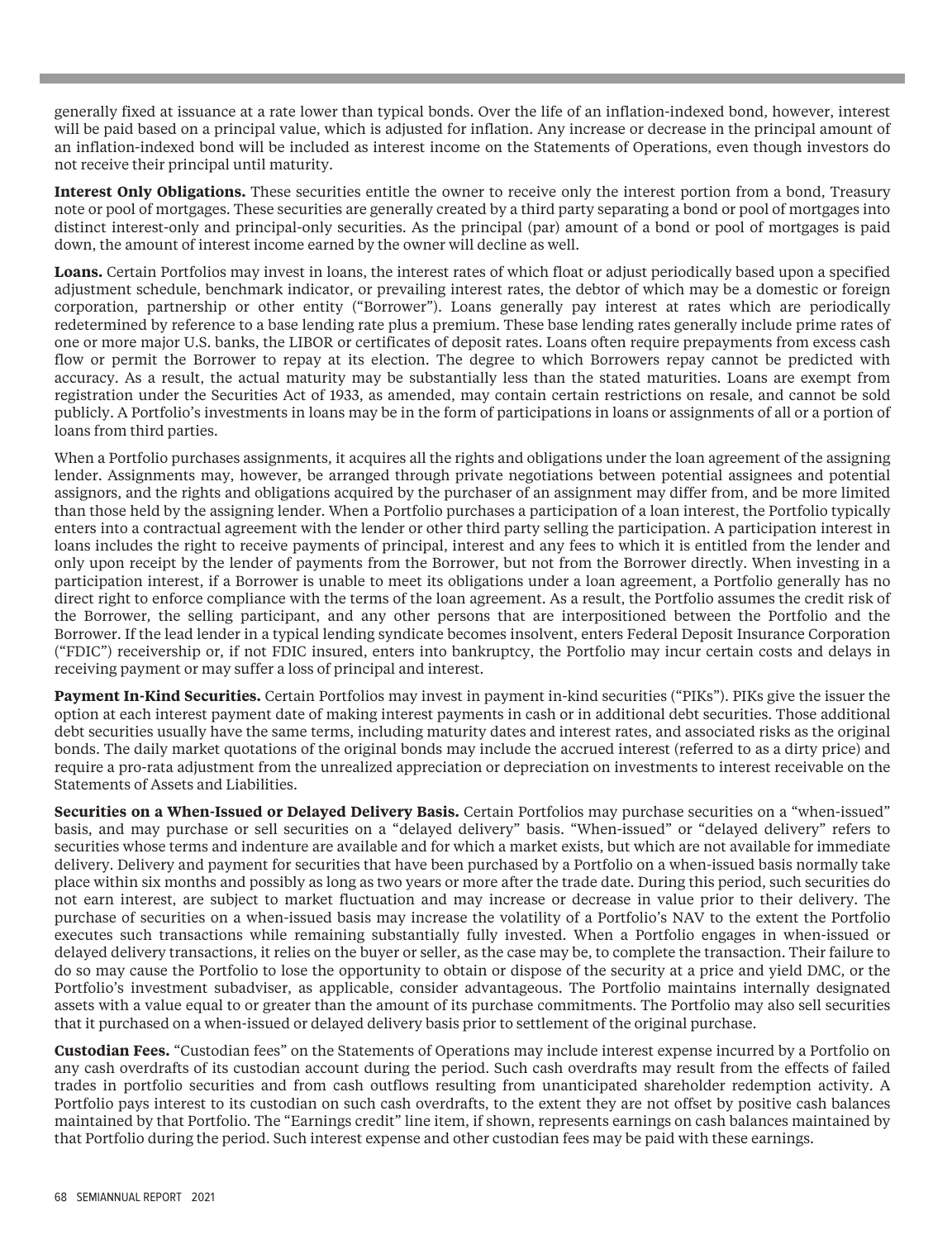**Indemnification.** The Trust's organizational documents provide current and former Trustees and Officers with a limited indemnification against liabilities arising in connection with the performance of their duties to the Trust. In the normal course of business, the Trust may also enter into contracts that provide general indemnification. The Trust's maximum exposure under these arrangements is unknown and is dependent on future claims that may be made against the Trust. The risk of material loss from such claims is considered remote.

**Basis of Preparation.** Each Portfolio is an investment company and follows accounting and reporting guidance in the Financial Accounting Standards Board ("FASB") Accounting Standards Codification Topic 946 ("ASC 946"). The accompanying financial statements were prepared in accordance with U.S. GAAP, including but not limited to ASC 946. U.S. GAAP requires the use of estimates made by management. Management believes that estimates and valuations are appropriate; however, actual results may differ from those estimates, and the valuations reflected in the accompanying financial statements may differ from the value ultimately realized upon sale or maturity.

**Subsequent Events.** Management has performed a review for subsequent events through the date this report was issued.

## **3. INVESTMENT VALUATION AND FAIR VALUE MEASUREMENTS**

Each Portfolio's investments are reported at fair value. Fair value is defined as the price that each Portfolio would receive upon selling an asset or would pay upon satisfying a liability in an orderly transaction between market participants at the measurement date. Each Portfolio calculates the NAV of its shares as of the close of the NYSE, normally 4:00 P.M. Eastern time, on each day the NYSE is open for trading.

For purposes of calculating the NAV, the portfolio securities and financial instruments are valued on each business day using pricing and valuation methods as adopted by the Board. Where market quotes are readily available, fair value is generally determined on the basis of the last reported sales price, or if no sales are reported, based on quotes obtained from a quotation reporting system, established market makers, or pricing services.

Prices for fixed-income securities are typically based on quotes that are obtained from an independent pricing service approved by the Board. To determine values of fixed-income securities, the independent pricing service utilizes such factors as current quotations by broker/dealers, coupon, maturity, quality, type of issue, trading characteristics, and other yield and risk factors it deems relevant in determining valuations. Securities that cannot be valued by the independent pricing service may be valued using quotes obtained from dealers that make markets in the securities.

Short-term securities with maturities of 60 days or less are valued based on quotes that are obtained from an independent pricing service approved by the Board as described in the preceding paragraph above.

Because many foreign markets close before the NYSE, events may occur between the close of the foreign market and the close of the NYSE that could have a material impact on the valuation of foreign securities. Waddell & Reed Services Company ("WRSCO"), pursuant to procedures adopted by the Board, evaluates the impact of these events and may adjust the valuation of foreign securities to reflect the fair value as of the close of the NYSE. In addition, all securities for which values are not readily available or are deemed unreliable are appraised at fair value as determined in good faith under the supervision of the Board.

Where market quotes are not readily available, portfolio securities or financial instruments are valued at fair value, as determined in good faith by the Board or Valuation Committee pursuant to procedures approved by the Board.

Market quotes are considered not readily available in circumstances where there is an absence of current or reliable marketbased data (e.g., trade information or broker quotes), including where events occur after the close of the relevant market, but prior to the NYSE close, that materially affect the values of a Portfolio's securities or financial instruments. In addition, market quotes are considered not readily available when, due to extraordinary circumstances, the exchanges or markets on which the securities trade do not open for trading for the entire day and no other market prices are available.

The Board has delegated to WRSCO the responsibility for monitoring significant events that may materially affect the values of a Portfolio's securities or financial instruments and for determining whether the value of the applicable securities or financial instruments should be re-evaluated in light of such significant events. DMC, pursuant to authority delegated by the Board, has established a Valuation Committee to administer and oversee the valuation process, including the use of third party pricing vendors.

The Board has adopted methods for valuing securities and financial instruments in circumstances where market quotes are not readily available. For instances in which daily market quotes are not readily available, investments may be valued, pursuant to procedures established by the Board, with reference to other securities or indices. In the event that the security or financial instrument cannot be valued pursuant to one of the valuation methods established by the Board, the value of the security or financial instrument will be determined in good faith by the Valuation Committee in accordance with the procedures adopted by the Board.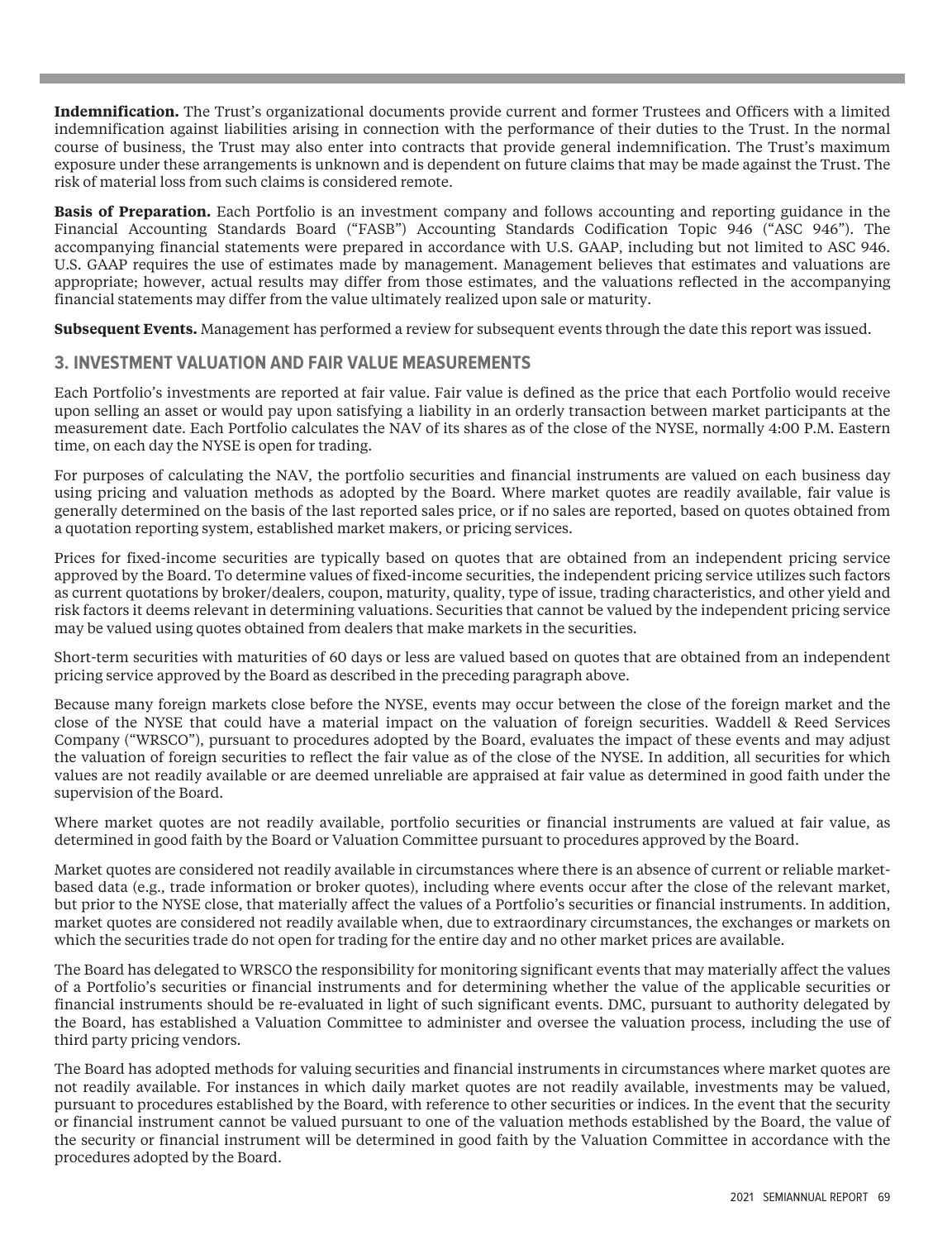When a Portfolio uses these fair valuation methods applied by WRSCO that use significant unobservable inputs to determine its NAV, securities will be priced by a method that the Board or persons acting at its direction believe accurately reflects fair value and are categorized as Level 3 of the fair value hierarchy. These methods may require subjective determinations about the value of a security. The prices used by a Portfolio may differ from the value that will ultimately be realized at the time the securities are sold.

WRSCO is responsible for monitoring the implementation of the pricing and valuation policies through a series of activities to provide reasonable comfort of the accuracy of prices including: 1) periodic vendor due diligence meetings to review methodologies, new developments, and process at vendors, 2) daily and monthly multi-source pricing comparisons reviewed and submitted to the Valuation Committee, and 3) daily review of unpriced, stale, and variance reports with exceptions reviewed by management and the Valuation Committee.

Accounting standards establish a framework for measuring fair value and a three-level hierarchy for fair value measurements based upon the transparency of inputs to the valuation of an asset or liability. Inputs may be observable or unobservable and refer broadly to the assumptions that market participants would use in pricing the asset or liability. Observable inputs reflect the assumptions market participants would use in pricing the asset or liability based on market data obtained from sources independent of the reporting entity. Unobservable inputs reflect the reporting entity's own assumptions about the factors that market participants would use in pricing the asset or liability developed based on the best information available in the circumstances.

An individual investment's fair value measurement is assigned a level based upon the observability of the inputs which are significant to the overall valuation.

The three-tier hierarchy of inputs is summarized as follows:

- Level 1 Observable inputs such as quoted prices, available in active markets, for identical assets or liabilities.
- Level 2 Significant other observable inputs, which may include, but are not limited to, quoted prices for similar assets or liabilities in markets that are active, quoted prices for identical or similar assets or liabilities in markets that are not active, inputs other than quoted prices that are observable for the assets or liabilities (such as interest rates, yield curves, volatilities, prepayment speeds, loss severities, credit risks and default rates) or other market corroborated inputs.
- Level 3 Significant unobservable inputs based on the best information available in the circumstances, to the extent observable inputs are not available, which may include assumptions made by the Board or persons acting at its direction that are used in determining the fair value of investments.

A description of the valuation techniques applied to the Portfolios' major classes of assets and liabilities measured at fair value on a recurring basis follows:

**Asset-Backed Securities and Mortgage-Backed Securities.** The fair value of asset-backed securities and mortgage-backed securities are estimated using recently executed transactions and based on models that consider the estimated cash flows of each debt tranche of the issuer, establish a benchmark yield, and develop an estimated tranche specific spread to the benchmark yield based on the unique attributes of the tranche including, but not limited to, the prepayment speed assumptions and attributes of the collateral. To the extent the inputs are observable and timely, the values would be categorized in Level 2 of the fair value hierarchy, and otherwise they would be categorized as Level 3.

**Bullion.** The fair value of bullion is at the last settlement price at the end of each day on the board of trade or exchange upon which they are traded and are categorized in Level 1 of the fair value hierarchy.

**Corporate Bonds.** The fair value of corporate bonds, as obtained from an independent pricing service, is estimated using various techniques, which consider recently executed transactions in securities of the issuer or comparable issuers, market price quotations (where observable), bond spreads, fundamental data relating to the issuer, and credit default swap spreads adjusted for any basis difference between cash and derivative instruments. While most corporate bonds are categorized in Level 2 of the fair value hierarchy, in instances where lower relative weight is placed on transaction prices, quotations, or similar observable inputs, they are categorized in Level 3 of the fair value hierarchy.

**Derivative Instruments.** Forward foreign currency contracts are valued based upon the closing prices of the forward currency rates determined at the close of the NYSE, which are provided by an independent pricing service. Swaps derive their value from underlying asset prices, indices, reference rates and other inputs or a combination of these factors. Swaps are valued by an independent pricing service unless the price is unavailable, in which case they are valued at the price provided by a dealer in that security. Exchange-traded futures contracts are generally valued at the settlement price. Listed options are ordinarily valued at the mean of the last bid and ask price provided by an independent pricing service unless the price is unavailable, in which case they are valued at a quotation obtained from a broker-dealer. Over the counter ("OTC") options are ordinarily valued at the mean of the last bid and ask price for a comparable listed option provided by an independent pricing service unless such a price is unavailable, in which case they are valued at a quotation obtained from a broker-dealer.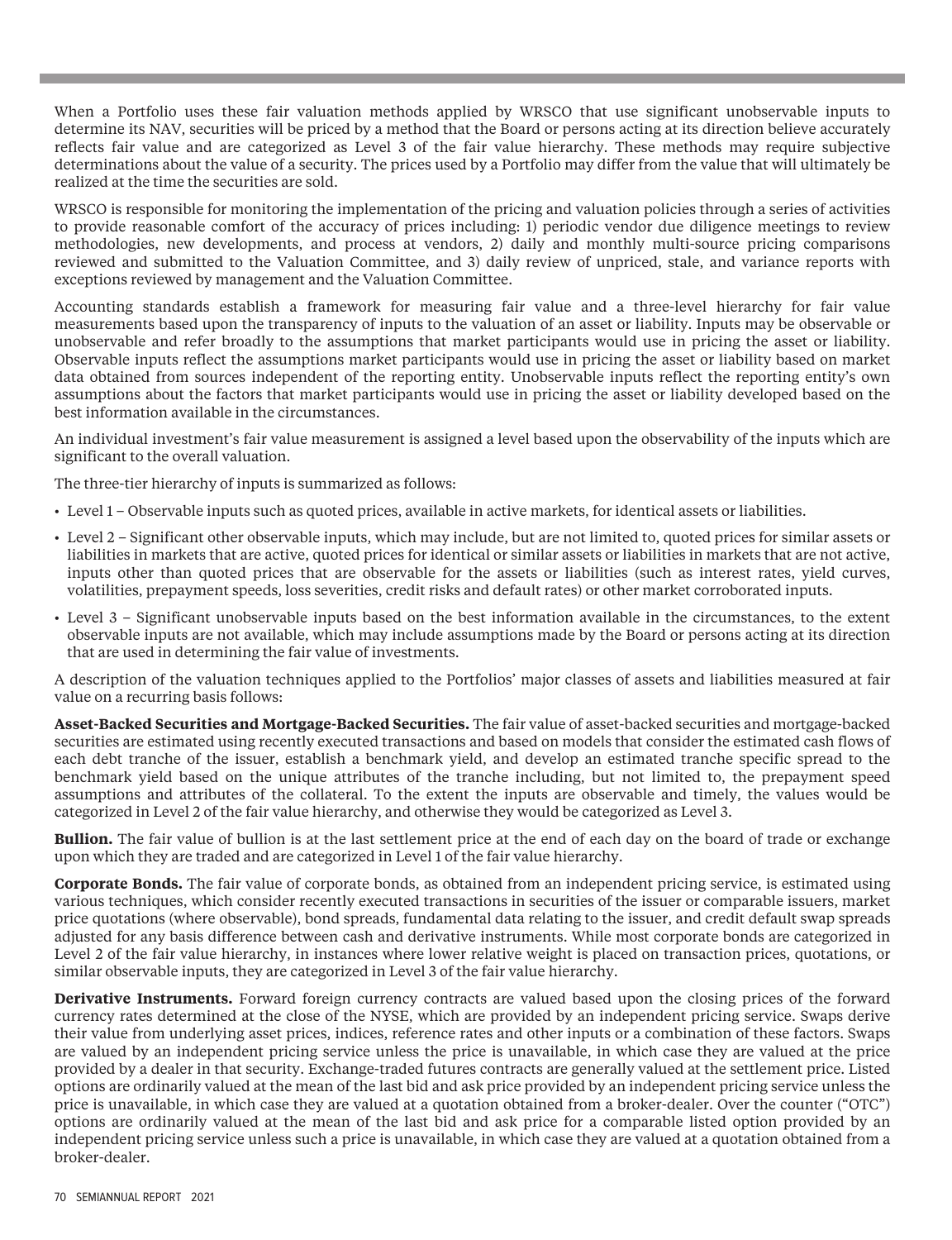Listed derivatives that are actively traded are valued based on quoted prices from the exchange and are categorized in Level 1 of the fair value hierarchy. OTC derivative contracts include forward foreign currency contracts, swap agreements, and option contracts related to interest rates, foreign currencies, credit standing of reference entities, equity prices, or commodity prices. Depending on the product and the terms of the transaction, the fair value of the OTC derivative products are modeled taking into account the counterparties' creditworthiness and using a series of techniques, including simulation models. Many pricing models do not entail material subjectivity because the methodologies employed do not necessitate significant judgments and the pricing inputs are observed from actively quoted markets, as is the case with interest rate swap and option contracts. OTC derivative products valued using pricing models with significant observable inputs are categorized within Level 2 of the fair value hierarchy.

**Equity Securities.** Equity securities traded on U.S. or foreign securities exchanges or included in a national market system are valued at the official closing price at the close of each business day unless otherwise stated below. OTC equity securities and listed securities for which no price is readily available are valued at the average of the last bid and ask prices.

Mutual funds, including investment funds, typically are valued at the NAV reported as of the valuation date.

Securities that are stated at the last reported sales price or closing price on the day of valuation taken from the primary exchange where the security is principally traded and to the extent these securities are actively traded and valuation adjustments are not applied, they are categorized in Level 1 of the fair value hierarchy.

Foreign securities, for which the primary trading market closes at the same time or after the NYSE, are valued based on quotations from the primary market in which they are traded and categorized in Level 1. Because many foreign securities markets and exchanges close prior to the close of the NYSE, closing prices for foreign securities in those markets or on those exchanges do not reflect the events that occur after that close. Certain foreign securities may be fair valued using a pricing service that considers the correlation of the trading patterns of the foreign security to the intra-day trading in the U.S. markets for investments such as American Depositary Receipts, financial futures, exchange-traded funds, and the movement of certain indices of securities based on a statistical analysis of their historical relationship; such valuations generally are categorized in Level 2.

Preferred stock, repurchase agreements, and other equities traded on inactive markets or valued by reference to similar instruments are also generally categorized in Level 2.

**Loans.** Loans are valued using a price or composite price from one or more brokers or dealers as obtained from an independent pricing service. The fair value of loans is estimated using recently executed transactions, market price quotations, credit/market events, and cross-asset pricing. Inputs are generally observable market inputs obtained from independent sources. Loans are generally categorized in Level 2 of the fair value hierarchy, unless key inputs are unobservable in which case they would be categorized as Level 3.

**Municipal Bonds.** Municipal bonds are fair valued based on pricing models used by and obtained from an independent pricing service that take into account, among other factors, information received from market makers and broker-dealers, current trades, bid-wants lists, offerings, market movements, the callability of the bond, state of issuance, benchmark yield curves, and bond insurance. To the extent that these inputs are observable and timely, the fair values of municipal bonds would be categorized as Level 2; otherwise the fair values would be categorized as Level 3.

**Restricted Securities.** Restricted securities that are deemed to be Rule 144A securities and illiquid, as well as restricted securities held in non-public entities, are included in Level 3 of the fair value hierarchy to the extent that significant inputs to valuation are unobservable, because they trade infrequently, if at all and, therefore, the inputs are unobservable. Restricted securities that are valued at a discount to similar publicly traded securities may be categorized as Level 2 of the fair value hierarchy to the extent that the discount is considered to be insignificant to the fair value measurement in its entirety; otherwise they may be categorized as Level 3.

**U.S. Government and Agency Securities.** U.S. government and agency securities are normally valued using a model that incorporates market observable data such as reported sales of similar securities, broker quotes, yields, bids, offers, quoted market prices, and reference data. Accordingly, U.S. government and agency securities are normally categorized in Level 2 of the fair value hierarchy depending on the liquidity and transparency of the market.

Transfers from Level 2 to Level 3, if any, occurred primarily due to the lack of observable market data due to decreased market activity or information for these securities. Transfers from Level 3 to Level 2, if any, occurred primarily due to the increased availability of observable market data due to increased market activity or information.

For fair valuations using unobservable inputs, U.S. GAAP requires a reconciliation of the beginning to ending balances for reported fair values that presents changes attributable to total realized and unrealized gains or losses, purchases and sales, and transfers in or out of the Level 3 category during the period. In accordance with the requirements of U.S. GAAP, a fair value hierarchy and Level 3 reconciliation, if any, have been included in the Notes to the Schedule of Investments for each respective Portfolio.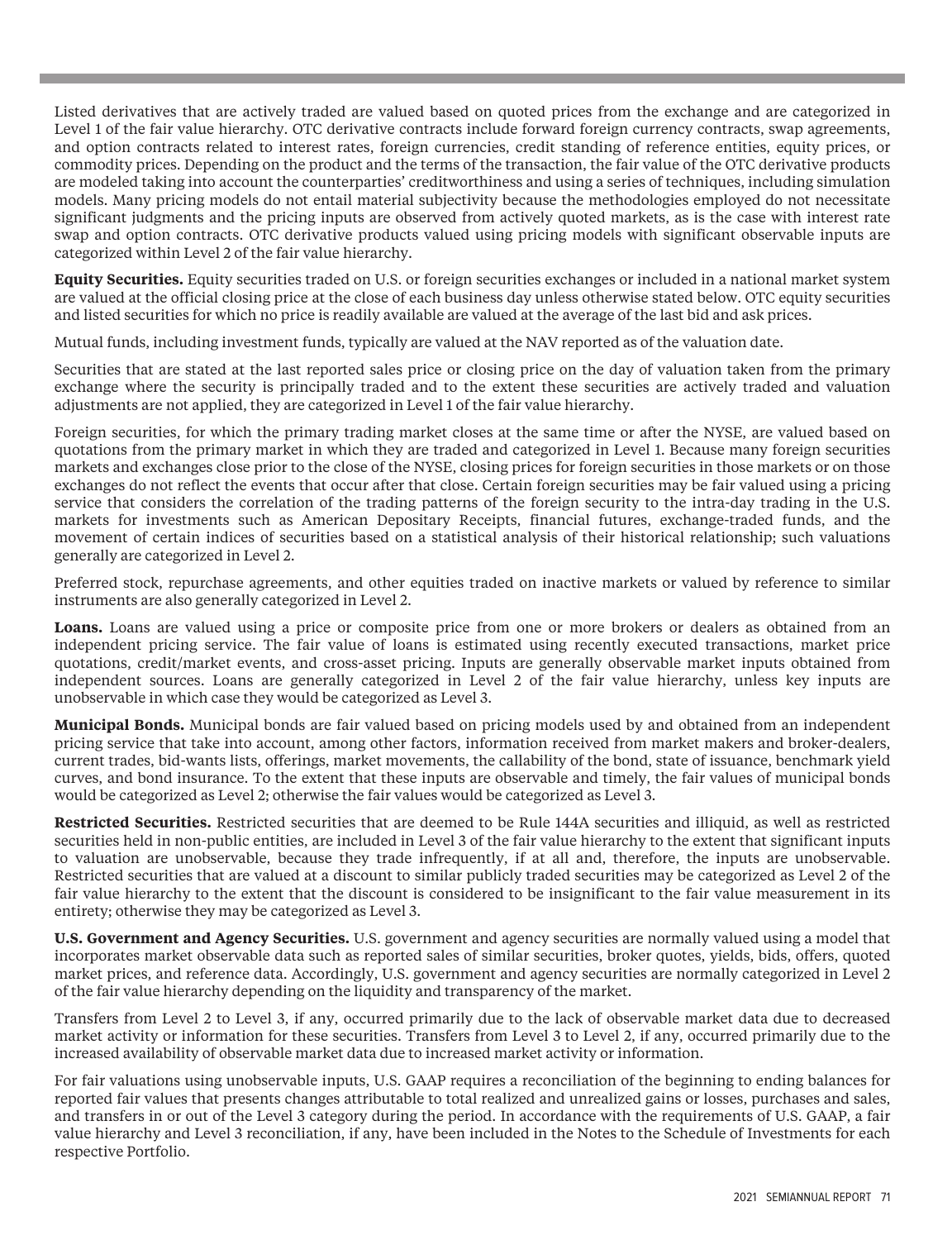Net realized gain (loss) and net unrealized appreciation (depreciation), shown on the reconciliation of Level 3 investments, if applicable, are included on the Statements of Operations in net realized gain (loss) on investments in unaffiliated and/or affiliated securities and in net change in unrealized appreciation (depreciation) on investments in unaffiliated and/or affiliated securities, respectively.

**4. DERIVATIVE INSTRUMENTS (\$ amounts in thousands unless indicated otherwise)**

The following disclosures contain information on why and how the Portfolios use derivative instruments, the associated risks of investing in derivative instruments, and how derivative instruments affect the Portfolios' financial positions and results of operations.

**Forward Foreign Currency Contracts.** Each Portfolio is authorized to enter into forward foreign currency contracts ("forward contracts") for the purchase or sale of a foreign currency at a negotiated rate at a future date. Forward contracts are reported on a schedule following the Schedule of Investments. Forward contracts are valued daily based upon the closing prices of the forward currency rates provided by an independent pricing service determined at the close of the NYSE. The resulting unrealized appreciation and depreciation is reported on the Statements of Assets and Liabilities as a receivable or payable and on the Statements of Operations within the change in unrealized appreciation (depreciation). At contract close, the difference between the original cost of the contract and the value at the close date is recorded as a realized gain (loss) on the Statements of Operations.

Risks to a Portfolio related to the use of such contracts include both market and credit risk. Market risk is the risk that the value of the forward contract will depreciate due to unfavorable changes in the exchange rates. Credit risk arises from the possibility that the counterparty will default. If the counterparty defaults, a Portfolio's maximum loss will consist of the aggregate unrealized gain on appreciated contracts that is not collateralized.

High Income, International Core Equity and Natural Resources enter into forward foreign currency exchange contracts as an economic hedge against either specific transactions or portfolio instruments or to obtain exposure to, or hedge exposure away from foreign currencies (foreign currency exchange rate risk).

**Option Contracts.** Options purchased by a Portfolio are accounted for in the same manner as portfolio securities. The cost of the underlying instruments acquired through the exercise of call options is increased by the premium paid to purchase the call. The proceeds from instruments sold through the exercise of put options are decreased by the premium paid to purchase the put.

When a Portfolio writes (sells) an option, an amount equal to the premium received by the Portfolio is recorded as a liability. The amount of the liability is subsequently adjusted to reflect the current value of the option written. When an option expires on its stipulated expiration date or a Portfolio enters into a closing purchase transaction, the Portfolio realizes a gain (or loss if the cost of a closing purchase transaction exceeds the premium received when the call option was sold), and the liability related to such option is extinguished. When a written call option is exercised, the premium is added to the proceeds from the sale of the underlying instrument in determining whether a Portfolio has realized a gain or loss. When a written put is exercised, the cost basis of the instruments purchased by a Portfolio is reduced by the amount of the premium received.

Investments in options, whether purchased or written, involve certain risks. Writing put options and purchasing call options may increase a Portfolio's exposure to the underlying instrument. With written options, there may be times when a Portfolio will be required to purchase or sell instruments to meet its obligation under the option contract where the required action is not beneficial to the Portfolio, due to unfavorable movement of the market price of the underlying instrument.

Option contracts can be traded on a regulated exchange or traded OTC. Unlike the trades on a regulated exchange where the clearinghouse guarantees the performances of both the buyer and the seller, to the extent a Portfolio enters into OTC option transactions with counterparties, the Portfolio will be exposed to the risk that counterparties to these OTC transactions will be unable to meet their obligations under the terms of the transaction.

Asset Strategy, Balanced, Mid Cap Growth, Science and Technology and Small Cap Growth purchase and write call and put options to increase or decrease hedging exposure to underlying instruments (which include credit risk, equity risk, foreign currency exchange rate risk, event risk and/or interest rate risk), increase exposure to various equity markets or certain sectors, gain exposure to or facilitate trading in certain securities and/or, in the case of options written, to generate returns from options premiums.

**Swap Agreements.** Each Portfolio is authorized to invest in swap agreements. Swap agreements are bilaterally negotiated agreements between a Portfolio and counterparty to exchange or swap investment cash flows, assets, foreign currencies or market-linked returns at specified, future intervals. Swap agreements are privately negotiated in the over-the-counter market ("OTC swaps"). If the OTC swap entered is one of the swaps identified by a relevant regulator as a swap that is required to be cleared, then it will be cleared through a third party, known as a central counterparty or derivatives clearing organization ("centrally cleared swaps").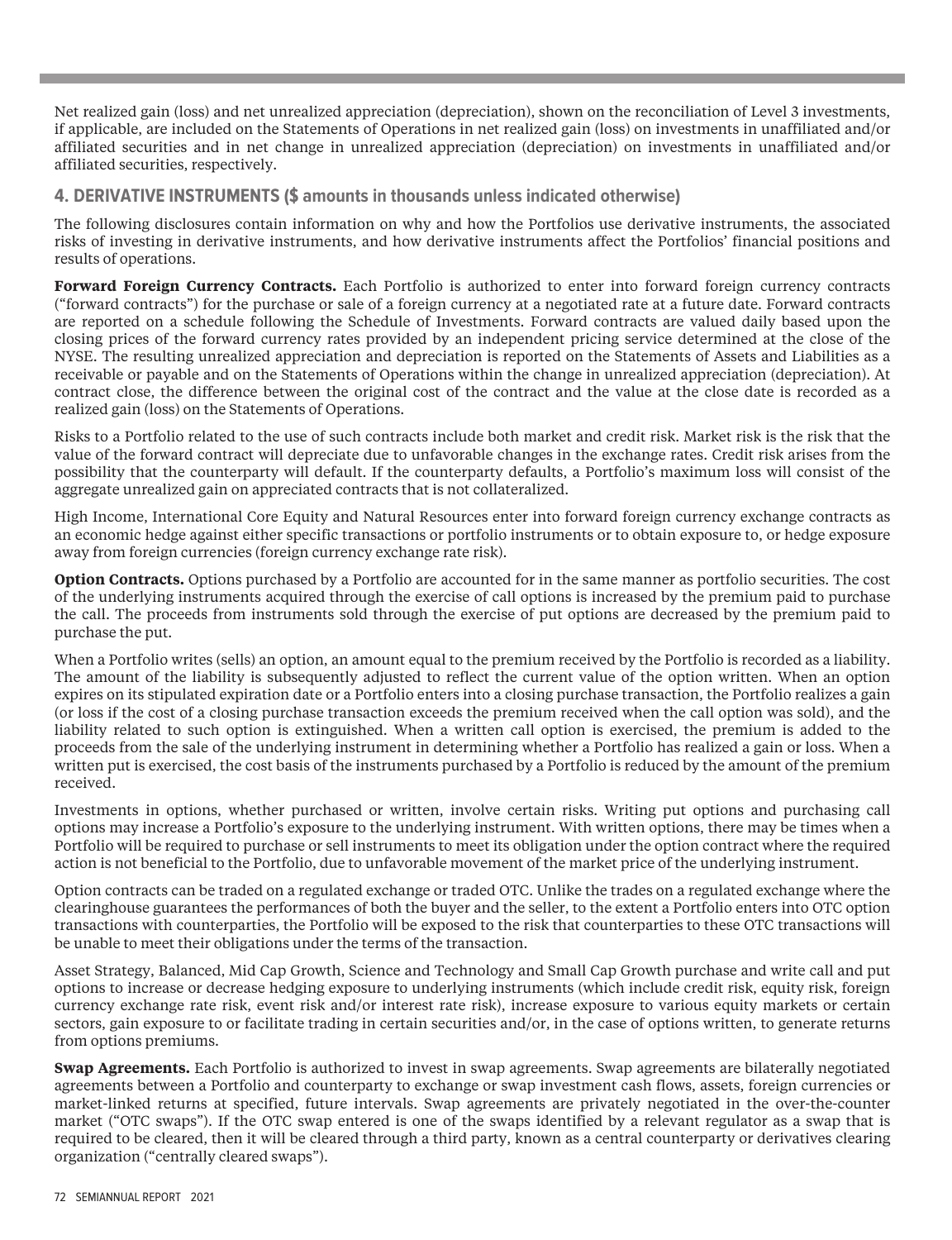Swaps are marked to market daily and changes in value are recorded as unrealized appreciation (depreciation) on the Statements of Operations. Payments received or made by the Portfolio are recorded as realized gain or loss on the Statements of Operations. Any upfront premiums paid are recorded as assets and any upfront fees received are recorded as liabilities and are shown as swap premiums paid and swap premiums received, respectively, if any, on the Statements of Assets and Liabilities and amortized over the term of the swap. An early termination payment received or made at an early termination or a final payment made at the maturity of the swap is recorded as realized gain or loss on the Statements of Operations.

After a centrally cleared swap is accepted for clearing, a Portfolio may be required to deposit initial margin with a Clearing Member in the form of cash or securities. Securities deposited as initial margin, if any, are designated on the Schedule of Investments. Cash deposited as initial margin is identified on the Schedule of Investments and is recorded as restricted cash on the Statements of Assets and Liabilities.

Total return swaps involve a commitment of one party to pay periodic interest payments in exchange for a market-linked return based on a security or a basket of securities including a variety of securities or representing a particular index. To the extent the total return of the security, a basket of securities, or an index exceeds or falls short of the offsetting interest rate obligation, the Portfolio will receive a payment from or make a payment to the counterparty.

Asset Strategy and Small Cap Growth enter into total return swaps to hedge exposure to a security or market.

The creditworthiness of the counterparty with which a Portfolio enters into a swap agreement is monitored by DMC. If a counterparty creditworthiness declines, the value of the agreement would likely decline, potentially resulting in losses. If a default occurs by the counterparty to such a transaction, the Portfolio will have contractual remedies pursuant to the agreement related to the transaction. The maximum loss a Portfolio may incur consists of the aggregate unrealized gain on appreciated contracts that is not collateralized due to facts specific to certain situations (i.e., collateral may not have been posted by the counterparty due to the required collateral amount being less than the pre-agreed thresholds. Additionally, regulatory developments called stay resolutions and the ensuing required contractual amendments to the transactional documentation, including derivatives, permit the relevant regulators to preclude parties to a transaction from terminating trades, among other rights it may have in the trade agreements should a counterparty that it regulates experience financial distress. A relevant regulator also has the authority to reduce the value of certain liabilities owed by the counterparty to a Fund and/or convert cash liabilities of a regulated entity into equity holdings. The power given to the relevant regulators includes the ability to amend transactional agreements unilaterally, modify the maturity of eligible liabilities, reduce the amount of interest payable or change the date on which interest becomes payable, among other powers.

To prevent incurring losses due to the counterparty credit risk, DMC actively monitors the creditworthiness of the counterparties with which it has entered financial transactions. DMC consistently and frequently risk manages the credit risk of the counterparties it faces in transactions.

**Collateral and rights of offset.** A Portfolio mitigates credit risk with respect to OTC derivative counterparties through credit support annexes ("CSA") included with an International Swaps and Derivatives Association, Inc. ("ISDA") Master Agreement which is the standard contract governing all OTC derivative transactions between the Portfolio and each of its counterparties. Although it is not possible to eliminate credit risk entirely, the CSA allows the Portfolio and its counterparty to reduce their exposure to the risk of payment default by the other party by holding an amount in collateral equivalent to the realized and unrealized amount of exposure to the counterparty, which is generally held by the Portfolio's custodian. An amount of collateral is moved to/from applicable counterparties only if the amount of collateral required to be posted surpasses both the threshold and the minimum transfer amount pre-agreed in the CSA between the Portfolio and the counterparty. See Note 2 "Segregation and Collateralization" for additional information with respect to collateral practices.

**Offsetting of Assets and Liabilities.** The following tables present financial instruments that are either (1) offset or (2) subject to an enforceable master netting arrangement or similar agreement as of June 30, 2021: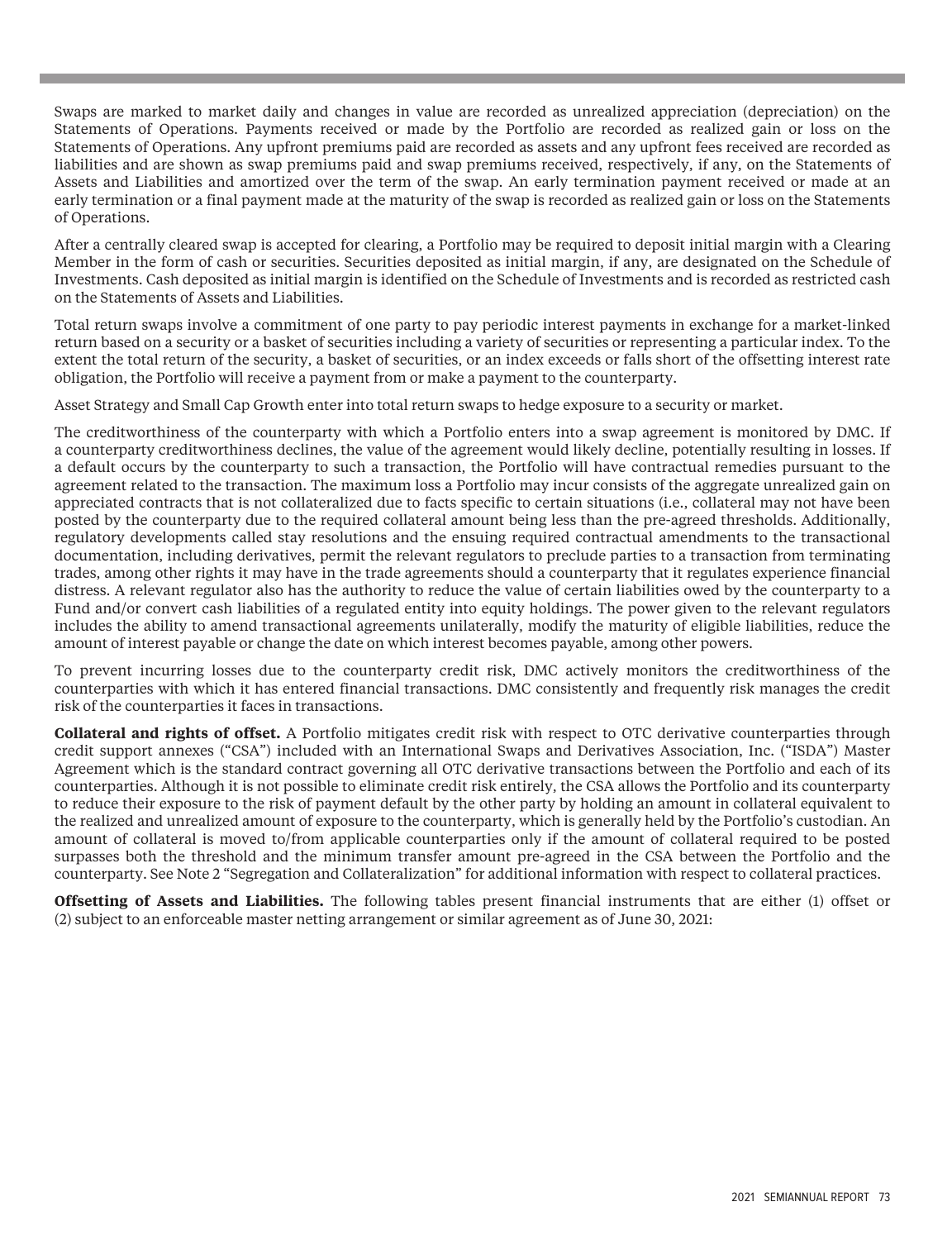#### **Assets**

#### Gross Amounts Not Offset on the Statements of Assets and Liabilities

|                                                                       |                                             |                                                                                 |                                                                                            | Sidienienis of Assets dhu Lidbiniles                                             |                                    |                                |                                    |  |  |
|-----------------------------------------------------------------------|---------------------------------------------|---------------------------------------------------------------------------------|--------------------------------------------------------------------------------------------|----------------------------------------------------------------------------------|------------------------------------|--------------------------------|------------------------------------|--|--|
| Portfolio                                                             | Gross<br>Amounts of<br>Recognized<br>Assets | Gross<br>Amounts<br>Offset on the<br>Statements of<br>Assets and<br>Liabilities | Net Amounts<br>of Assets<br>Presented on<br>the Statements<br>of Assets and<br>Liabilities | Financial<br>Instruments<br>and<br><b>Derivatives</b><br>Available<br>for Offset | Non-Cash<br>Collateral<br>Received | Cash<br>Collateral<br>Received | <b>Net</b><br>Amount<br>Receivable |  |  |
| <b>Asset Strategy</b><br>Investments in unaffiliated                  |                                             | $$-$                                                                            |                                                                                            |                                                                                  |                                    | $$-$                           |                                    |  |  |
| securities at value*                                                  | \$223                                       |                                                                                 | \$223                                                                                      | \$(153)                                                                          | \$—                                |                                | \$70                               |  |  |
| High Income<br>Unrealized appreciation on<br>forward foreign currency |                                             |                                                                                 |                                                                                            |                                                                                  |                                    |                                |                                    |  |  |
| contracts<br>.                                                        | \$174                                       |                                                                                 | \$174                                                                                      |                                                                                  | $S-$                               |                                | \$174                              |  |  |

\*Purchased options are reported as investments in unaffiliated securities on the Statements of Assets and Liabilities.

## **Liabilities**

|                                                   |                                                  |                                                                                 |                                                                                                 |                                                                                  | Gross Amounts Not Offset on the<br><b>Statements of Assets and Liabilities</b> |                               |                                 |  |
|---------------------------------------------------|--------------------------------------------------|---------------------------------------------------------------------------------|-------------------------------------------------------------------------------------------------|----------------------------------------------------------------------------------|--------------------------------------------------------------------------------|-------------------------------|---------------------------------|--|
| Portfolio                                         | Gross<br>Amounts of<br>Recognized<br>Liabilities | Gross<br>Amounts<br>Offset on the<br>Statements of<br>Assets and<br>Liabilities | Net Amounts<br>of Liabilities<br>Presented on<br>the Statements<br>of Assets and<br>Liabilities | Financial<br>Instruments<br>and<br><b>Derivatives</b><br>Available<br>for Offset | Non-Cash<br>Collateral<br>Pledged                                              | Cash<br>Collateral<br>Pledged | <b>Net</b><br>Amount<br>Payable |  |
| <b>Asset Strategy</b><br>Written options at value | \$153                                            | $S_{-}$                                                                         | \$153                                                                                           | \$(153)                                                                          | ≮—                                                                             | $S-$                          | \$—                             |  |

# **Additional Disclosure Related to Derivative Instruments**

## Fair values of derivative instruments as of June 30, 2021:

|                        |                          | Assets                                                           |         | Liabilities                                    |       |
|------------------------|--------------------------|------------------------------------------------------------------|---------|------------------------------------------------|-------|
| Portfolio              | Type of Risk<br>Exposure | <b>Statements of Assets &amp; Liabilities</b><br>Location        | Value   | Statements of Assets &<br>Liabilities Location | Value |
| Asset Strategy  Equity |                          | Investments in unaffiliated<br>securities at value*              | \$1.755 | Written options at value                       | \$510 |
|                        |                          | Unrealized appreciation on forward<br>foreign currency contracts | 174     |                                                |       |
|                        |                          |                                                                  |         | - Written options at value                     | 5     |

\*Purchased options are reported as investments in unaffiliated securities and are reflected on the accompanying Schedule of Investments.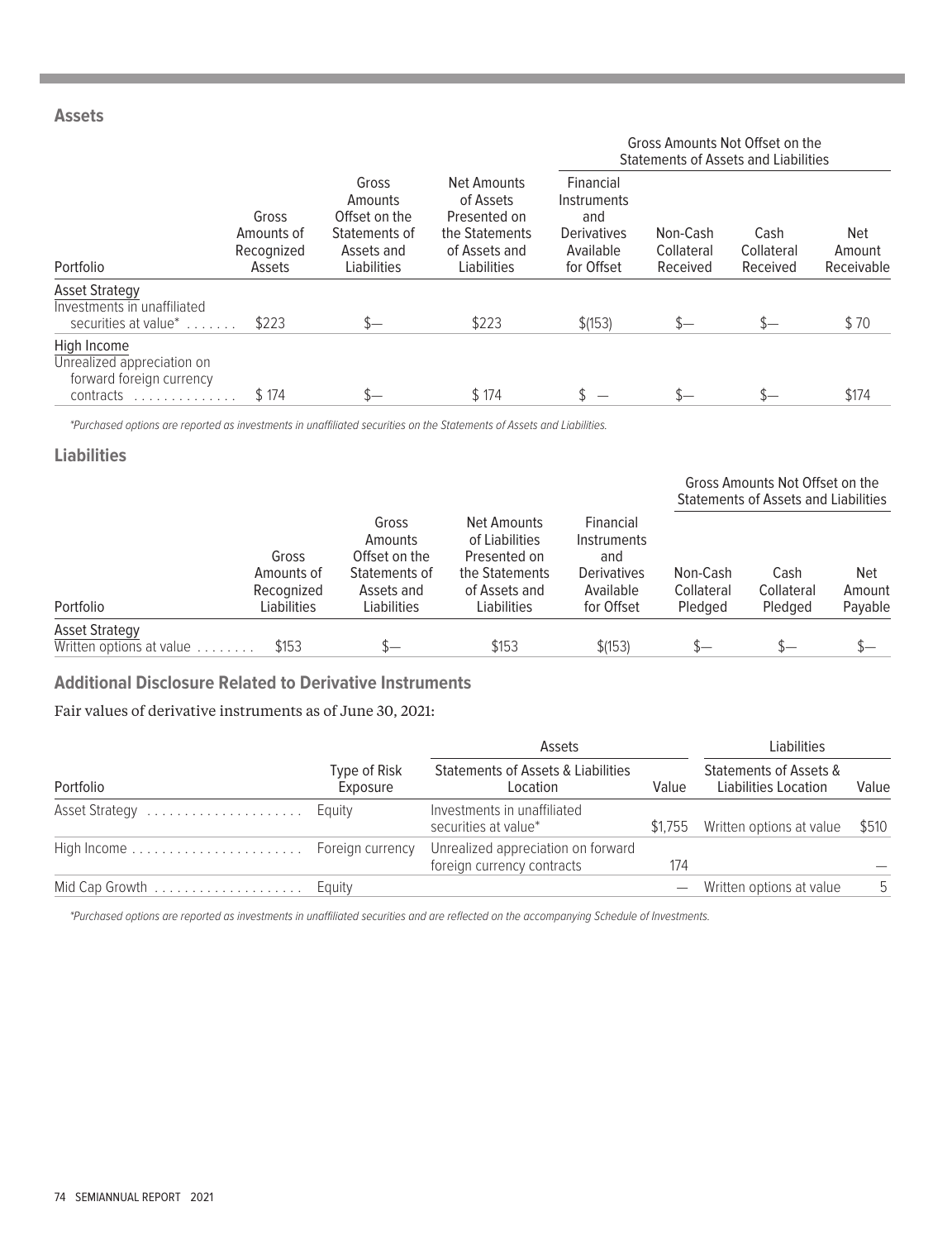Amount of realized gain (loss) on derivatives recognized on the Statements of Operations for the period ended June 30, 2021:

|                           |                          | Net realized gain (loss) on:                  |                    |                             |                          |                                             |          |  |
|---------------------------|--------------------------|-----------------------------------------------|--------------------|-----------------------------|--------------------------|---------------------------------------------|----------|--|
| Portfolio                 | Type of Risk<br>Exposure | Investments in<br>unaffiliated<br>securities* | Swap<br>agreements | <b>Futures</b><br>contracts | Written<br>options       | Forward<br>foreign<br>currency<br>contracts | Total    |  |
| <b>Asset Strategy</b>     | Equity                   | \$1,615                                       | \$336              | $s-$                        | \$277                    | \$<br>$\hspace{0.05cm}$                     | \$2,228  |  |
| Balanced                  | Equity                   |                                               |                    |                             | 38                       |                                             | 38       |  |
| High Income               | Foreign currency         |                                               |                    |                             |                          | (218)                                       | (218)    |  |
| International Core Equity | Foreign currency         |                                               |                    |                             |                          | 631                                         | 631      |  |
| Mid Cap Growth            | Equity                   | (2,000)                                       |                    |                             | 533                      | $\qquad \qquad \longleftarrow$              | (1, 467) |  |
| Natural Resources         | Foreign currency         |                                               |                    |                             | $\overline{\phantom{m}}$ | (338)                                       | (338)    |  |
| Science and Technology    | Equity                   | (995)                                         |                    |                             | 1,196                    |                                             | 201      |  |
| Small Cap Growth          | Equity                   | (203)                                         | (1,784)            |                             | 70                       |                                             | (1, 917) |  |

\*Purchased options are reported as investments in unaffiliated securities and are reflected on the accompanying Schedule of Investments.

Change in unrealized appreciation (depreciation) on derivatives recognized on the Statements of Operations for the period ended June 30, 2021:

|                           |                          | Net change in unrealized appreciation (depreciation) on: |                    |                                                   |       |                                             |       |  |
|---------------------------|--------------------------|----------------------------------------------------------|--------------------|---------------------------------------------------|-------|---------------------------------------------|-------|--|
| Portfolio                 | Type of Risk<br>Exposure | Investments in<br>unaffiliated<br>securities*            | Swap<br>agreements | Written<br><b>Futures</b><br>options<br>contracts |       | Forward<br>foreign<br>currency<br>contracts | Total |  |
| <b>Asset Strategy</b>     | Equity                   | \$399                                                    | $$$ (301)          | —⊄                                                | \$635 | \$<br>$\hspace{0.1mm}-\hspace{0.1mm}$       | \$733 |  |
| High Income               | Foreign currency         |                                                          |                    |                                                   |       | 174                                         | 174   |  |
| International Core Equity | Foreign currency         |                                                          |                    |                                                   |       | (685)                                       | (685) |  |
| Mid Cap Growth            | Equity                   | 1,017                                                    |                    |                                                   | (331) |                                             | 686   |  |
| Natural Resources         | Foreign currency         |                                                          |                    |                                                   |       | 472                                         | 472   |  |
| Science and Technology    | Equity                   |                                                          |                    |                                                   | (344) |                                             | (344) |  |
| Small Cap Growth          | Equity                   | 240                                                      | 155                |                                                   | 29    |                                             | 424   |  |

\*Purchased options are reported as investments in unaffiliated securities and are reflected on the accompanying Schedule of Investments.

#### During the period ended June 30, 2021, the average derivative volume was as follows:

| Portfolio                 | Forward foreign<br>currency contracts <sup>(1)</sup> | Long futures<br>contracts <sup>(2)</sup> | Short futures<br>contracts <sup>(2)</sup> | Swap<br>agreements $(3)$ | Purchased<br>options <sup>(2)</sup> | Written<br>options <sup>(2)</sup> |
|---------------------------|------------------------------------------------------|------------------------------------------|-------------------------------------------|--------------------------|-------------------------------------|-----------------------------------|
| <b>Asset Strategy</b>     |                                                      |                                          | ծ—                                        | \$7,201                  | \$1,052                             | \$432                             |
| Balanced                  |                                                      |                                          |                                           |                          |                                     |                                   |
| High Income               | 16                                                   |                                          |                                           |                          |                                     |                                   |
| International Core Equity | 98                                                   |                                          |                                           |                          |                                     |                                   |
| Mid Cap Growth            |                                                      |                                          |                                           |                          | 228                                 |                                   |
| Natural Resources         | 67                                                   |                                          |                                           |                          |                                     |                                   |
| Science and Technology    |                                                      |                                          |                                           |                          | 186                                 | 161                               |
| Small Cap Growth          |                                                      |                                          |                                           | 13,381                   | 13                                  | 34                                |
|                           |                                                      |                                          |                                           |                          |                                     |                                   |

(1)Average absolute value of unrealized appreciation/depreciation during the period.

(2)Average value outstanding during the period.

(3)Average notional amount outstanding during the period.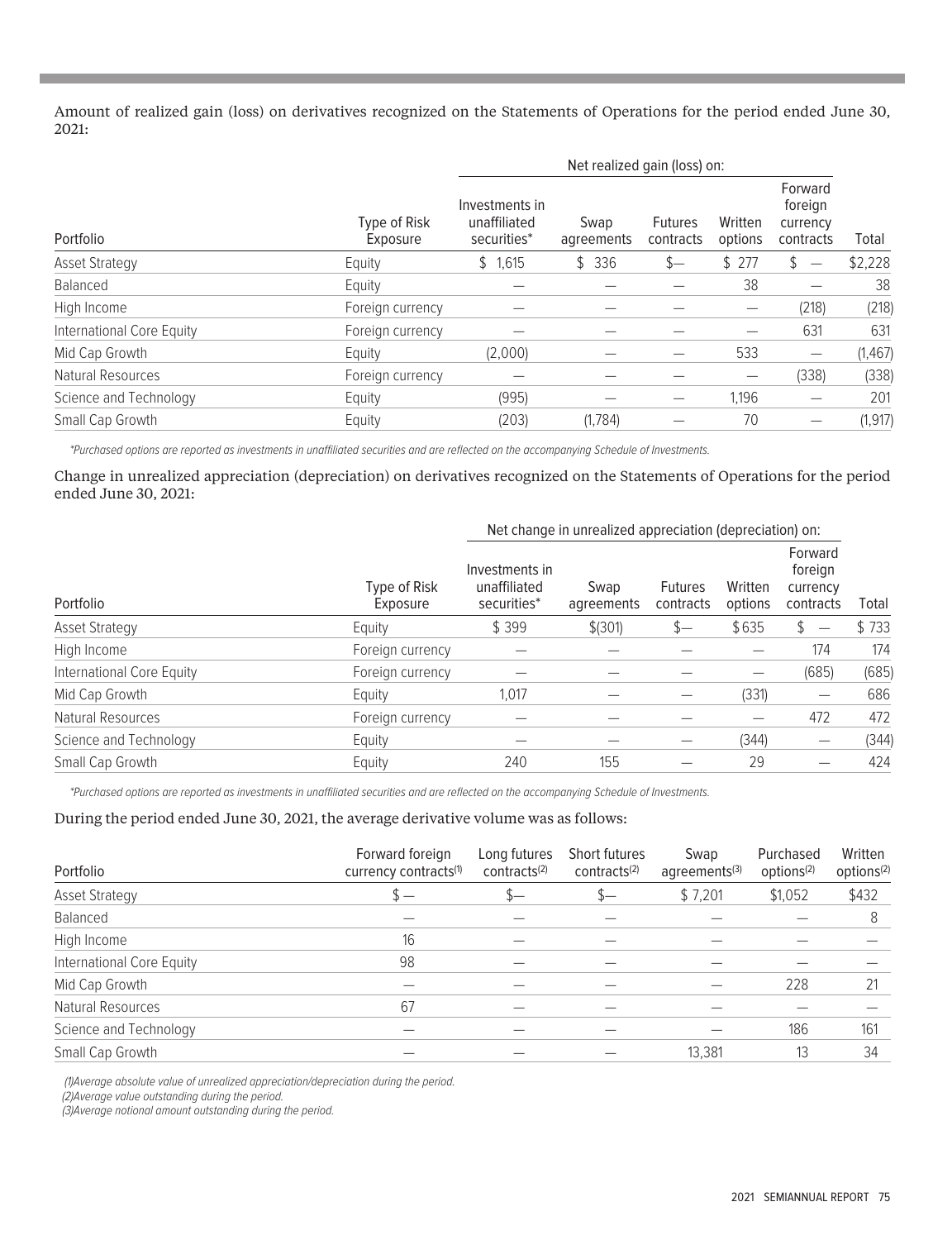#### **5. BASIS OF CONSOLIDATION FOR THE ASSET STRATEGY PORTFOLIO**

Ivy VIP ASF II, Ltd. (the "Subsidiary"), a Cayman Islands exempted company, was incorporated as a wholly owned subsidiary acting as an investment vehicle for Asset Strategy (referred to as "the Portfolio" in this subsection). VIP ASF III (SBP), LLC (the "Company"), a Delaware limited liability company, was incorporated as a wholly owned company acting as an investment vehicle for the Portfolio. The Subsidiary and the Company act as investment vehicles for the Portfolio, in order to affect certain investments for the Portfolio consistent with the Portfolio's investment objectives and policies as specified in its prospectus and SAI.

The Portfolio's investment portfolio has been consolidated and includes the portfolio holdings of the Portfolio, its Subsidiary and the Company. The consolidated financial statements include the accounts of the Portfolio, its Subsidiary and the Company. All inter-company transactions and balances have been eliminated. A subscription agreement was entered into between the Portfolio and its Subsidiary and the Company comprising the entire issued share capital of the Subsidiary and the Company with the intent that the Portfolio will remain the sole shareholder and retain all rights. Under the Articles of Association, shares issued by the Subsidiary and the Company confer upon a shareholder the right to receive notice of, to attend and to vote at general meetings of the Subsidiary and the Company and shall confer upon the shareholder rights in a winding-up or repayment of capital and the right to participate in the profits or assets of the Subsidiary and the Company.

See the table below for details regarding the structure, incorporation and relationship as of June 30, 2021 of the Subsidiary and the Company to the Portfolio (amounts in thousands).

| Subsidiary/Company | Date of<br>Incorporation Agreement Assets |         |           | Subscription Portfolio Net Subsidiary/Company<br>Net Assets | Percentage<br>of Portfolio<br>Net Assets |
|--------------------|-------------------------------------------|---------|-----------|-------------------------------------------------------------|------------------------------------------|
|                    | 1-31-13                                   | 4-10-13 | \$763.082 | \$36.773                                                    | 4.82%                                    |
|                    | 4-9-13                                    | 4-23-13 | 763.082   |                                                             | 0.00                                     |

## **6. INVESTMENT MANAGEMENT AND PAYMENTS TO AFFILIATED PERSONS (\$ amounts in thousands unless indicated otherwise)**

**Management Fees**. IICO served as each Portfolio's investment adviser through April 30, 2021. Effective April 30, 2021, DMC serves as each Portfolio's investment adviser. The management fee is accrued daily by each Portfolio at the following annual rates as a percentage of average daily net assets:

| Portfolio (M-Millions)                                    | \$0 to \$500M | \$500 to<br>\$1,000M | \$1,000 to<br>\$1,500M | \$1.500 to<br>\$2,000M | \$2,000 to<br>\$3,000M | \$3,000 to<br>\$5,000M | \$5,000 to<br>\$10,000M | Over<br>\$10,000M |
|-----------------------------------------------------------|---------------|----------------------|------------------------|------------------------|------------------------|------------------------|-------------------------|-------------------|
| Asset Strategy                                            | 0.700         | 0.700                | 0.650                  | 0.650                  | 0.600                  | 0.550                  | 0.550                   | 0.550             |
| Balanced                                                  | 0.700         | 0.700                | 0.650                  | 0.650                  | 0.600                  | 0.550                  | 0.550                   | 0.550             |
|                                                           | 0.850         | 0.850                | 0.830                  | 0.830                  | 0.800                  | 0.760                  | 0.760                   | 0.760             |
| Growth $\ldots \ldots \ldots \ldots \ldots \ldots \ldots$ | 0.700         | 0.700                | 0.650                  | 0.650                  | 0.600                  | 0.550                  | 0.550                   | 0.550             |
| High Income $\dots\dots\dots\dots\dots\dots\dots$         | 0.625         | 0.600                | 0.550                  | 0.500                  | 0.500                  | 0.500                  | 0.500                   | 0.500             |
| International Core Equity                                 | 0.850         | 0.850                | 0.830                  | 0.830                  | 0.800                  | 0.760                  | 0.760                   | 0.760             |
| Mid Cap Growth                                            | 0.850         | 0.850                | 0.830                  | 0.830                  | 0.800                  | 0.760                  | 0.760                   | 0.760             |
| Natural Resources                                         | 0.850         | 0.850                | 0.830                  | 0.830                  | 0.800                  | 0.760                  | 0.730                   | 0.700             |
| Science and Technology                                    | 0.850         | 0.850                | 0.830                  | 0.830                  | 0.800                  | 0.760                  | 0.760                   | 0.760             |
| Small Cap Core                                            | 0.850         | 0.850                | 0.830                  | 0.830                  | 0.800                  | 0.760                  | 0.760                   | 0.760             |
| Small Cap Growth                                          | 0.850         | 0.850                | 0.830                  | 0.830                  | 0.800                  | 0.760                  | 0.760                   | 0.760             |

DMC has voluntarily agreed to waive a Portfolio's investment management fee on any Portfolio that is not subadvised on any day that the Portfolio's net assets are less than \$25 million, subject to DMC's right to change or modify this waiver. See Expense Reimbursements and/or Waivers for more information.

**Independent Trustees and Chief Compliance Officer Fees.** Fees paid to the Independent Trustees can be paid in cash or deferred to a later date, at the election of the Trustees according to the Deferred Fee Agreement entered into between the Trust and the Trustee(s). Each Portfolio records its portion of the deferred fees as a liability on the Statement of Assets and Liabilities. All fees paid in cash plus any appreciation (depreciation) in the underlying deferred plan are shown on the Statement of Operations. Additionally, fees paid to the Chief Compliance Officer of the Portfolios are shown on the Statement of Operations.

**Accounting Services Fees.** The Trust has an Accounting and Administrative Services Agreement with Waddell & Reed Services Company ("WRSCO"), doing business as WI Services Company ("WISC"). Under the agreement, WISC acts as the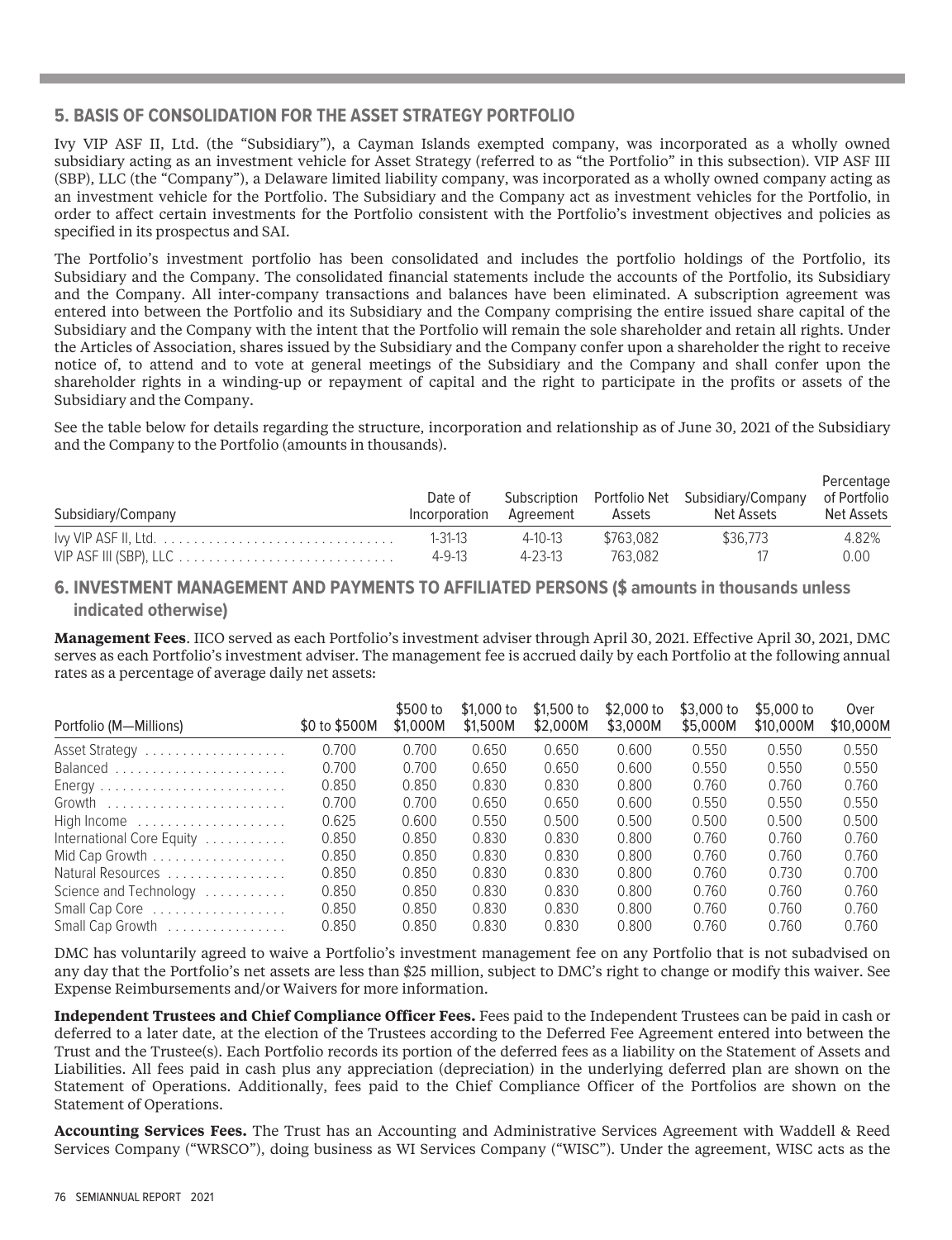agent in providing bookkeeping and accounting services and assistance to the Trust, including maintenance of Portfolio records, pricing of Portfolio shares and preparation of certain shareholder reports. For these services, each Portfolio pays WISC a monthly fee of one-twelfth of the annual fee based on the average net asset levels shown in the following table:

| (M-Millions)    | \$0 to \$10M \$25M \$50M \$100M \$200M \$350M \$550M \$750M \$1,000M \$1,000M |  |  |  | \$10 to \$25 to \$50 to \$100 to \$200 to \$350 to \$550 to \$750 to           | Over |
|-----------------|-------------------------------------------------------------------------------|--|--|--|--------------------------------------------------------------------------------|------|
| Annual Fee Rate | \$0.00                                                                        |  |  |  | \$11.50 \$23.10 \$35.50 \$48.40  \$63.20  \$82.50  \$96.30  \$121.60  \$148.50 |      |

Each Portfolio also pays WISC a monthly administrative fee at the annual rate of 0.01%, or one basis point, for the first \$1 billion of net assets with no fee charged for net assets in excess of \$1 billion. This fee is voluntarily waived by WISC until a Portfolio's net assets are at least \$10 million and is included in "Accounting services fee" on the Statements of Operations.

**Shareholder Servicing.** Under the Transfer Agency Agreement between the Trust and WISC, each Portfolio reimburses WISC for certain out-of-pocket costs.

**Service Plan. Class II.** Under a Service Plan adopted by the Trust pursuant to Rule 12b–1 under the 1940 Act, each Portfolio may pay a service fee to Ivy Distributors, Inc. ("IDI") through April 30, 2021 and Delaware Distributors, L.P. ("DDLP") effective April 30, 2021 for Class II shares in an amount not to exceed 0.25% of the Portfolio's average annual net assets. The fee is to be paid to compensate IDI/DDLP for amounts it expends in connection with the provision of personal services to Policyowners and/or maintenance of Policyowner accounts.

**Expense Reimbursements and/or Waivers.** DMC, the Portfolios' investment manager, DDLP, the Portfolios' distributor, and/or Waddell & Reed Services Company, doing business as WISC, the Portfolios' transfer agent, have contractually agreed to reimburse sufficient management fees, 12b-1 fees and/or shareholder servicing fees to cap the total annual ordinary fund operating expenses (which would exclude interest, taxes, brokerage commissions, acquired fund fees and expenses, and extraordinary expenses, if any). Portfolio and class expense limitations and related waivers/reimbursements for the period ended June 30, 2021 were as follows:

|                        |                            | Type of          |                      |                 |                        | Amount of                        |                                                  |
|------------------------|----------------------------|------------------|----------------------|-----------------|------------------------|----------------------------------|--------------------------------------------------|
| Portfolio Name         | <b>Share Class</b><br>Name | Expense<br>Limit | Commencement<br>Date | <b>End Date</b> | Expense<br>Limit       | Expense Waiver/<br>Reimbursement | Expense<br>Reduced                               |
| <b>Asset Strategy</b>  | All Classes                | Contractual      | $5 - 1 - 2021$       | 4-30-2022       | N/A                    | \$96(1)                          | Investment<br>Management<br>Fee                  |
|                        | Class I                    | Contractual      | 4-28-2017            | 4-30-2022       | Class II less<br>0.25% | $$-$                             | N/A                                              |
| Energy                 | Class I                    | Contractual      | 4-28-2017            | 4-30-2022       | Class II less<br>0.25% | $\frac{1}{2}$                    | N/A                                              |
| High Income            | Class I                    | Contractual      | 4-28-2017            | 4-30-2022       | Class II less<br>0.25% | $$ -$                            | N/A                                              |
| Mid Cap Growth         | All Classes                | Contractual      | 4-28-2017            | 4-30-2022       | N/A                    | $$137^{(2)}$                     | Investment<br>Management<br>Fee                  |
|                        | Class I                    | Contractual      | 4-28-2017            | 4-30-2022       | 0.85%                  | $\sqrt[6]{}$                     | N/A                                              |
|                        | Class I                    | Contractual      | 4-28-2017            | 4-30-2022       | Class II less<br>0.25% | $\frac{1}{2}$                    | N/A                                              |
|                        | Class II                   | Contractual      | 5-1-2012             | 4-30-2022       | 1.10%                  | \$<br>1                          | 12b-1 Fees<br>and/or<br>Shareholder<br>Servicing |
| Science and Technology | Class I                    | Contractual      | 4-28-2017            | 4-30-2022       | Class II less<br>0.25% | $$ -$                            | N/A                                              |
| Small Cap Growth       | All Classes                | Contractual      | 4-28-2017            | 4-30-2022       | N/A                    | $$24^{(2)}$                      | Investment<br>Management<br>Fee                  |
|                        | Class I                    | Contractual      | $11 - 5 - 2018$      | 4-30-2022       | Class II less<br>0.25% | $$-$                             | N/A                                              |
|                        | Class II                   | Contractual      | 10-1-2016            | 4-30-2022       | 1.14%                  | \$<br>$\mathbf{1}$               | 12b-1 Fees<br>and/or<br>Shareholder<br>Servicing |

(1) The Portfolio's investment management fee is being reduced by 0.15% of average daily net assets until April 30, 2022.

(2)Due to Class I and/or Class II contractual expense limits, investment management fees were waived for all share classes.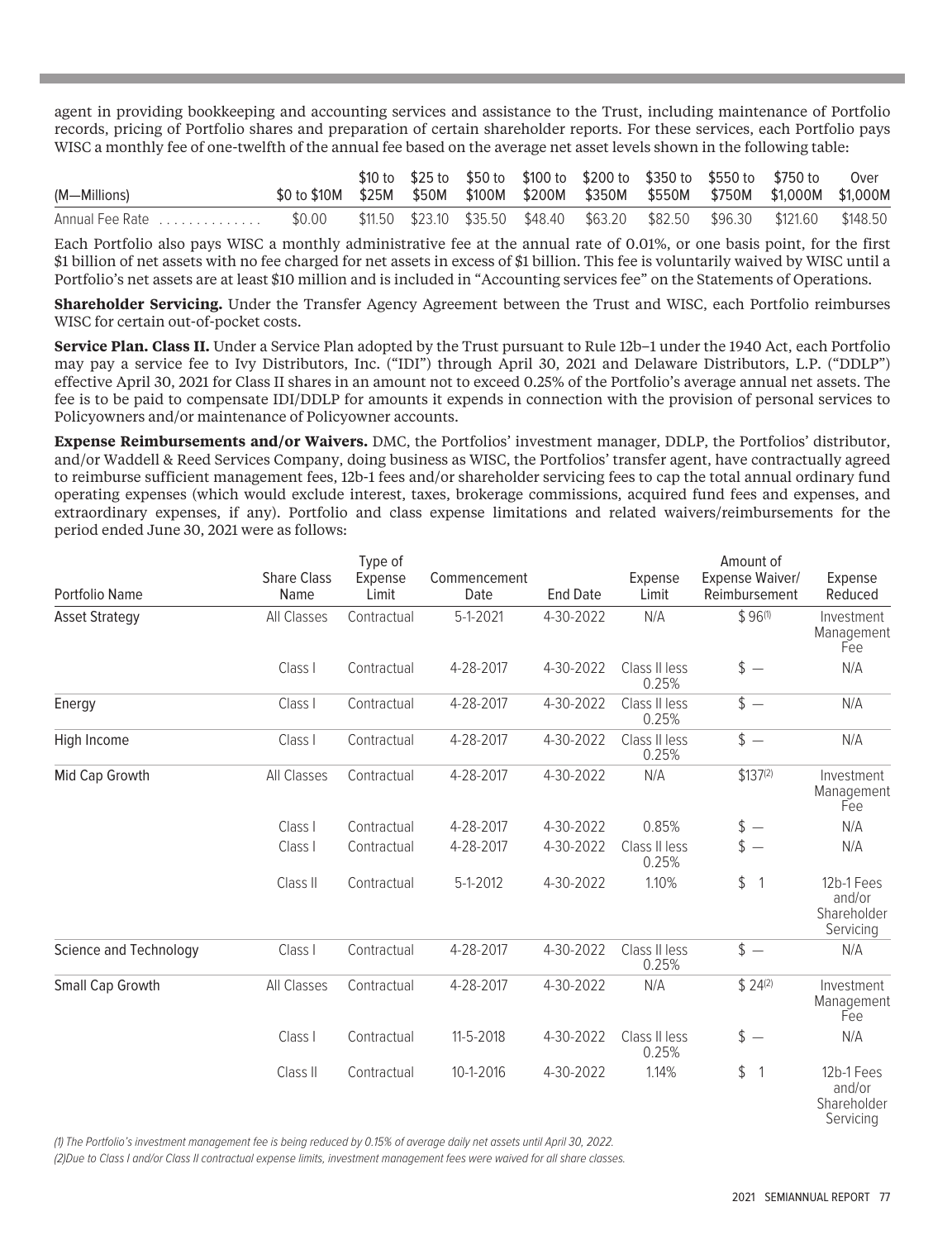Any amounts due to the Portfolios as a reimbursement but not paid as of June 30, 2021 are shown as a receivable from affiliates on the Statements of Assets and Liabilities.

## **7. INTERFUND LENDING PROGRAM**

Pursuant to an exemptive order issued by the SEC ("Order"), the Ivy Funds, Ivy Variable Insurance Portfolios and InvestEd Portfolios (collectively, the "Funds" only for purposes of this footnote 7) have the ability to lend money to, and borrow money from, each other pursuant to a master interfund lending agreement ("Interfund Lending Program"). Under the Interfund Lending Program, the Funds may lend or borrow money for temporary purposes directly to or from one another (each an "Interfund Loan"), subject to meeting the conditions of the Order. The interest rate to be charged on an Interfund Loan is the average of the overnight repurchase agreement rate and the short-term bank loan rate. The Funds made no Interfund Loans under the Interfund Lending Program during the period ended June 30, 2021.

## **8. AFFILIATED COMPANY TRANSACTIONS (All amounts in thousands)**

A summary of the transactions in affiliated companies during the period ended June 30, 2021 follows:

| Portfolio                                                                                 | $12 - 31 - 20$<br>Value | Gross<br>Additions | Gross<br>Reductions | Realized<br>Gain/<br>(Loss) | Net Change in<br>Unrealized<br>Depreciation | $6 - 30 - 21$<br>Value | <b>Distributions</b><br>Received | Capital Gain<br><b>Distributions</b> |
|-------------------------------------------------------------------------------------------|-------------------------|--------------------|---------------------|-----------------------------|---------------------------------------------|------------------------|----------------------------------|--------------------------------------|
| High Income<br>Larchmont Resources LLC(1)(2(3))                                           | \$40                    | $$4^{(5)}$$        | $s-$                | $\frac{2}{2}$               | $$^{(39)}$                                  | \$                     | $s-$                             |                                      |
|                                                                                           |                         |                    |                     |                             | Net Change in<br>Unrealized<br>Depreciation |                        | Interest<br>Received             |                                      |
| Larchmont Resources LLC (9.000%<br>Cash or 9.000% PIK), 9.000%,<br>$8 - 9 - 21^{(2)(4)}$  | \$312                   | $s-$               |                     | $S-$                        | (1)<br>$\frac{1}{2}$                        | \$311                  | \$36                             |                                      |
| *Not shown due to rounding.<br>(1) No dividends were paid during the preceding 12 months. |                         |                    |                     |                             |                                             |                        |                                  |                                      |

(2)Securities whose value was determined using significant unobservable inputs.

(3)Restricted security.

(4)Payment-in-kind bond.

(5)The amount shown of \$4 represents accretion.

## **9. INVESTMENT SECURITIES TRANSACTIONS (\$ amounts in thousands)**

The cost of purchases and the proceeds from maturities and sales of investment securities (excluding short-term securities) for the period ended June 30, 2021, were as follows:

| Purchases |           | Sales                                                       |           |  |
|-----------|-----------|-------------------------------------------------------------|-----------|--|
|           |           | U.S. Government Other Issuers U.S. Government Other Issuers |           |  |
| \$62,032  | \$208.863 | \$14,954                                                    | \$293.474 |  |
| 38.594    | 33.667    | 17.934                                                      | 71.423    |  |
|           | 15.518    |                                                             | 7.231     |  |
|           | 134.068   |                                                             | 127.592   |  |
|           | 307.091   |                                                             | 328,608   |  |
|           | 334.135   |                                                             | 394.574   |  |
|           | 107.196   |                                                             | 130.508   |  |
|           | 16.333    |                                                             | 17.118    |  |
|           | 100.647   |                                                             | 152.112   |  |
|           | 108.166   |                                                             | 130.520   |  |
|           | 124.787   |                                                             | 155.934   |  |

#### **10. LOANS OF PORTFOLIO SECURITIES (\$ amounts in thousands)**

Each Portfolio may lend their portfolio securities only to borrowers that are approved by the Portfolio's securities lending agent, The Bank of New York Mellon ("BNYM"). The borrower pledges and maintains with the Portfolio collateral consisting of cash or securities issued or guaranteed by the U.S. government. The collateral received by the Portfolio is required to have a value of at least 102% of the market value of the loaned securities for securities traded on U.S. exchanges and a value of at least 105% of the market value for all other securities, except in the case of loans of foreign securities which are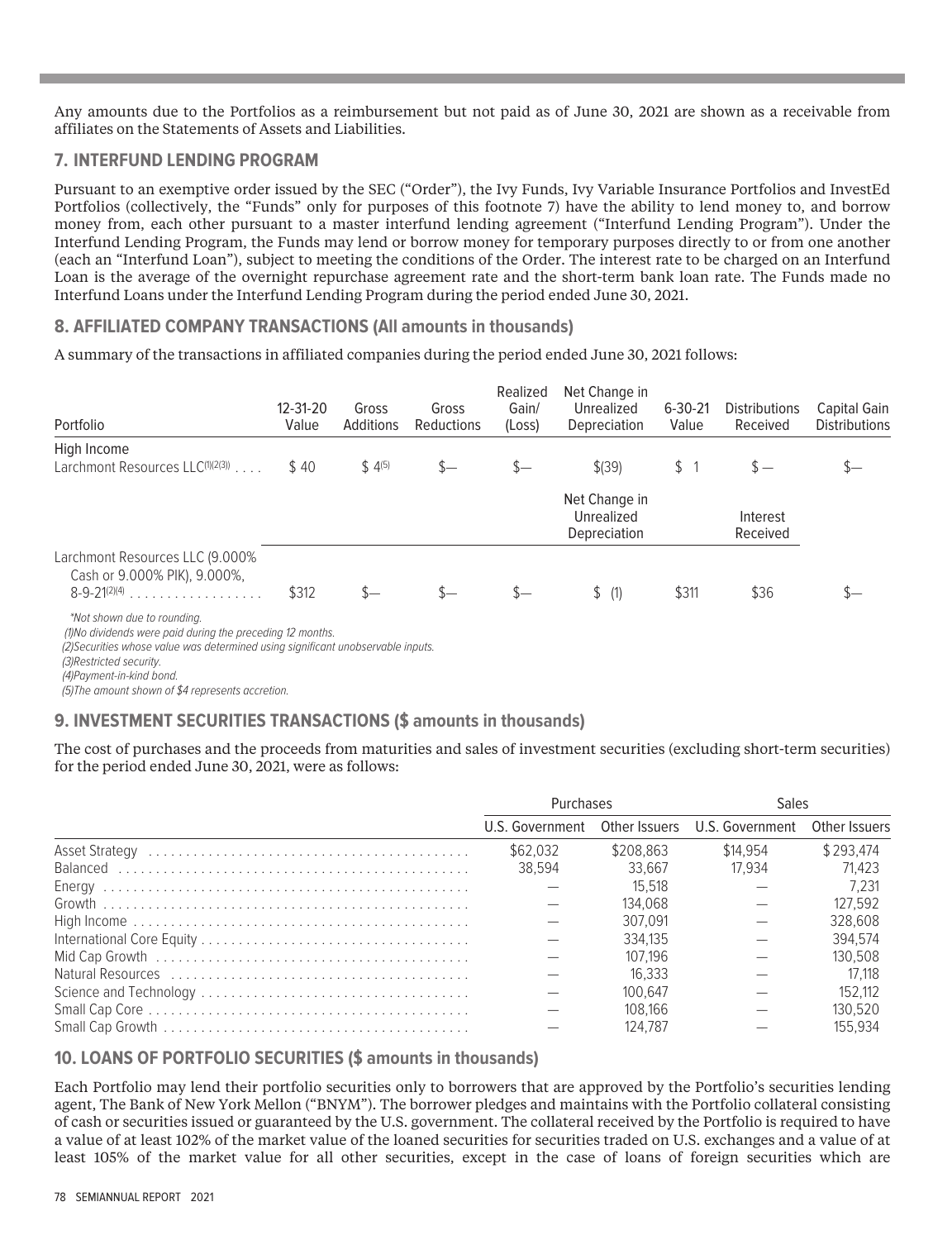denominated and payable in U.S. dollars, in which case the collateral is required to have a value of at least 102% of the market value of the loaned securities. The market value of the loaned securities is determined at the close of each business day and any additional required collateral is delivered to the Portfolio and any excess collateral is returned by the Portfolio on the next business day. During the term of the loan, the Portfolio is entitled to all distributions made on or in respect of the loaned securities but does not receive interest income on securities received as collateral. Loans of securities are terminable at any time and the borrower, after notice, is required to return borrowed securities within the standard time period for settlement of securities transactions.

Cash received as collateral for securities on loan may be reinvested in the Dreyfus Institutional Preferred Government Money Market Fund—Institutional Shares or certain other registered money market funds and are disclosed in the Portfolio's Schedule of Investments and are reflected in the Statements of Assets and Liabilities as cash collateral on securities loaned at value. Non-cash collateral, in the form of securities issued or guaranteed by the U.S. government or its agencies or instrumentalities, is not disclosed in the Portfolio's Statements of Assets and Liabilities as it is held by the lending agent on behalf of the Portfolio and the Portfolio does not have the ability to re-hypothecate these securities. The securities on loan for each Portfolio are also disclosed in its Schedule of Investments. The total value of any securities on loan as of June 30, 2021 and the total value of the related cash collateral are disclosed in the Statements of Assets and Liabilities. Income earned by the Portfolios from securities lending activity is disclosed in the Statements of Operations.

The following is a summary of each Portfolio's securities lending positions and related cash and non-cash collateral received as of June 30, 2021:

| Portfolio                 | <b>Value of Securities</b><br>on Loan | Cash Collateral<br>Received | Non-Cash Collateral<br>Received | <b>Total Collateral Received</b> |
|---------------------------|---------------------------------------|-----------------------------|---------------------------------|----------------------------------|
| <b>Asset Strategy</b>     | \$8,692                               | \$4,322                     | \$4,562                         | \$8,884                          |
| <b>Balanced</b>           | 1.808                                 |                             | 1.845                           | 1.845                            |
| High Income               | 30,363                                | 25,742                      | 5.298                           | 31,040                           |
| International Core Equity | 27,932                                | 4.066                       | 26,309                          | 30,375                           |
| Natural Resources         | 147                                   | 151                         |                                 | 151                              |
| Small Cap Core            | 6.670                                 | 2.184                       | 4,630                           | 6.814                            |
| Small Cap Growth          | 2,353                                 | 1.697                       | 705                             | 2.402                            |

The cash collateral received amounts presented in the table above are transactions accounted for as secured borrowings and have an overnight and continuous maturity. The proceeds from the cash collateral received is invested in registered money market funds.

The risks of securities lending include the risk that the borrower may not provide additional collateral when required or may not return the securities when due. To mitigate these risks, the Portfolios benefit from a borrower indemnity provided by BNYM. BNYM's indemnity allows for full replacement of securities lent wherein BNYM will purchase the unreturned loaned securities on the open market by applying the proceeds of the collateral or to the extent such proceeds are insufficient or the collateral is unavailable, BNYM will purchase the unreturned loan securities at BNYM's expense. However, the Portfolio could suffer a loss if the value of the investments purchased with cash collateral falls below the value of the cash collateral received.

#### **11. BORROWINGS**

On July 1, 2019 the Trust, on behalf of High Income, along with certain other funds managed by the investment adviser ("Participating Funds"), entered into a 364-day senior unsecured revolving credit facility with Bank of New York Mellon and a group of financial institutions to be utilized to temporarily finance the repurchase or redemption of Fund shares and for other temporary or emergency purposes. The agreement was amended on June 29, 2020. The Participating Funds can borrow up to an aggregate commitment amount of \$130 million at any time outstanding, subject to asset coverage and other limitations as specified in the agreement. The credit facility has the following terms: a commitment fee of 0.15% per annum of the daily amount of unused commitment amounts and interest at a rate equal to the higher of (a) the federal funds effective rate (but not below 0.0%) plus 1.25% per annum or (b) the one-month LIBOR rate (but not below 0.0%) plus 1.25% per annum on amounts borrowed. The agreement expires in June 2021 unless extended or renewed. As of June 30, 2021, if applicable, any outstanding borrowings would be disclosed as a payable for borrowing on the Statements of Assets and Liabilities. Commitment and interest fees, if any, paid by the Participating Funds are disclosed as part of commitment and interest expense for borrowing on the Statements of Operations. During the period ended June 30, 2021, the Participating Funds did not borrow under the credit facility.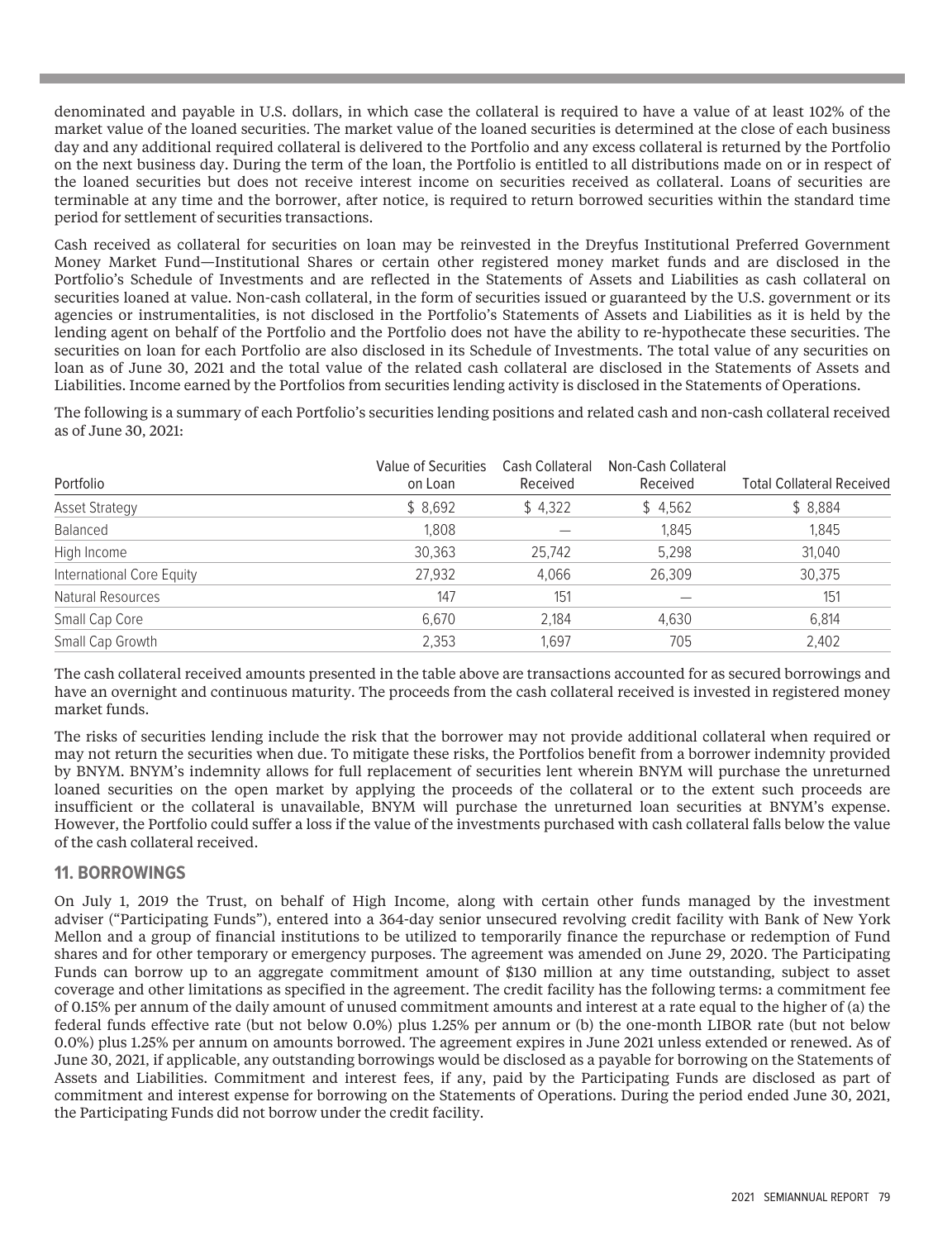# **12. CAPITAL SHARE TRANSACTIONS (All amounts in thousands)**

The Trust has authorized an unlimited number of no par value shares of beneficial interest. Transactions in shares of beneficial interest were as follows:

|                                                                                                          | <b>Asset Strategy</b>                               |                   |                        |                    | <b>Balanced</b>                                     |                    |                 |                        |  |
|----------------------------------------------------------------------------------------------------------|-----------------------------------------------------|-------------------|------------------------|--------------------|-----------------------------------------------------|--------------------|-----------------|------------------------|--|
|                                                                                                          | Six months<br>ended<br>$6 - 30 - 21$<br>(Unaudited) |                   | Year ended<br>12-31-20 |                    | Six months<br>ended<br>$6 - 30 - 21$<br>(Unaudited) |                    |                 | Year ended<br>12-31-20 |  |
|                                                                                                          | <b>Shares</b>                                       | Value             | <b>Shares</b>          | Value              | <b>Shares</b>                                       | Value              | <b>Shares</b>   | Value                  |  |
| Shares issued from sale of shares:<br>Shares issued in reinvestment of distributions to<br>shareholders: | 85<br>1,185                                         | 929<br>12.656     | 2.297                  | S<br>18<br>20.591  | N/A<br>655                                          | N/A<br>\$<br>5,918 | N/A<br>1,388    | N/A<br>\$10,666        |  |
| Shares redeemed:                                                                                         | 1.336                                               | 14,256            | 2.592                  | 25.939             | N/A<br>2.864                                        | N/A<br>25,006      | N/A<br>3,038    | N/A<br>21,608          |  |
|                                                                                                          | (2)<br>(5,893)                                      | (20)<br>(62, 825) | (1)<br>(12, 999)       | (10)<br>(121, 030) | N/A<br>(2,794)                                      | N/A<br>(25, 170)   | N/A<br>(6, 423) | N/A<br>(49, 568)       |  |
| Net increase (decrease)                                                                                  | (3, 288)                                            | $$$ (34,997)      | (8,108)                | \$ (74, 478)       | 725                                                 | 5.754              | (1,997)         | \$(17, 294)            |  |

|                                                                                                          |                                                     |                               | Energy                 |                               | Growth                                              |                  |                  |                        |  |
|----------------------------------------------------------------------------------------------------------|-----------------------------------------------------|-------------------------------|------------------------|-------------------------------|-----------------------------------------------------|------------------|------------------|------------------------|--|
|                                                                                                          | Six months<br>ended<br>$6 - 30 - 21$<br>(Unaudited) |                               | Year ended<br>12-31-20 |                               | Six months<br>ended<br>$6 - 30 - 21$<br>(Unaudited) |                  |                  | Year ended<br>12-31-20 |  |
|                                                                                                          | <b>Shares</b>                                       | Value                         | <b>Shares</b>          | Value                         | <b>Shares</b>                                       | Value            | <b>Shares</b>    | Value                  |  |
| Shares issued from sale of shares:<br>Shares issued in reinvestment of distributions to<br>shareholders: | 29<br>8.910                                         | <sup>\$</sup><br>92<br>26.661 | 42<br>17.805           | $\mathcal{S}$<br>90<br>36,300 | N/A<br>7.654                                        | N/A<br>\$97,993  | N/A<br>6.048     | N/A<br>\$65.529        |  |
|                                                                                                          | 57                                                  | 182                           | 297                    | 710                           | N/A<br>8.105                                        | N/A<br>98.262    | N/A<br>11.225    | N/A<br>112.472         |  |
| Shares redeemed:                                                                                         | (69)<br>(5,899)                                     | (219)<br>(17, 886)            | (10)<br>(11.000)       | (21)<br>(24.197)              | N/A<br>(6,789)                                      | N/A<br>(89, 272) | N/A<br>(16, 529) | N/A<br>(183, 294)      |  |
| Net increase (decrease)                                                                                  | 3,028                                               | 8,830                         | 7.136                  | \$12.886                      | 8,970                                               | \$106.983        | 744              | (5, 293)<br>S.         |  |

|                                                                                                          |                                                     |                                           | High Income                      | International Core Equity             |                            |                                                                         |                              |                                   |
|----------------------------------------------------------------------------------------------------------|-----------------------------------------------------|-------------------------------------------|----------------------------------|---------------------------------------|----------------------------|-------------------------------------------------------------------------|------------------------------|-----------------------------------|
|                                                                                                          | Six months<br>ended<br>$6 - 30 - 21$<br>(Unaudited) |                                           | Year ended<br>12-31-20           |                                       |                            | Six months<br>ended<br>6-30-21<br>Year ended<br>12-31-20<br>(Unaudited) |                              |                                   |
|                                                                                                          | <b>Shares</b>                                       | Value                                     | <b>Shares</b>                    | Value                                 | <b>Shares</b>              | Value                                                                   | <b>Shares</b>                | Value                             |
| Shares issued from sale of shares:<br>Shares issued in reinvestment of distributions to<br>shareholders: | 516<br>20.429<br>376<br>15.741                      | 1.792<br>\$.<br>71.099<br>1.264<br>52.760 | 1.120<br>34.522<br>501<br>19.910 | \$3.427<br>108.828<br>1.439<br>57.105 | N/A<br>281<br>N/A<br>381   | N/A<br>\$.<br>4,962<br>N/A<br>6,911                                     | N/A<br>5.497<br>N/A<br>1.149 | N/A<br>\$ 68,946<br>N/A<br>14,682 |
| Shares redeemed:<br>Net increase (decrease)                                                              | (538)<br>(21,708)<br>14,816                         | (1, 872)<br>(74, 556)<br>\$50.487         | (3,508)<br>(48, 887)<br>3,658    | (11,691)<br>(154, 485)<br>4,623<br>S  | N/A<br>(4, 264)<br>(3,602) | N/A<br>(75, 432)<br>\$ (63, 559)                                        | N/A<br>(11, 578)<br>(4,932)  | N/A<br>(159, 777)<br>$$$ (76,149) |

\* Not shown due to rounding.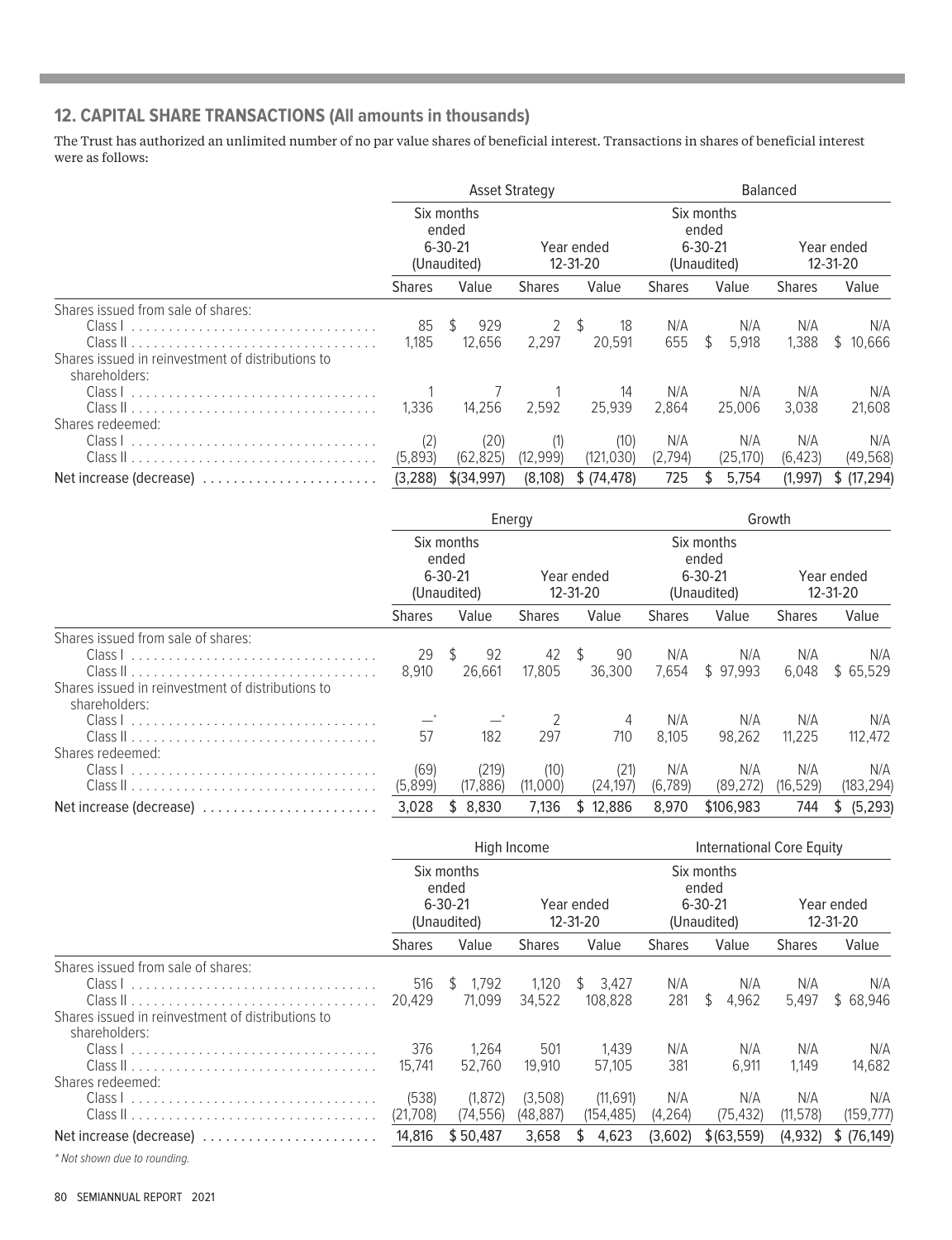|                                                                    |                                                                                     |           | Mid Cap Growth |                                                     | <b>Natural Resources</b>     |           |               |              |
|--------------------------------------------------------------------|-------------------------------------------------------------------------------------|-----------|----------------|-----------------------------------------------------|------------------------------|-----------|---------------|--------------|
|                                                                    | Six months<br>ended<br>$6 - 30 - 21$<br>Year ended<br>$12 - 31 - 20$<br>(Unaudited) |           |                | Six months<br>ended<br>$6 - 30 - 21$<br>(Unaudited) | Year ended<br>$12 - 31 - 20$ |           |               |              |
|                                                                    | <b>Shares</b>                                                                       | Value     | <b>Shares</b>  | Value                                               | <b>Shares</b>                | Value     | <b>Shares</b> | Value        |
| Shares issued from sale of shares:                                 |                                                                                     |           |                |                                                     |                              |           |               |              |
|                                                                    | 1.337                                                                               | \$23,476  | 2.196          | 24.761<br><sup>\$</sup>                             | N/A                          | N/A       | N/A           | N/A          |
|                                                                    | 2.900                                                                               | 51,397    | 5.890          | 83,518                                              | 3.443                        | \$12,591  | 4,623         | 13,178<br>S. |
| Shares issued in reinvestment of distributions to<br>shareholders: |                                                                                     |           |                |                                                     |                              |           |               |              |
| Class I                                                            | 1,803                                                                               | 28,372    | 1,323          | 16.218                                              | N/A                          | N/A       | N/A           | N/A          |
|                                                                    | 3.474                                                                               | 54.305    | 1.888          | 23.025                                              | 358                          | 1.378     | 586           | 1,678        |
| Shares redeemed:                                                   |                                                                                     |           |                |                                                     |                              |           |               |              |
| Class L                                                            | (2,260)                                                                             | (41, 077) | (7,828)        | (102, 324)                                          | N/A                          | N/A       | N/A           | N/A          |
|                                                                    | (2,983)                                                                             | (53,500)  | (7, 174)       | (95, 976)                                           | (3,529)                      | (13, 074) | (5, 335)      | (16, 123)    |
| Net increase (decrease)                                            | 4,271                                                                               | \$62,973  | (3,705)        | \$ (50,778)                                         | 272                          | 895       | (126)         | (1, 267)     |

|                                                                    | Science and Technology                              |     |                        |               |                                                     | Small Cap Core |                        |            |               |  |           |
|--------------------------------------------------------------------|-----------------------------------------------------|-----|------------------------|---------------|-----------------------------------------------------|----------------|------------------------|------------|---------------|--|-----------|
|                                                                    | Six months<br>ended<br>$6 - 30 - 21$<br>(Unaudited) |     | Year ended<br>12-31-20 |               | Six months<br>ended<br>$6 - 30 - 21$<br>(Unaudited) |                | Year ended<br>12-31-20 |            |               |  |           |
|                                                                    | <b>Shares</b>                                       |     | Value                  | <b>Shares</b> |                                                     | Value          | <b>Shares</b>          | Value      | <b>Shares</b> |  | Value     |
| Shares issued from sale of shares:                                 |                                                     |     |                        |               |                                                     |                |                        |            |               |  |           |
|                                                                    | 25                                                  | \$. | 960                    | 44            | S.                                                  | 1.383          | N/A                    | N/A        | N/A           |  | N/A       |
|                                                                    | 888                                                 |     | 33,171                 | 2.488         |                                                     | 74.399         | 955                    | \$14.972   | 1.325         |  | \$14.216  |
| Shares issued in reinvestment of distributions to<br>shareholders: |                                                     |     |                        |               |                                                     |                |                        |            |               |  |           |
|                                                                    |                                                     |     | 18                     | 6             |                                                     | 191            | N/A                    | N/A        | N/A           |  | N/A       |
|                                                                    | 254                                                 |     | 9.191                  | 2.181         |                                                     | 71.179         |                        |            | 823           |  | 8,738     |
| Shares redeemed:                                                   |                                                     |     |                        |               |                                                     |                |                        |            |               |  |           |
|                                                                    | (35)                                                |     | (1, 353)               | (24)          |                                                     | (802)          | N/A                    | N/A        | N/A           |  | N/A       |
|                                                                    | (1, 923)                                            |     | (72, 419)              | (5.252)       |                                                     | (161, 803)     | (2, 155)               | (34, 494)  | (2,654)       |  | (30, 609) |
| Net decrease                                                       | (790)                                               |     | $$$ (30,432)           | (557)         |                                                     | \$(15.453)     | (1.200)                | \$(19.522) | (506)         |  | (7,655)   |

|                                                                    |               |                                                     | Small Cap Growth |                              |  |
|--------------------------------------------------------------------|---------------|-----------------------------------------------------|------------------|------------------------------|--|
|                                                                    |               | Six months<br>ended<br>$6 - 30 - 21$<br>(Unaudited) |                  | Year ended<br>$12 - 31 - 20$ |  |
|                                                                    | <b>Shares</b> | Value                                               | <b>Shares</b>    | Value                        |  |
| Shares issued from sale of shares:                                 |               |                                                     |                  |                              |  |
|                                                                    | 360           | \$4,478                                             | 1.175 \$         | 8,471                        |  |
|                                                                    | 1.029         | 12.970                                              | 1.993            | 17,717                       |  |
| Shares issued in reinvestment of distributions to<br>shareholders: |               |                                                     |                  |                              |  |
|                                                                    | 642           | 6,960                                               |                  |                              |  |
|                                                                    | 4.789         | 51,659                                              |                  |                              |  |
| Shares redeemed:                                                   |               |                                                     |                  |                              |  |
|                                                                    | (827)         | (10, 485)                                           | (2,900)          | (26, 285)                    |  |
|                                                                    | (2,720)       | (34,278)                                            | (6, 144)         | (56, 338)                    |  |
| Net increase (decrease)                                            | 3.273         | \$31.304                                            | (5,876)          | \$ (56, 435)                 |  |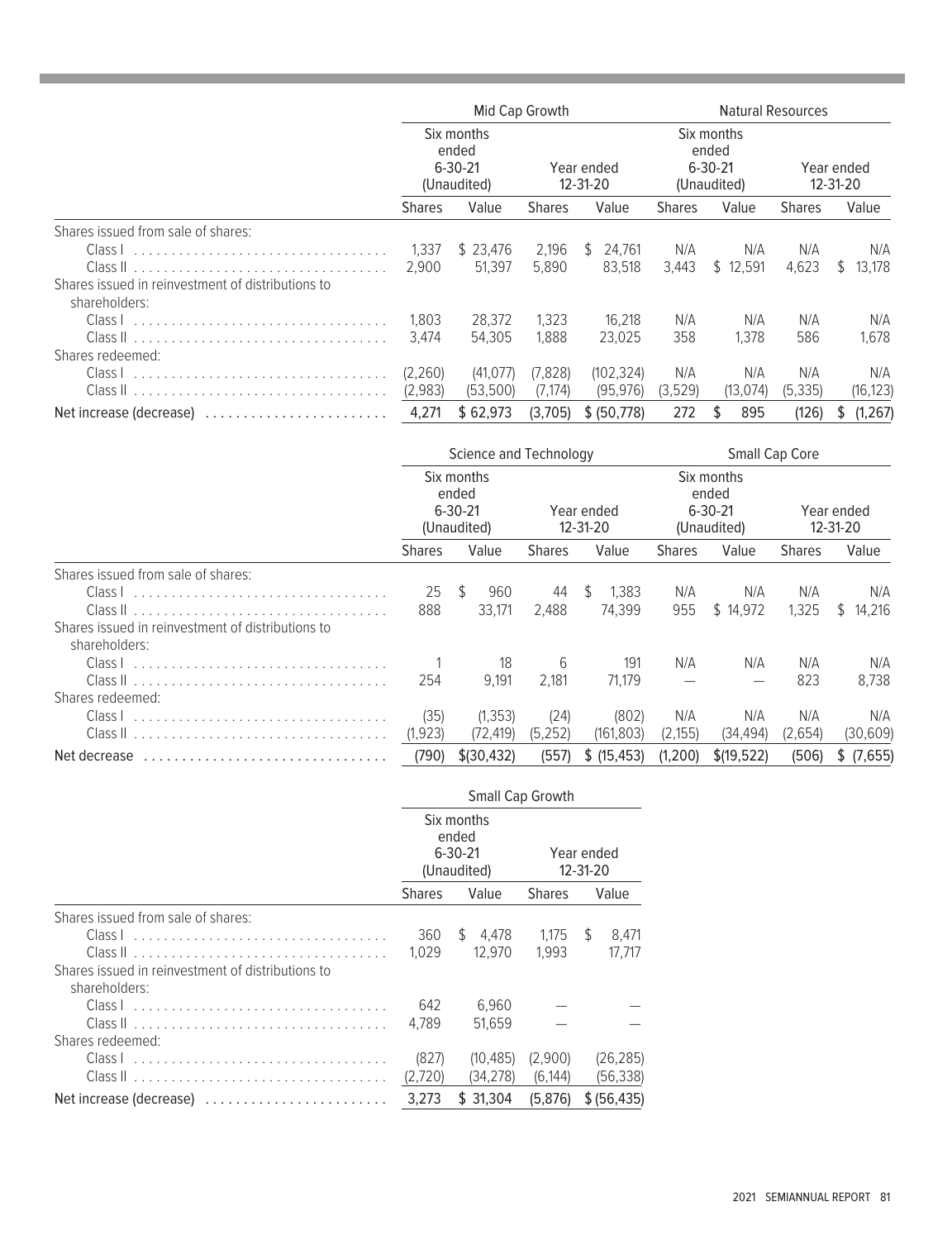#### **13. COMMITMENTS**

Bridge loan commitments may obligate a Portfolio to furnish temporary financing to a borrower until permanent financing can be arranged. In connection with these commitments, the Portfolio earns a commitment fee, typically set as a percentage of the commitment amount. Such fee income is included in interest income on the Statements of Operations. At June 30, 2021, there were no outstanding bridge loan commitments.

#### **14. OTHER FUND INFORMATION**

At a meeting held on January 12, 2021, the Trustees, upon recommendation of the Audit Committee, selected PricewaterhouseCoopers LLP ("PwC"), contingent on PwC finalizing their independence assessment, to serve as the independent registered public accounting firm for the Trust for the fiscal year ending December 31, 2021. PwC affirmed their independence as an independent registered public accounting firm on February 18, 2021. During the fiscal years ended December 31, 2019 and December 31, 2020, Deloitte & Touche LLP's ("Deloitte") audit report on the financial statements of each Portfolio in the Trust did not contain any adverse opinion or disclaimer of opinion, nor were they qualified or modified as to uncertainty, audit scope, or accounting principles. In addition, there were no disagreements between the Trust and Deloitte on accounting principles, financial statements disclosures or audit scope, which, if not resolved to the satisfaction of Deloitte, would have caused them to make reference to the disagreement in their reports. Neither the Trust nor anyone on its behalf has consulted with PwC at any time prior to their selection with respect to the application of accounting principles to a specified transaction, either completed or proposed or the type of audit opinion that might be rendered on each Portfolio's financial statements.

#### **15. RELATED PARTY TRANSACTIONS**

Certain Portfolios are permitted to purchase or sell securities from or to certain affiliated funds under specified conditions outlined in procedures adopted by the Board. The procedures have been designed to ensure that any purchase or sale of securities by the Portfolios from or to another fund or portfolio that are, or could be, considered an affiliate by virtue of having a common investment adviser (or affiliated investment advisers), common Trustees or common officers, complies with Rule 17a-7 under the Act. Further, as defined under such procedures, each transaction is effected at the current market price. During the period ended June 30, 2021, the Portfolios below engaged in purchases and sales of securities pursuant to Rule 17a-7 under the Act (amounts in thousands):

| Purchases Sales |       | Realized Gain<br>(Loss) |
|-----------------|-------|-------------------------|
|                 |       | $$^{(600)}_{25}$        |
|                 |       |                         |
| 17 436          | 1,431 | 181                     |

#### **16. FEDERAL INCOME TAX MATTERS (\$ amounts in thousands)**

For Federal income tax purposes, cost of investments owned at June 30, 2021 and the related unrealized appreciation (depreciation) were as follows:

| Portfolio | Cost of | Gross     | Gross<br>Investments Appreciation Depreciation | <b>Net Unrealized</b><br>Appreciation<br>(Depreciation) |
|-----------|---------|-----------|------------------------------------------------|---------------------------------------------------------|
|           |         | \$148.484 | \$70.121                                       | \$78.363                                                |
|           | 282.607 | 80.235    | 2.721                                          | 77.514                                                  |
|           | 65.683  | 9.511     | 5.613                                          | 3.898                                                   |
|           | 587.734 | 457.603   | 9                                              | 457.594                                                 |
|           | 957.001 | 33.862    | 57.634                                         | (23.772)                                                |
|           | 578.732 | 103.700   | 17.018                                         | 86.682                                                  |
|           | 438.905 | 307.293   | 1.167                                          | 306.126                                                 |
|           | 82.431  | 13.314    | 7.292                                          | 6.022                                                   |
|           | 322.714 | 399.345   | 3.527                                          | 395.818                                                 |
|           | 164.650 | 36.963    | 782                                            | 36.181                                                  |
|           | 338.049 | 150.837   | 1.999                                          | 148.838                                                 |

For Federal income tax purposes, the Portfolios' undistributed earnings and profit for the year ended December 31, 2020 and the post-October and late-year ordinary activity updated with information available through the date of this report were as follows: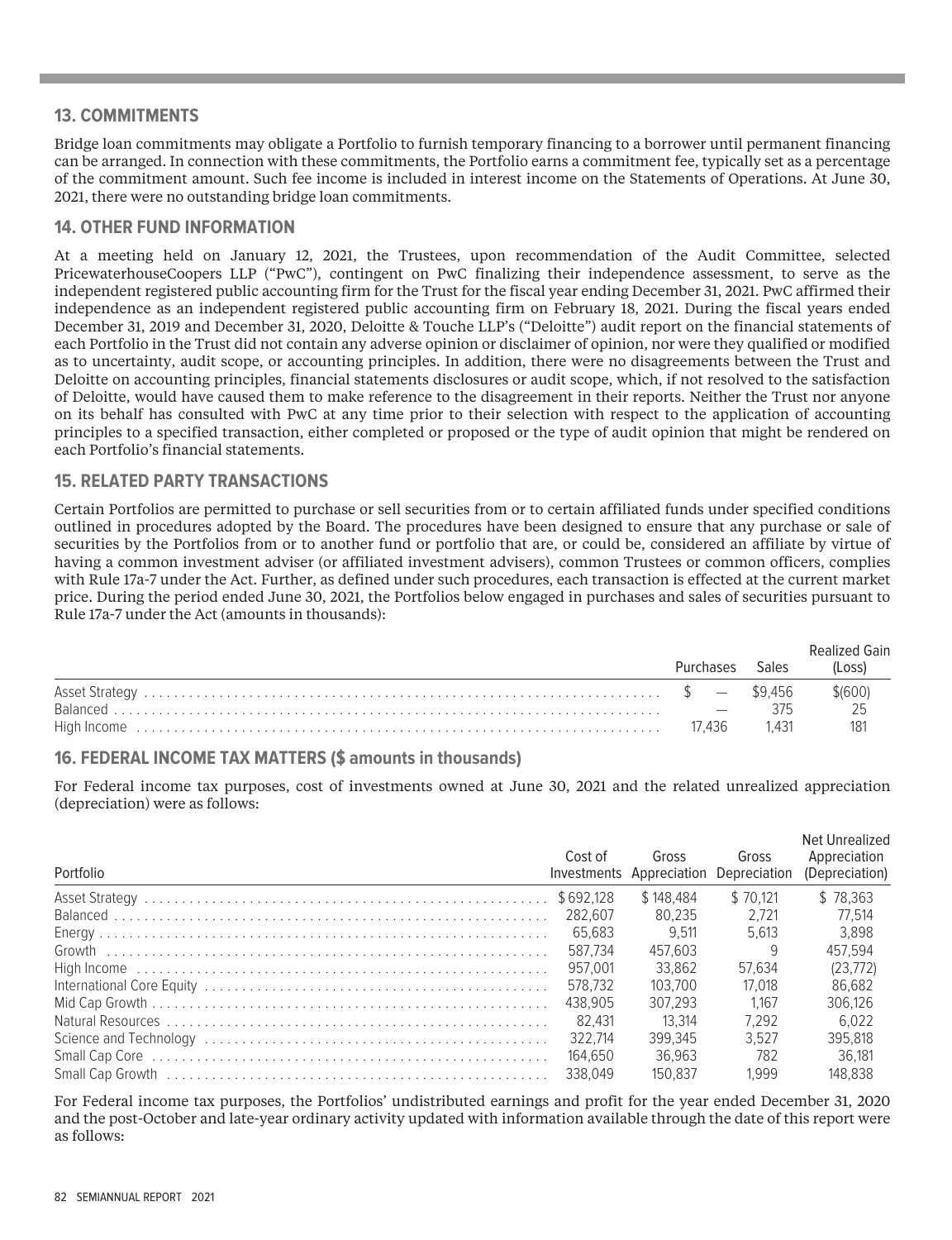| Portfolio | Ordinary<br>Income | Undistributed Undistributed Return<br>Long-Term<br>Capital Gains Capital Deferred Deferred | Tax<br>of | Post-<br>October<br>Capital<br>Losses | Late-<br>Year<br>Ordinary<br>Losses |
|-----------|--------------------|--------------------------------------------------------------------------------------------|-----------|---------------------------------------|-------------------------------------|
|           | \$1,209            | \$12.943                                                                                   |           |                                       |                                     |
|           | 3.797              | 21.206                                                                                     |           |                                       |                                     |
|           |                    |                                                                                            |           |                                       |                                     |
|           | 14.989             | 83.262                                                                                     |           |                                       |                                     |
|           | 53.438             |                                                                                            |           |                                       |                                     |
|           | 6.907              |                                                                                            |           |                                       |                                     |
|           | 8.450              | 74.222                                                                                     |           |                                       |                                     |
|           | 788                |                                                                                            |           |                                       |                                     |
|           |                    | 9.206                                                                                      |           |                                       |                                     |
|           |                    |                                                                                            |           |                                       |                                     |
|           |                    | 51.481                                                                                     |           |                                       |                                     |

Internal Revenue Code regulations permit each Portfolio to elect to defer into its next fiscal year capital losses and certain specified ordinary items incurred between each November 1 and the end of its fiscal year. Each Portfolio is also permitted to defer into its next fiscal certain ordinary losses that are generated between January 1 and the end of its fiscal year.

The tax character of dividends and distributions paid during the two fiscal years ended December 31, 2020 and 2019 were as follows:

|                                                                                                                                                                                                                                                            | Distributed |
|------------------------------------------------------------------------------------------------------------------------------------------------------------------------------------------------------------------------------------------------------------|-------------|
| Distributed<br>Long-Term<br>Long-Term<br>Distributed<br>Distributed<br>Ordinary<br>Ordinary<br>Capital<br>Capital<br>Portfolio<br>Income <sup>(1)</sup><br>Gains<br>Income <sup>(1)</sup>                                                                  | Gains       |
| \$10,866<br>\$15,087<br>\$15.765<br>\$30.101                                                                                                                                                                                                               |             |
| 4.491<br>6.330<br>17.117                                                                                                                                                                                                                                   | 25.351      |
| 714                                                                                                                                                                                                                                                        |             |
| 13.693<br>98.779<br>4.140                                                                                                                                                                                                                                  | 182.797     |
| 58.544<br>58.443                                                                                                                                                                                                                                           |             |
| 111<br>14.571<br>13.997                                                                                                                                                                                                                                    | 56,373      |
| 5.368<br>33.875                                                                                                                                                                                                                                            | 82.198      |
| 870<br>1.678                                                                                                                                                                                                                                               |             |
| 992<br>70.378<br>1.227                                                                                                                                                                                                                                     | 48.590      |
| 2.001<br>6.737<br>12.737<br>Small Cap Core (all contracts) contains a state of the Cap Core (all cap Core all contracts) and the Core of the Core of the Core of the Core of the Core of the Core of the Core of the Core of the Core of the Core of the C | 23.953      |
| Allocludge chart torm capital agine if any                                                                                                                                                                                                                 | 29,250      |

(1)Includes short-term capital gains, if any

Dividends from net investment income and short-term capital gains are treated as ordinary income dividends for federal income tax purposes.

Accumulated capital losses represent net capital loss carryovers as of December 31, 2020 that may be available to offset future realized capital gains and thereby reduce future capital gains distributions. As of December 31, 2020, the capital loss carryovers were as follows:

| Portfolio                                                                                                                                | Short-<br>Term<br>Capital<br>Loss | Long-<br>Term<br>Capital<br>Loss<br>Carryover Carryover |
|------------------------------------------------------------------------------------------------------------------------------------------|-----------------------------------|---------------------------------------------------------|
|                                                                                                                                          |                                   |                                                         |
| <b>Balanced</b>                                                                                                                          |                                   |                                                         |
| Enerav                                                                                                                                   | 10.567(1)                         | 40.488(1)                                               |
| Growth                                                                                                                                   |                                   |                                                         |
| High Income                                                                                                                              |                                   | 80.991                                                  |
|                                                                                                                                          |                                   | 37.778                                                  |
|                                                                                                                                          |                                   |                                                         |
|                                                                                                                                          | 10,471                            | 58.592                                                  |
|                                                                                                                                          |                                   |                                                         |
|                                                                                                                                          |                                   | 98                                                      |
|                                                                                                                                          |                                   |                                                         |
| (1)\$28,772 of these Capital Loss Carryovers are subject to an annual limitation of \$3,708 plus any unused limitation from prior years. |                                   |                                                         |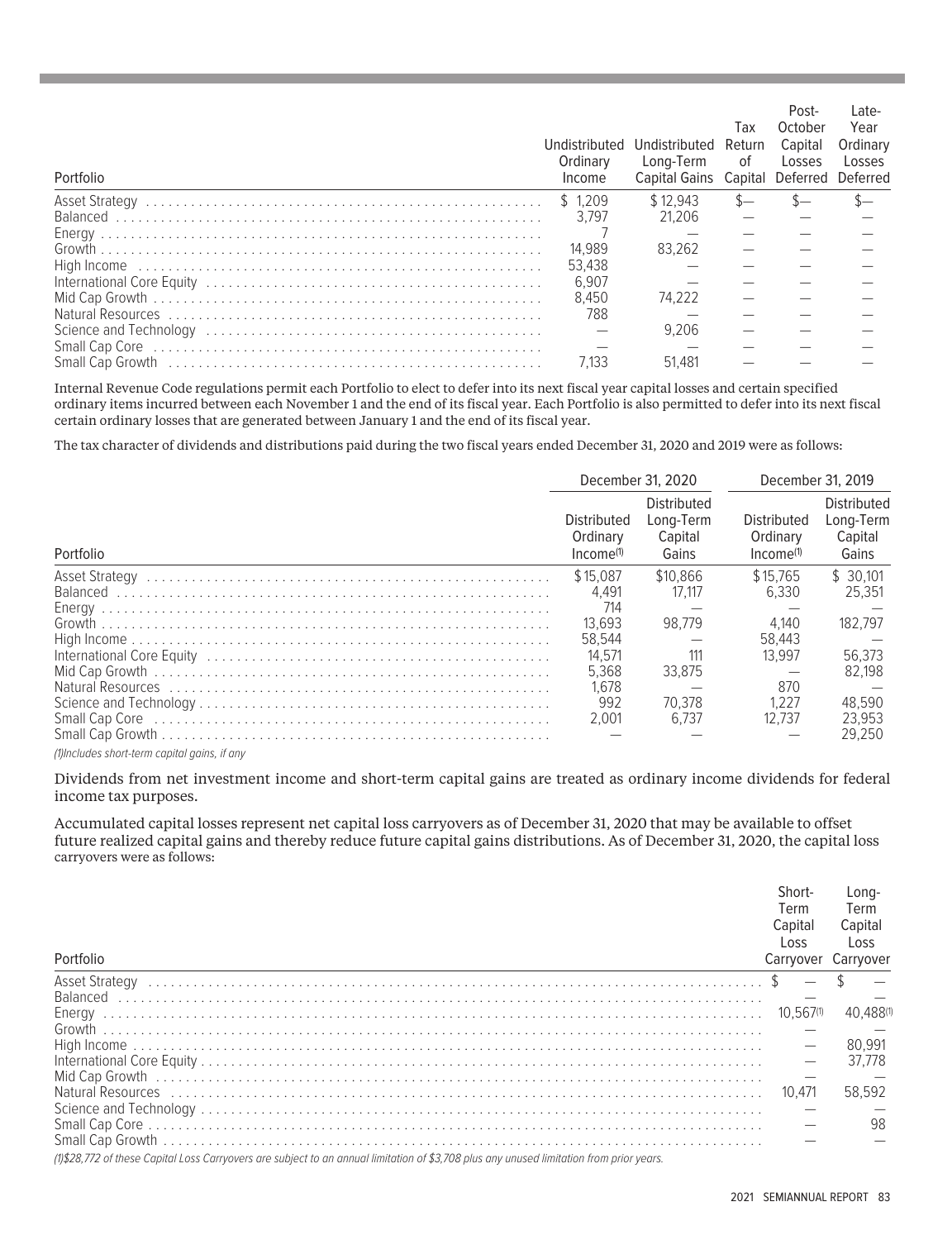#### **Proxy Voting Guidelines**

A description of the policies and procedures Ivy Variable Insurance Portfolios uses to determine how to vote proxies relating to portfolio securities is available (i) without charge, upon request, by calling 1.888.923-3355 and (ii) on the Securities and Exchange Commission's ("SEC") website at www.sec.gov.

#### **Proxy Voting Records**

Information regarding how the Portfolio voted proxies relating to portfolio securities during the most recent 12-month period ended June 30 is available on Form N-PX at www.ivyinvestments.com and on the SEC's website at www.sec.gov.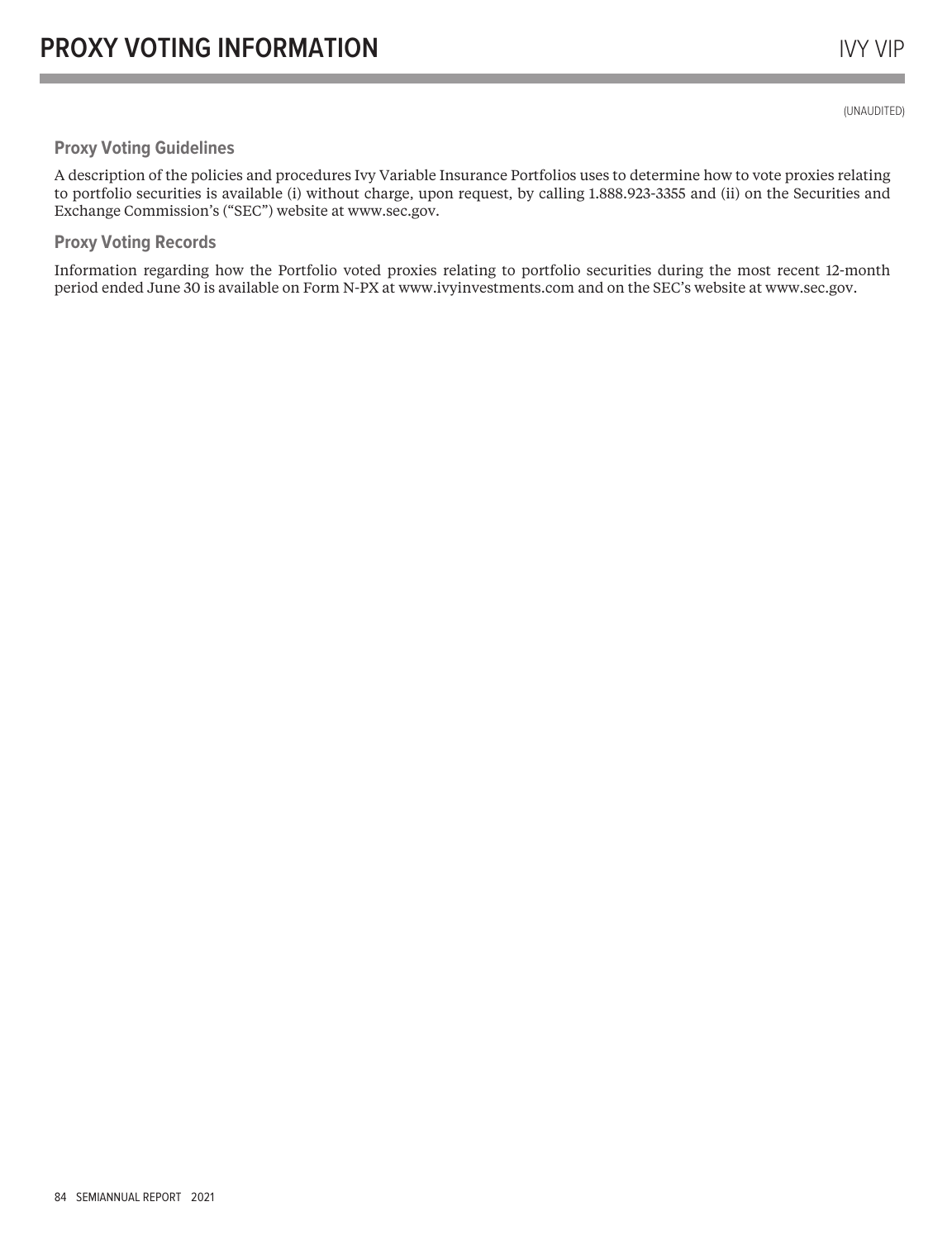#### (UNAUDITED)

Portfolio holdings can be found on the Trust's website at www.ivyinvestments.com. Alternatively, a complete schedule of portfolio holdings of each Portfolio for the first and third quarters of each fiscal year is filed with the SEC and can be found as an exhibit to the Trust's Form N-PORT. These holdings may be viewed in the following ways:

- On the SEC's website at www.sec.gov.
- For review and copy at the SEC's Public Reference Room in Washington, DC. Information on the operations of the Public Reference Room may be obtained by calling 1.800.SEC.0330.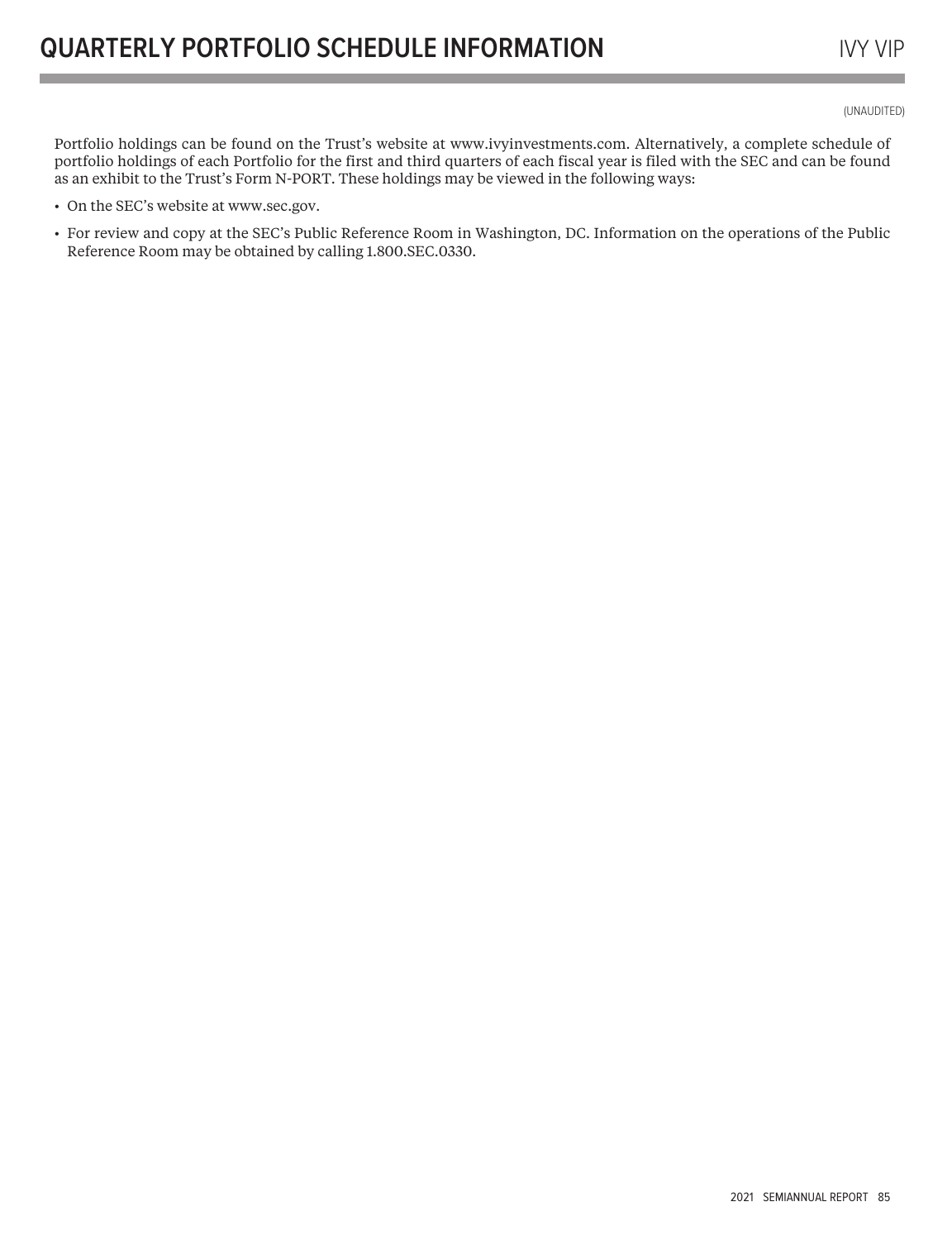The individual Portfolios herein have adopted a Liquidity Risk Management Program (the "Program"). The Portfolio's board has designated a Liquidity Risk Management Committee (the "Committee") as the administrator of the Program. The Committee or delegates of the Committee conduct the day-to-day operation of the Program. Under the Program, the Committee manages the Portfolio's liquidity risk, which is the risk that any Portfolio could not meet shareholder redemption requests without significant dilution of remaining shareholders' interests in the Portfolio. This risk is managed by monitoring the degree of liquidity of the Portfolio's investments, limiting the amount of the Portfolio's illiquid investments, and utilizing various risk management tools and facilities available to the Portfolio for meeting shareholder redemptions, among other means. The Committee's process of determining the degree of liquidity of the Portfolio's investments is supported by one or more third-party liquidity assessment vendors. The Portfolio's board reviewed a report prepared by a designee of the Committee regarding the operation, adequacy and effectiveness of the Program from the period April 1, 2020, through December 31, 2020. The report described the Program's liquidity classification methodology and the methodology in establishing a Portfolio's Highly Liquid Investment Minimum ("HLIM"), if necessary. The Committee reported that during the period covered by the report, there were no material changes to the Program and no significant liquidity events impacting the Portfolio or its ability to timely meet redemptions without dilution to existing shareholders. In addition, the Committee provided its assessment that the Program, including the operation of each Portfolio's HLIM, where applicable, had been effective in managing the Portfolio's liquidity risk.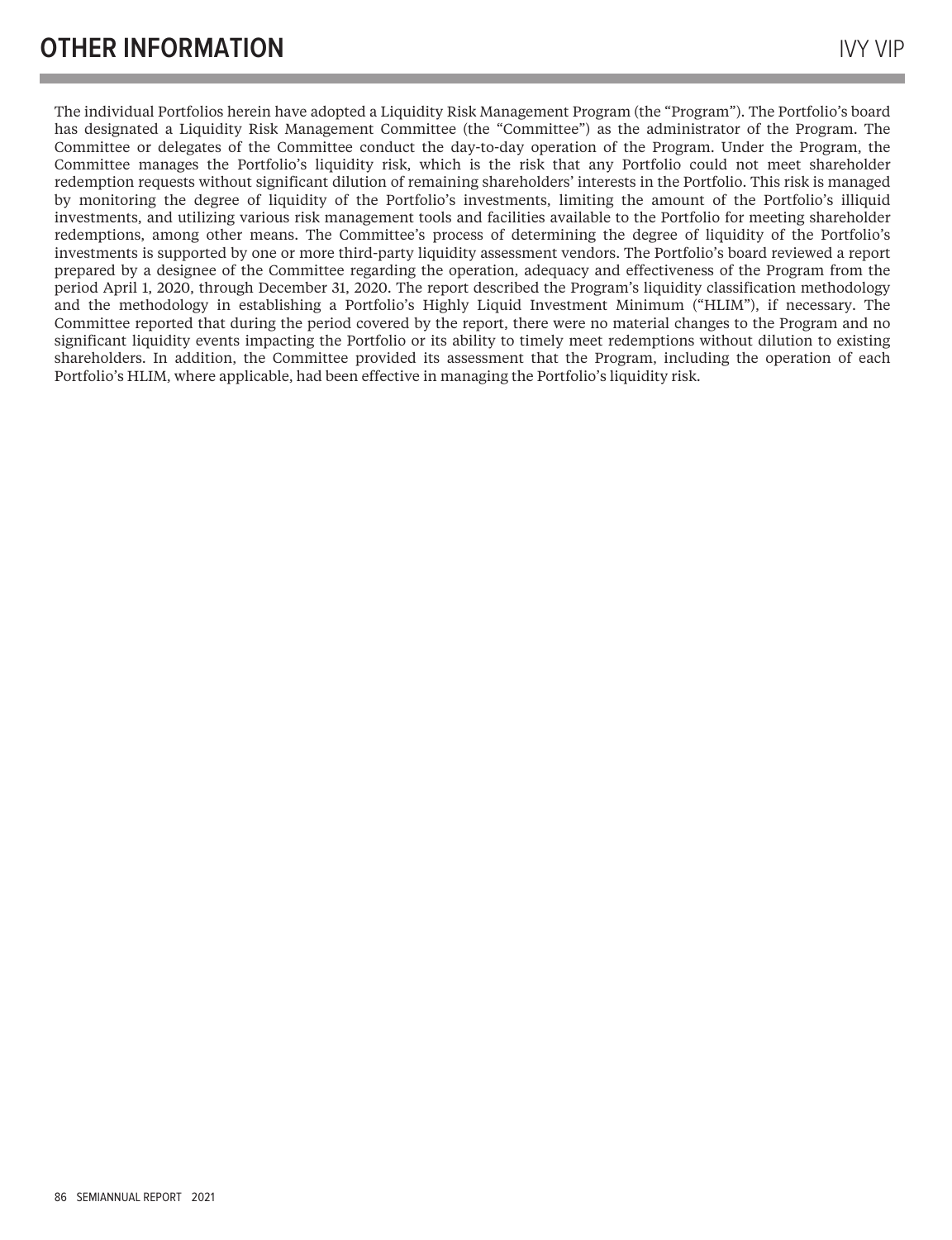# **DELAWARE BY MACQUARIE FAMILY**

#### **Global/International Portfolios**

Delaware Ivy VIP Global Equity Income Delaware Ivy VIP Global Growth Delaware Ivy VIP International Core Equity

## **Domestic Equity Portfolios**

Delaware Ivy VIP Core Equity Delaware Ivy VIP Growth Delaware Ivy VIP Mid Cap Growth Delaware Ivy VIP Small Cap Core Delaware Ivy VIP Small Cap Growth Delaware Ivy VIP Value

#### **Fixed Income Portfolios**

Delaware Ivy VIP Corporate Bond Delaware Ivy VIP Global Bond Delaware Ivy VIP High Income Delaware Ivy VIP Limited-Term Bond

#### **Money Market Portfolio**

Delaware Ivy VIP Government Money Market

#### **Specialty Portfolios**

Delaware Ivy VIP Asset Strategy

Delaware Ivy VIP Balanced

Delaware Ivy VIP Energy

Delaware Ivy VIP Natural Resources

Delaware Ivy VIP Pathfinder Aggressive

Delaware Ivy VIP Pathfinder Conservative

Delaware Ivy VIP Pathfinder Moderate

Delaware Ivy VIP Pathfinder Moderately Aggressive

Delaware Ivy VIP Pathfinder Moderately Conservative

Delaware Ivy VIP Pathfinder Moderate—Managed Volatility

Delaware Ivy VIP Pathfinder Moderately Aggressive - Managed Volatility

Delaware Ivy VIP Pathfinder Moderately Conservative - Managed Volatility

Delaware Ivy VIP Science and Technology

Delaware Ivy VIP Securian Real Estate Securities

**The underlying portfolios discussed in this report are only available as investment options in variable annuity and variable life insurance contracts issued by life insurance companies. They are not offered or made available directly to the general public.**

**This report is submitted for the general information of the shareholders of Ivy Variable Insurance Portfolios. It is not authorized for distribution to prospective investors in a Portfolio unless accompanied with or preceded by the current Portfolio prospectus as well as the variable product prospectus.**